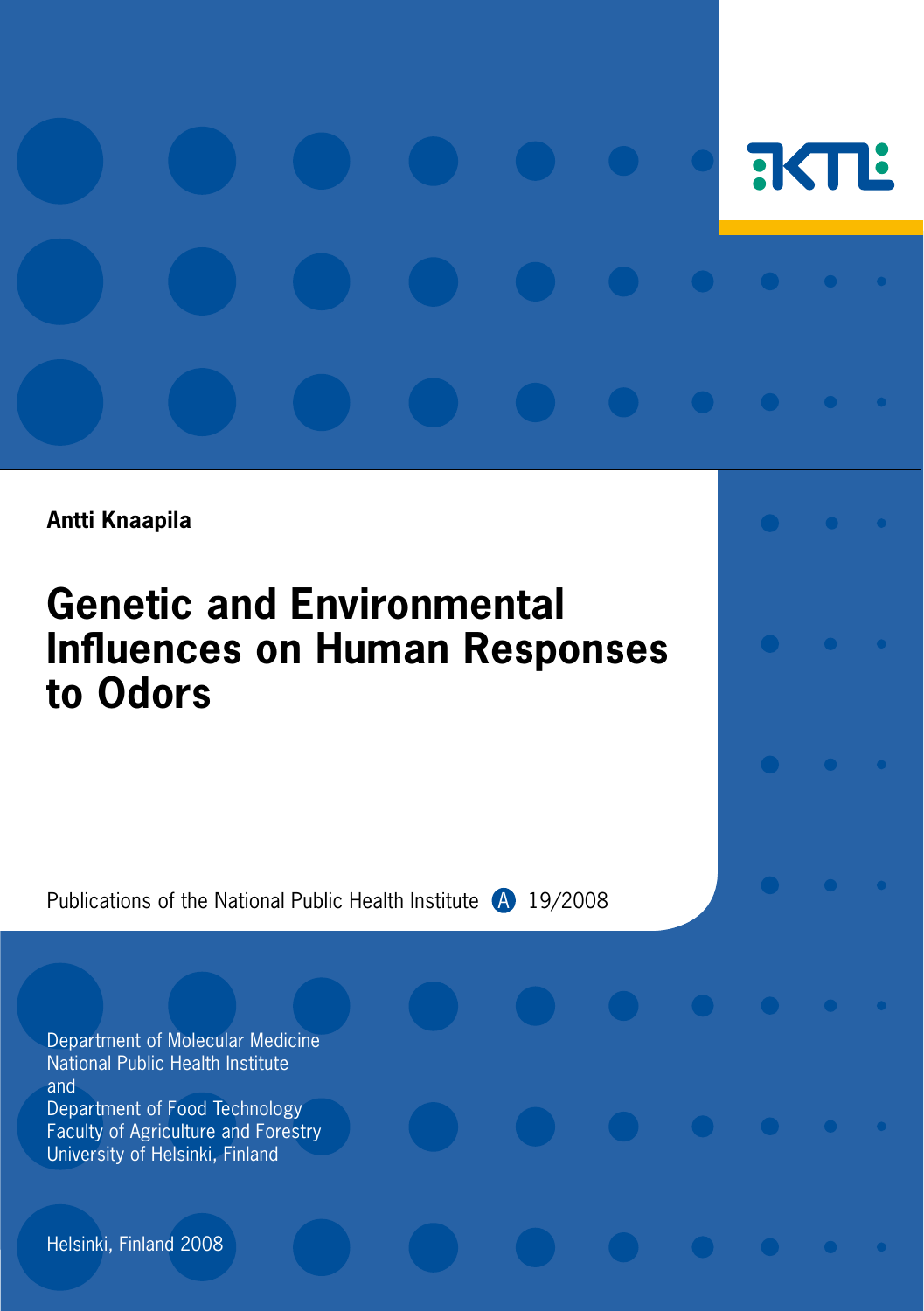**Antti Knaapila** 

# GENETIC AND ENVIRONMENTAL INFLUENCES ON HUMAN RESPONSES TO ODORS

# ACADEMIC DISSERTATION

*To be presented, with the permission of the Faculty of Agriculture and Forestry, University of Helsinki, for public examination in Walter Hall, EE Building, Viikki, on August 21st, 2008, at 12 noon.* 

> Department of Molecular Medicine National Public Health Institute, Helsinki, Finland

> > *and*

Department of Food Technology Faculty of Agriculture and Forestry University of Helsinki, Finland

Helsinki 2008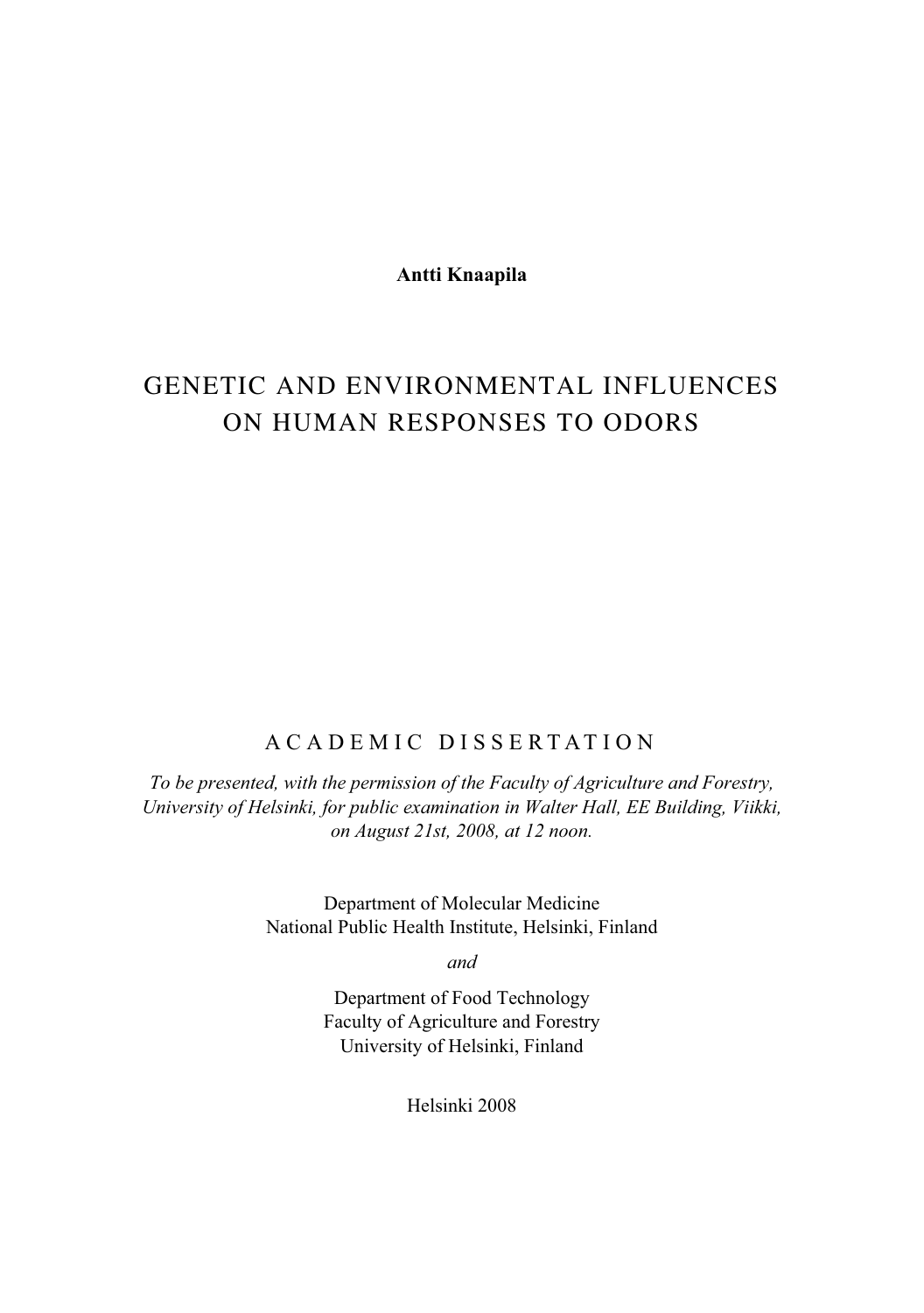# **Publications of the National Public Health Institute KTL A19 / 2008**

Copyright National Public Health Institute

#### **Julkaisija-Utgivare-Publisher**

# **Kansanterveyslaitos (KTL)**

Mannerheimintie 166 00300 Helsinki Puh. vaihde (09) 474 41, telefax (09) 4744 8408

#### **Folkhälsoinstitutet**

Mannerheimvägen 166 00300 Helsingfors Tel. växel (09) 474 41, telefax (09) 4744 8408

#### **National Public Health Institute**

Mannerheimintie 166 FI-00300 Helsinki, Finland Telephone +358 9 474 41, telefax +358 9 4744 8408

ISBN 978-951-740-836-3 ISSN 0359-3584 ISBN 978-951-740-837-0 (pdf) ISSN 1458-6290 (pdf)

**Kannen kuva - cover picture:** Gunnar Berndtson (1854-1895): Morsiamen laulu (The Bride's Song), 1881. Ateneum Art Museum, Helsinki. Photographed by Jouko Könönen. Reproduced with the permission of Kuvataiteen keskusarkisto (Central Art Archives).

Yliopistopaino Helsinki 2008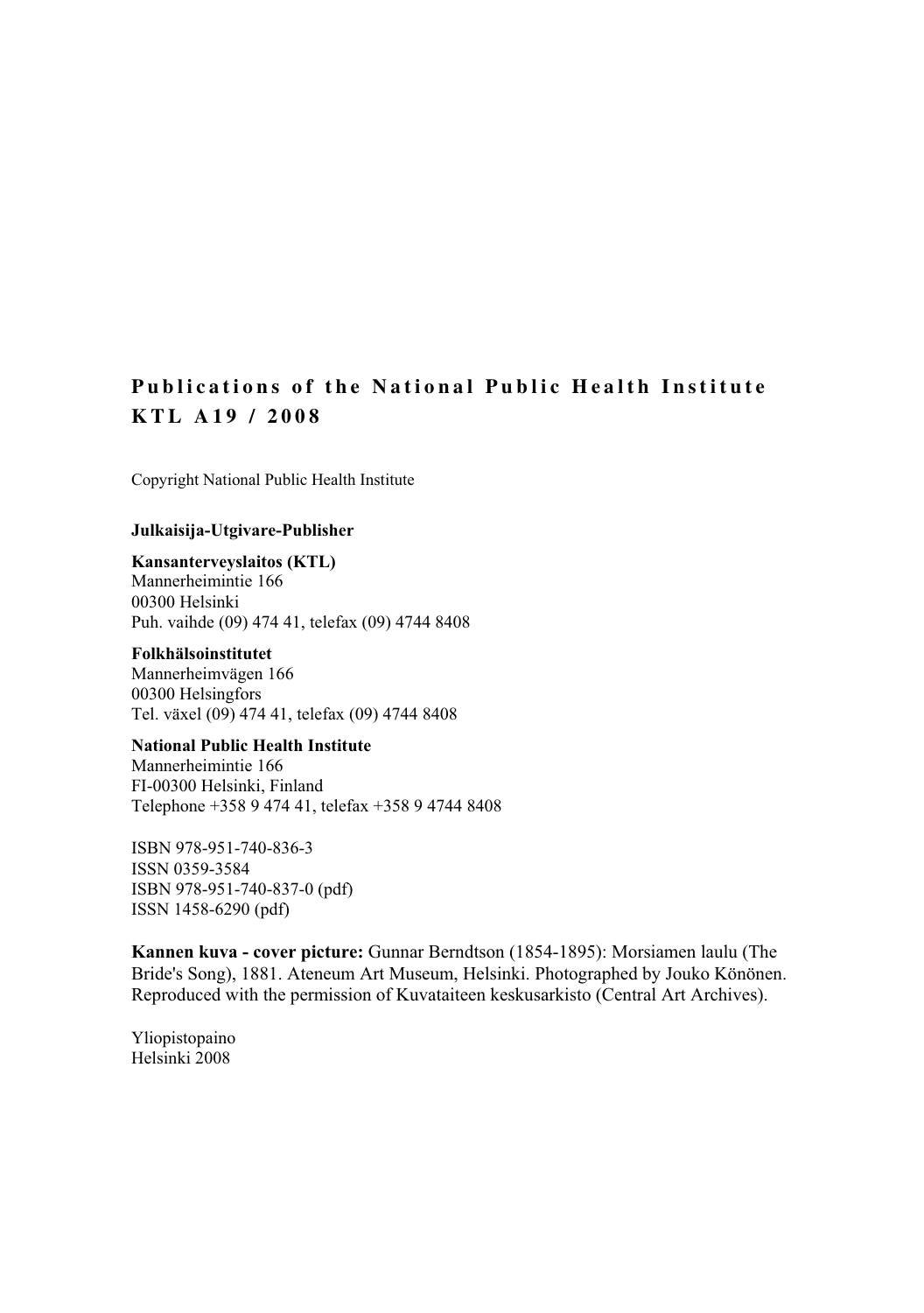### **Supervised by**

Professor Hely Tuorila Department of Food Technology University of Helsinki Helsinki, Finland

and

Adjunct Professor Markus Perola Department of Molecular Medicine National Public Health Institute Helsinki, Finland

# **Reviewed by**

Professor Synnöve Carlson Brain Research Unit, Low Temperature Laboratory Helsinki University of Technology Espoo, Finland

and

Dr. Charles Wysocki Monell Chemical Senses Center Philadelphia, PA, USA

# **Opponent**

Associate Professor Maria Larsson Department of Psychology Stockholm University Stockholm, Sweden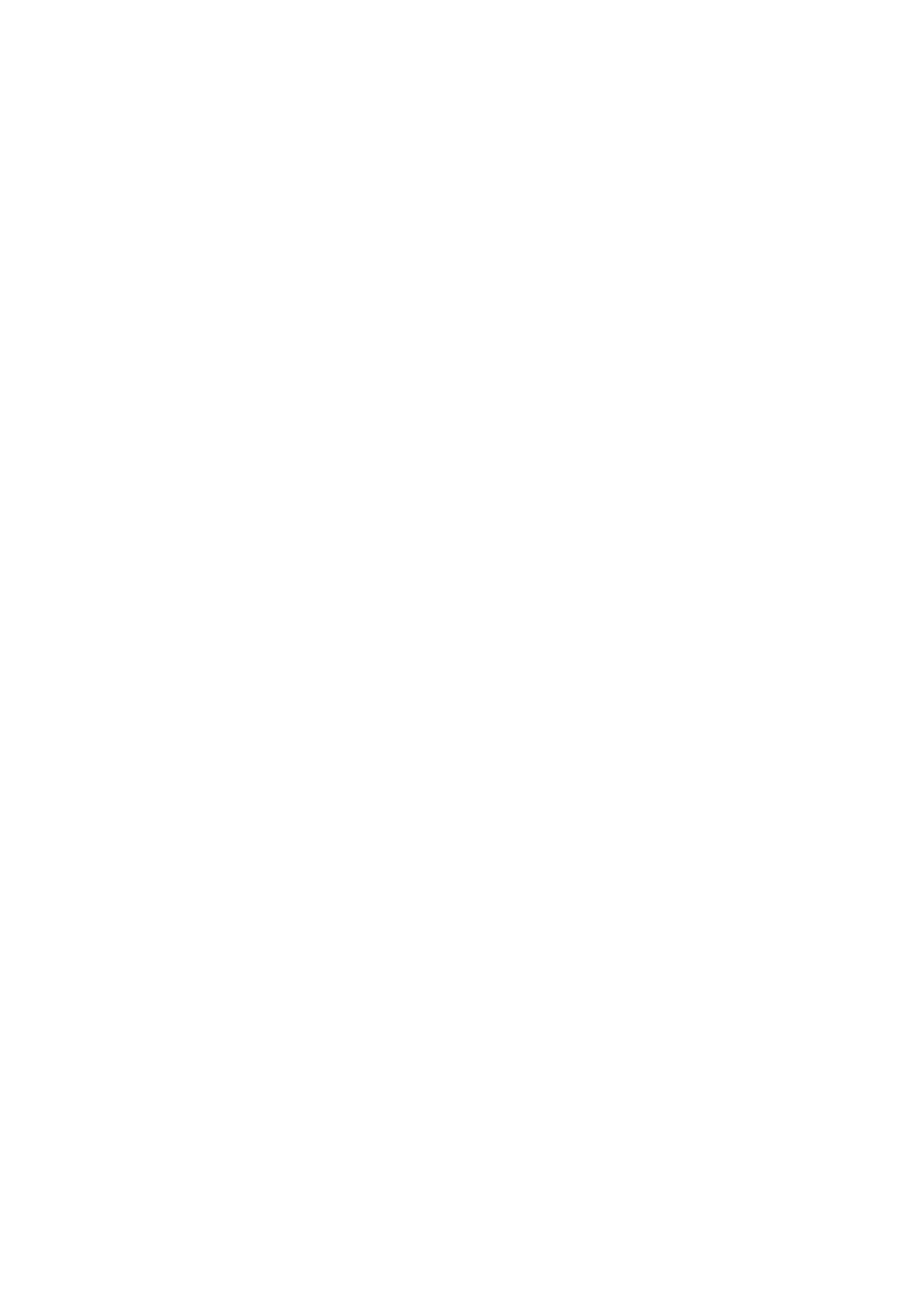To the promoters of science and humanity

"A rose by any other name would smell as sweet" Shakespeare, ca 1595

"A rose by any other name would not smell as sweet" Herz and von Clef, 2001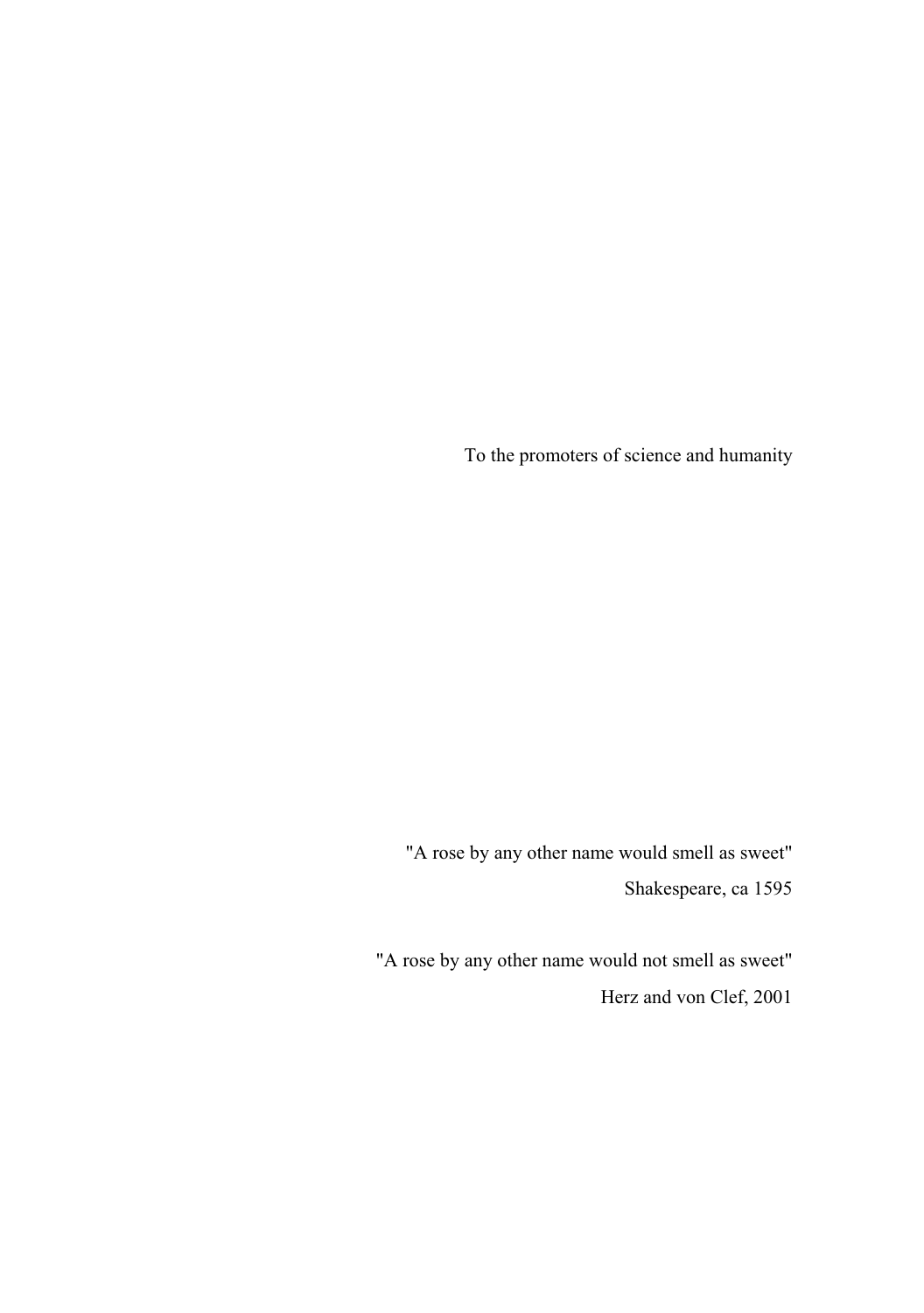Antti Knaapila, Genetic and environmental influences on human responses to odors Publications of the National Public Health Institute, A19/2008, 80 Pages ISBN 978-951-740-836-3; 978-951-740-837-0 (pdf-version) ISSN 0359-3584; 1458-6290 (pdf-version) http://www.ktl.fi/portal/4043

# **ABSTRACT**

Olfaction, the sense of smell, has many important functions in humans. Human responses to odors show substantial individual variation. Olfactory receptor genes have been identified and other genes may also influence olfaction. However, the proportion of phenotypic variation in odor response due to genetic variation remains largely unknown. Little is also known about which genes modify specific responses to odors. This study aimed to elucidate genetic and environmental influences on human responses to odors.

Individuals from Finnish families ( $n=146$ ) and Australian ( $n=413$ ), British ( $n=163$ ), Danish (n=336), and Finnish (n=399) twins rated intensity and pleasantness of a set of 12 (families) or 6 (twins) odors and tried to identify the odors. In addition, the participants rated their own sense of smell and annoyance experienced with different environmental odors. The odor stimuli of a commercial smell test (The Brief Smell Identification Test, B-SIT; banana, chocolate, cinnamon, gasoline, lemon, onion, paint thinner, pineapple, rose, smoke, soap, and turpentine) were presented in the family study. Based on the results of the family study and a literature survey, a new set of odor stimuli (androstenone, chocolate, cinnamon, isovaleric acid, lemon, and turpentine) was designed for the twin studies. In the family sample, heritabilities of the traits were estimated and underlying genomic regions were searched using a genome-wide linkage scan. In the pooled twin sample, variation in the measured traits was decomposed into genetic and environmental components using quantitative genetic modeling. In addition, associations between nongenetic factors (e.g., sex, age, and smoking) and olfactory-related traits were explored.

Suggestive evidence for a genetic linkage for pleasantness of cinnamon at a locus on chromosome 4q32.3 emerged from the family sample. High heritability for the pleasantness of cinnamon was found in the family but not the twin study. Heritability (additive genetic effects) of perceived intensity of androstenone odor was determined to be  $\sim 30\%$  in the twin sample. A strong genetic correlation between perceived intensity and pleasantness of androstenone, in the absence of any environmental correlation, indicated that only the genetic correlation explained the phenotypic correlation between the traits  $(r=-0.27)$  and that the traits were influenced by an overlapping set of genes. Self-rated olfactory function appeared to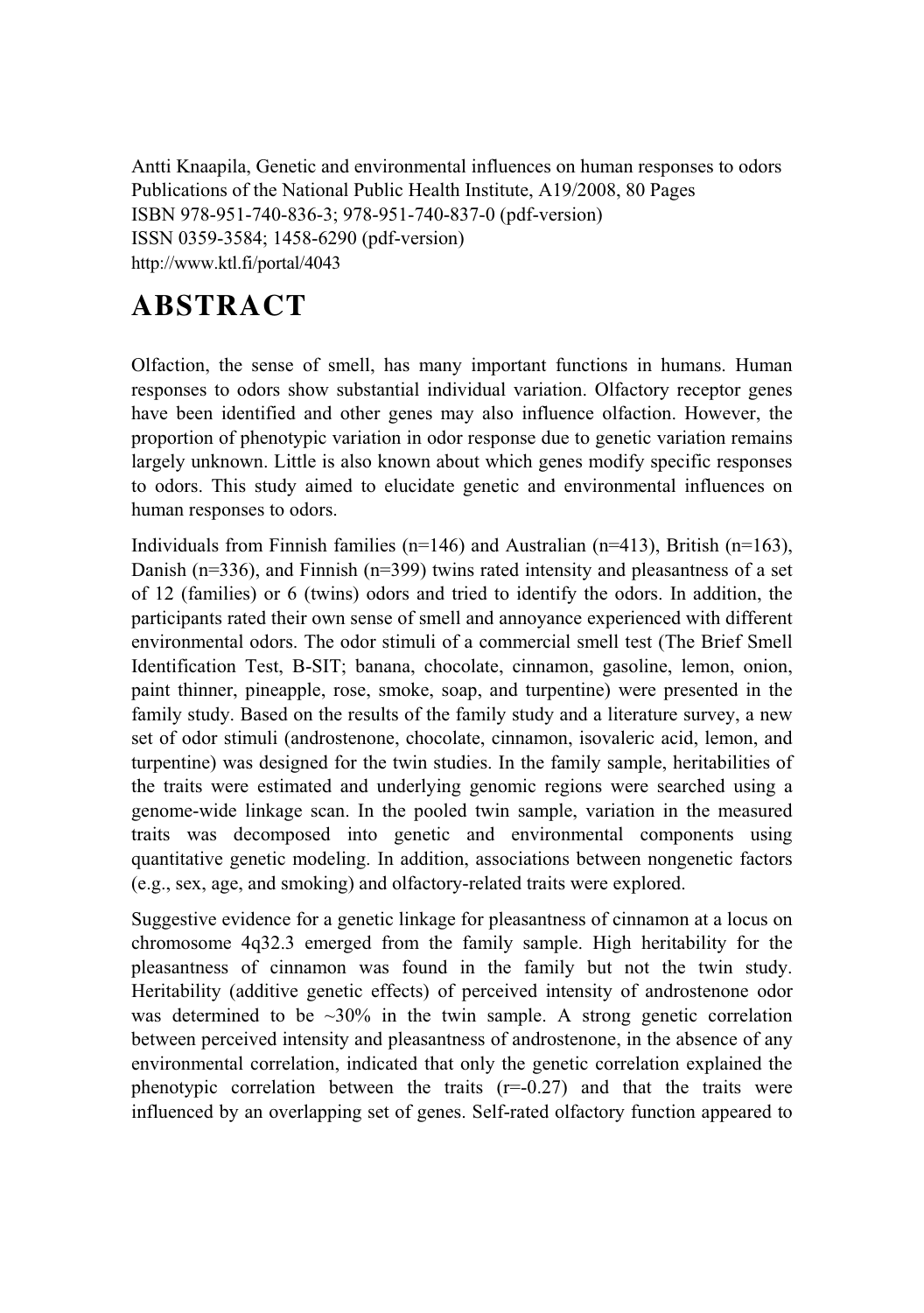reflect the odor annoyance experienced rather than actual olfactory acuity or genetic involvement. Results from nongenetic analyses supported the speculated superiority of females' olfactory abilities, the age-related diminishing of olfactory acuity, and the influences of experience-dependent factors on odor responses.

This was the first study to estimate heritabilities and perform linkage screens for individual odors. A genetic effect was detected for only a few responses to specific odors, suggesting the predominance of environmental effects in odor perceptions.

Keywords: environmental effects, family study, genetic effects, genetic modeling, heritability, human, linkage analysis, odor, olfaction, smell, twin study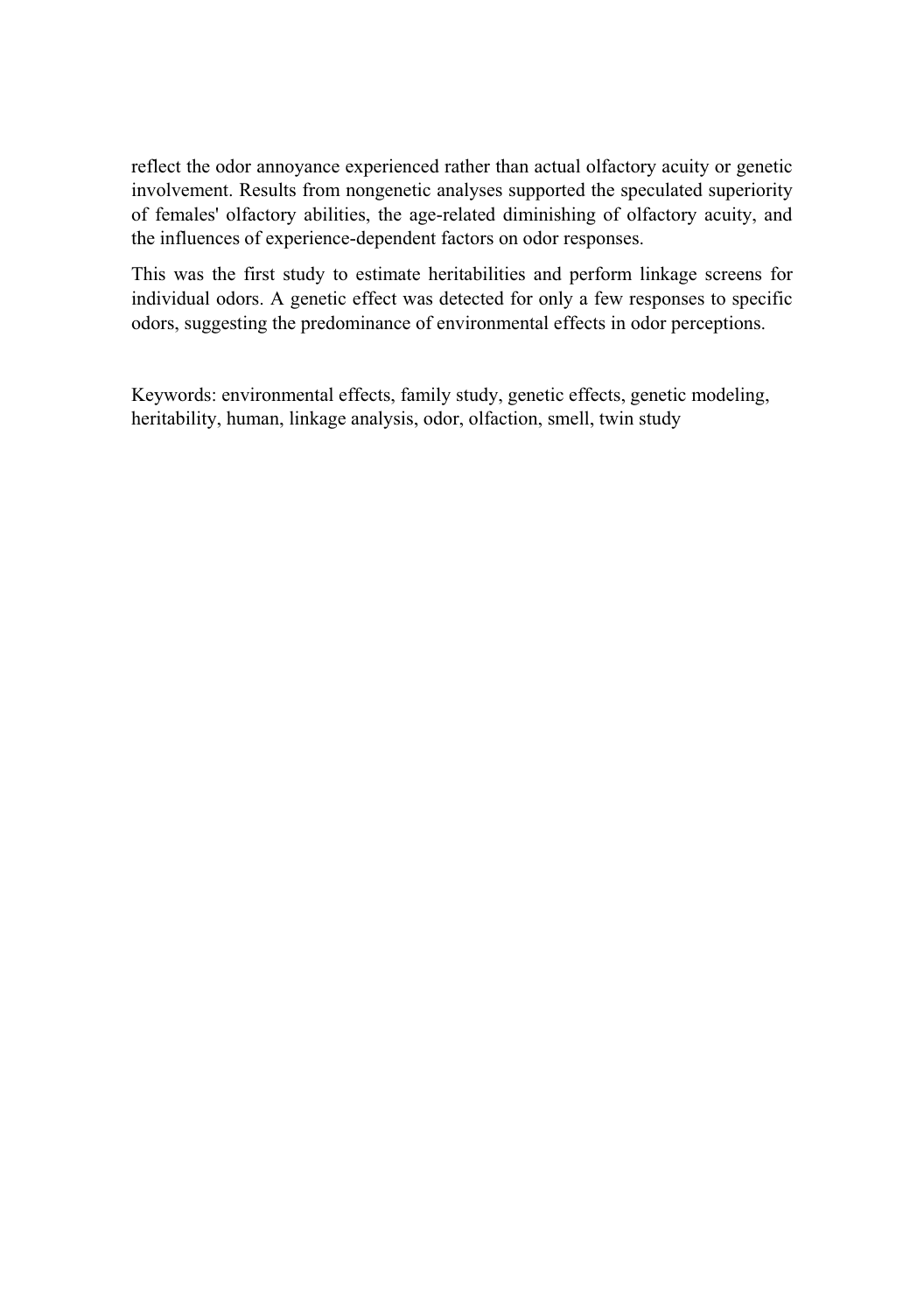Antti Knaapila, Perintö- ja ympäristötekijöiden vaikutukset ihmisen hajuaistimuksiin Kansanterveyslaitoksen julkaisuja, A19/2008, 80 sivua ISBN 978-951-740-836-3; 978-951-740-837-0 (pdf-versio) ISSN 0359-3584; 1458-6290 (pdf-versio) http://www.ktl.fi/portal/4043

# **TIIVISTELMÄ**

Hajuaistilla on monia ihmiselle tärkeitä tehtäviä. Hajujen aistimisessa on ihmisten välillä huomattavaa yksilöllistä vaihtelua. Hajureseptoreita koodaavat geenit on tunnistettu ja myös muilla geeneillä saattaa olla vaikutusta hajuaistiin. Kuitenkin on vielä paljolti epäselvää, kuinka suuri osa hajujen kokemisessa esiintyvästä vaihtelusta selittyy geneettisellä vaihtelulla. Samoin tiedetään vain vähän siitä, mitkä geenit vaikuttavat kuhunkin hajuaistimukseen. Tämän tutkimuksen tavoitteena oli määrittää perintö- ja ympäristötekijöiden vaikutuksia ihmisen hajuaistimuksiin.

Suomalaisten perheiden jäsenet (n=146) sekä australialaiset (n=413), isobritannialaiset (n=163), tanskalaiset (n=336) ja suomalaiset kaksoset (n=399), arvioivat 12 (perheet) tai 6 (kaksoset) hajun voimakkuuden ja miellyttävyyden sekä yrittivät tunnistaa hajut. Lisäksi osallistujat arvioivat oman hajuaistinsa toiminnan ja ympäristön hajujen häiritsevyyden. Perhetutkimuksessa käytettiin kaupallisen hajutestin hajuja (The Brief Smell Identification Test, B-SIT; banaani, suklaa, kaneli, bensiini, sitruuna, sipuli, tinneri, ananas, ruusu, savu, saippua ja tärpätti). Perhetutkimuksen tulosten, kirjallisuustutkimuksen ja muitten näkökohtien pohjalta suunniteltiin uusi hajuärsykesarja (androstenoni, suklaa, kaneli, isovaleriaanahappo, sitruuna ja tärpätti) käytettäväksi kaksostutkimuksissa. Perheaineistosta laskettiin ominaisuuksien periytyvyysasteet ja etsittiin ominaisuuksiin kytkeytyneitä perimän alueita koko genomin laajuisella seulonnalla. Kaksosaineistot yhdistettin ja mitattujen ominaisuuksien vaihtelu jaettiin geneettiseen ja ympäristön aiheuttamaan osaan käyttäen kvantitatiivista geneettistä mallitusta. Lisäksi tutkittiin ei-geneettisten tekijöiden (kuten sukupuoli, ikä ja tupakointi) yhteyksiä hajuaistiin liittyviin ominaisuuksiin.

Perheaineistossa saatiin suuntaa-antavaa todistusta kanelin miellyttävyyden kytkeytymisestä geenialueeseen kromosomissa 4q32.3. Kanelin miellyttävyydelle havaittiin korkea periytyvyysaste perhetutkimuksessa, mutta ei kaksostutkimuksessa. Androstenonin hajun koetun voimakkuuden periytyvyysasteeksi (additiiviset geneettiset vaikutukset) määritettiin kaksosaineistossa ~30%. Voimakas geneettinen korrelaatio androstenonin koetun voimakkuuden ja miellyttävyyden välillä, ympäristöllisen korrelaation puuttuessa, viittaa siihen, että geneettinen korrelaatio voi yksin selittää ominaisuuksien välisen fenotyyppisen korrelaation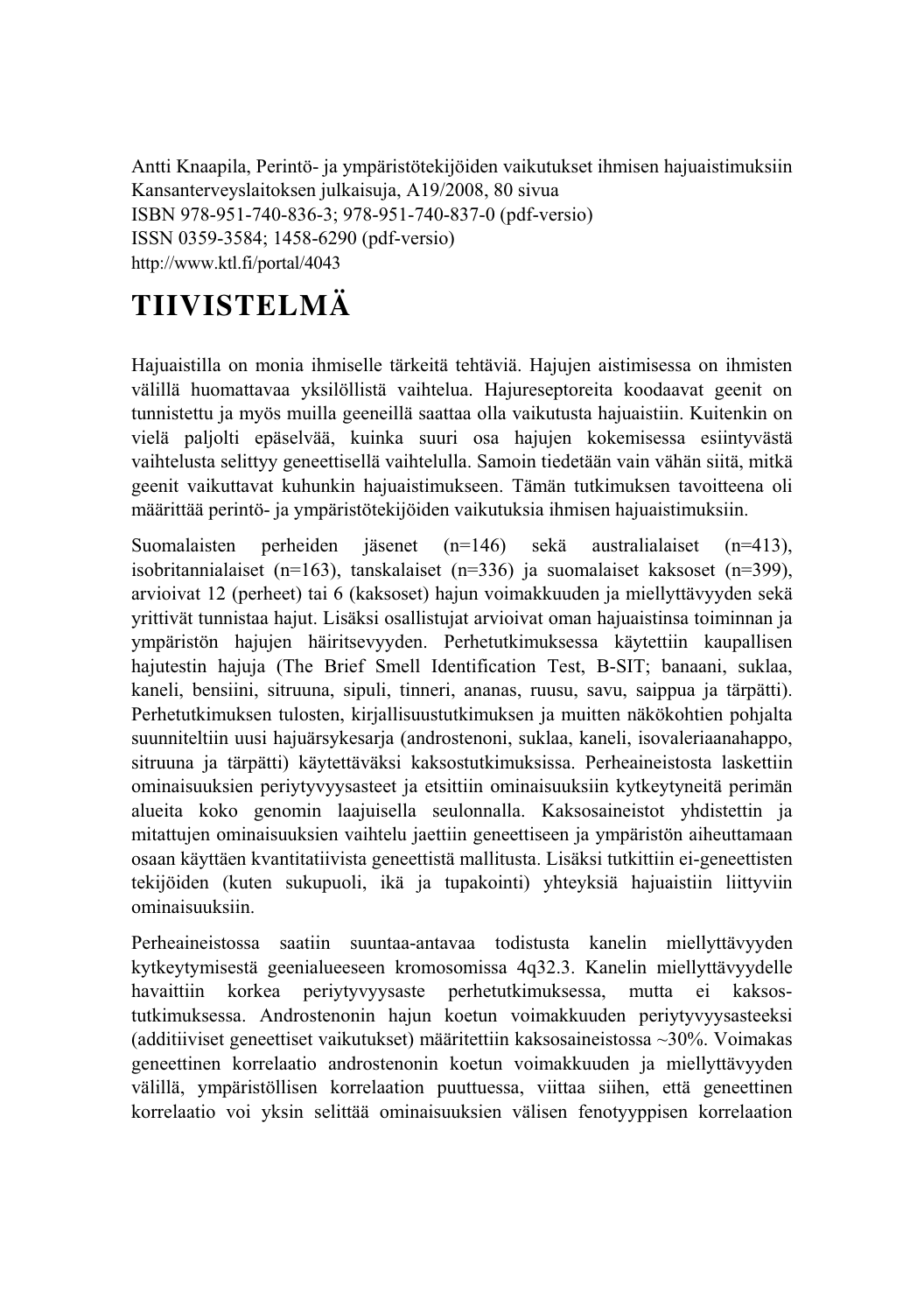(r=-0.27) ja että ominaisuuksien taustalla vaikuttaa samoja geenejä. Hajuaistin toiminnan omat arviot näyttivät heijastavan enemminkin hajujen koettua häiritsevyyttä kuin varsinaista haistamiskykyä tai geneettistä vaikutusta. Eigeneettisten analyysien tulokset tukivat käsityksiä naisten paremmasta haistamiskyvystä, ikään liittyvästä hajuaistin heikkenemisestä sekä kokemusperäisistä vaikutuksista hajujen kokemiseen.

Tämä oli ensimmäinen tutkimus, jossa määritettiin yksittäisten hajujen aistimisen periytyvyysasteita ja suoritettiin koko perimän laajuinen hajuaistimuksiin kytkeytyneiden alueiden etsintä. Geneettinen vaikutus havaittiin vain harvojen yksittäisten hajujen kohdalla, mikä kertoo ympäristötekijöiden hallitsevuudesta hajujen aistimisessa.

Avainsanat: ympäristön vaikutus, perhetutkimus, geneettinen vaikutus, geneettinen mallitus, periytyvyysaste, ihminen, kytkentäanalyysi, tuoksu, hajuaisti, haju, kaksostutkimus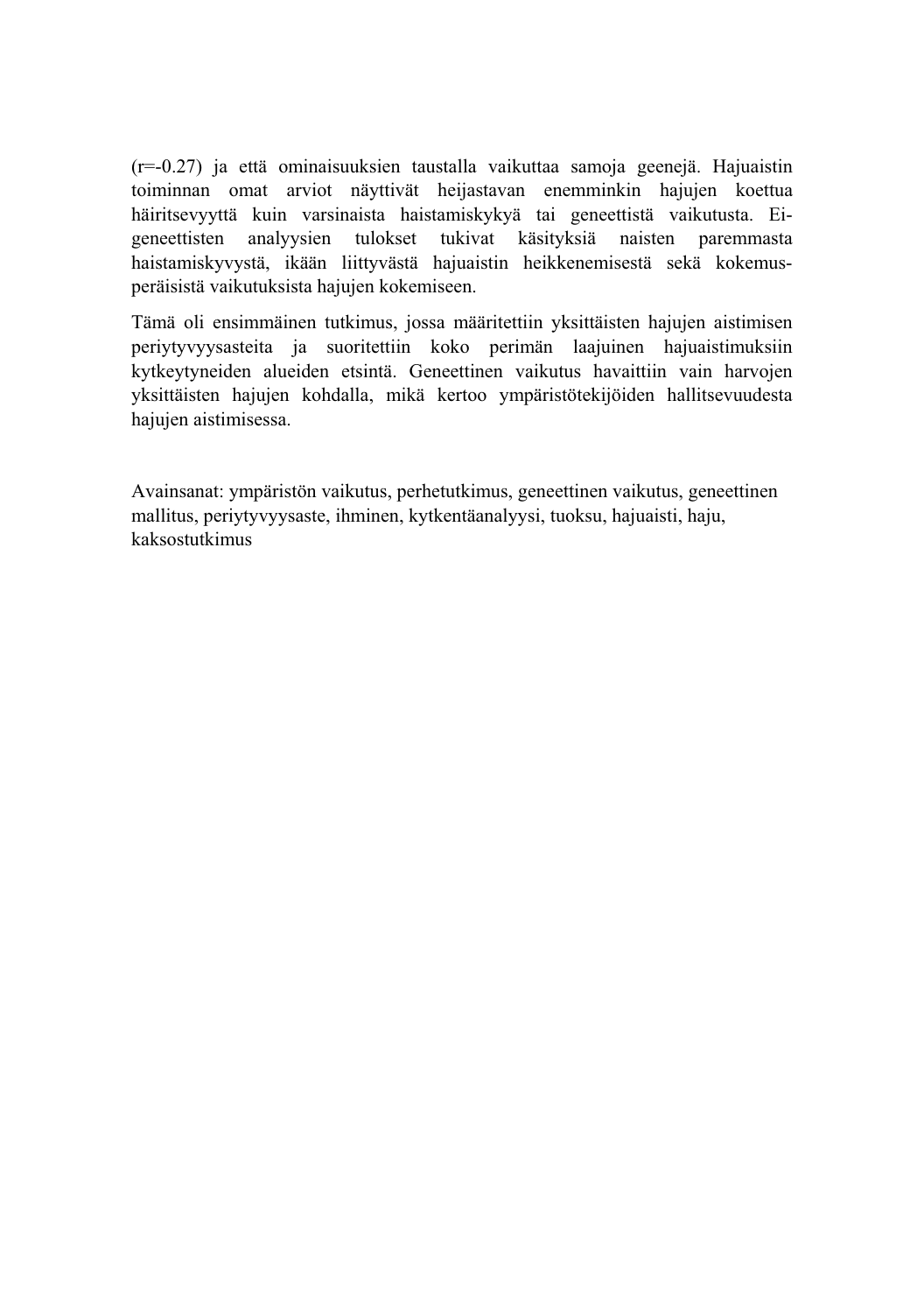# **CONTENTS**

| 1              |     |       |                                                               |  |  |
|----------------|-----|-------|---------------------------------------------------------------|--|--|
| $\overline{2}$ |     |       |                                                               |  |  |
|                | 2.1 |       |                                                               |  |  |
|                |     | 2.1.1 |                                                               |  |  |
|                |     | 2.1.2 |                                                               |  |  |
|                |     | 2.1.3 |                                                               |  |  |
|                |     | 2.1.4 |                                                               |  |  |
|                |     | 2.1.5 |                                                               |  |  |
|                | 2.2 |       |                                                               |  |  |
|                |     | 2.2.1 |                                                               |  |  |
|                |     | 2.2.2 |                                                               |  |  |
|                |     | 2.2.3 |                                                               |  |  |
|                |     | 2.2.4 |                                                               |  |  |
|                | 2.3 |       | STRATEGIES TO UNCOVER THE GENETIC BACKGROUND OF OLFACTION  41 |  |  |
|                |     | 2.3.1 |                                                               |  |  |
|                |     | 2.3.2 |                                                               |  |  |
|                |     | 2.3.3 |                                                               |  |  |
| 3              |     |       |                                                               |  |  |
| 4              |     |       |                                                               |  |  |
|                | 4.1 |       |                                                               |  |  |
|                |     | 4.1.1 |                                                               |  |  |
|                |     | 4.1.2 |                                                               |  |  |
|                |     | 4.1.3 |                                                               |  |  |
|                |     | 4.1.4 |                                                               |  |  |
|                |     | 4.1.5 |                                                               |  |  |
|                | 4.2 |       |                                                               |  |  |
|                |     | 4.2.1 |                                                               |  |  |
|                |     | 4.2.2 |                                                               |  |  |
|                |     | 4.2.3 | Self-ratings of olfactory function and odor annoyance 49      |  |  |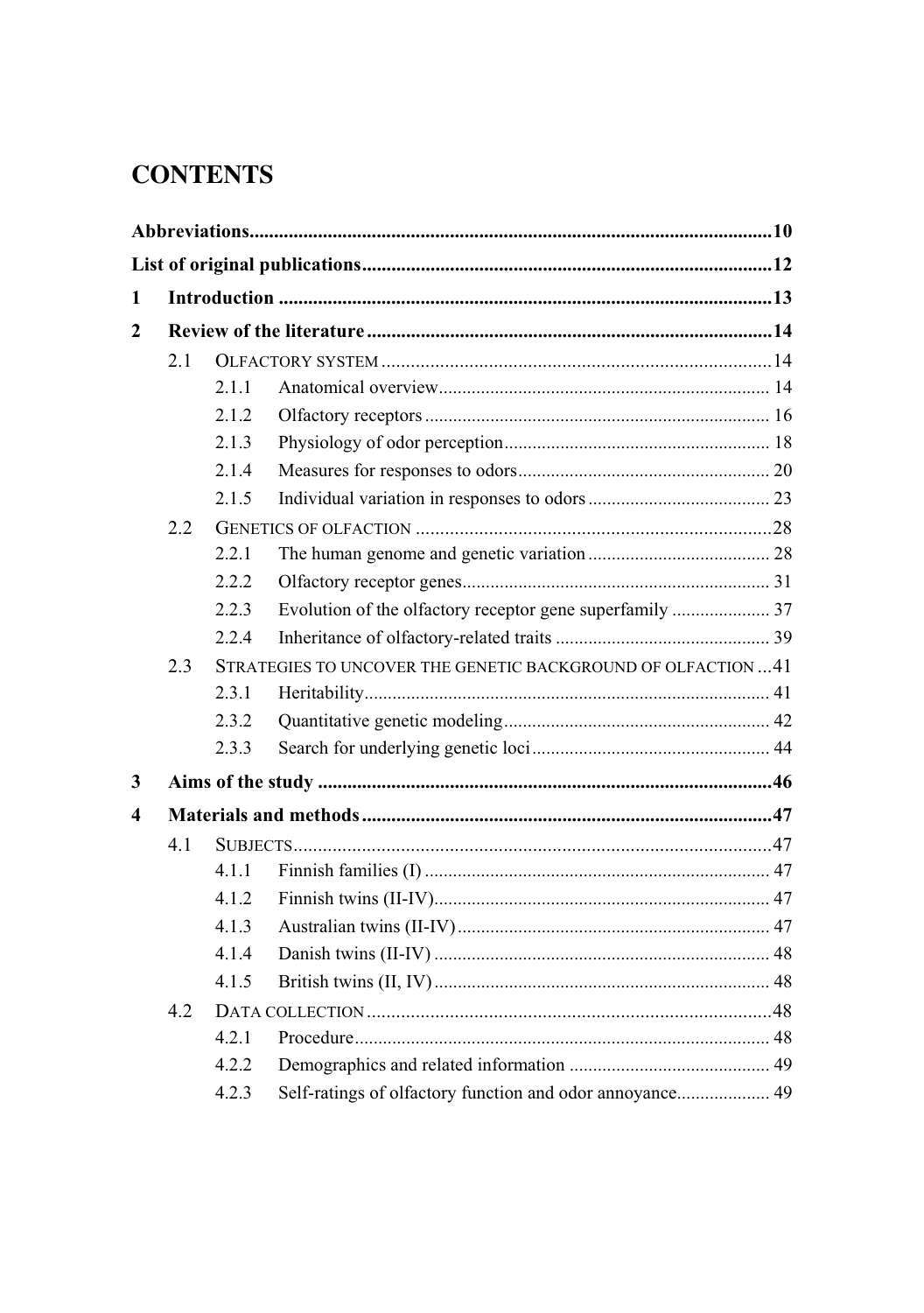|   |     | 4.2.4                                                   |  |  |  |  |
|---|-----|---------------------------------------------------------|--|--|--|--|
|   | 4.3 |                                                         |  |  |  |  |
|   |     | 4.3.1                                                   |  |  |  |  |
|   |     | 4.3.2                                                   |  |  |  |  |
|   |     | 4.3.3                                                   |  |  |  |  |
| 5 |     |                                                         |  |  |  |  |
|   | 5.1 |                                                         |  |  |  |  |
|   | 5.2 |                                                         |  |  |  |  |
|   | 5.3 |                                                         |  |  |  |  |
|   | 5.4 | SELF-RATINGS OF OLFACTORY FUNCTION AND ODOR ANNOYANCE58 |  |  |  |  |
| 6 |     |                                                         |  |  |  |  |
|   | 6.1 |                                                         |  |  |  |  |
|   |     | 6.1.1                                                   |  |  |  |  |
|   |     | 6.1.2                                                   |  |  |  |  |
|   | 6.2 |                                                         |  |  |  |  |
|   | 6.3 |                                                         |  |  |  |  |
|   |     | 6.3.1                                                   |  |  |  |  |
|   |     | 6.3.2                                                   |  |  |  |  |
|   |     | 6.3.3                                                   |  |  |  |  |
| 7 |     |                                                         |  |  |  |  |
| 8 |     |                                                         |  |  |  |  |
| 9 |     |                                                         |  |  |  |  |
|   |     |                                                         |  |  |  |  |
|   |     |                                                         |  |  |  |  |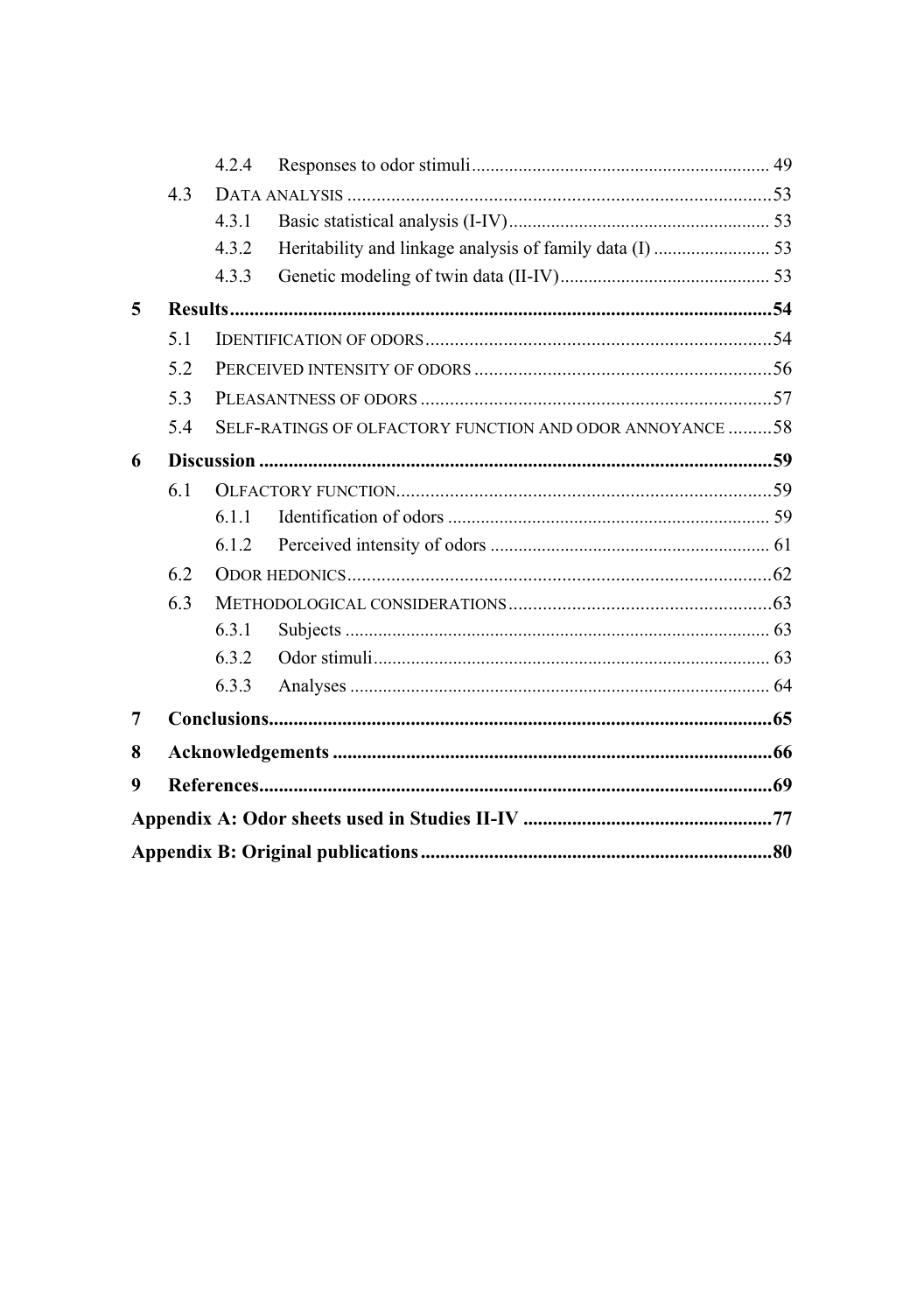# **ABBREVIATIONS**

| A                | additive genetic effects                                         |
|------------------|------------------------------------------------------------------|
| $a^2$            | proportion of variance due to additive genetic<br>effects        |
| bp               | base pair                                                        |
| <b>B-SIT</b>     | Brief Smell Identification Test™                                 |
| $\mathcal{C}$    | shared environmental effects                                     |
| cM               | centimorgan                                                      |
| <b>CNV</b>       | copy number variation                                            |
| D                | dominant genetic effects                                         |
| <b>DNA</b>       | deoxyribonucleic acid                                            |
| DZ.              | dizygous                                                         |
| E                | nonshared environmental effects                                  |
| $e^2$            | proportion of variance due to nonshared<br>environmental effects |
| $EC1-EC3$        | extracellular loops 1-3 (of OR)                                  |
| <b>GPCR</b>      | G-protein-coupled receptor                                       |
| csGPCR           | chemosensory GPCR                                                |
| $G_{\text{olf}}$ | olfactory-specific G-protein                                     |
| $IC1-IC3$        | intracellular loops 1-3 (of OR)                                  |
| kb               | kilobase                                                         |
| <b>LOD</b>       | logarithm of odds                                                |
| <b>MRCA</b>      | most recent common ancestor                                      |
| MZ               | monozygous                                                       |
| <b>OB</b>        | olfactory bulb                                                   |
| <b>OBP</b>       | odorant binding protein                                          |
| OE               | olfactory epithelium                                             |
| OR.              | olfactory receptor (=odorant receptor)                           |
| <b>OSN</b>       | olfactory sensory neuron                                         |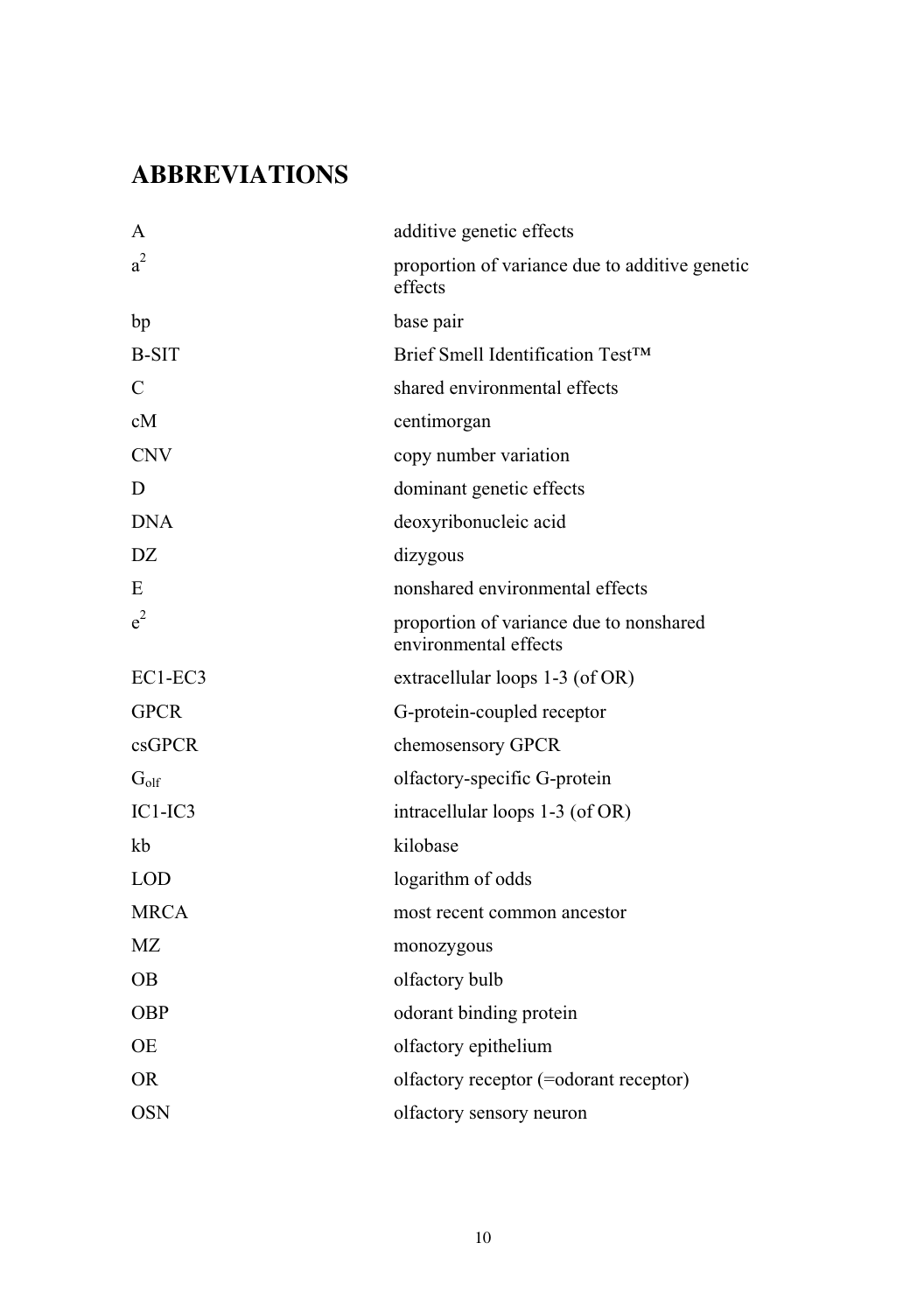| r            | Pearson correlation coefficient                         |
|--------------|---------------------------------------------------------|
| $r_{\rm MZ}$ | intraclass correlation within MZ twin pairs             |
| $r_{DZ}$     | intraclass correlation within DZ twin pairs             |
| <b>RNA</b>   | ribonucleic acid                                        |
| <b>SNP</b>   | single nucleotide polymorphism                          |
| <b>SPG</b>   | segregating pseudogene                                  |
| TM1-TM7      | transmembrane domains 1-7 (of OR)                       |
| <b>UPSIT</b> | University of Pennsylvania Smell Identification<br>Test |
| <b>URTI</b>  | upper respiratory track infection                       |
| <b>VNO</b>   | vomeronasal organ                                       |
| $\theta$     | recombinant fraction                                    |

In addition, standard one-letter abbreviations for amino acids and nucleotides are used.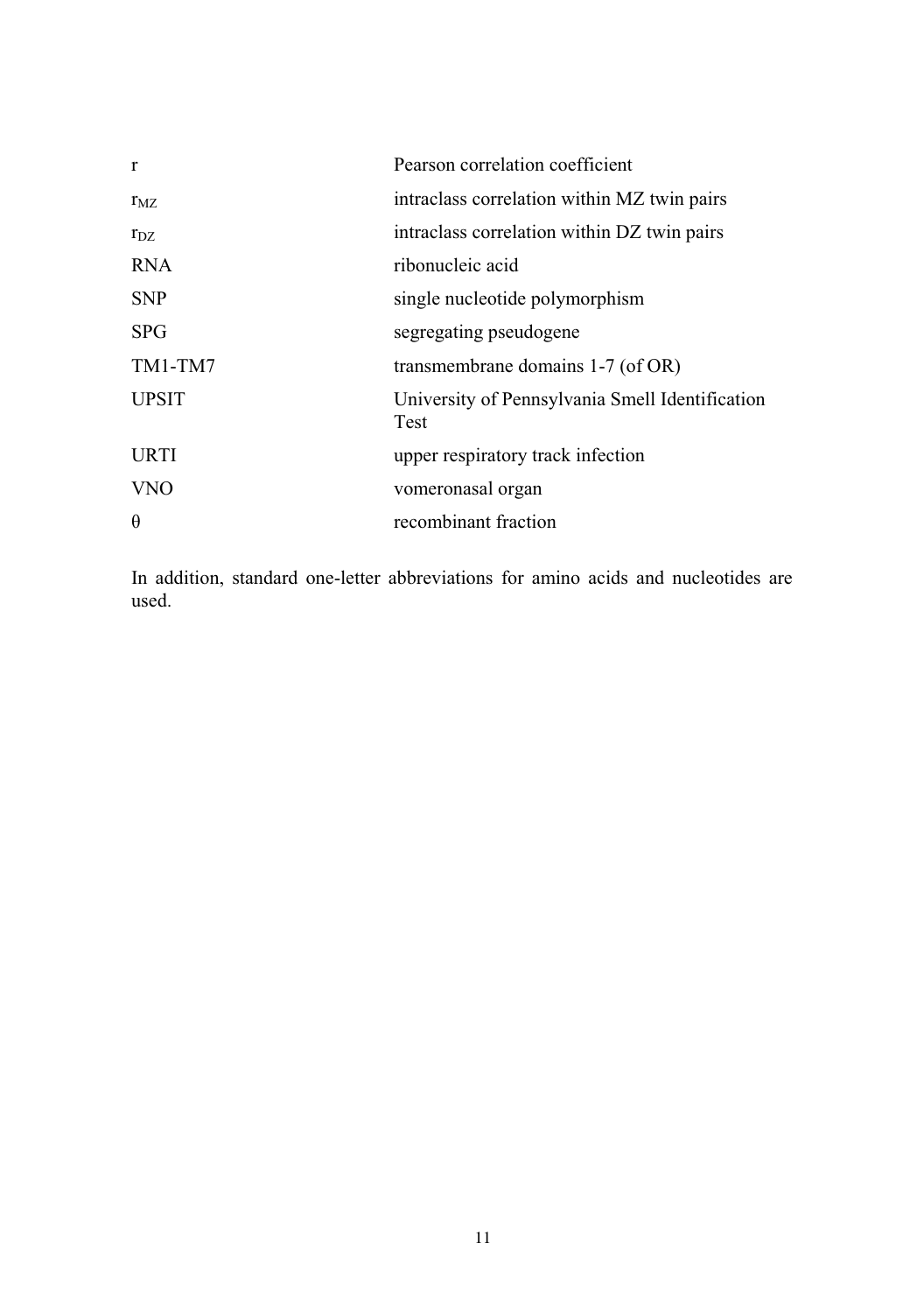# **LIST OF ORIGINAL PUBLICATIONS**

This thesis is based on the following original articles referred to in the text by their Roman numerals (I-IV):

- **I** Knaapila, A., Keskitalo, K., Kallela, M., Wessman, M., Sammalisto, S., Hiekkalinna, T., Palotie, A., Peltonen, L., Tuorila, H., and Perola, M. 2007. Genetic component of identification, intensity and pleasantness of odours: a Finnish family study. *European Journal of Human Genetics* 15(5): 596-602.
- **II** Knaapila, A., Tuorila, H., Silventoinen, K., Wright, M.J., Kyvik, K.O., Cherkas, L.F., Keskitalo, K., Hansen, J., Martin, N.G., Spector, T.D., Kaprio, J., and Perola, M. 2008. Genetic and environmental contributions to perceived intensity and pleasantness of androstenone odor: an international twin study. *Chemosensory Perception* 1(1): 34-42.
- **III** Knaapila, A., Tuorila, H., Silventoinen, K., Wright, M.J., Kyvik, K.O., Keskitalo, K., Hansen, J., Kaprio, J., and Perola, M. Environmental effects exceed genetic effects on perceived intensity and pleasantness of several odors: a three-population twin study. *Behavior Genetics, in press.*
- **IV** Knaapila, A., Tuorila, H., Kyvik, K.O., Wright, M.J., Keskitalo, K., Hansen, J., Kaprio, J., Perola, M., and Silventoinen, K. Self-ratings of olfactory function reflect odor annoyance rather than olfactory acuity. *Laryngoscope, accepted for publication.*

These articles are reproduced with the kind permission of their copyright holders.

In addition, some unpublished material is presented.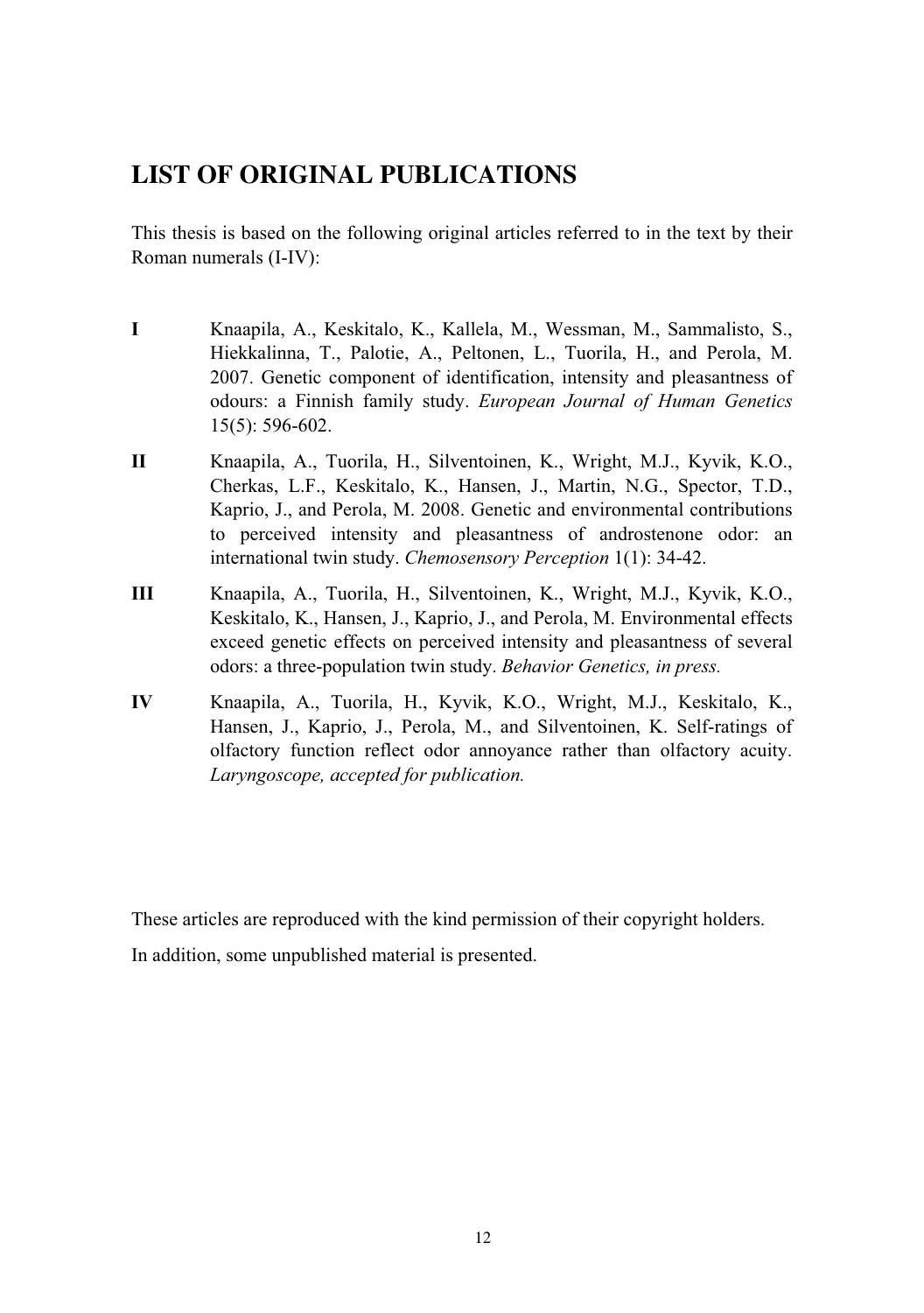# **1 INTRODUCTION**

Olfaction, the sense of smell, has many fascinating features. Odors evoke associations, emotions, and vivid memories from as early as childhood (Willander and Larsson, 2006). Spoiled food and many other potential dangers, such as fire and harmful chemicals, are often detected based on their smell (Doty, 2007a). Together with tastes, odors are central for the flavor of foods and beverages, thus contributing to food choice (Shepherd, 2006). Odors are also involved in social interactions in conscious and perhaps also unconscious ways (Stockhorst and Pietrowsky, 2004; Wysocki and Preti, 2004). Although olfaction is not vital for humans, its importance for quality of life is indisputable (Hummel and Nordin, 2005).

The discovery of the gene family encoding olfactory receptors in the early 1990s (Buck and Axel, 1991) provided impetus for research in the genetics of olfaction. Consequently, individual olfactory receptor genes have been identified (Niimura and Nei, 2003; Malnic et al., 2004) and many intriguing characteristics of the gene family exposed. The discoverers of the gene family, Linda Buck and Richard Axel, were awarded the Nobel Prize for their achievements in 2004.

The olfactory receptor gene family with its ~850 genes forms one of the largest gene families in humans. However, over half of these genes appear to be nonfunctional pseudogenes (Niimura and Nei, 2003). Interestingly, some of these genes display both functional and nonfunctional variants (Menashe et al., 2003), contributing substantially to genetic variation and making it difficult to determine the exact number of the genes. Characteristic features of these genes also include their distribution over almost all chromosomes (Glusman et al., 2001) and abundant copy number variation (Nozawa et al., 2007). In addition, humans have less olfactory receptor genes than most other mammals (Niimura and Nei, 2007). Taken together, these findings indicate a dynamic evolutionary history for this gene family.

The relative contribution of genetic variation to phenotypic variation in responses to odors is largely unknown. Moreover, the first associations of polymorphisms in olfactory receptor genes with psychophysically measured odor perceptions were reported only recently (Keller et al., 2007; Menashe et al., 2007). Recent methodological advancements will facilitate the discovery of expression patterns of olfactory receptor genes (Zhang et al., 2007) and ligand specificity of the corresponding receptors (Touhara, 2007). However, exploring genetics related to overt human responses to odors requires time-consuming psychophysical testing.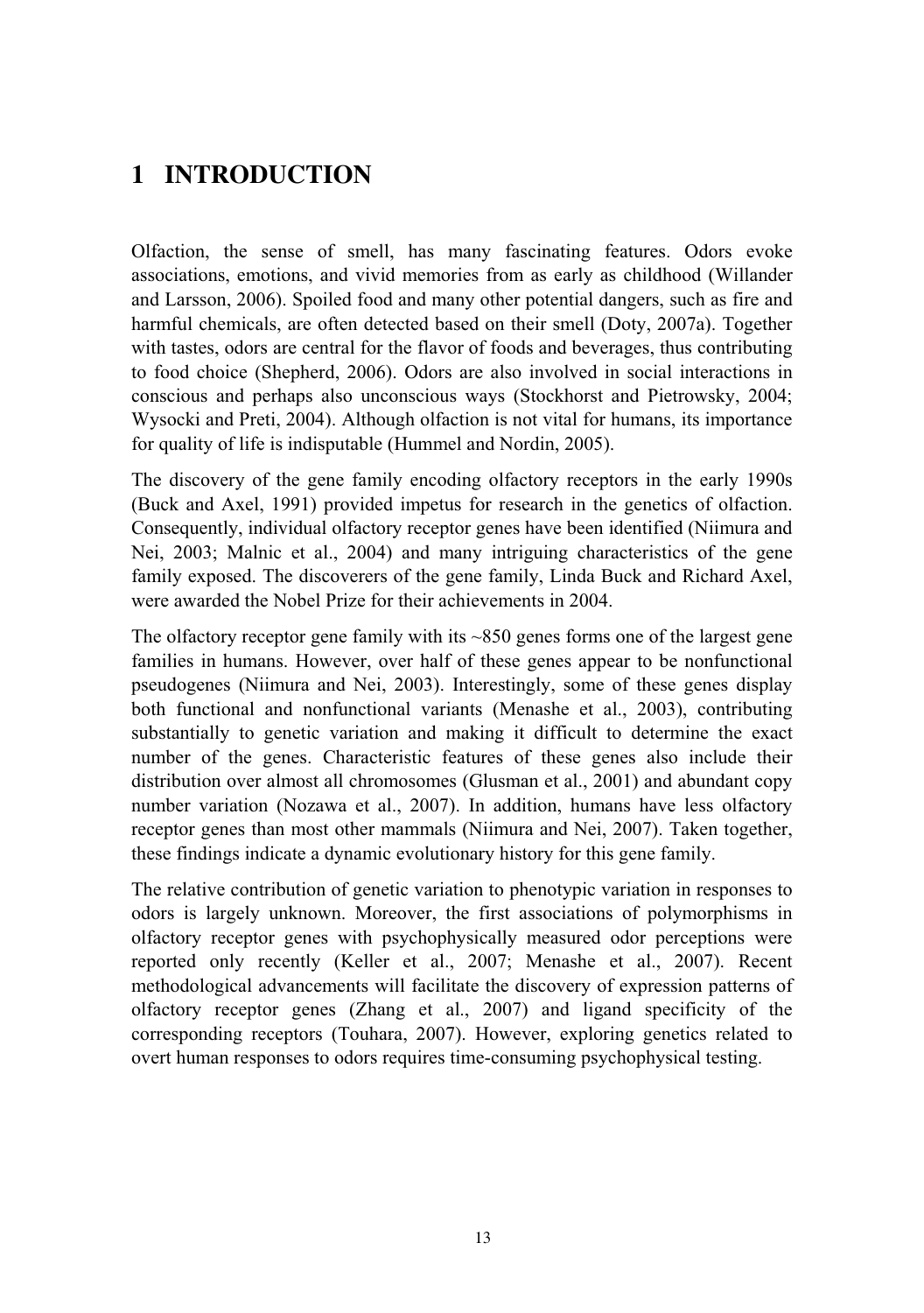# **2 REVIEW OF THE LITERATURE**

This review focuses on the genetics of olfaction in humans; other species are referred to only for comparison. The olfactory system, measures for responses to odors, and nongenetic factors associated with these responses are introduced. After reviewing the genetics of olfaction, some methods for exploring it are discussed.

# **2.1 Olfactory system**

The human olfactory system can discriminate thousands of odors, but an accurate number is difficult to pinpoint (Firestein, 2001). The olfactory system is responsible for the odor perception and discrimination process. It includes two main phases: peripheral detection of odorants in nasal cavities and central processing of the olfactory signal in the brain.

# 2.1.1 Anatomical overview

Peripheral detection of odorants occurs in the olfactory epithelium (OE). The OE is located in olfactory clefts in the roof of the nasal cavities, just below and between the eyes. The nasal cavities are separated, and thus, olfaction is bilateral. Both the left and right cavities have an OE of about 2.5  $\text{cm}^2$ . Odorants can enter the OE in two ways: via nostrils (orthonasal route) and via the nasopharynx (retronasal route) (**Figure 1**).

The olfactory signal is transmitted from the OE to the olfactory bulb (OB) through the cribriform plate, a sieve-like structure. From the OB, the signal is further transmitted to the olfactory cortex of the brain. The olfactory signal is transmitted through cranial nerve I (olfactory nerve), the first of the twelve cranial nerves. It is remarkable that in the brain, the olfactory tract does not go through the thalamus (like other sensory information), but is closely associated with the limbic system (Stockhorst and Pietrowsky, 2004).

In addition to the olfactory system, most odorants, at least at high concentrations, also activate the trigeminal system. The trigeminal system provides innervation to the nasal cavities for the detection of such somatosensory signals as pain, touch, and irritation (Landis et al., 2005). The trigeminal signal is transmitted through cranial nerve V (Doty, 2001). The olfactory and trigeminal systems are closely related anatomically and physiologically, and thus, a strong interaction exists between the systems (Landis et al., 2005). However, the focus here is on the olfactory system.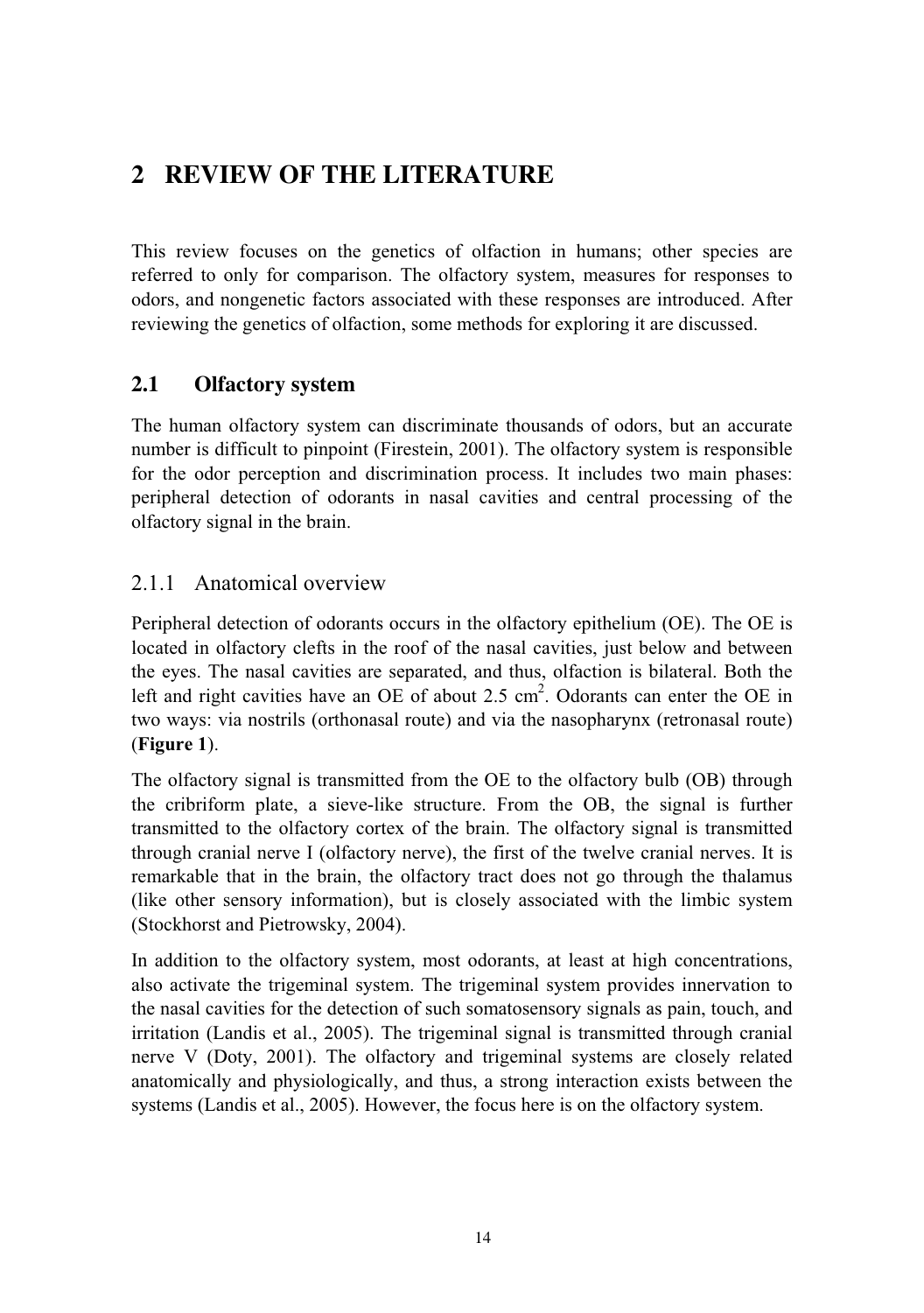The vomeronasal organ (VNO) contributes to the detection of pheromones in some species, e.g., the mouse. Strictly, the VNO is considered to be part of the vomeronasal system (the accessory olfactory system), which is distinct from the main olfactory system (Doty, 2001). A large body of evidence (reviewed by Baxi et al., 2006) suggests that these two systems have overlapping functions in several species; the vomeronasal system is not equivalent to a pheromone detecting system.

Detection of pheromones using the VNO is very unlikely in humans (reviewed by Wysocki and Preti, 2004). First, the VNO, or the vomeronasal duct, does not exist in all individuals. The human VNO appears to be vestigial and is likely to disappear before birth (Firestein, 2001). Second, the VNO, when present, appears to be nonfunctional. However, some pheromone-like responses may be mediated by the (main) olfactory system (Wysocki and Preti, 2004; Landis et al., 2005).



**Figure 1.** *Schematic presentation of the organization of the olfactory system (modified from Spielman et al. Chemosensory Systems. In: Encyclopedia of life sciences. John Wiley & Sons, Ltd: Chichester. http://www.els.net/).*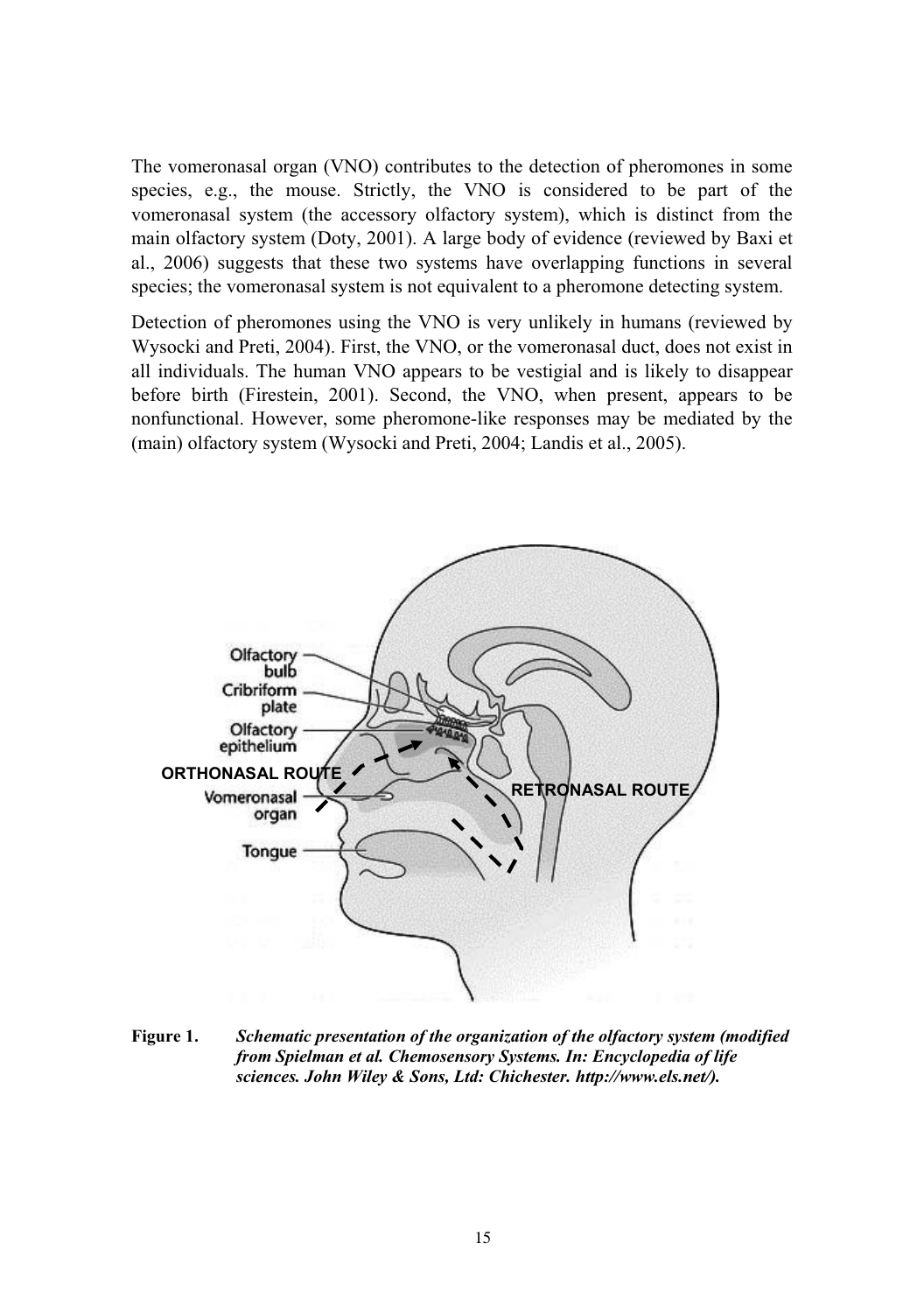# 2.1.2 Olfactory receptors

Olfactory receptors (odorant receptors, ORs) are members of a larger group of receptors, the G-protein-coupled receptors (GPCRs). The G-protein refers to a guanyl nucleotide binding protein. Mammalian GPCRs have been classified based on shared sequence motifs. ORs belong to class A GPCRs, which are also called rhodopsin-like GPCRs after the prototype of the class, rhodopsin. The GPCRs can also be grouped based on their function. In this case, ORs are included in chemosensory GPCRs (csGPCRs). ORs form the largest family of csGPCRs. Taste and VNO receptors are also included in csGPCRs (Zarzo, 2007).

ORs, like all GPCRs, have a characteristic structure of seven transmembrane domains (TM1-TM7) composed mostly of hydrophobic amino acid residues and predicted to form  $\alpha$ -helices. These seven hydrophobic TMs are connected by three intracellular (IC1-IC3) and three extracellular loops (EC1-EC3), formed of mostly hydrophilic residues (Breer, 2003; Zarzo, 2007). The GPCRs have an extracellular amino-terminus (N-terminus) and an intracellular carboxy-terminus (C-terminus). The N- and C-termini of ORs are short, only 20-30 amino acids (Zozulya et al., 2001). The N-termini of ORs include a consensus sequence for N-glycosylation sites. The C-termini comprise putative phosphorylation sites, likely to be phosphorylated by second messenger-activated kinases and receptor kinases for uncoupling the transduction cascade (Breer, 2003). The ORs are located in the olfactory sensory neurons (OSNs): the TMs are buried in the lipid bilayer membrane of the OSNs and the loops reside in the water phase (**Figure 2**).

The amino acid chain of most ORs comprises 300-350 residues (Glusman et al., 2001). According to Fuchs et al. (2001), the length of the OR protein is  $313\pm8$ amino acid residues and is highly invariable, implying that functional constraints may prohibit larger variation.

The ORs include seven conserved cysteines, of which two are common to all GPCRs and the other five are unique to the ORs. The intracellular half of the OR protein is more positively charged and more conserved than the extracellular half (Fuchs et al., 2001). At least some ORs are metalloproteins. EC2 has a putative metal binding site: a sequence motif HXXCD may form a complex with Zn(II) or Cu(II) ions. This could explain why good ligands for metal ion coordination complexes, such as thiols, amines, nitriles, and isonitriles, are very strong-smelling odorants (Breer, 2003; Zarzo, 2007).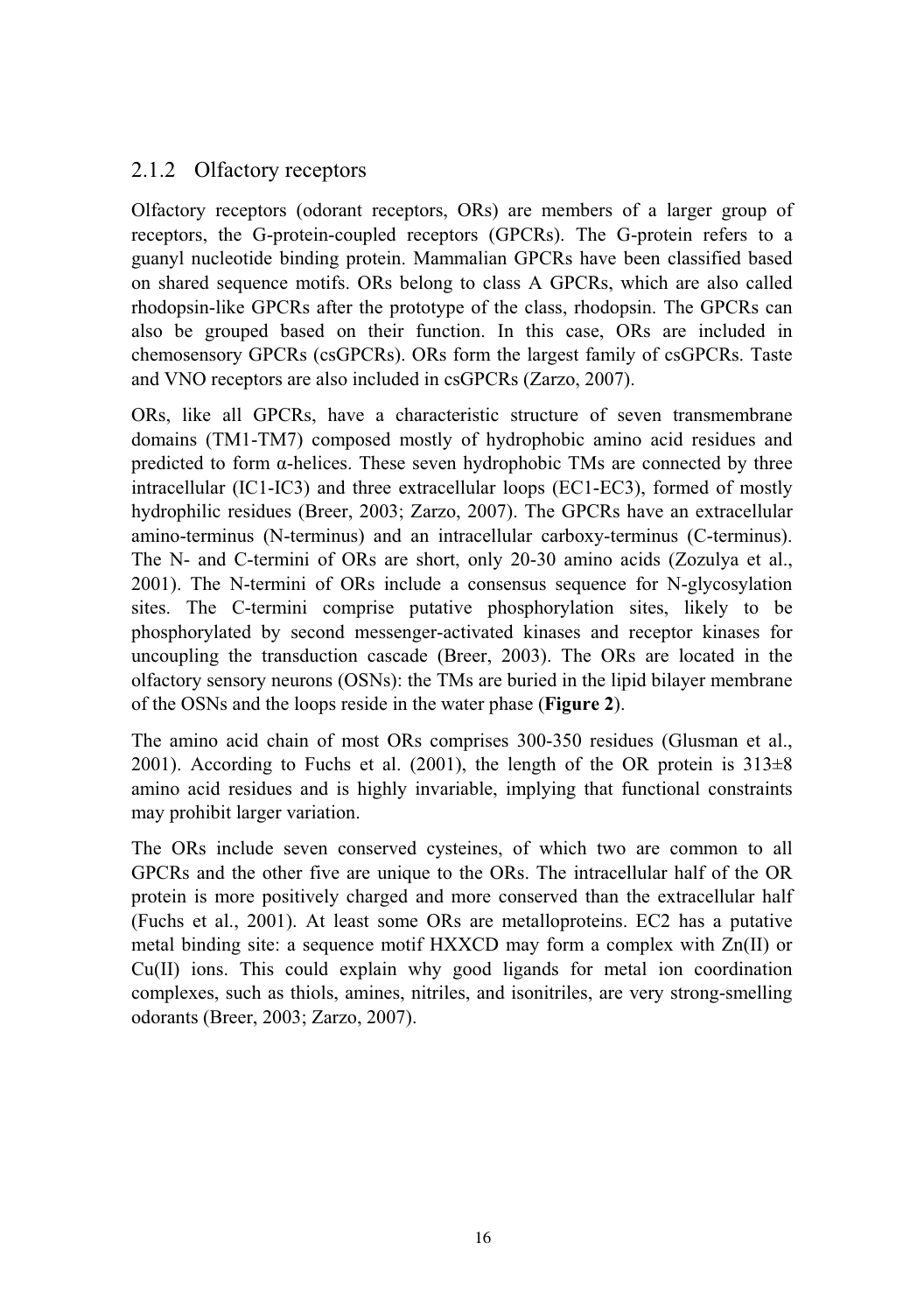

**Figure 2.** *Schematic presentation of the structure of an olfactory receptor. Seven helical hydrophobic transmembrane domains (TM1-TM7) of the receptor are embedded in the lipid bilayer membrane of an olfactory sensory neuron and connected to three extracellular (EC1-EC3) and three intracellular (IC1-IC3) hydrophilic loops residing in the water phase.* 

According to Buck and Axel (1991), the rat ORs share 40-80% amino acid identity. The study of Glusman et al. (2001) indicated that the 40% cut-off in protein identity also powerfully discriminates between members of the human OR superfamily and the other GPCRs. Fuchs et al. (2001) found minimum pairwise similarities of 20- 25% identity in human ORs, but even this low similarity was sufficient to distinguish the ORs from the other GPCRs.

The ORs include both highly conserved and highly divergent structures. Strong sequence conservation occurs in the intracellular loops (Zozulya et al., 2001). The junction of the TM3 and IC2 includes the DRY motif, which is conserved in all GPCRs (Breer, 2003). It is included in the MAYDRYVAIC motif, which is one of the 4-5 consensus sequences frequently used as criteria for recognizing the ORs in data mining studies (Zozulya et al., 2001; Malnic et al., 2004). Other highly conserved regions include the TM1, TM2, and TM7 (Zozulya et al., 2001). In contrast, structural diversity is highest in extracellular loops EC1 and EC3 (Zozulya et al., 2001) and in the central transmembrane domains TM3, TM4, and TM5 (Buck and Axel, 1991). These transmembrane domains include hypervariable regions that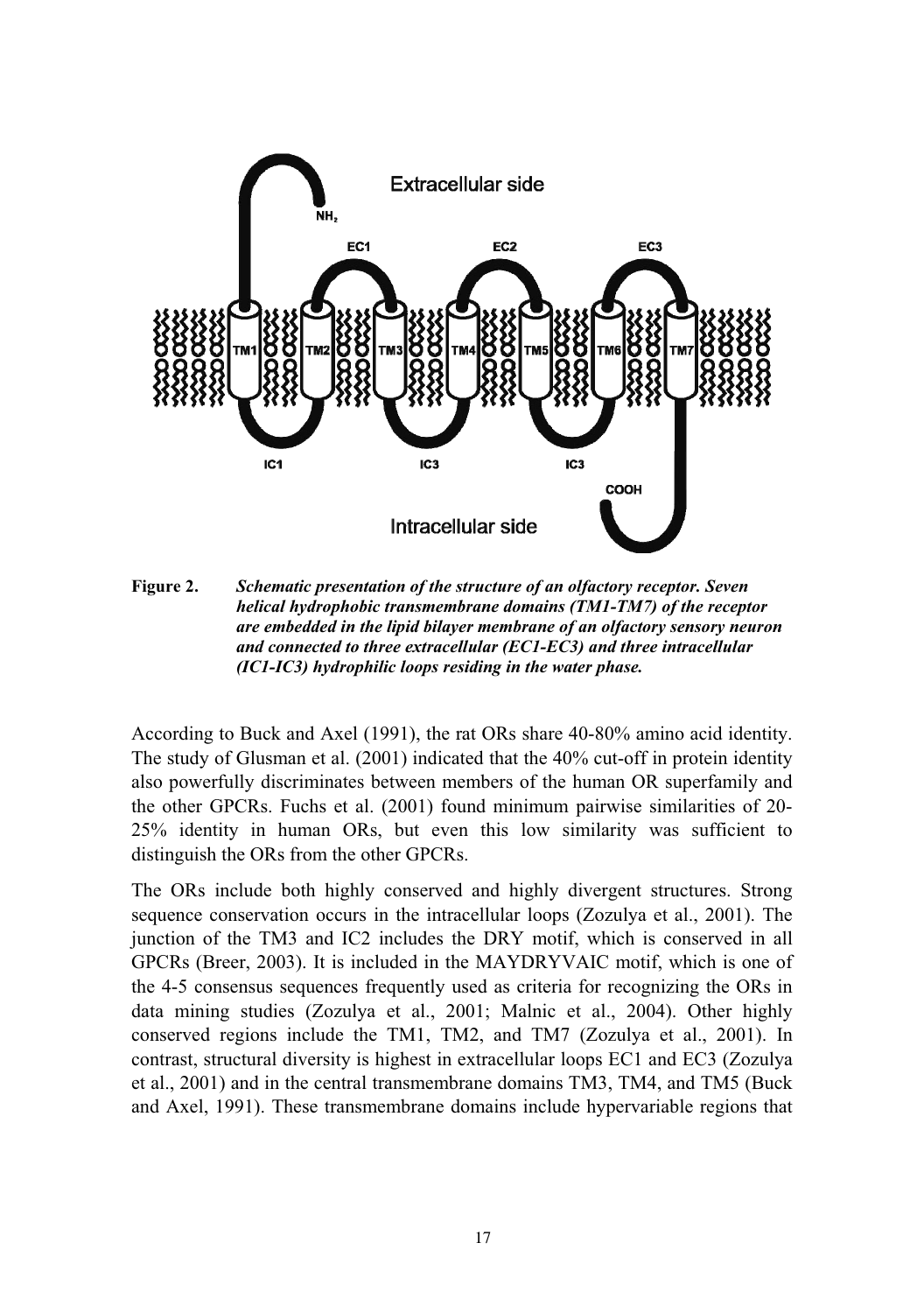are likely to form ligand-binding sites for odorants (Fuchs et al., 2001). The relative variability of various parts and residues of the ORs is extensively reviewed by Fuchs et al. (2001) and Zozulya et al. (2001).

# 2.1.3 Physiology of odor perception

The term odor should be distinguished from the term odorant. Odorants are chemical substances, usually small volatile molecules. Odor may emerge from a single type of molecule, but also from a mixture of a large number of different odorants. Odor is a percept; it is the product of a plastic nervous system, and thus, the perception of odors can be modified by exposure and learning (Stockhorst and Pietrowsky, 2004).

```
Peripheral detection of odorants
```
The ORs are responsible for odorant detection in the OE. Individual OSNs express only one type of OR gene each (Malnic et al., 1999). The ORs are embedded in the membrane of 5-10 immotile cilia of each OSN. The OE is covered with a mucus layer, which odorants have to pass to enter the binding sites of the ORs (**Figure 3**). Odorant binding proteins (OBPs) are suggested to help hydrophobic odorants to traverse the aqueous milieu of the mucus layer. Different types of OBPs have been found to have specific ligand-binding profiles, indicating that OBPs may be active filters rather than passive shuttles for odorants (Breer, 2003).

Ligand specificity of olfactory receptors is not always very strict. One receptor type can recognize multiple (likely structurally similar) odorants. One odorant, in turn, is recognized by multiple receptor types (likely from the same OR subfamily), however, with varying affinities. This implies that the olfactory system uses some kind of combinatorial coding to discriminate the vast array of odorants (Breer, 2003). Some ORs appear to be finely tuned, recognizing only a very restricted set of odorants, while other ORs are broadly tuned, detecting a wide repertoire of molecules (Zarzo, 2007).

Binding of an odorant molecule to OR initiates a signal transduction cascade in the OSN cell. First, the odorant-bound OR activates the olfactory-specific G-protein  $(G_{\text{off}})$ . According to Zarzo (2007), the conformational changes of the OR during odorant binding are not known in detail, and also details of the G-protein activation are unclear. However, after activation, the  $G_{\text{off}}$  activates the adenylyl cyclase type III, which catalyzes the conversion of abundant intracellular adenosine triphosphate (ATP) into cyclic adenosine monophosphate (cAMP). This second messenger opens a nonselective cation channel, a cyclic nucleotide-gated channel, which allows  $Na<sup>+</sup>$ and  $Ca^{2+}$  ions to flow into the cell.  $Ca^{2+}$  ions activate also a channel for outward flow of Cl<sup>-</sup> ions. This transduction cascade leads to the generation of an action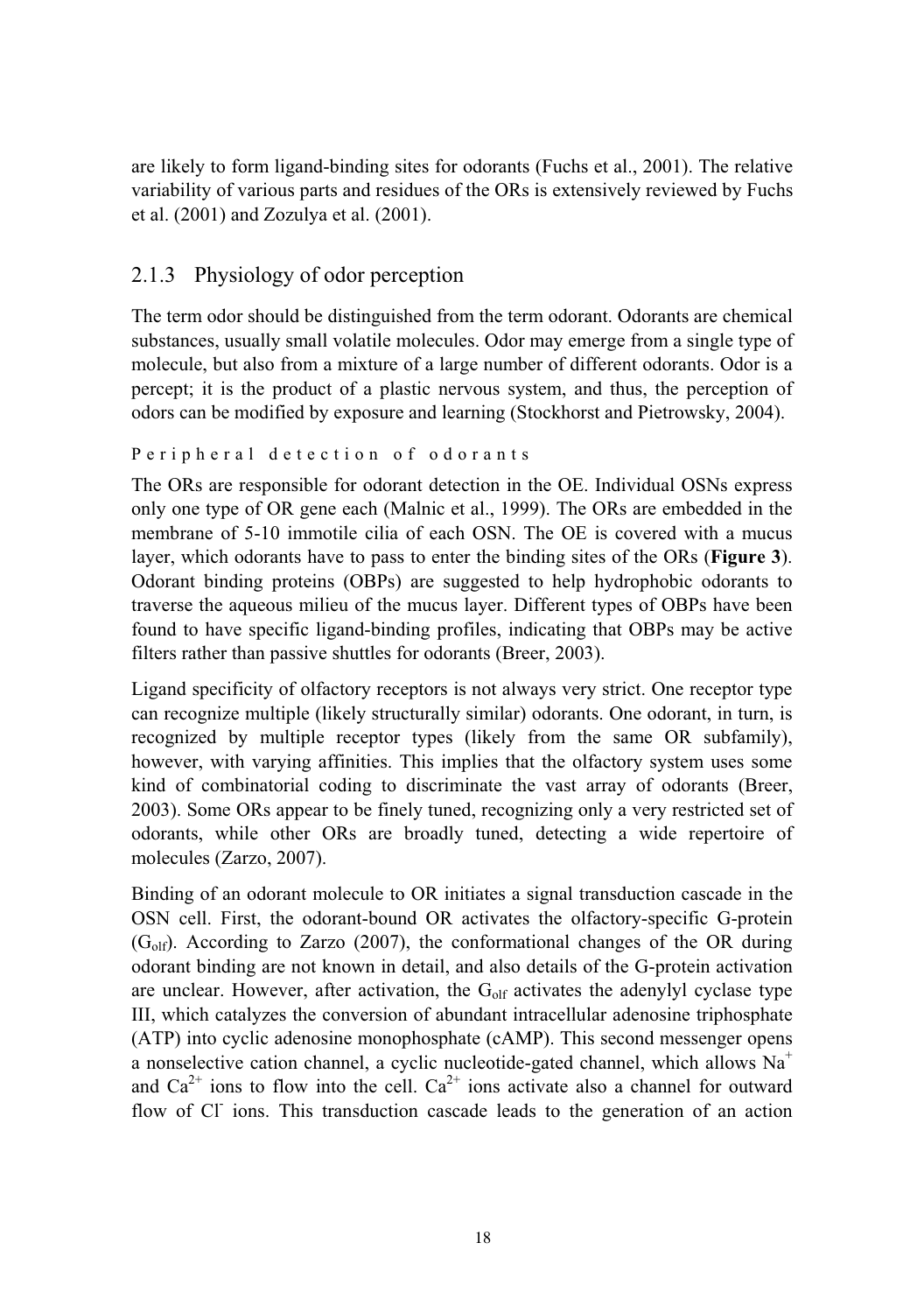potential, which sends the olfactory signal via the axons of the OSN to the OB (**Figure 3**) (Firestein, 2001; Ache and Young, 2005; Ma, 2007).



**Figure 3.** *Schematical presentation of the olfactory epithelium and olfactory bulb. Airborne odorants have to traverse mucus layer to reach olfactory receptors in the cilia of olfactory sensory neurons. Olfactory sensory neuron populations (two are depicted here, denoted A and B) express only one type of olfactory receptor gene each. Olfactory signals elicited by the interaction of odorants with olfactory receptors are transferred from olfactory sensory neurons to olfactory bulb, where the signals from the same population of neurons converge in glomerulus (modified from Firestein, 2001, and Zarzo, 2007).* 

Central processing of olfactory signal

The olfactory signal is transmitted from the OSN through the cribriform plate to the OB, the first cortical olfactory structure in the brain. Here, the signal synapses with the second-order neurons, the mitral and tufted cells. These neurons form spherical units called glomeruli. Each glomerulus connects signals from OSNs expressing the same type of OR only. Also, each OSN sends its signal to only a single glomerulus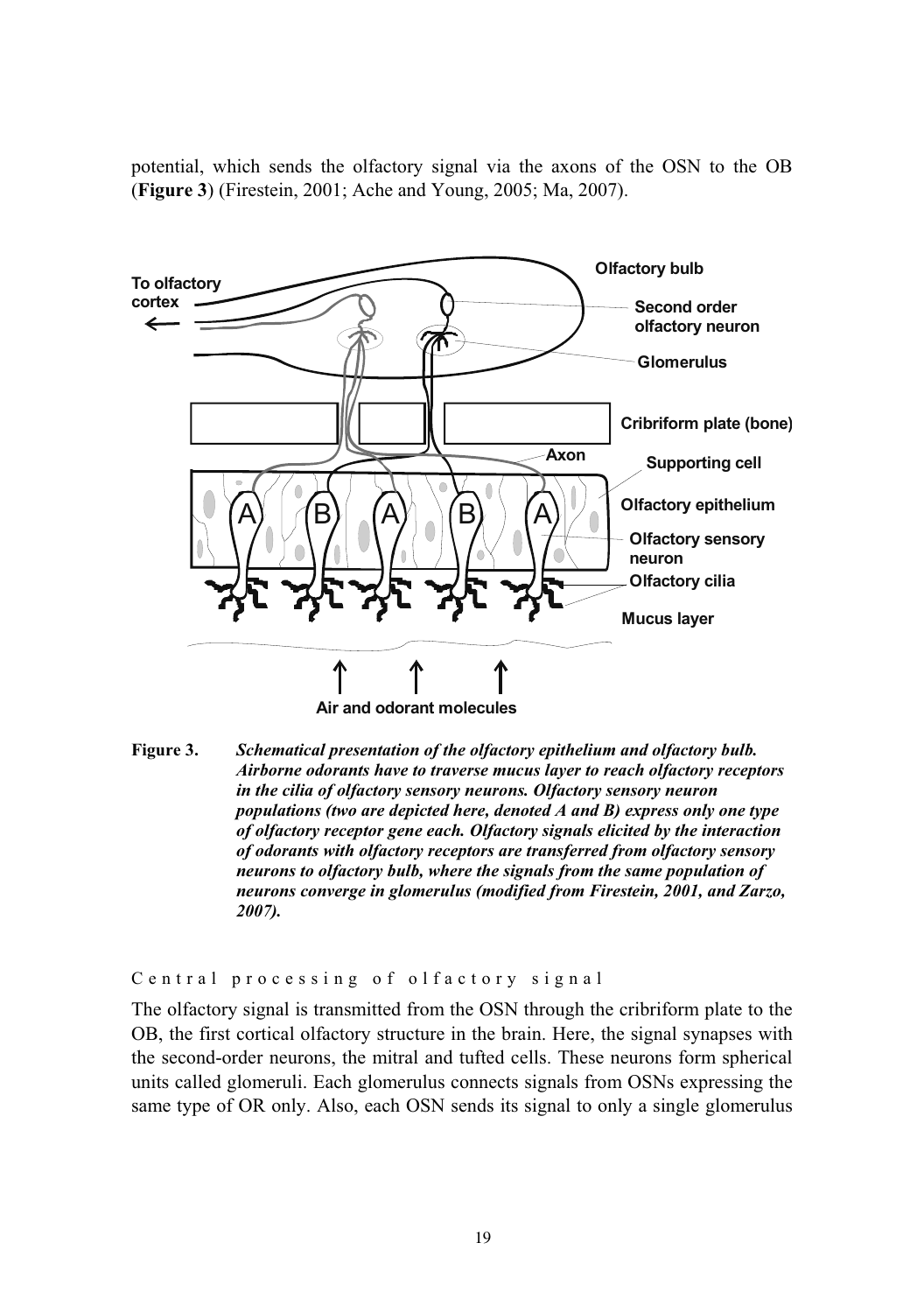(on lateral and medial side of the OB). Thus, olfactory signals from specific OSNs are efficiently converged in the OB (**Figure 3**) (Zelano and Sobel, 2005). As every odorant is recognized by several OR types with varying affinities, detection of odorants leads to an odor-specific activation pattern at the glomerular level. This is the basis for olfactory coding, which is responsible for discrimination between different odorants (Landis et al., 2005).

The principle of combinatorial coding suggests that similar odors are detected by different but overlapping sets of ORs (Malnic et al., 1999). Almost infinite combinations of OR responses to odorants probably account for the capacity of the olfactory system to discriminate numerous odors. Also, it explains why small changes in the structure of an odorant can produce dramatic changes in its perceived odor (Breer, 2003). However, predicting the odor of a molecule based solely on its physicochemical properties remains difficult (Landis et al., 2005).

# 2.1.4 Measures for responses to odors

Responses to odors can be measured using psychophysical, electrophysiological, and imaging techniques; this review focuses on the first one. In psychophysical methods, an individual gives a conscious response to the presented stimulus, by, for instance, rating the intensity or pleasantness of the odor, by indicating whether or not any odor is detected, or by choosing the most appropriate descriptor for the odor from the alternatives provided (Doty and Laing, 2003). Electrophysiological techniques are based on the recordings of objective electric responses, such as olfactory event-related potentials (Hummel and Kobal, 2002) and electroolfactograms (Knecht and Hummel, 2004), elicited by the presented odor stimuli. Imaging methods include functional magnetic resonance imaging, positron emission tomography, and magnetic source imaging (Landis et al., 2005). Although psychophysical methods are commonly referred to as subjective and electrophysiological and imaging techniques as objective test methods (Simmen and Briner, 2006), this dichotomy may be misleading (Doty, 2007a). Electrophysiological and imaging methods are used mostly in scientific research, but psychophysical methods are used widely also in clinical assessments (Simmen and Briner, 2006; Doty, 2007a).

The odor stimuli can be presented using various methods. An olfactometer is an apparatus for accurate and controlled delivery of odorant(s) via its pipes connected to the subject's nasal cavities. Odorants are also frequently presented as sniffed from the head space of a bottle (e.g. glass vial or squeeze bottle) containing the odorant in solution. Odorants can also be microencapsulated in odor labels (odor strips), from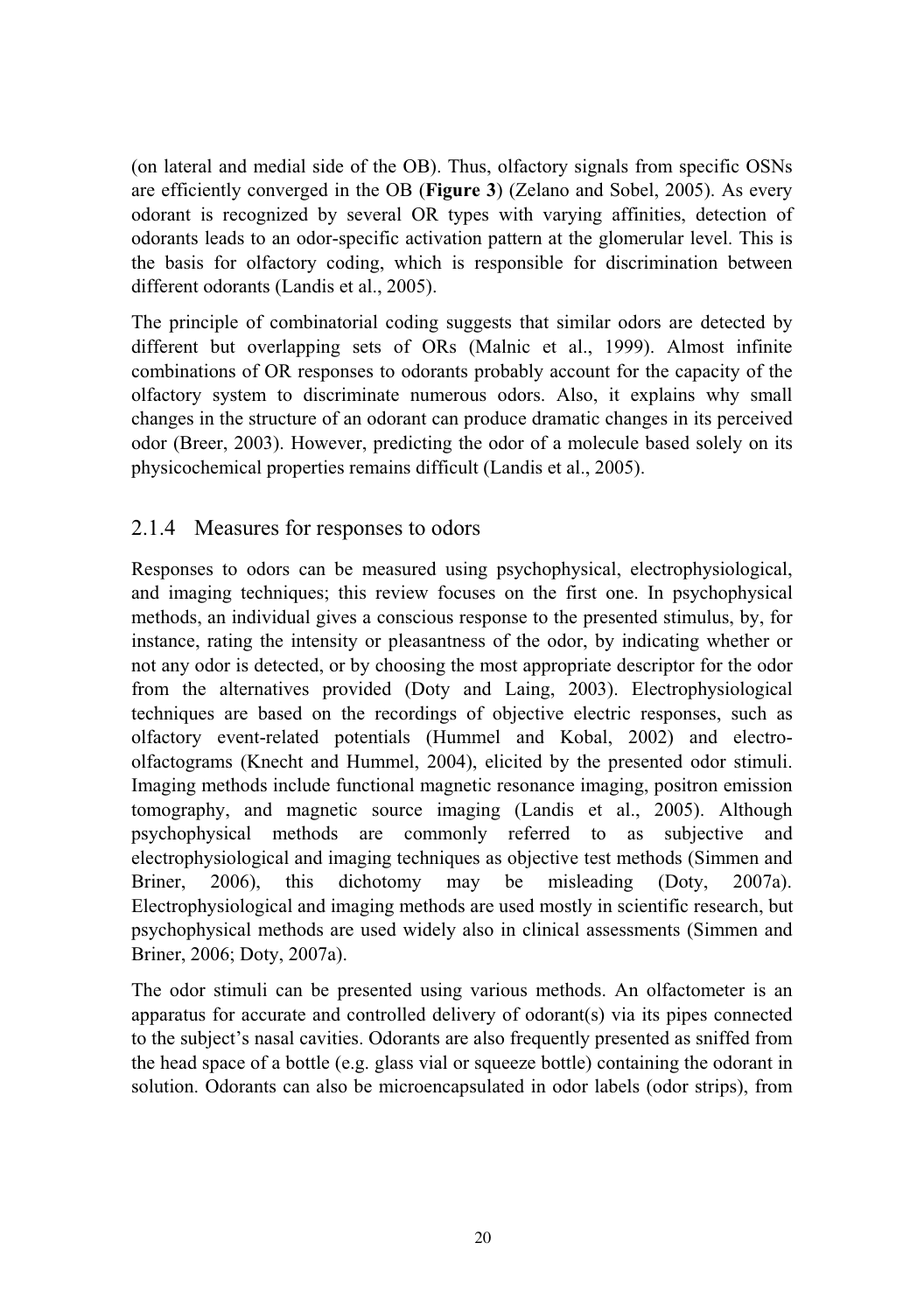which the odorants are released for evaluation by scratching the surface (Doty and Laing, 2003).

Several classes of responses to odors can be measured using psychophysical methods: odor detection (sensitivity), recognition (of odor quality), identification (naming), discrimination, perceived intensity (suprathreshold scaling), pleasantness, familiarity, annoyance, and memory. Of these, measurements of responses related to olfactory function and odor hedonics are discussed below.

#### Olfactory function

Psychophysically measured responses to odor stimuli are commonly used to measure overall olfactory function (olfactory acuity). The olfactory function is most frequently measured using tests based on odor identification tasks or determination of detection thresholds of standard odorant(s) (Doty, 2007a). The ability to discriminate between similar odors has also been used to measure the olfactory function (Eibenstein et al., 2005). In addition, ratings of perceived intensity of odorants at suprathreshold concentrations (readily detectable by individuals with a normal sense of smell) are frequently used. However, this method has been argued to be less sensitive to olfactory dysfunction than the detection threshold and odor identification tests (Doty and Laing, 2003).

The detection threshold (absolute threshold, olfactory threshold) is the lowest concentration of an odorant where its presence is reliably detected. At this concentration, usually only a faint presence of something is detected, but the quality of the odor cannot be judged. The lowest concentration where the odor quality is reliably discerned is called recognition threshold. The detection threshold values appear to be more reliable than the recognition thresholds (Doty et al., 1995). Standard odorants for which detection thresholds are typically used to measure olfactory function include *n*-butanol (dissolved in water) and phenyl ethyl alcohol (dissolved in mineral oil). The thresholds are usually determined by presenting consecutive sets of two or more stimuli (one with the odorant and one or more blanks) to the subject and asking him/her to choose the odorous one (or the one with the target quality). Such forced-choice procedures are typically more reliable, produce lower threshold values, and are less susceptible to contamination by response bias (conservatism/liberalism in reporting the presence of an odor) than the nonforced choice procedures in which each stimulus is judged as odorous or nonodorous (Doty and Laing, 2003). The thresholds can be determined simply by presenting odorants from low to high concentration (ascending methods of limits) or by calculating the mean after several reversals around the threshold (single-staircase method) (Doty and Laing, 2003; Keller and Vosshall, 2004). The latter method appears to be more reliable (Doty et al., 1995).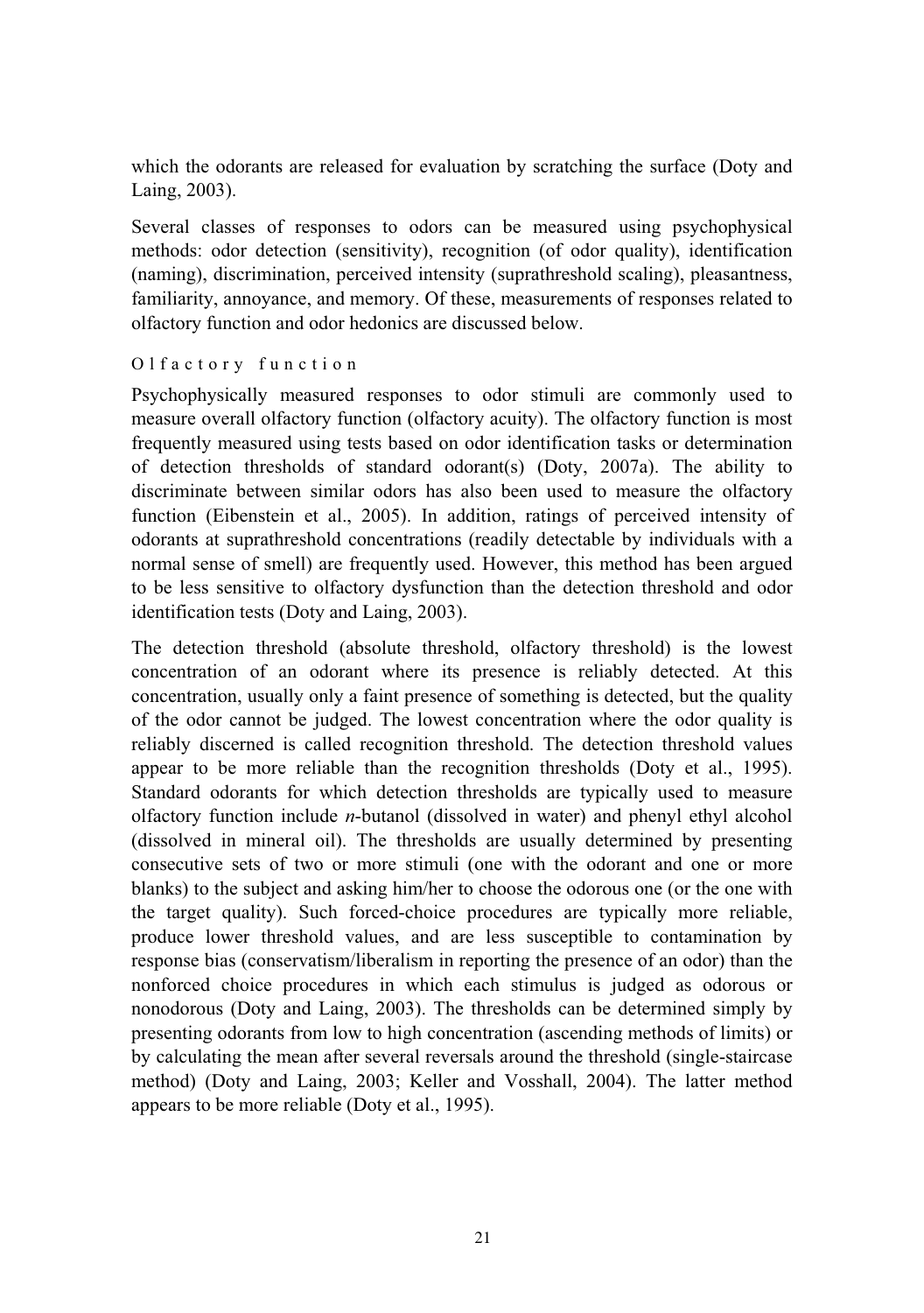Odor identification procedures generally consist of a set of odorant stimuli that is readily detected by individuals with a normal sense of smell. The subject's task is typically to indicate whether or not the given quality descriptor corresponds to the odor stimulus (yes/no identification), to name the odor without any given response alternatives, or to choose the most appropriate descriptor for each stimulus from a limited set of alternatives provided (multiple-choice identification). The last one is the most popular because free naming of even familiar odors is often difficult and the chance rate of a yes/no identification (50%) is considerably higher than in typical four-alternative multiple-choice identification tests (25%), which have a greater statistical power (Doty and Laing, 2003). The stimuli are also usually easy to identify with the help of the alternatives provided. Thus, most odor identification tests are designed to reveal olfactory deficits (Simmen and Briner, 2006), not to discriminate between normal and excellent olfactory acuity. In a clinical context, failure to identify an odor indicates impaired detection (or recognition) performance. The lower the score of correct identifications, the lower the olfactory function is thought to be. However, identification of an odor is based not only on the perception of the odor but also on cognitive factors. An individual may perceive an odor clearly (indicative of normal sense of smell) but misidentify the odor due to its unfamiliarity. This inflates the results of odor identification tests, especially when they are used in incompatible cultural settings (Eibenstein et al., 2005). Nonetheless, Doty and Laing (2003) argued that clinical assessment of olfactory function can be made using only simple stimulus presentation equipment as long as the stimuli are presented in a reliable manner and normative data are available for evaluating whether a patient's performance is normal or impaired.

The most frequently used odor identification test is probably the University of Pennsylvania Odor Identification Test (UPSIT; Doty et al., 1984a). It comprises the identification of 40 scratch-and-sniff odor stimuli, each of which is named from four alternatives. Since UPSIT includes some odors specifically familiar to the American culture (test developed in the USA), a shortened version of the test, the Brief Smell Identification Test (B-SIT, formerly known as Cross-Cultural Smell Identification Test, CC-SIT; Doty et al., 1996), was designed. The B-SIT contains 12 scratch-andsniff odor stimuli derived from the UPSIT. The Scandinavian Odor Identification Test (Nordin et al., 1998) is comprised of 16 odors familiar to Scandinavian populations. Similarly, the European Test of Olfactory Capabilities (Thomas-Danguin et al., 2003) includes an identification task of 16 odors familiar to European cultures. Another European odor identification test (with 16 odorant stimuli) is included in the Sniffin' Sticks test set together with the odor discrimination and detection threshold tests (Kobal et al., 1996). Individual psychophysical test kits for measuring olfactory function are more extensively reviewed by Eibenstein et al. (2005), Koskinen (2005), and Doty (2007a).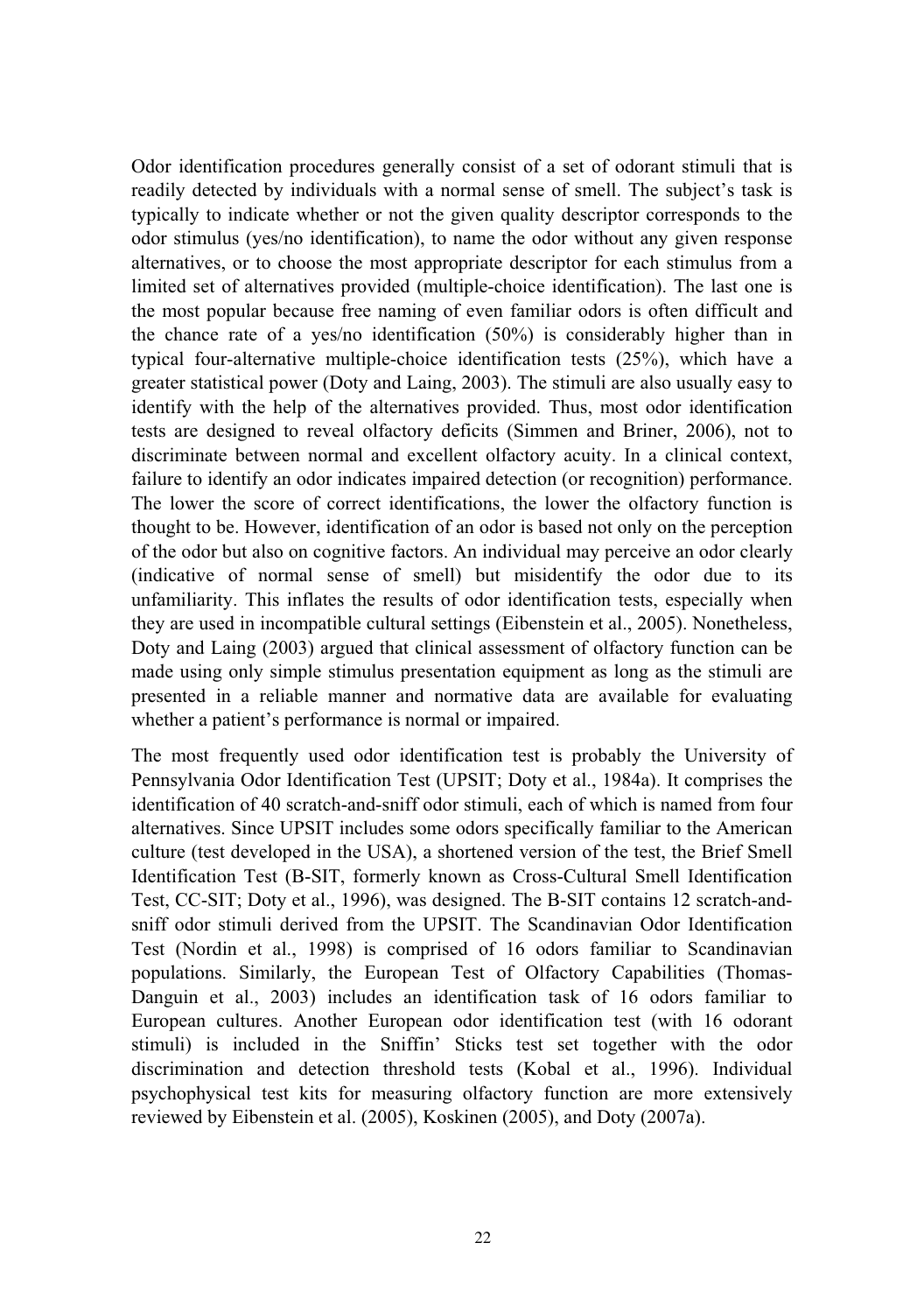Odor hedonics

The most immediate response to an odor is whether it is liked or not. An individual can normally easily say whether he/she likes a perceived odor even when the odor cannot be identified. From this perspective, measurement of odor hedonics is very promising. However, the degree of pleasantness is always subjective. Indeed, it has been argued that no pure odorant stimulus (eliciting no trigeminal sensation) can universally be deemed to be pleasant or unpleasant (Herz, 2001). The pleasantness of an odor is influenced by associations that emerge during the odor perception (Distel and Hudson, 2001). These associations can be modified by cognitive inputs, such as labeling (Bensafi et al., 2007). Pleasantness and familiarity of an odor are usually highly correlated; familiar odors are liked more than unfamiliar ones (Ayabe-Kanamura et al., 1998; Distel et al., 1999). Thus, while it is easy to gather evaluations of pleasantness of odors, the subjective and context-dependent nature of these ratings make it difficult to estimate the absolute pleasantness of odors. Nonetheless, measuring the pleasantness of odors of products and understanding factors that affect this response have a high practical value in the food, wine, and fragrance industries.

# 2.1.5 Individual variation in responses to odors

More variation has been hypothesized to be present in olfactory abilities than in any other sense (Zhang and Firestein, 2007). This variation is reflected in olfactory dysfunctions and normal physiological variation such as specific anosmias. After introducing these concepts, the most salient nongenetic factors associated with olfactory performance are reviewed.

# Olfactory dysfunction

Individuals with normal olfactory acuity are referred to as normosmics (or osmics). Hyposmics have an impaired sense of smell (hyposmia, also called microsmia), and anosmics suffer from a total absence of olfactory abilities (anosmia, "smell blindness"). Brämerson et al. (2004) reported that prevalences of anosmia and hyposmia were 5.8% and 13.3%, respectively, in a representative Swedish sample  $(n=1387; \text{ aged } \geq 20 \text{ years})$ . Similarly, Landis et al. (2004) reported proportions of anosmics and hyposmics to be 4.7% and 16%, respectively, in a representative German sample (n=1240; aged 5-86 years). These studies were based on results of odor identification tests. However, chronic smell problems were self-reported by only 1.4% of about 80000 noninstitutionalized adult respondents in the United States in 1994 (Hoffman et al., 1998). This discrepancy may be explained by individuals' low awareness of their smell deficits, as earlier suggested by several studies (Nordin et al., 1995; Murphy et al., 2002; Gudziol et al., 2007).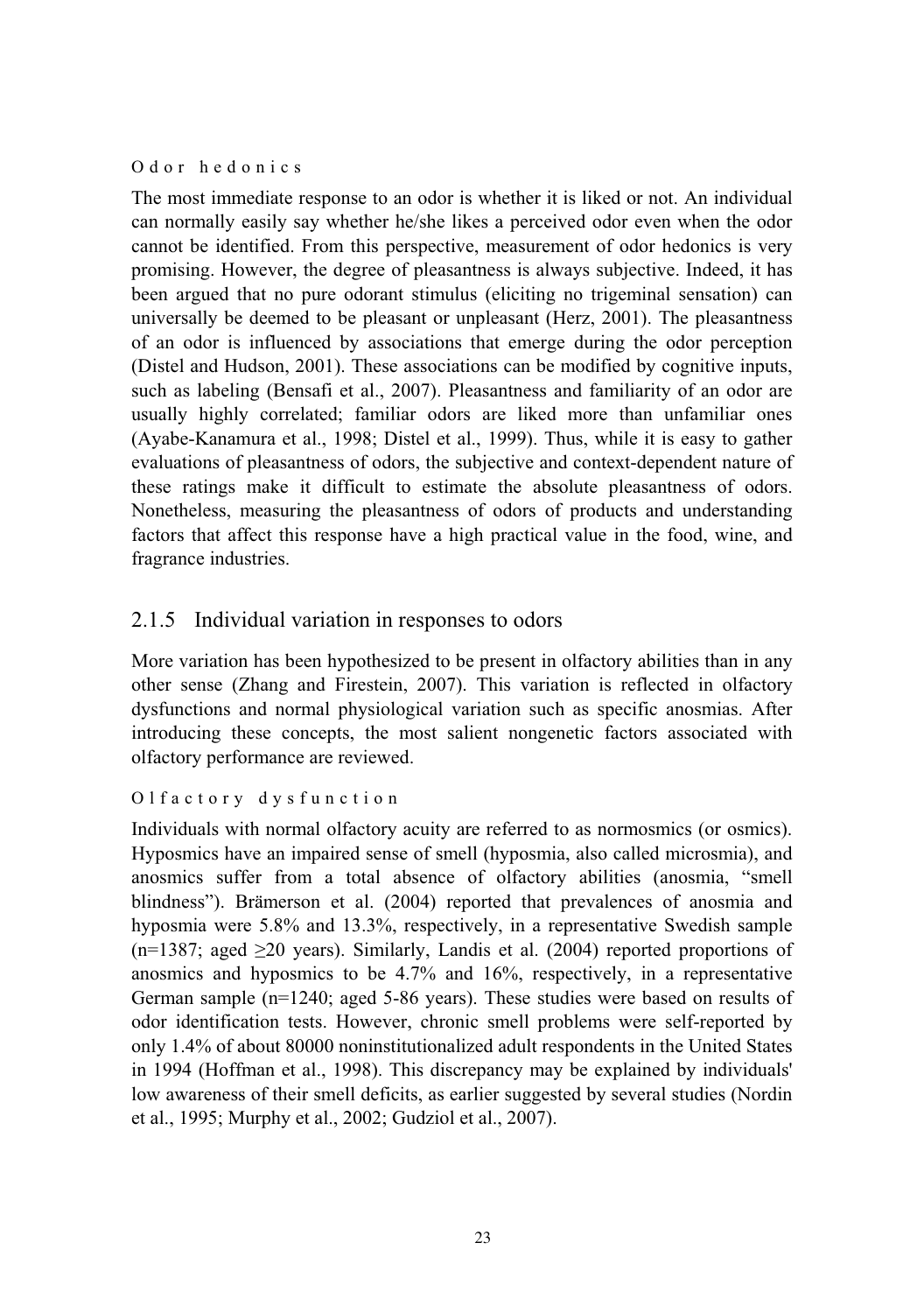Olfactory deficits can be innate (e.g. congenital general anosmia) or acquired (e.g. anosmia due to an injured olfactory nerve after a blow to the head). Olfactory impairments can be permanent or transient (e.g. infections and allergies related to nasal inflammations). An olfactory dysfunction can also be classified as to whether it is a symptom of a disease (syndromic anosmia) or not (isolated anosmia). In addition to quantitative olfactory disorders (hyposmia and anosmia), there are qualitative smell disorders (dysosmias). Parosmia refers to an impaired perception of odor qualities, e.g. experiencing odors incorrectly as unpleasant. Phantosmia denotes odor hallucinations, i.e. odor perceptions in the absence of odor stimuli (Jones and Rog, 1998; Simmen and Briner, 2006). Landis et al. (2004) found the prevalence of parosmia and phantosmia to be  $\sim$ 2% and  $\sim$ 1%, respectively. The origins of parosmia and phantosmia are unknown, but they often occur concomitantly with quantitative smell disorders (Landis et al., 2004).

#### Specific anosmia

Odorant-specific impairments of olfactory performance exist in addition to the aforementioned (general) anosmia and hyposmia. A decreased, if not totally absent, ability to perceive the odor of a specific odorant when an individual's sense of smell is otherwise normal is called specific anosmia (also referred to as selective anosmia). Whissell-Buechy and Amoore (1973) defined an individual as specifically anosmic to a studied odorant if his/her detection threshold for that odorant was over two standard deviations beyond the mean value. Although an odorant-specific impairment may not be total anosmia (but rather specific hyposmia), the term specific anosmia is widely used and is employed in this text, too. Specific anosmia has been suggested to be due to heriditary defects in OR genes (Breer, 2003).

#### Age

Olfactory abilities decline with increasing age (Rawson, 2006). Odor identification scores were found to decrease consistently after the age of fifty in large studies exploring the general populations (Doty et al., 1984b [n=1955]; Wysocki and Gilbert, 1989 [n=1.4 million, the *National Geographic* Smell Survey]; Murphy et al., 2002  $[n=2491]$ ) and the healthy elderly (Larsson et al., 2004  $[n=1906]$ ). The results of these cross-sectional studies are supported by a three-year longitudinal study by Ship et al. (1996). Absolute sensitivity to odors (as measured using detection thresholds) appears to decline slowly long before old age (Cain and Stevens, 1989; Cowart, 1989). Suprathreshold intensities of odors are also rated as lower by older individuals than their younger peers (Murphy, 1993). Age is argued to have a stronger effect on olfactory abilities than either sex or smoking (Doty, 1997).

The severity of the age-related olfactory decline is, however, highly variable among individuals. Odor identification scores exhibit more variation in the elderly than in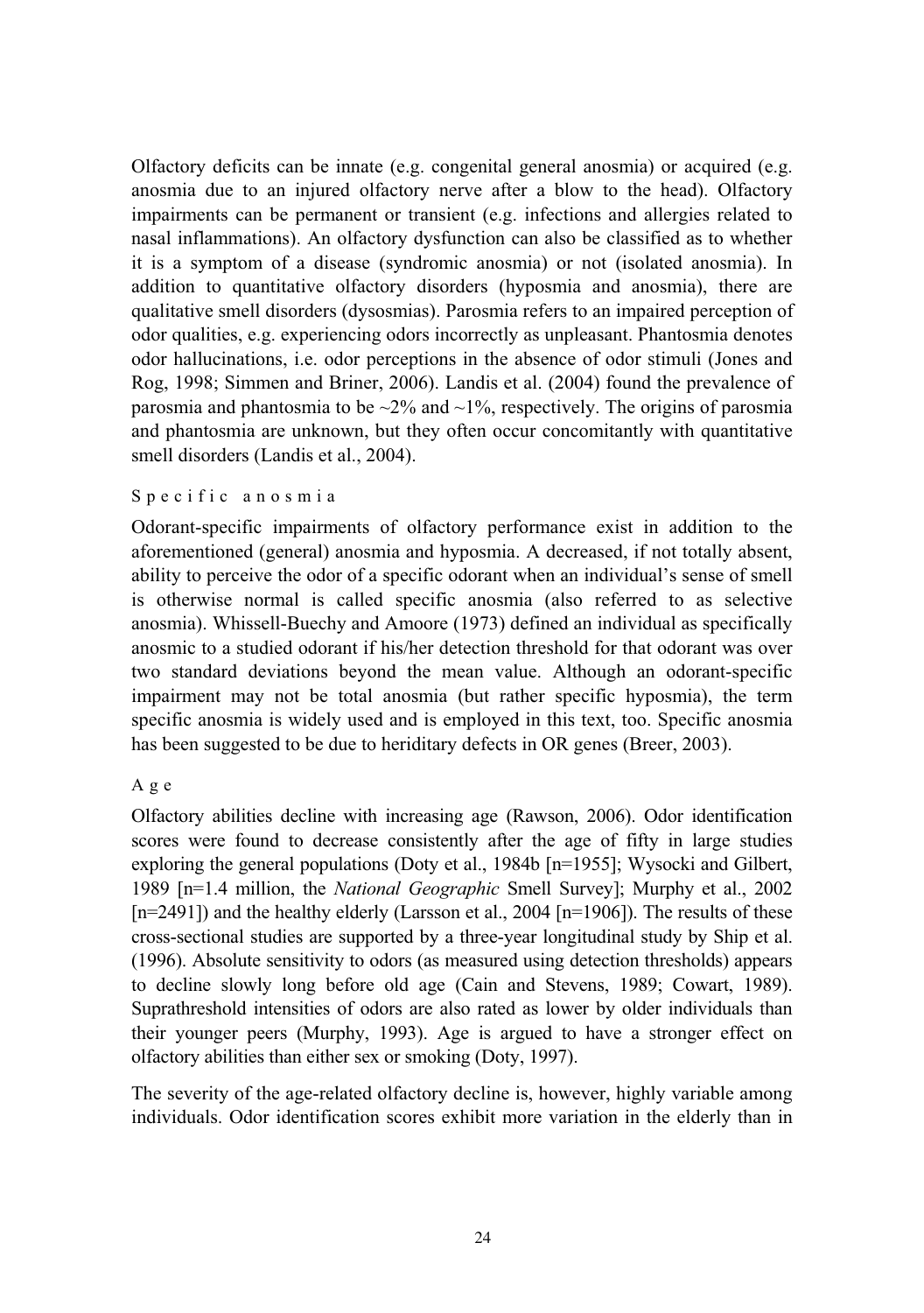young adults (Doty et al., 1984b; Koskinen et al., 2003). Thus, elderly individuals can also have a relatively high olfactory acuity, although anosmia is indisputably more frequent among the elderly. A group of centenarians (mean age 105 years) with relative good health showed far better olfactory abilities than anticipated (Elsner, 2001). Elsner (2001) interpreted this as support for the view that age-related diseases (such as Alzheimer's disease), not age itself, are the causal factors for accelerated olfactory decline in old age, and thus, olfactory testing would be an appropriate addition to diagnostic tests for such diseases. However, a slow, gradual fading of olfactory functioning can also occur in healthy individuals (Cain and Stevens, 1989; Ship et al., 1996). Aging appears to disrupt the sense of smell more effectively than the sense of taste (Stevens et al., 1984; Stevens and Cain, 1985; Cowart, 1989; Murphy, 1993). The elderly also report chronic smell problems more frequently than chronic taste problems (Hoffman et al., 1998).

The prevalence of olfactory loss in the elderly is marked. In the general population, Doty et al. (1984b) observed that more than 60% of subjects aged 65-80 years had a major olfactory impairment, with nearly one-fourth being anosmic. Similarly, Murphy et al. (2002) estimated the prevalence of olfactory impairment to be about 6%, 17%, 29%, and 63% among individuals aged 53-59, 60-69, 70-79, and 80-97 years, respectively. Among a group of healthy elderly persons (aged 56-88 years), an impaired sense of smell was found in 55% of individuals but only 6% were anosmic (Nordin et al., 1995).

The decline in olfactory abilities proceeds in a trait-specific and odorant-specific manner. Detection thresholds tend to increase (indicating decline in sensitivity) linearly after adolescence (Cain and Stevens, 1989; Cowart, 1989). According to the *National Geographic* Smell Survey (Wysocki and Gilbert, 1989), the ability to detect odorants (at suprathreshold concentration) is normally stable during adulthood, until it starts to decrease around the age of 40-60 years, depending on the odorant. Likewise, declines in odor identification ability and ratings for odor intensities were odorant-specific. Intensity ratings for odors tend to be highest in adolescents, decreasing consistently with age. By contrast, odor identification ability appears to form inverse U-shaped relationships with age as young adults or the middle-aged outperform adolescents and elderly individuals. A similar curvilinear relationship between odor identification score and age was found by Doty et al. (1984b). In addition, children are poorer at odor discrimination than adults (Stevenson et al., 2007), but the ability to discriminate odors decreases again in old age (Kaneda et al., 2000). In conclusion, it appears that olfactory sensitivity peaks at a very young age, while traits also requiring cognitive abilities, such as the ability to identify odors, peak later.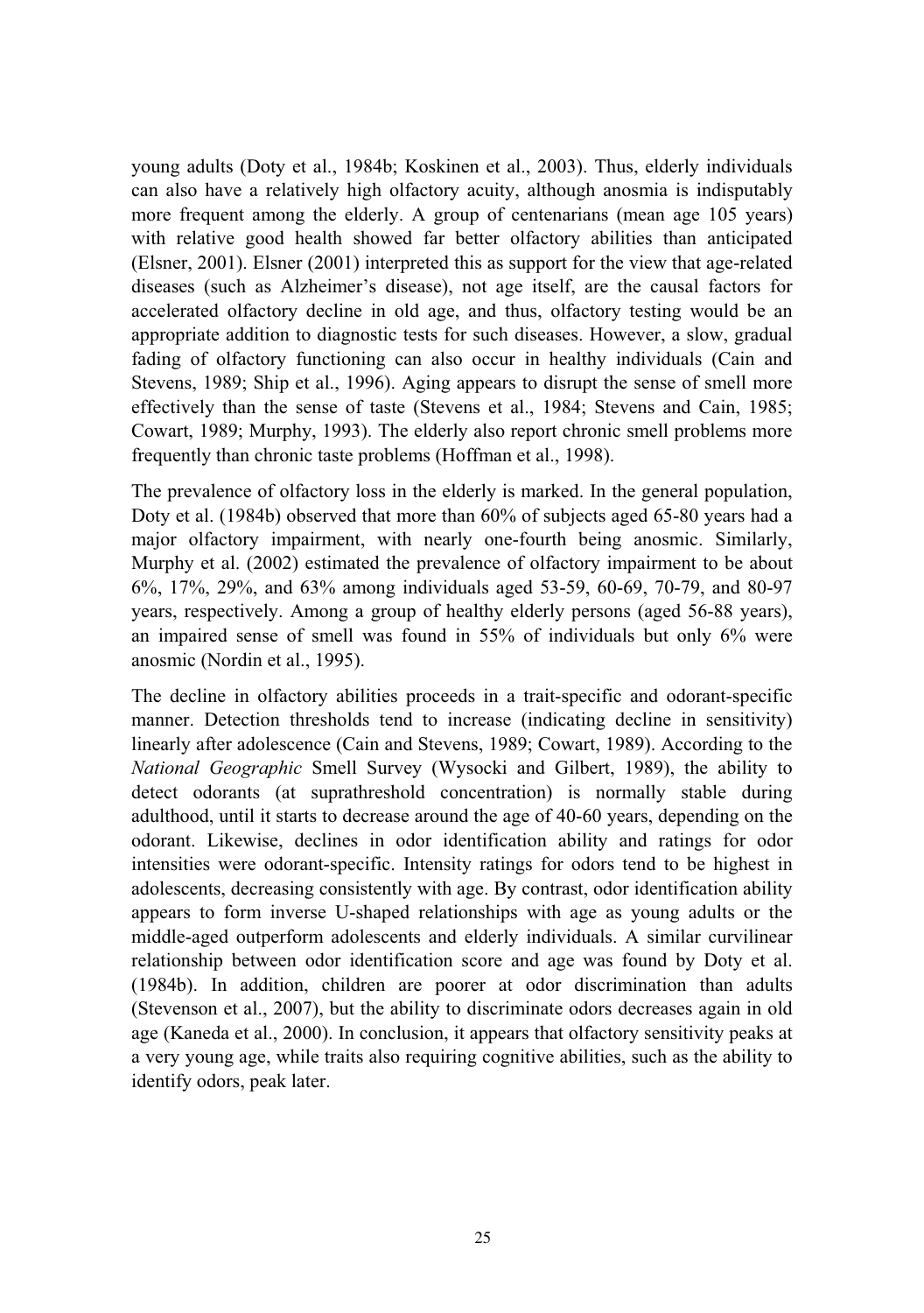## Sex

Females have superior olfactory abilities to males (Brand and Millot, 2001). Females outperform males in odor identification in all (or nearly all) age groups (Doty et al., 1984b; Wysocki and Gilbert, 1989; Murphy et al., 2002; Larsson et al., 2004). However, a significant sex difference in odor identification has not been found in all studies (e.g. Ship et al., 1996; Larsson et al., 2000). Females also rated odors as more intense in a study by Wysocki and Gilbert (1989), suggesting a higher sensitivity to odors.

The sex difference is generally more pronounced among the elderly because in males olfactory abilities start to decline at a younger age and/or decline more rapidly than in females (Doty et al., 1984; Wysocki and Gilbert, 1989; Ship et al., 1996). According to Ship et al. (1996), odor identification scores began to decline significantly at the age of 55 and 75 years among males and females, respectively. Interestingly, this pronounced sex difference in old age was not found in the healthy elderly screened for cognitive and olfactory dysfunction (Larsson et al., 2004). Thus, males may be more likely than females to have pathologies deteriorating olfaction in old age.

Although females' superior olfactory abilities appear clear, the causes for that are unknown. Several potential reasons have been suggested (reviewed by Brand and Millot, 2001): differences in anatomical, physiological, and hormonal factors, in cognitive abilities (especially in verbal processing), and in exposures to odors. From an evolutionary point of view, the females' olfactory advantage may have originally arisen from the need to protect offspring (Brand and Millot, 2001). This is supported by the finding that repeated exposures to odors sensitized only females of the reproductive age (Dalton et al., 2002).

# Smoking

Frye et al. (1990) observed that smoking significantly deteriorates the ability to smell in a dose-related and reversible way. The higher the cumulative dose measured as pack-years (=the duration of smoking in years multiplied by the number of packs of tobacco smoked per day), the lower the odor identification score for both current and former smokers. Also, the longer the time since cessation of smoking, the higher the odor identification score. However, several studies, even some large population-based studies, have failed to reveal a significant relationship between smoking and olfactory abilities (e.g. Brämerson et al., 2004; Landis et al., 2004).

#### Diseases

Upper respiratory track infection (URTI) is probably the most common syndromic cause of olfactory dysfunction (Temmel et al., 2002). However, it is not clear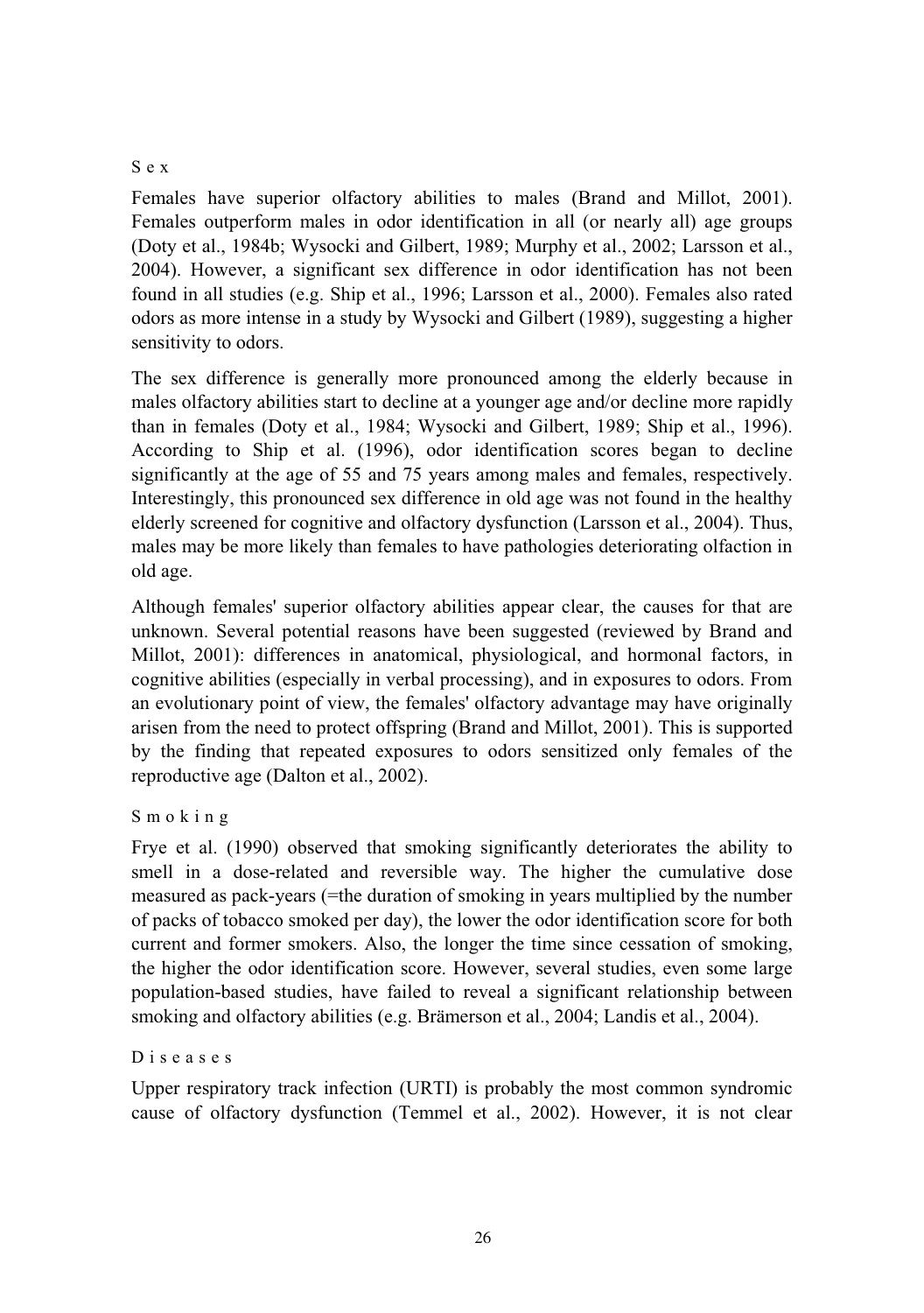whether bacteria, viruses, or an immune responses directed against the OE is the causal agent of URTI (Landis et al., 2005). Sinonasal diseases and head trauma are other common causes of olfactory loss, together with idiopathic causes, i.e. causes unassociated with any disease (Temmel et al., 2002). Olfactory loss caused by head trauma is relatively permanent. In a study by Reden et al. (2006), only 10% of patients with posttraumatic olfactory loss experienced improvement in olfactory abilities over one year.

Olfactory impairment is a common symptom in such neurodegenerative diseases as Parkinson's disease (Doty, 2007b), Alzheimer's disease (Landis et al., 2005), and Huntington's disease (Moberg and Doty, 1997). Olfactory dysfunction is also associated with schizophrenia (Moberg, 1999), Down's syndrome, multiple sclerosis (Doty, 1997), and epilepsy (Landis et al., 2005). Olfactory disturbances (e.g. olfactory hallucinations) can occur with migraine during attacks or as an aura preceding attacks (Hirsch, 1992). Syndromic congenital anosmia occurs most frequently due to Kallmann's syndrome (Landis et al., 2005).

### Exposure and olfactory plasticity

Olfactory plasticity refers to exposure-induced changes in olfactory abilities. Wysocki et al. (1989) found that systematic exposure to androstenone sensitized half of the subjects (who were initially insensitive to androstenone) to it. The authors proposed that changes in peripheral detection or central processing were responsible for the sensitization, but considered a shift in the cognitive processes to be an unprobable explanation. In an experiment by Mainland et al. (2002), exposing only one nostril to androstenone also sensitized the unexposed nostril. This provided evidence for the involvement of central components of the olfactory system in plasticity. In contrast, Wang et al. (2003) suggested that peripheral mechanisms explained the plasticity by showing that exposure to androstenone increased the olfactory evoked potentials and concomitantly decreased detection thresholds. Although the mechanisms are unclear, olfactory plasticity is likely not restricted to the perception of androstenone. Exposure-induced sensitization has also been demonstrated for benzaldehyde and citralva (Dalton et al., 2002) and androstadienone (Boulkroune et al., 2007).

## Experience and learning

Responses to odors are modified by cognitive inputs. Culture-specific experiences influence intensity, pleasantness, familiarity, and edibility ratings for odors (Ayabe-Kanamura et al., 1998). Perceived intensity of odors appears to depend not only on the concentration of odorants but also on experience-dependent factors (Distel et al., 1999). An individual's knowledge about the odor source influences pleasantness (Bensafi et al., 2007) and intensity ratings (Distel and Hudson, 2001) of odors. Even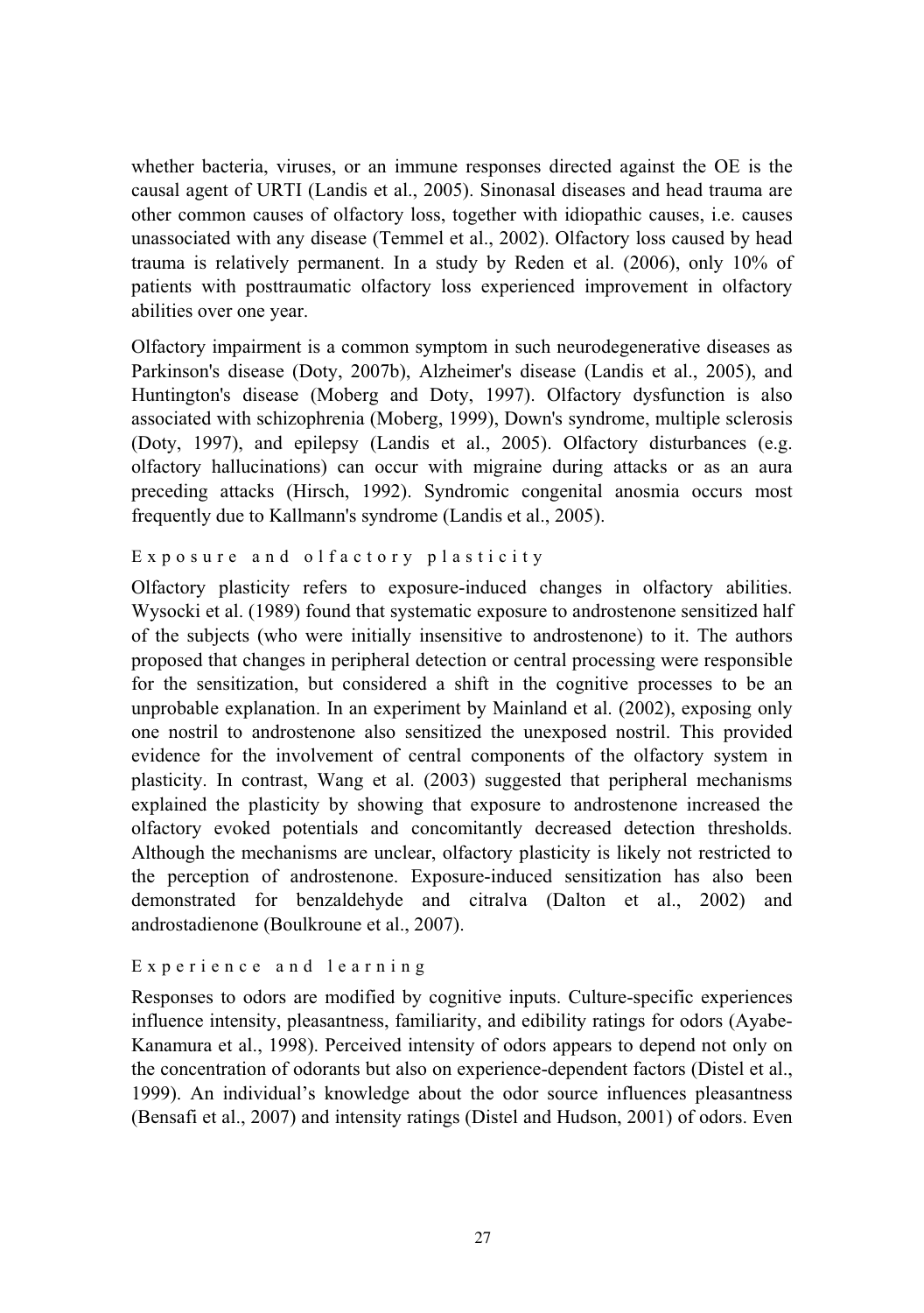false information (positive/negative label) has an effect on the pleasantness rating of an odor (Herz and von Clef, 2001). Emotional odor-associative learning can contribute to hedonic responses to odors; the emotional context in which an odor is encountered the first time becomes associated with that odor and the odor can later elicit the same emotion (Herz, 2005). Learning is a solution to cope with the vast diversity and unpredictability of the chemical world (Hudson, 1999). Thus, learning influences olfactory perception (reviewed by Stockhorst and Pietrowsky, 2004). The purported superior ability of chefs, sommeliers, and perfumers (as well as trained animals such as sniff dogs) to discriminate odors is obviously due to learning rather than inherent differences in the olfactory system (Firestein, 2001). Indeed, learning appears to play a central role especially in odor discrimination (Wilson and Stevenson, 2003). Olfaction is suggested to be more dependent on experience than other senses (Stevenson and Boakes, 2003). Hudson (1999) thus concluded that an adequate understanding of the olfactory function is not possible without taking experience-dependent factors into account.

# **2.2 Genetics of olfaction**

The genes most directly linked to olfaction are the genes encoding ORs. In addition, some genetic elements may have their effects on the central processing of the olfactory signals (Wysocki and Beauchamp, 1984; Gross-Isseroff et al., 1992; Menashe et al., 2007; Pinto et al., 2008). However, as the OR genes are the bestknown genes influencing olfaction, this review focuses on these, after introducing some basic concepts of human genetics.

# 2.2.1 The human genome and genetic variation

# Genetic information

Genetic information is coded with four nucleotides of deoxyribonucleic acid (DNA). These nucleotides are named after their nitrogenous base parts: adenine (A), guanine (G), cytosine (C), and thymine (T). DNA normally occurs as a lengthwise combination of two complementary molecules (double-stranded DNA), the length of which is described using base pair (bp) and kilo base pair (kb) units. In the nucleus of a cell, very long helical DNA molecules form structures called chromosomes.

Normal human cells (except for the gametes, viz., ovum and sperm) have 46 chromosomes: a pair of each of 22 autosomal chromosomes (autosomes) and a pair of sex chromosomes  $(X, Y)$ . Females have two X chromosomes, while males have one X and one Y chromosome. These cells are diploid, whereas the gametes are haploid; they have only a single copy of each autosome and one sex chromosome.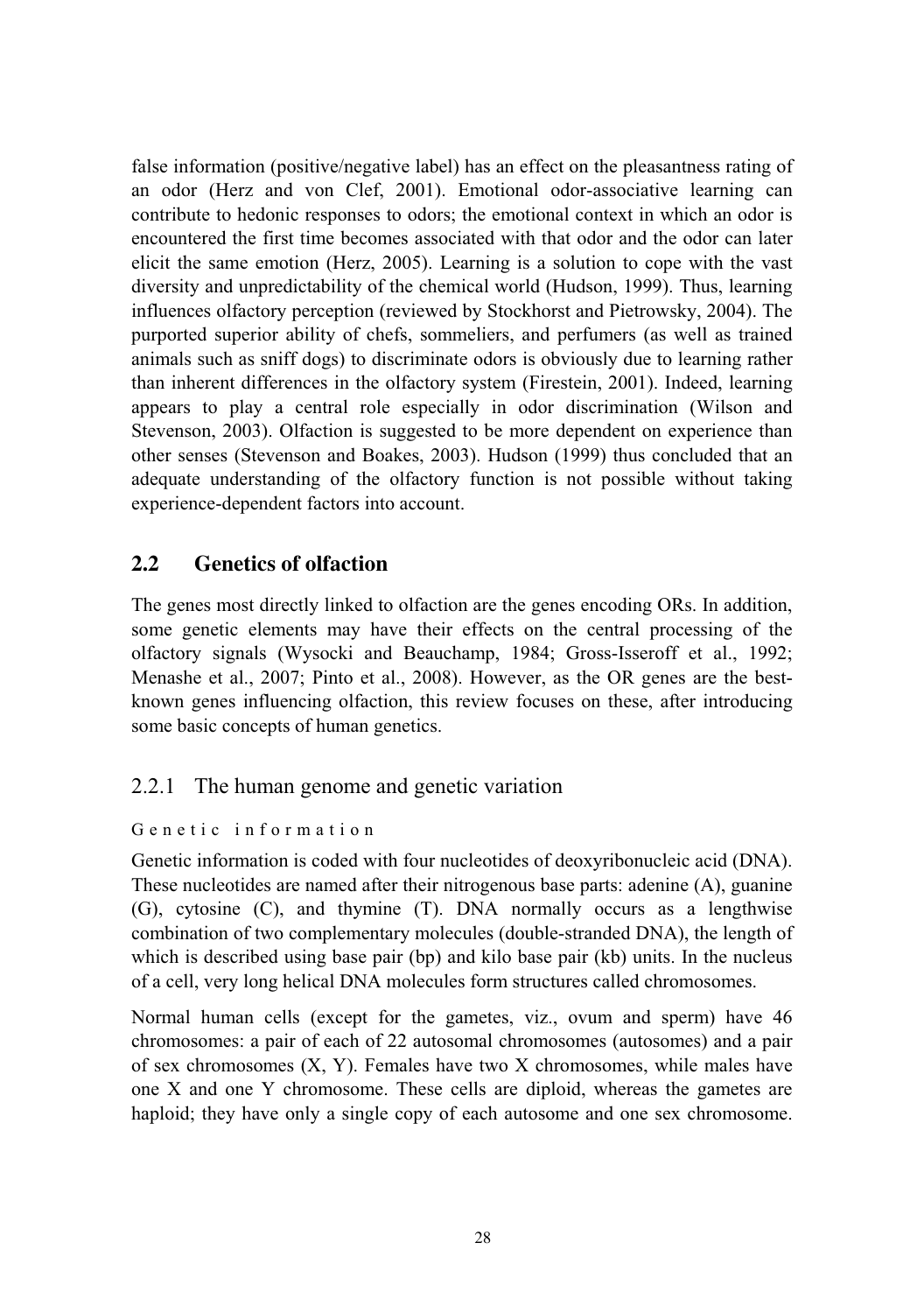An ovum has always an X chromosome, while a sperm has either an X or a Y chromosome. One chromosome of each chromosome pair (of homologous chromosomes) is inherited from the mother (maternal) and the other comes from the father (paternal). Homologous chromosomes are similar in length and sequence, thus, humans have two copies of every gene (except for those on the sex chromosomes). The homologous chromosomes (sister chromatids) are attached to each other at the centromere, which divides the chromosome into two arms. The shorter of the arms is labeled p and the longer q (after the French words 'petit' [small] and 'queue' [tail], respectively). The tips of the arms are called telomeres. The arms are divided into bands, which are numbered from the centromere. The rough location of a gene can thus be specified by the chromosome number, the arm, and the band (e.g. 4q32.3) (Strachan and Read, 2004).

Genome refers to the totality of DNA characteristic of a species. The human genome comprises about  $3*10^9$  bp of DNA per haploid nucleus. However, only a small fraction of DNA encodes for functional RNA and proteins. The vast majority is noncoding with an unknown function. Within a gene, the DNA segments that encode for a protein are called exons. The possible noncoding segments between the exons are called introns (intervening sequences). Introns and noncoding segments in intergenic regions have been called junk DNA, but they may nevertheless have important functions, e.g. in gene regulation (Sham, 1998).

Gene denotes the segment of the DNA that encodes functional ribonucleic acid (RNA). The RNA is produced according to the information in the nucleotide sequence of the DNA in a cellular process called transcription. The genetic code is read from the DNA as the sequential triplets of bases (codons) in defined locations (reading frame). Each of the  $4^3$ =64 codons corresponds to an amino acid or a termination signal (stop codon). The genetic code is said to be degenerate to denote that more than one codon (up to six) can code for the same amino acid. The introns are removed from the primary transcript in a process called RNA splicing. Several classes of RNA have specific functions in the cells. The messenger RNA (mRNA) transmits the information of the DNA to the amino acid sequence of a polypeptide in a process called translation. Thus, the nucleotide sequence of a gene can determine the structure and function of a protein. Genes vary enormously in length (Sham, 1998; Strachan and Read, 2004).

The term gene was first introduced long before the discovery of DNA. Increased understanding of the structure and function of the DNA together with an ambiguous use of the term have made it difficult to define the term gene comprehensively (Sham, 1998). Defective copies of functional genes are called pseudogenes (Strachan and Read, 2004).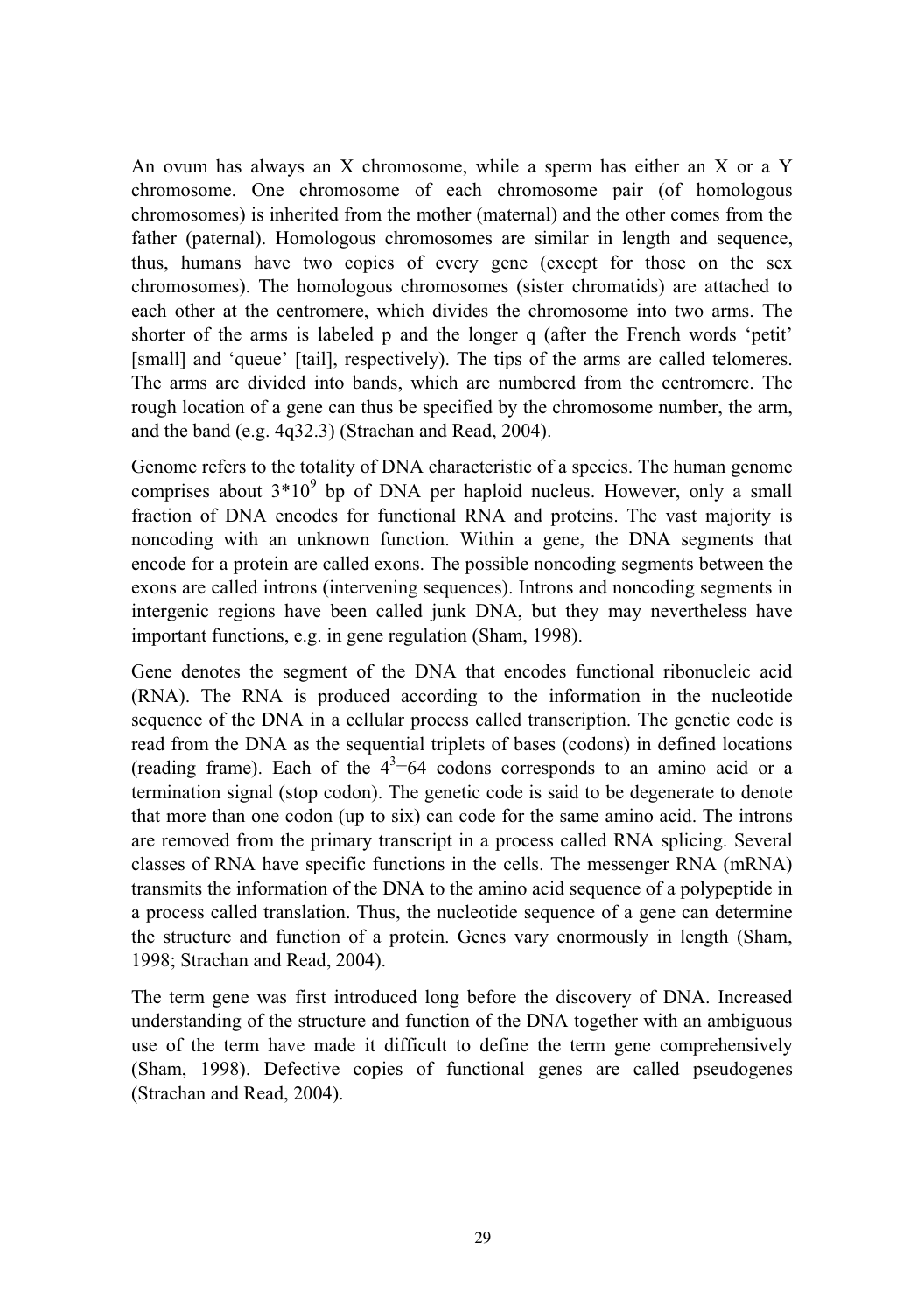The position of a specific gene within the genome is constant. A specific position (of a gene or any other segment of DNA) in the genome is defined as a locus. Alternative DNA sequences (e.g. alternative forms of a gene or a genetic marker) at a locus are called alleles (Sham, 1998). Different alleles of a gene may have different effects on phenotype. When the same allele is expressed differently in different environments, genetic and environmental effects are said to interact (Posthuma et al., 2003). One gene may affect more than one trait, a phenomenon known as pleiotropy. In turn, the interaction of two genes at separate loci in which one gene suppresses the influence of the other on a phenotype is known as epistasis.

#### Genetic variation

Genomic DNA of individuals differs, on average, in about one out of 1000 bases (average nucleotide diversity). Genetic variation among a population originates from mutations, heritable changes in DNA. Several types of mutations introduce diversity into the population. Substitutions involve replacement of bases. In deletions bases are removed and in insertions added into a DNA sequence. Deletions and insertions can result in a shift in the translational reading frame (frameshift mutation), usually eliminating the production of a functional protein. Often only one nucleotide is changed, most frequently substituted by a different nucleotide, introducing a single nucleotide polymorphism (SNP) (Strachan and Read, 2004).

Generation of mutations is mostly endogenous and essentially random, thus coding and noncoding DNA are about equally susceptible to mutations. However, consequences of mutations are mainly restricted to coding DNA. Synonymous (silent) mutations do not change the amino acid sequence of the gene product. By contrast, nonsynonymous mutations change the sequence of the gene product; the altered codon specifies the altered amino acid (missense mutation) or stop codon (nonsense mutation). The effect of novel nonsynonymous mutations can be neutral or beneficial, but most often deleterious. Their population frequency is therefore greatly reduced because of natural selection, resulting in a much lower overall mutation rate in coding DNA than noncoding DNA (evolutionary conservation of coding DNA). The process of removing deleterious mutations from the population is called negative (or purifying) selection. In the rare case that the mutation is beneficial, it is subjected to positive (or advantageous) selection (Strachan and Read, 2004).

Genetic variation between individuals arises from rearrangement of genetic material in meiosis (cell division that produces gametes). Recombination (crossing-over) refers to an exchange of DNA segments between the maternal and paternal sister chromatids (i.e. between homologous chromosomes) during meiosis. This reshuffling produces sister chromatids that consist of alternating DNA segments of maternal and paternal origin. Pairs (sister chromatids) of the newly reconstituted 23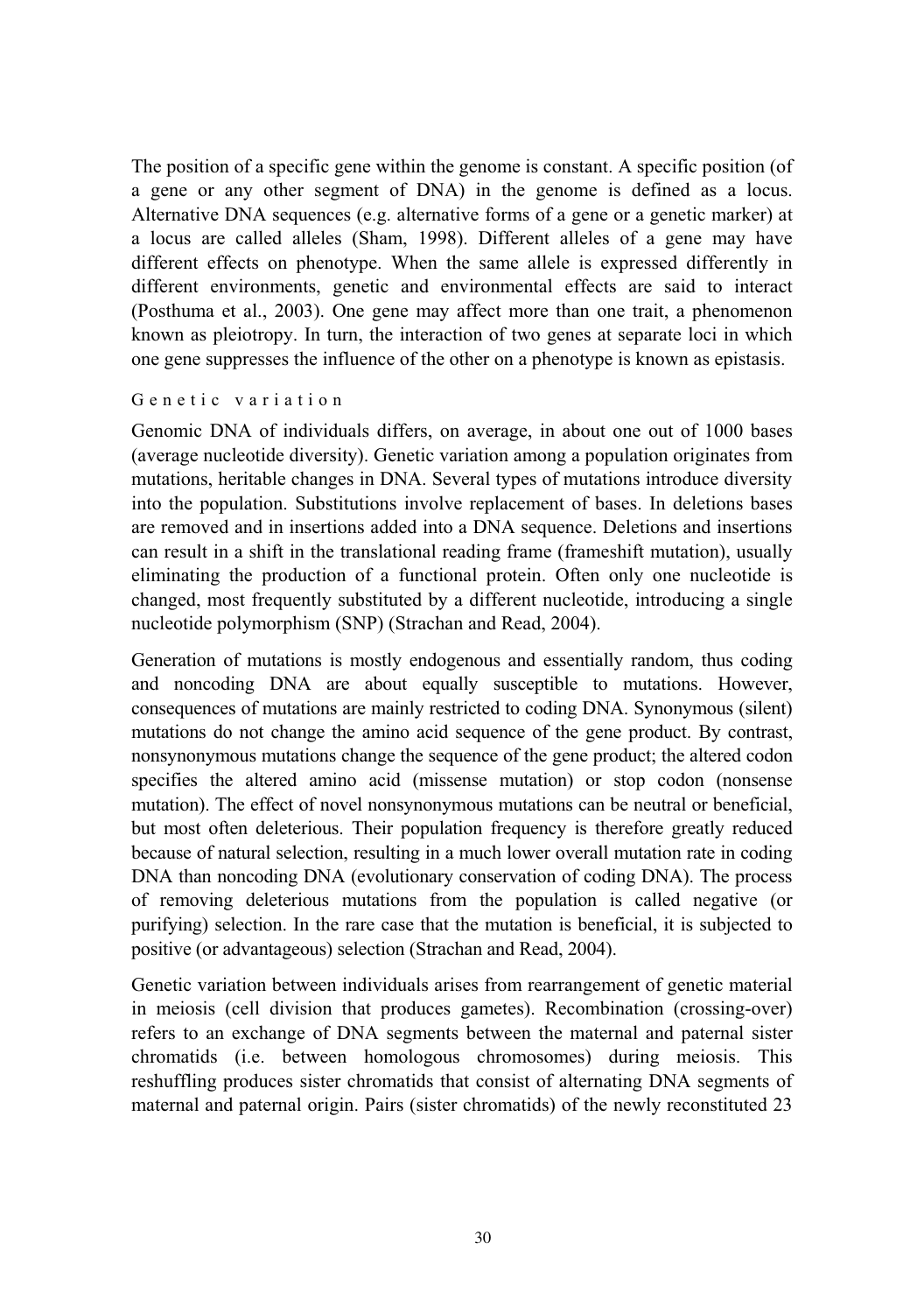chromosomes are then independently assorted into two daughter gametes, allowing  $2^{23}$  (~8.4\*10<sup>6</sup>) different combinations of chromosomes. The recombination and independent assortment of homologous chromosomes together result in the potential to form an almost infinite number of genetically different gametes (Strachan and Read, 2004).

The recombination fraction  $(\theta)$  denotes the proportion of meioses in which the two loci are separated by recombination. The nearer the two loci reside to each other in the same chromosome, the smaller the recombination fraction. It varies between 0 and 0.5 and is always 0.5 for loci in different chromosomes. Haplotype refers to a specific combination of alleles at loci so near each other that they are likely to be inherited as a single unit and not separated in recombination (Strachan and Read, 2004).

# 2.2.2 Olfactory receptor genes

#### Discovery

The OR gene family was discovered as a result of the pioneering work by Nobelists Linda Buck and Richard Axel. In their fundamental paper, Buck and Axel (1991) identified the first potential OR genes in rats. They demonstrated that ORs are encoded by a multigenic family, are expressed in the OE, and belong to the GPCR superfamily. They also characterized conserved and variable regions in the sequences of several OR genes and found that variable regions could be conserved within a smaller group of genes, which was consequently classified into the same subfamily.

# Structure and classification

OR genes of vertebrates contain no introns (Buck and Axel, 1991; Breer, 2003). Thus, an OR gene is expressed as a single transcript and no alternative splicing can occur. Invertebrate OR genes, by contrast, may contain introns (Breer, 2003). Nucleotide sequences of OR genes include conserved nucleotide sequence motifs, and thus, ORs contain conserved amino acid sequence motifs (see Section 2.1.2).

Some human OR genes occur entirely in an intact form, resulting in functional OR proteins, and some entirely in a pseudogenic, nonfunctional form that either is not expressed at all or results in a nonfunctional OR. Moreover, functional OR genes may display several alleles that all result in functional ORs, which may, however, have highly differing affinities to odorants.

It is noteworthy that the classification of OR genes as functional genes or pseudogenes based on the gene sequence is only tentative. Final assignment of the OR gene status should be made using expression data (Zozulya et al., 2001). A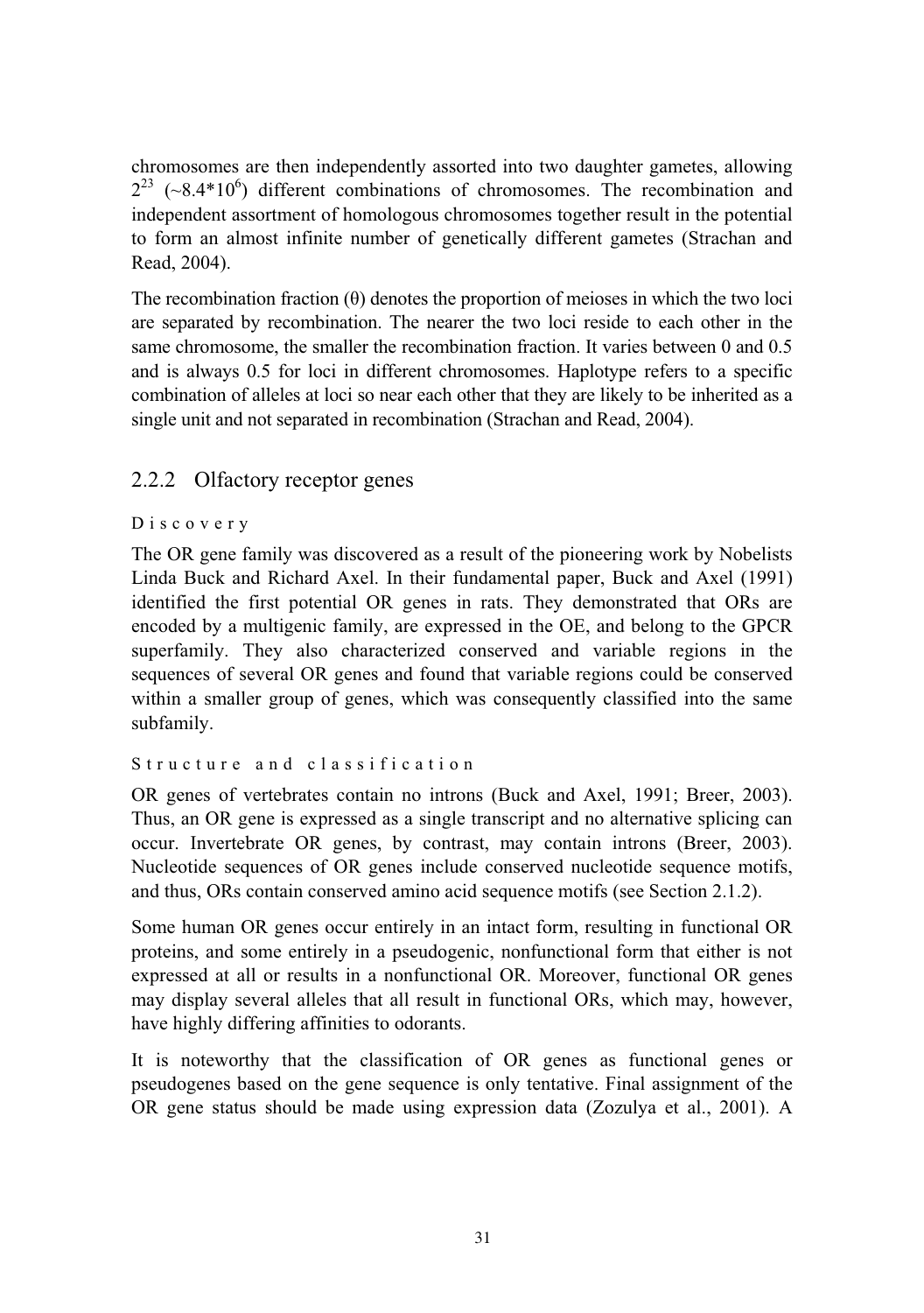putatively functional OR gene containing an intact coding region may be nonfunctional due to other reasons, e.g. because of mutations in the promoter region that prevent the expression of the gene (Gilad and Lancet, 2003). In addition, an intact OR gene can result in a nonfunctional OR protein due to missense mutations in functionally important regions (Menashe et al., 2006). In this text, both putatively functional and pseudogenic forms of OR genes are referred to collectively as OR genes unless otherwise specified.

Interestingly, some OR genes display both functional (wild type), functional mutated and nonfunctional alleles, and thus, are called segregating pseudogenes (SPGs; Menashe et al., 2003). Occurrence of SPGs may be indicative of an ongoing process of deterioration of OR genes, probably due to relaxed evolutionary constraints in humans (Gilad et al., 2003a). SPGs confer substantial potential for variation in odor perception, as SPGs constitute both natural knockout alleles with no contribution to detection of any odorant and potential alleles for ORs with a high affinity (wild type alleles) or altered affinity (mutated alleles) to specific odorants.

Gilad and Lancet (2003) identified 12 SPGs in one human sample. They found higher frequencies of intact alleles in an African population (Pygmies) than in Caucasians. Menashe et al. (2003) identified 18 SPGs and observed great diversity in the OR gene repertoire among individuals. Also, African American subjects were found to have more functional OR genes than non-African participants. The total number of human SPGs has been extrapolated to be at least 60 (Menashe et al., 2003).

Mammalian OR genes can be classified into subfamilies based on their nucleotide sequences (Breer, 2003). Malnic et al. (2004) classified human OR genes into 172 subfamilies, each subfamily including 1-9 genes. These subfamilies were found to be located in 51 genomic loci. One locus normally includes all members of one subfamily and contains up to 35 subfamilies.

Phylogenetically, OR genes are classified as Class I, fish-like, or as Class II, mammalian-like (or tetrapod-specific) OR genes. Class I genes were initially found in fish, but they have also been identified in other species, including humans. Of the human OR genes  $10\%$  (Glusman et al., 2001) to 13% (Niimura and Nei, 2003) belong to Class I and the remaining ~90% to Class II.

Number of OR genes and pseudogenes

Individual OR genes have been identified in tens of species (Glusman et al., 2001). However, only recently, as the whole genome sequence information has become available for the human and several other species, has it been possible to determine the total number of OR genes for respective species.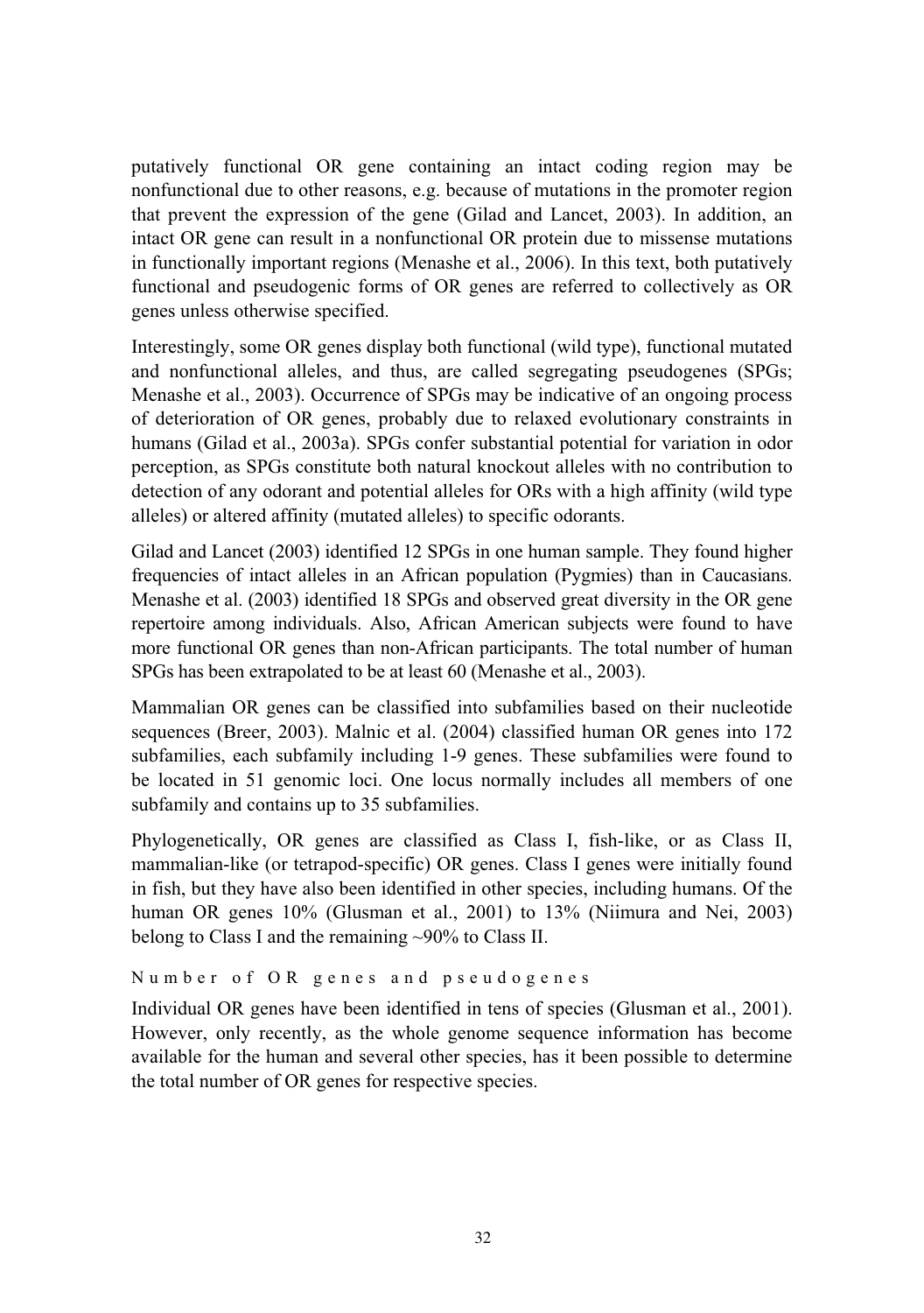Estimates for total number of OR genes can be achieved using data mining, i.e. systematic searches of genome sequence databases. Putative OR genes are identified by their conserved sequences. Due to differences in identification methods and completeness of the genome sequence data used, some variability exists in estimates even for the same species across studies. The first estimates for a species were often made using an incomplete version of the genome sequence; thus, the more recent works present more reliable numbers. However, the definite number of OR genes can be achieved only after the functionality of potential genes has been demonstrated. Studies reporting the number of OR genes in the human genome and that of some other species are listed in **Table 1**.

OR genes constitute the largest gene superfamily in vertebrates (Glusman et al., 2001). The human genome includes  $\sim 850$  OR genes,  $\sim 390$  of which are potentially functional genes, the remainder being pseudogenes. However, as discussed above, the proposed numbers of functional and nonfunctional OR genes (and ORs) are only tentative until expression of potential OR genes (and functionality of ORs) has been demonstrated. Using a probabilistic classifier, Menashe et al. (2006) estimated that  $\sim$ 135 of the putatively functional human OR genes yield nonfunctional ORs caused by missense mutations. Thus, the human genome may have only  $\sim$  250 OR genes that produce functional ORs.

Of the putatively functional genes, Niimura and Nei (2003) classified 57 (15%) into Class I and 331 (85%) into Class II. Of the pseudogenes, they classified 45 (11%) into Class I and 369 (89%) into Class II. According to Glusman et al. (2001), the proportion of pseudogenes among Class I OR genes (52%) is considerably lower than that of Class II OR genes (77%). More recently, Niimura and Nei (2003) also found that the proportion of pseudogenes to be lower among Class I (44%) than Class II (53%) OR genes, although the proportions were lower in both classes than estimated by Glusman et al. (2001).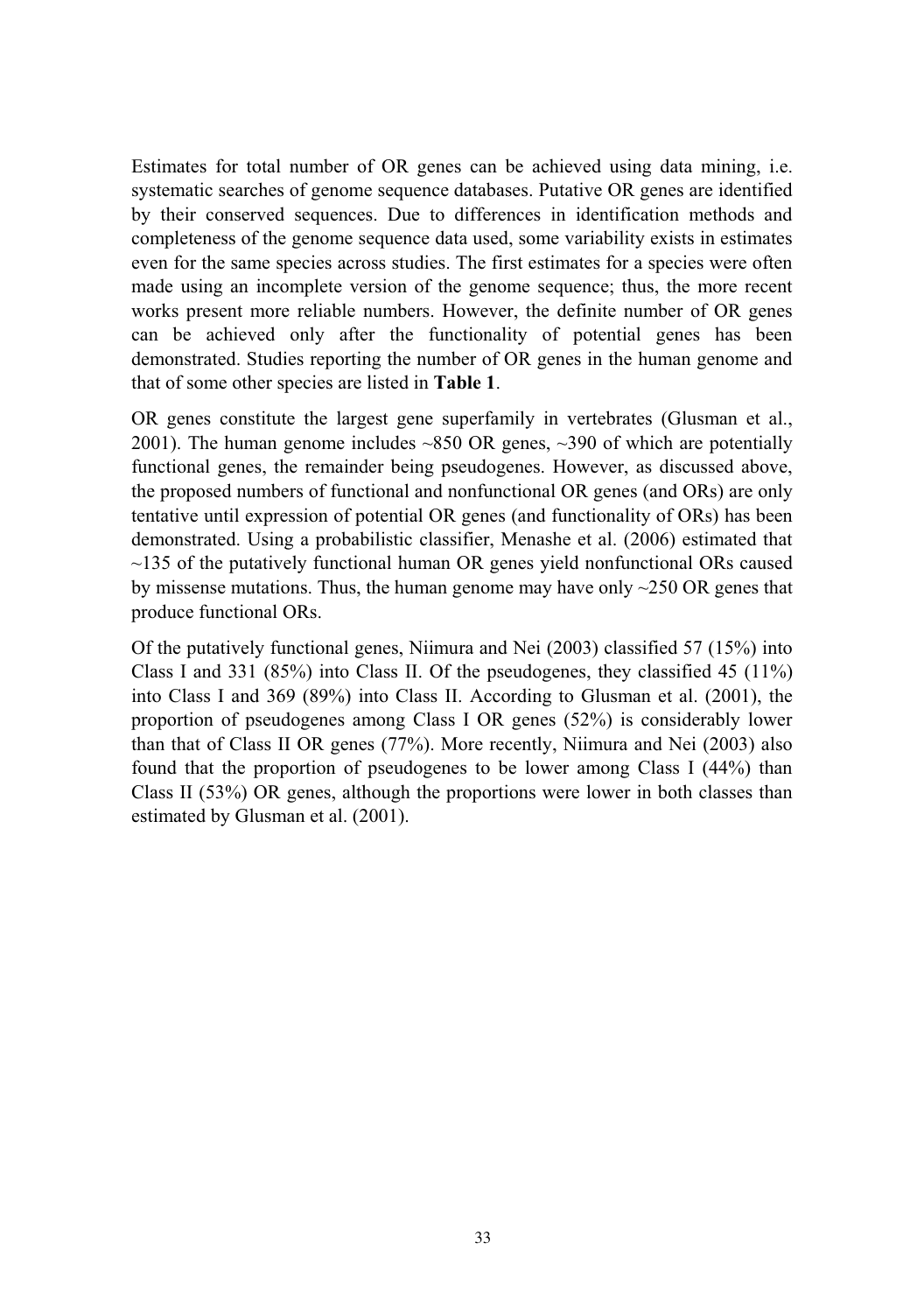| Species    |                     | Number of OR genes                      |                                         | Proportion              | Reference                 |
|------------|---------------------|-----------------------------------------|-----------------------------------------|-------------------------|---------------------------|
|            | Functional          | Pseudo                                  | Total                                   | of pseudo-<br>genes (%) |                           |
| Human      | 388                 | 479                                     | 867                                     | 55                      | Gloriam et al., 2007      |
|            | 387                 | 415                                     | 802                                     | 52                      | Niimura and Nei, 2007     |
|            | 388                 | 414                                     | 802                                     | 52                      | Niimura and Nei, 2003     |
|            | 339                 | 297                                     | 636                                     | 47                      | Malnic et al., 2004       |
|            | 322                 | 584                                     | 906                                     | 64                      | Glusman et al., 2001      |
|            | 347                 | $\overline{\phantom{a}}^{\phantom{a}b}$ | $\overline{\phantom{a}}^{\phantom{a}b}$ | $-$ b                   | Zozulya et al., 2001      |
| Chimpanzee | 353                 | 546                                     | 899                                     | 61                      | Gilad et al., 2005        |
| Macaque    | $309 + 17^a$        | 280                                     | 606                                     | 46                      | Niimura and Nei, 2007     |
| Dog        | $811 + 11a$         | 278                                     | 1100                                    | 25                      | Niimura and Nei, 2007     |
| Cow        | $970 + 182^{\circ}$ | 977                                     | 2129                                    | 46                      | Niimura and Nei, 2007     |
| Rat        | 1234                | 552                                     | 1786                                    | 31                      | Gloriam et al., 2007      |
|            | $1207 + 52^a$       | 508                                     | 1767                                    | 29                      | Niimura and Nei, 2007     |
| Mouse      | 1081                | 325                                     | 1406                                    | 23                      | Gloriam et al., 2007      |
|            | $1035 + 28^a$       | 328                                     | 1391                                    | 24                      | Niimura and Nei, 2007     |
|            | 913                 | 296                                     | 1209                                    | 24                      | Godfrey et al., 2004      |
|            | 1037                | 354                                     | 1391                                    | 25                      | Niimura and Nei, 2005a    |
|            | 1036                | 260                                     | 1296                                    | 20                      | Zhang and Firestein, 2002 |
| Opossum    | $1188 + 10^a$       | 294                                     | 1492                                    | 20                      | Niimura and Nei, 2007     |
| Platypus   | $265 + 83^a$        | 370                                     | 718                                     | 52                      | Niimura and Nei, 2007     |
| Frog       | 410                 | 478                                     | 888                                     | 54                      | Niimura and Nei, 2005b    |
| Zebrafish  | 143                 | 10                                      | 153                                     | 7                       | Alioto and Ngai, 2005     |
|            | 98                  | 35                                      | 133                                     | 26                      | Niimura and Nei, 2005b    |
| Pufferfish | 44                  | $\overline{4}$                          | 48                                      | 8                       | Alioto and Ngai, 2005     |
| (Fugu)     | 40                  | 54                                      | 94                                      | 57                      | Niimura and Nei, 2005b    |
| Tetraodon  | 42                  | 11                                      | 53                                      | 21                      | Alioto and Ngai, 2005     |

**Table 1.** *Number of putative OR genes in humans according to sequence database mining studies and comparisons with selected other species.* 

<sup>a</sup> Number of probably intact genes that appear truncated due to gaps in sequence data.<br><sup>b</sup> Only putatively functional OR genes identified.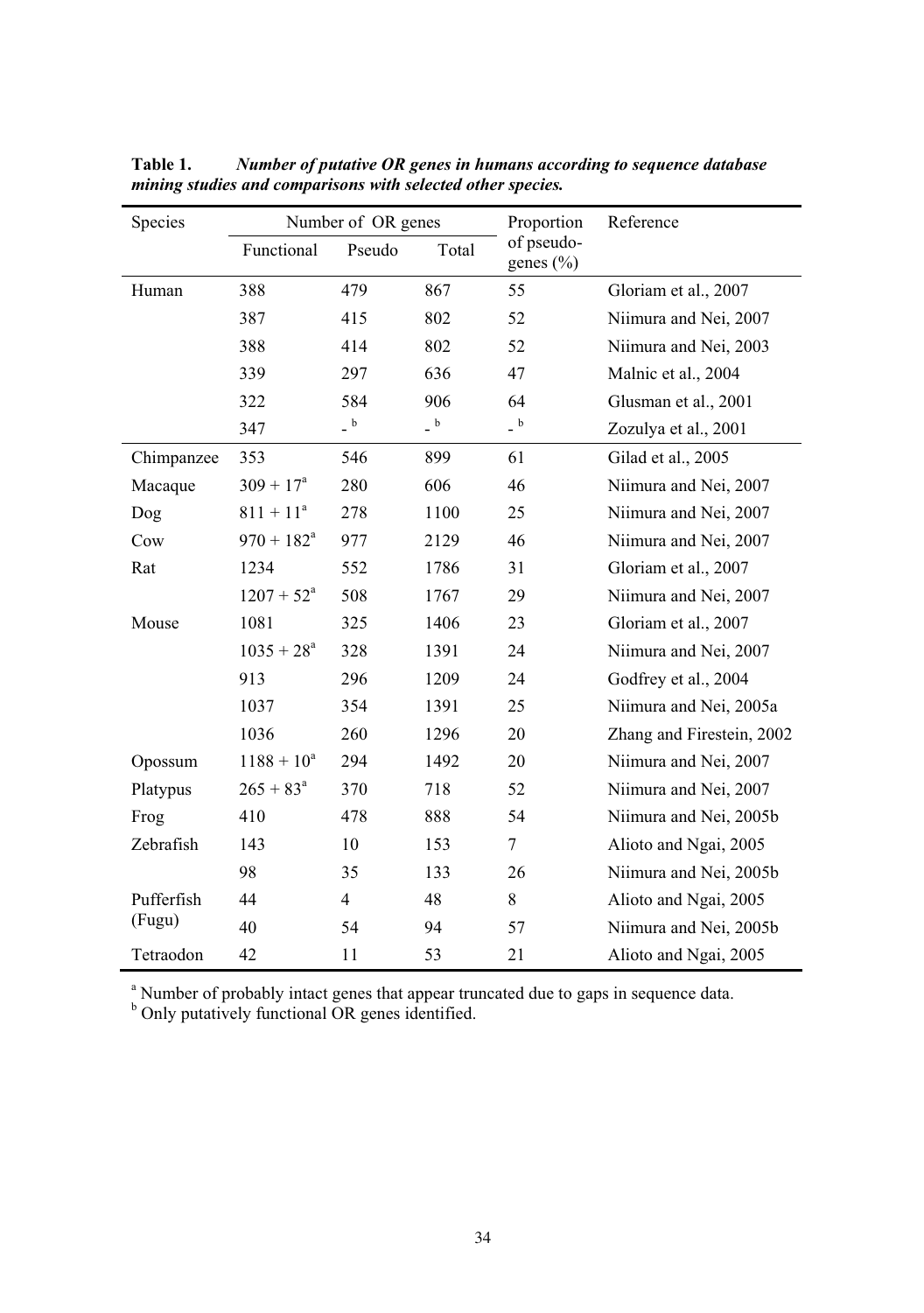In humans, a relatively large fraction, over half, of OR genes are of pseudogenic form, while the respective fraction is only  $\sim$ 25% in the mouse (Niimura and Nei, 2007; Gloriam et al., 2007) and dog (Niimura and Nei, 2007) and  $\sim$ 30% in the rat (Gloriam et al., 2007; Niimura and Nei, 2007) (**Table 1**). Gilad et al. (2003a) compared gene silencing of 50 randomly selected OR gene sequences in primates and found that the proportion of pseudogenes was 54% in humans and only 28%, 32%, 32%, and 36% in the gorilla, chimpanzee, orangutan, and rhesus macaque, respectively. Using similar methods, Gilad et al. (2004) further showed that the fraction of OR pseudogenes was  $\sim$ 30% in Old World monkeys and only  $\sim$ 20% in New World monkeys. The relatively high proportion of pseudogenes in humans suggests a reduced importance of olfaction for the human than for the other aforementioned species.

#### Copy number variation

Copy number variation (CNV) is a form of structural variation of DNA due to insertion, deletion, duplication, or more complex rearrangement of DNA segments >1 kb in size (Redon et al., 2006). As its name implies, CNV among individuals is typically due to variation in the number of copies of specific genes (Conrad and Hurles, 2007). Redon et al. (2006) identified 1447 regions in which CNV occurs in the human genome (copy number variable regions), and Nozawa et al. (2007) found that 3144 of  $\sim$ 22 000 human genes ( $\sim$ 14%) show CNV (copy number polymorphic genes). CNV may have important manifestations in complex diseases (McCarroll and Altshuler, 2007).

CNV is particularly common among OR genes. According to Nozawa et al. (2007),  $\sim$ 30% of the human OR genes were polymorphic with respect to CNV. They found no significant differences in the CNV amounts between functional and nonfunctional OR genes. In contrast, individual variation in CNVs of OR genes and pseudogenes was substantial; the mean difference between two individuals was  $\sim 10$ gene copies. Thus, in addition to variation in the number of different OR genes and their allelic variation, CNV also appears to play an important role in the genetics of olfaction. However, the relation of CNV to odor perception remains to be evaluated.

#### Genomic distribution

OR genes are located on 22 human chromosomes; only chromosomes 20 and Y are devoid of them (Glusman et al., 2001; Niimura and Nei, 2003). The distribution of OR genes is uneven; the six chromosomes that are most rich in OR genes (1, 6, 9, 11, 14, and 19) contain about three-fourths (73%) of them (Glusman et al., 2001). Chromosome 11 harbors nearly half (42%) of the OR genes (Glusman et al., 2001).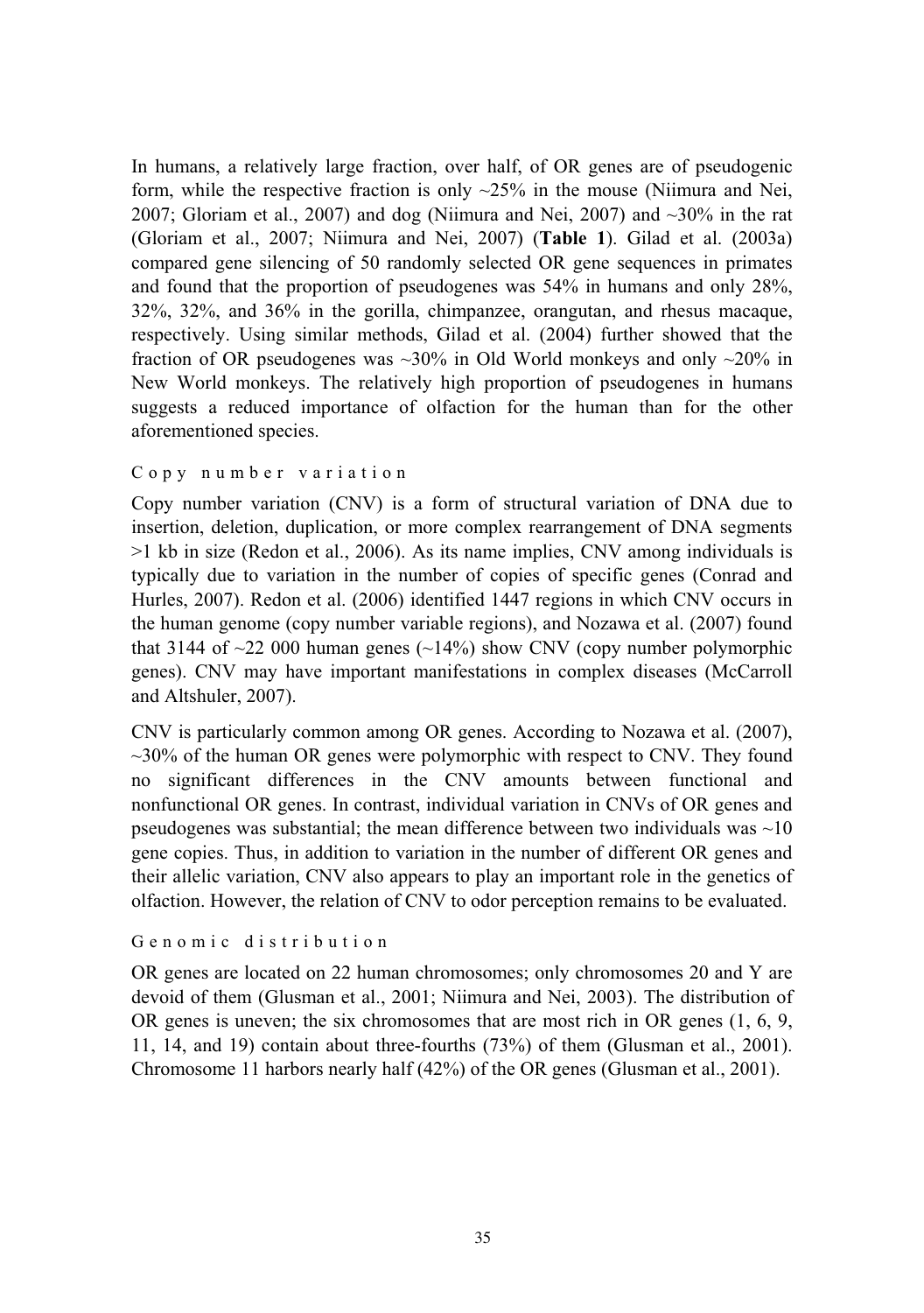A characteristic feature of OR genes is their organization into clusters. Glusman et al. (2001) observed 24 clusters with six OR genes or more, and 78% of the OR genes in their data were included in these clusters. They also demonstrated that no clusters including more than five genes would be expected if the genes were distributed randomly. Niimura and Nei (2003) identified 30 OR gene clusters that included at least six OR genes, while only 29 OR genes were found to exist separately.

Glusman et al. (2001) showed that none of the clusters, except one, contained an unexpected number of OR pseudogenes and concluded that the OR gene disruption is a random process targeted at individual genes. Except for one large OR gene cluster on chromosome 11, the clusters do not include non-OR genes (Glusman et al., 2001).

All Class I OR genes (putatively functional genes and pseudogenes) are located on chromosome 11 in a large cluster at locus 11p15.4 (Glusman et al., 2001; Niimura and Nei, 2003). Chromosome 11 also contains some Class II genes (Glusman et al., 2001), but not in the same cluster as the Class I genes (Niimura and Nei, 2003). The OR genes belonging to the same phylogenetic clade are usually located close to each other on a chromosome, but can often be found in more than one cluster (Niimura and Nei, 2003).

#### Expression

Expression of an OR gene is a requirement for its functionality. The early work of Buck and Axel (1991) demonstrated that a set of rat OR genes was expressed in the OE, but not in other studied tissues. Recently, Zhang et al. (2007) designed a novel DNA microarray and used it to examine expression of nearly all (578) putative human OR genes. Of these, 437 (76%) were found to be expressed in the OE, promoting functionality of these genes. Most intact OR genes (80%) were expressed in the OE. Interestingly, also 67% of OR pseudogenes showed expression in the OE, however, at a lower level, on average, than the intact OR genes. In addition, 32 OR genes were expressed in a nonolfactory tissue (liver, lung, kidney, heart, or testis), but not in the OE. However, no support for additional functions of these ORs was found. Zhang et al. (2007) also observed inter-individual variation in the repertoire of the OR genes which were expressed and hypothesized that variation in regulation of OR gene expression contributes to variation in olfactory sensitivity among individuals.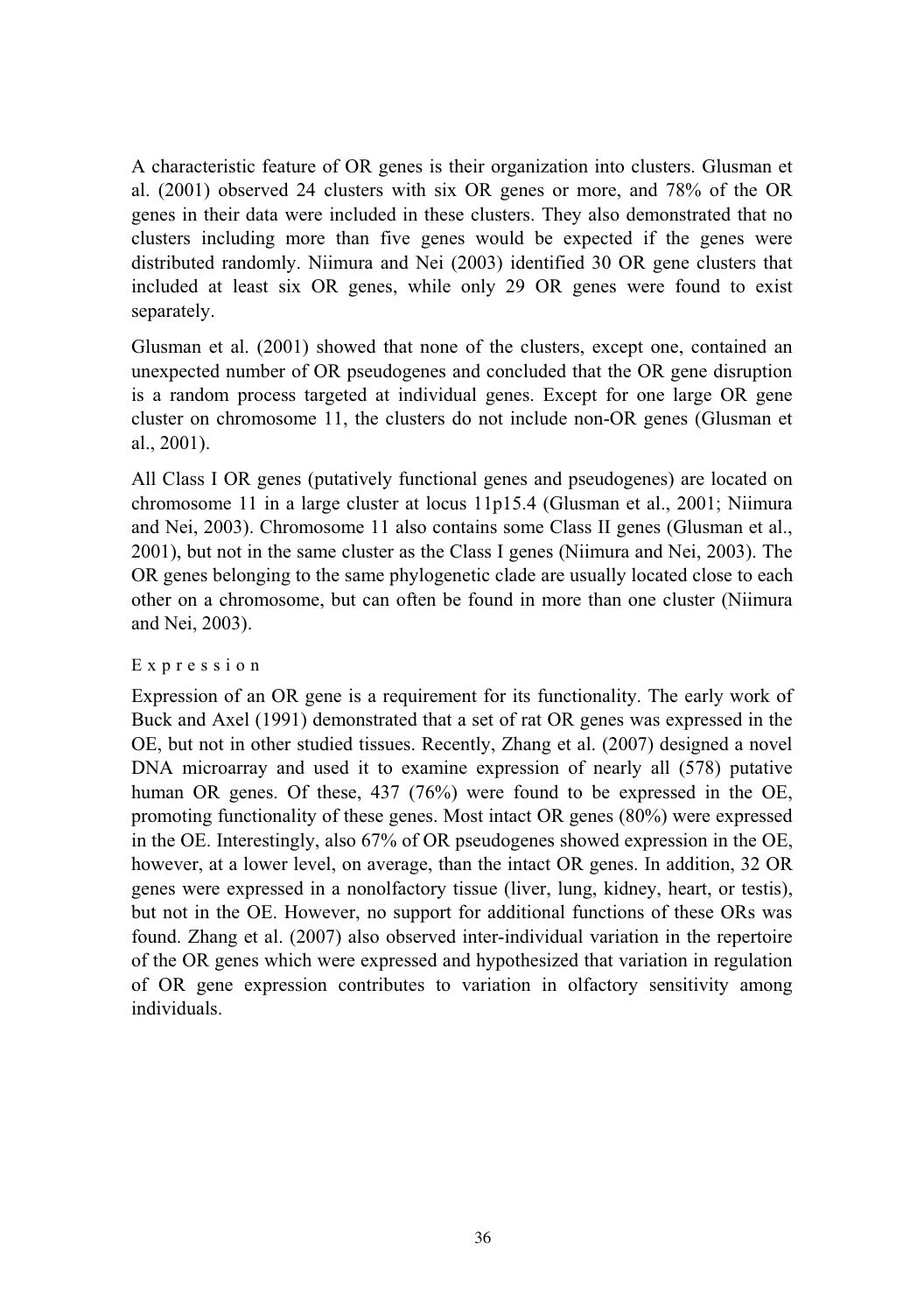#### Association with perception of odors

Ligand specificity of several ORs has been resolved using cell models (reviewed by Mombaerts, 2004). However, only two specific OR genes have been associated with psychophysically measured responses to specific odorants to date.

Keller et al. (2007) screened first responses of the 335 human ORs to androstenone using a cell-based assay and found that receptor OR7D4 showed the strongest response. They then screened responses of the most common allele of OR7D4 (denoted OR7D4 RT) to a set of 66 odors and observed that, in addition to androstenone, OR7D4 RT also responded to a structurally related odorant, androstadienone. In contrast, another common variant of the receptor, OR7D4 WM, was not activated by androstenone or androstadienone. Further, the authors compared responses to androstenone and androstadienone among subjects with different genotypes for the OR7D4. They found that the *RT/WM* group rated the odors of androstenone and androstadienone (but none of the other 64 odors) as less intense and less unpleasant than the *RT/RT* group (suprathreshold scaling). Consistent with these findings, the *RT/WM* group had higher detection thresholds for both odorants and was more likely to describe androstenone as smelling like "vanilla" than the *RT/RT* group.

Menashe et al. (2007) explored associations between genetic variation in 43 human OR SPGs (displaying both intact and pseudogenic alleles) and detection thresholds of four odorants (isoamyl acetate, isovaleric acid, L-carvone, and cineole). They observed a strong association between forms of the *OR11H7P* gene and sensitivity to isovaleric acid. Individuals heterozygous or homozygous for the intact allele (*OR11H7Pi*) were more likely to be hyperosmic to isovaleric acid than individuals homozygous for the disrupted allele. The responsiveness of the receptor encoded by the intact allele to isovaleric acid was confirmed using cell-based assay. The authors suggested that hyperosmia to isovaleric acid is a complex trait influenced by both receptor genes and other genetic factors with a more general effect on sensitivity to odors.

## 2.2.3 Evolution of the olfactory receptor gene superfamily

The OR gene superfamily has undergone substantial changes during evolution. The number and diversity of OR genes as well as the fraction of pseudogenes appear to reflect requirements imposed by the environment of a given species. The large size of the OR gene superfamily and its dynamic nature make exploring evolution of olfaction feasible (Gilad et al., 2003b).

Mutations that disrupt intact OR genes tend to accumulate faster in humans than in nonhuman primates. Gilad et al. (2003a) found that the rate of gene disruption (gene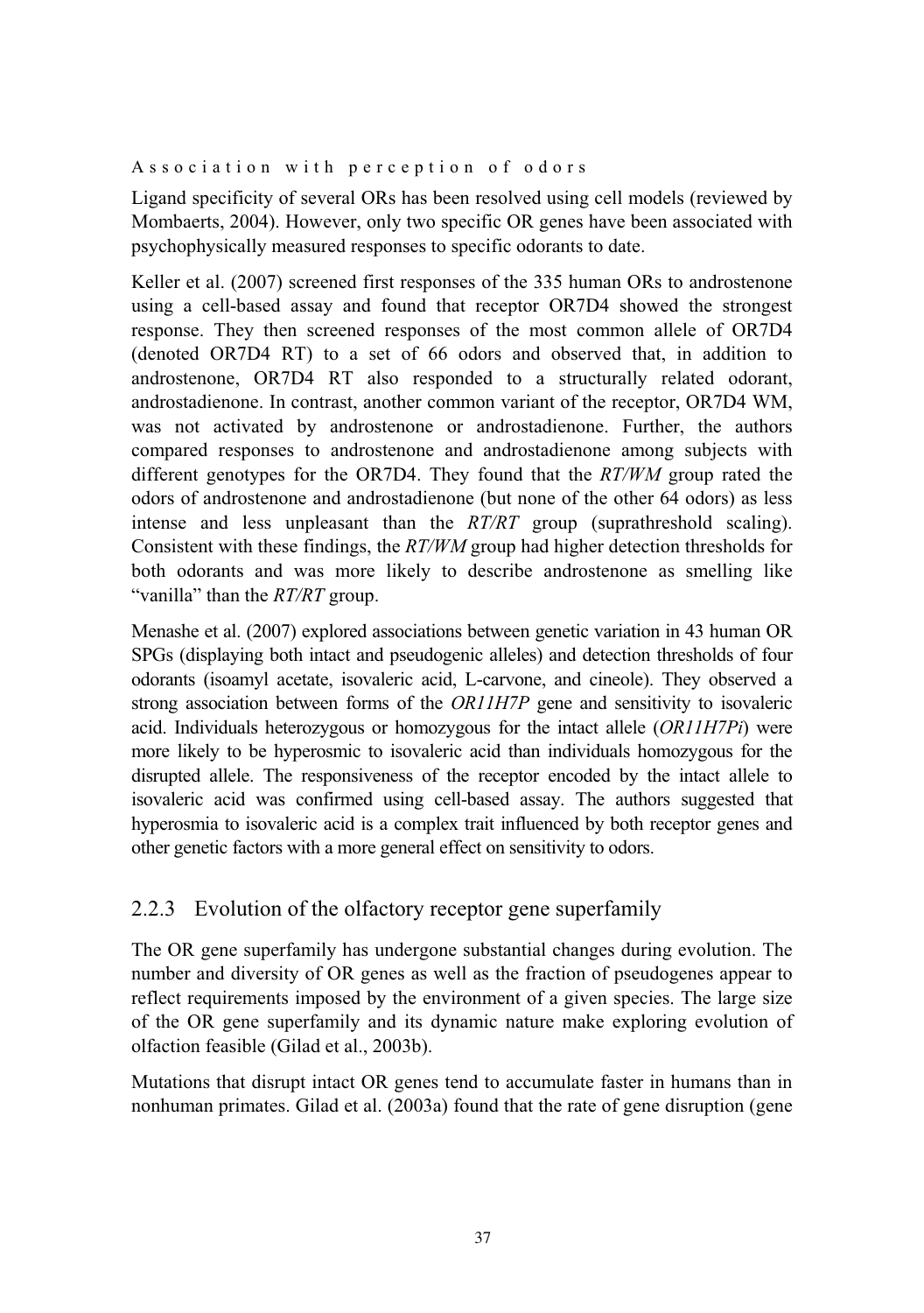silencing rate) in humans was roughly fourfold that in nonhuman primates (chimpanzee, gorilla, orangutan, and rhesus macaque). They proposed that a decreased need for olfaction had resulted in relaxed evolutionary constraints and a higher OR gene silencing rate in humans.

The evolution of vision appears to have diminished the role of the sense of smell. Gilad et al. (2004) explored the proportion of OR pseudogenes in 19 primate species and observed that the species with full trichromatic vision (humans, apes, Old World monkeys, and howler monkey) also have a larger fraction of OR pseudogenes than species with dichromatic vision (New World monkeys, excluding howler monkey, and lemur). They concluded that disruption of a substantial fraction of functional OR genes coincided with the acquisition of full trichromatic vision, but identification of the lost genes could not be accomplished, as the whole genome sequence for most species was not available at that point.

Although a larger fraction of OR genes have lost their functionality during evolution in humans than in non-human primates (Gilad et al., 2003a, 2004), some humanspecific variants of OR genes may also have evolved. Gilad et al. (2003b) suggested that a subset of OR genes has been under positive selection in the human lineage. In other words, these genes have gained mutations that are beneficial for humans, and thus, these new gene variants have been favored, not purified, in human evolution. Gilad et al. (2003b) found that stronger positive selection was acting on human relative to chimpanzee OR genes. They speculated that this may be due to development of novel olfactory needs unique to humans as a result of cooking.

Most human OR gene subfamilies (87%) have a counterpart in the mouse. However, most common subfamilies have more members in the mouse. Thus, mice may have a better ability to discriminate closely related odorants than humans. In addition, mice have more species-specific subfamilies than humans. Unique subfamilies have been suggested to encode ORs for detection of odorants of selective importance, such as pheromones (Godfrey et al., 2004). Niimura and Nei (2005a) determined that, compared with humans, mice have up to 5.6 times more genes in related OR gene clusters, but the same clusters were still present in both species.

The OR gene superfamily has expanded far more extensively in the mouse than in the human lineage since diverging from their most recent common ancestor (MRCA). Niimura and Nei (2005b) estimated that the MRCA had 754 functional OR genes. Roughly half of these have been eliminated from the genome or have become pseudogenes in the human lineage. In contrast, most OR genes of MRCA remain functional in the mouse lineage. In addition, the mouse gained ~350 new OR genes after the human-mouse divergence, while humans have acquired only  $~60$ (Niimura and Nei, 2005b). Thus, the difference in the number of OR genes between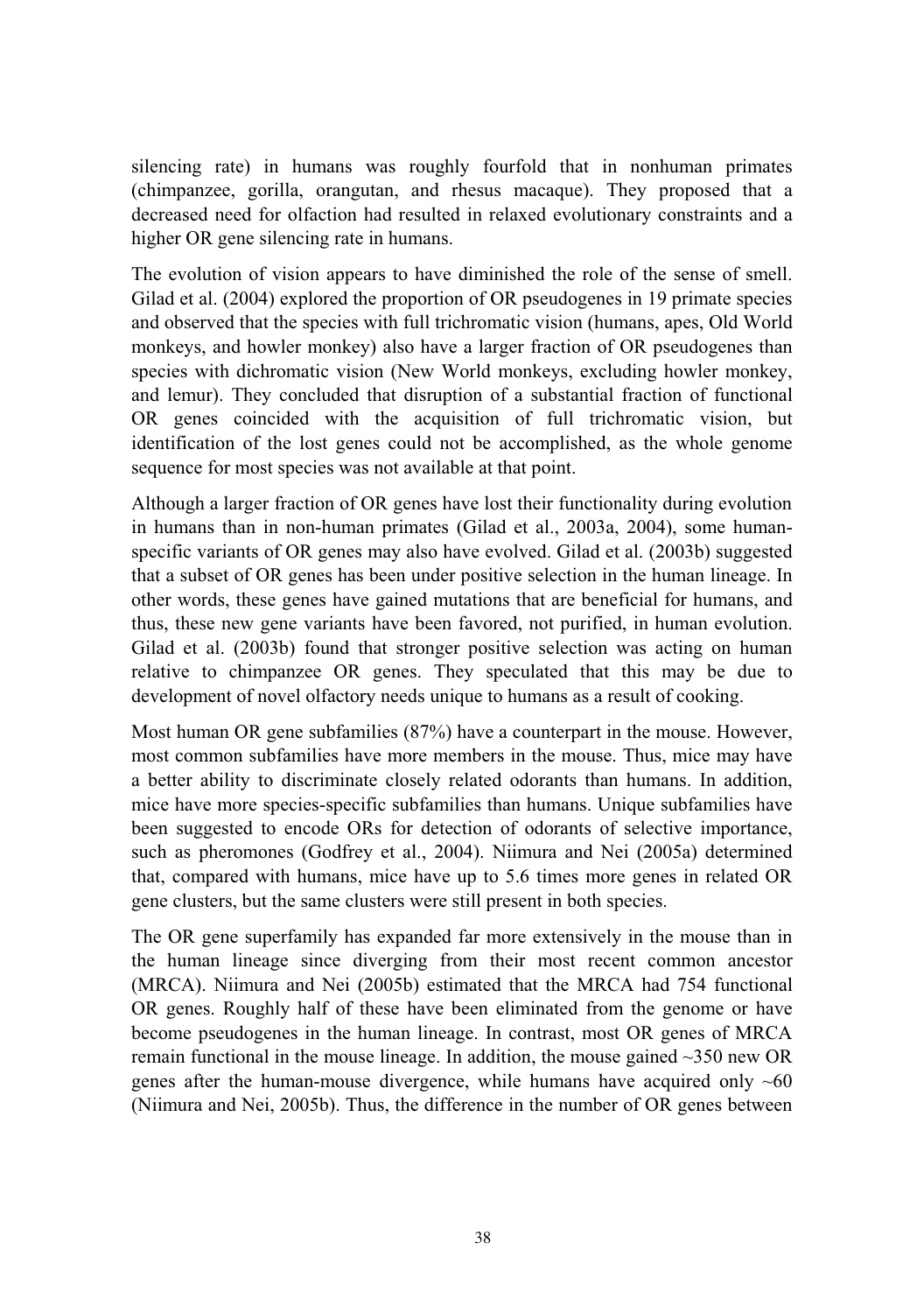humans and mice emerges mainly from gene expansion in the mouse lineage and gene loss in the human lineage.

## 2.2.4 Inheritance of olfactory-related traits

#### Comparison of twins

Evidence of genetic influence on olfactory-related traits has been derived mainly from studies comparing (within-pair) intraclass correlations between monozygous (MZ) and dizygous (DZ) twins. A higher correlation among MZ than DZ twins indicates a genetic influence. In twin studies, detection thresholds of odors have been most frequently explored, whereas other olfactory traits have been covered only in a few studies (**Table 2**).

Using twin research, the most convincing evidence of genetic effects to date has been demonstrated for the odor detection threshold of androstenone (Wysocki and Beachamp, 1984; Gross-Isseroff et al., 1992; Pause et al., 1998). The results were subsequently confirmed by the identification of one underlying OR gene (Keller et al., 2007). Some evidence of a genetic influence has also been found for the odor identification ability (Segal et al., 1995; Finkel et al., 2001). Support for this was provided in a recent report showing suggestive evidence of a susceptibility locus for hyposmia, measured using the odor identification test, on chromosome 4q (Pinto et al., 2008).

```
Heritability estimates
```
Heritability refers to the relative contribution of genetic effects to the variation of a trait (see Section 2.3 for details). Finkel et al. (2001) determined heritability estimates for several olfactory-related traits. Odor identification showed a significant, moderate heritability (29%), whereas for other traits the estimates were lower and not significant (**Table 2**).

Mode of inheritance

The mode of inheritance of olfactory-related traits has been studied relatively little. However, considering that most of these traits are quantitative by nature, after the discovery of a multitude of odorant receptor genes and combinatorial olfactory coding, it has become increasingly obvious that the traits follow polygenic inheritance. Perhaps only in the case of a clear-cut specific or congenital general anosmia should simple inheritance patterns be considered.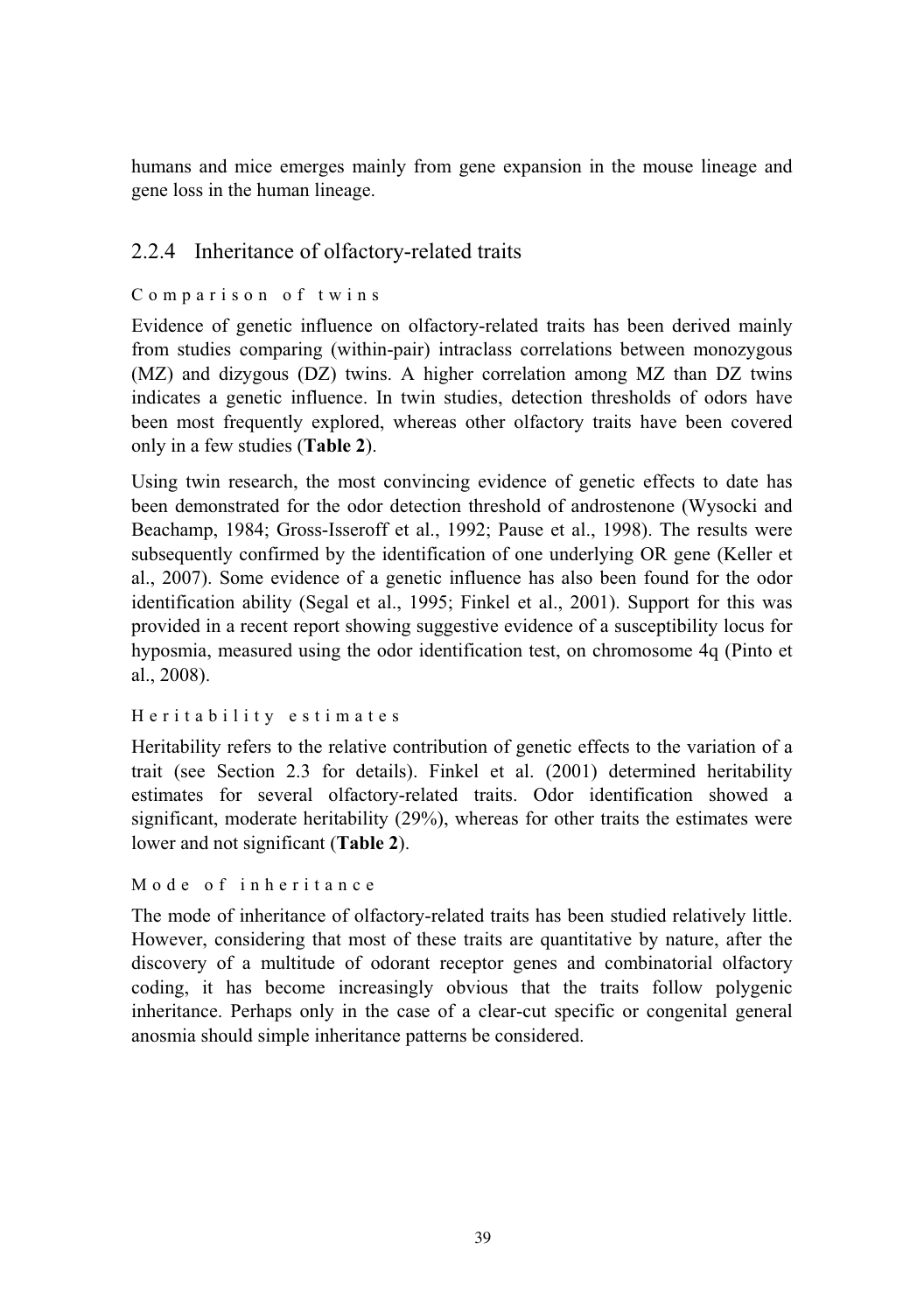| Studied trait                            | Evidence of<br>genetic<br>component <sup>a</sup><br>(+heritability | Number of<br>twin pairs |     | Reference                   |
|------------------------------------------|--------------------------------------------------------------------|-------------------------|-----|-----------------------------|
|                                          | estimate if<br>determined)                                         | <b>MZ</b>               | DZ. |                             |
| Detection threshold                      |                                                                    |                         |     |                             |
| -androstenone                            | suggestive                                                         | 15                      | 15  | Pause et al., 1998          |
| -isoamyl acetate                         | suggestive                                                         |                         |     |                             |
| -citral                                  | no                                                                 |                         |     |                             |
| -phenyl ethyl alcohol                    | no                                                                 | 46                      | 37  | Segal et al., 1995          |
| -androstenone                            | yes                                                                | 17                      | 15  | Gross-Isseroff et al., 1992 |
| -isoamyl acetate                         | yes                                                                |                         |     |                             |
| -citral                                  | no                                                                 |                         |     |                             |
| -eugenol                                 | no                                                                 |                         |     |                             |
| -androstenone                            | yes                                                                | 17                      | 21  | Wysocki and Beauchamp,      |
| -pyridine                                | no                                                                 |                         |     | 1984                        |
| -acetic acid                             | no                                                                 | 51                      | 46  | Hubert et al., 1980         |
| -isobutyric acid                         | no                                                                 |                         |     |                             |
| -cyclohexanone                           | no                                                                 |                         |     |                             |
| Detection (suprathreshold)               |                                                                    |                         |     |                             |
| -yes/no for odors in NatGeo <sup>b</sup> | no $(14%)$                                                         | 86                      | 141 | Finkel et al., 2001         |
| Identification                           |                                                                    |                         |     |                             |
| -NatGeob                                 | yes (29%)                                                          | 86                      | 141 | Finkel et al., 2001         |
| $-UPSITc$                                | yes in males, no<br>in females                                     | 46                      | 37  | Segal et al., 1995          |
| Intensity                                |                                                                    |                         |     |                             |
| -mean of odors in NatGeob                | suggestive $(25%)$                                                 | 86                      | 141 | Finkel et al., 2001         |
| Pleasantness                             |                                                                    |                         |     |                             |
| -mean of odors in NatGeo <sup>b</sup>    | no $(17%)$                                                         | 86                      | 141 | Finkel et al., 2001         |

**Table 2.** *Results from twin studies of responses to odors.* 

<sup>a</sup> Significantly ( $p$ <0.05) higher intraclass correlation in MZ twin pairs than in DZ twin pairs was regarded as evidence of a genetic component.

<sup>b</sup> *National Geographic* Smell Test, (six odors: isoamyl acetate, eugenol, rose, mercaptan mixture, androstenone, and Galaxolide; Wysocki and Gilbert, 1989), Swedish translation.

c University of Pennsylvania Smell Identification Test (40 odors; Doty et al., 1984).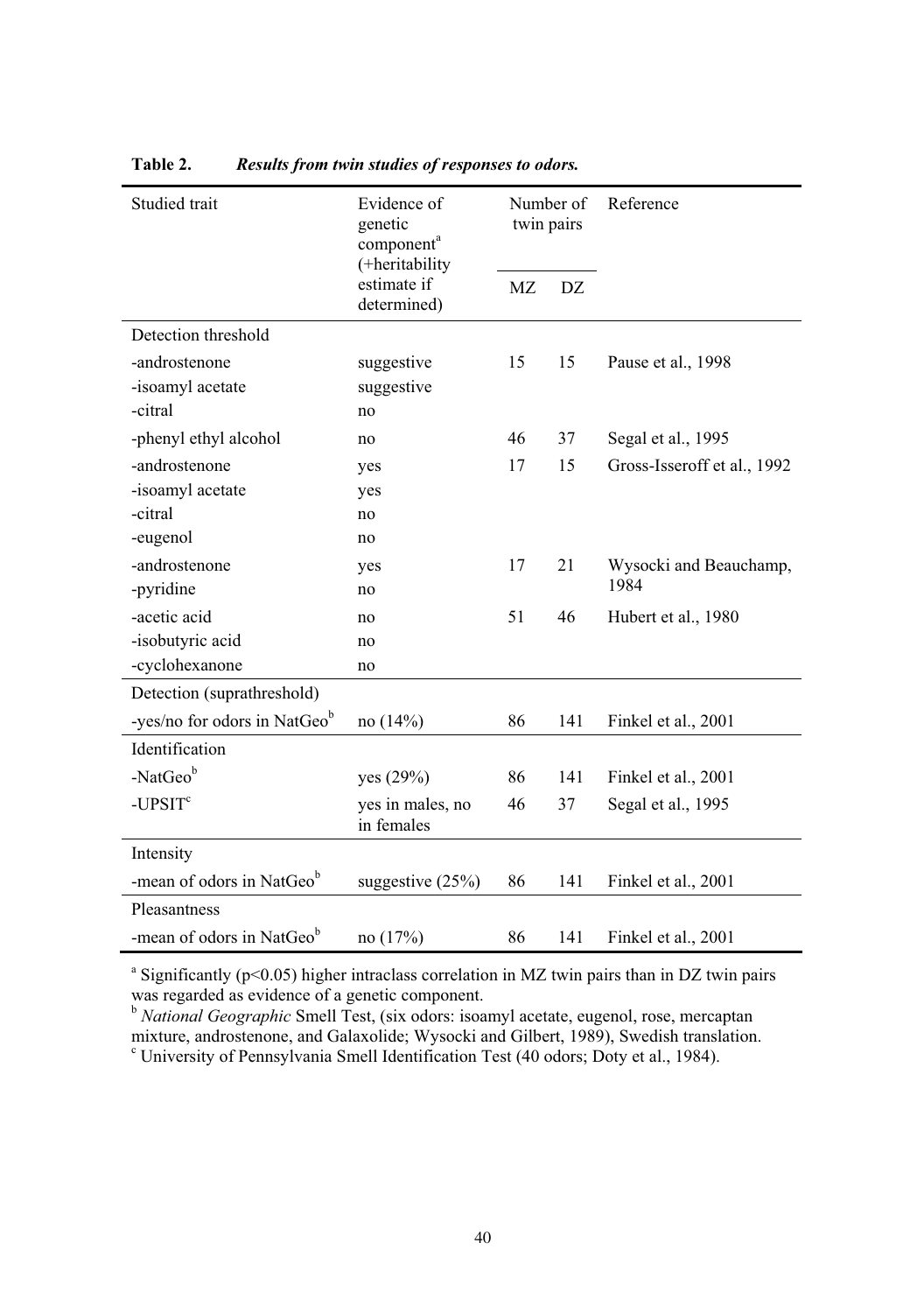A simple recessive autosomal inheritance was suggested for specific anosmia to pentadecalactone (musk), based on the results of a pedigree analysis of 109 twogeneration Caucasian families (Whissell-Buechy and Amoore, 1973). However, the authors acknowledged that polygenic inheritance could not be ruled out. Furthermore, recent reports on associations between odorant receptor genes and detection thresholds of odorants describe it as likely that more than one gene modifies the traits (Keller et al., 2007; Menashe et al., 2007).

Congenital general anosmia in otherwise healthy individuals (isolated congenital anosmia) is very rare, but tends to cluster in families, which implies a genetic origin. Autosomal dominant inheritance with incomplete penetrance was proposed for the trait by Ghadami et al. (2004). In addition, they found a significant genetic linkage (LOD score 5.1) for the trait on chromosome 18, but failed to identify the underlying gene among the eight candidate genes studied. The same mode of inheritance was also proposed in a subsequent study, but no causative mutations were identified in the three main olfactory transduction genes investigated (Feldmesser et al., 2007). The possibility of an oligogenic background for the trait was presented in both studies.

#### **2.3 Strategies to uncover the genetic background of olfaction**

Research on the genetic background of a quantitative trait usually begins with exploring the variation of the trait. Substantial phenotypic variation (distinguished from random variation due to measument error) in the trait makes it interesting to study the relative contributions of genetic and environmental factors to the variation. A genetic component of variation can be determined using heritability analysis. Its results indicate how effectively genes modify the trait. At least moderate heritability of a trait warrants a search for underlying genetic loci. This can be achieved using genetic linkage analysis. This analysis can lead to the discovery of involved genetic loci and candidate gene(s) or other genetic elements suspected of controlling the trait. If genetic elements linked to the trait are found, variants (alleles) of these are then worth exploring. When alleles are known, their association with the variation in the trait can be investigated using association analysis.

## 2.3.1 Heritability

Heritability refers to the proportion of phenotypic variance in a trait that is attributable to genetic factors (genetic variation). Total phenotypic variance  $(V_n)$  in a trait is the sum of variance due to genetic variation  $(V<sub>g</sub>)$  and environmental variation  $(V_e)$ , and covariance between these two (cov<sub>ge</sub>):

 $V_p = V_g + V_e + 2cov_{ge}$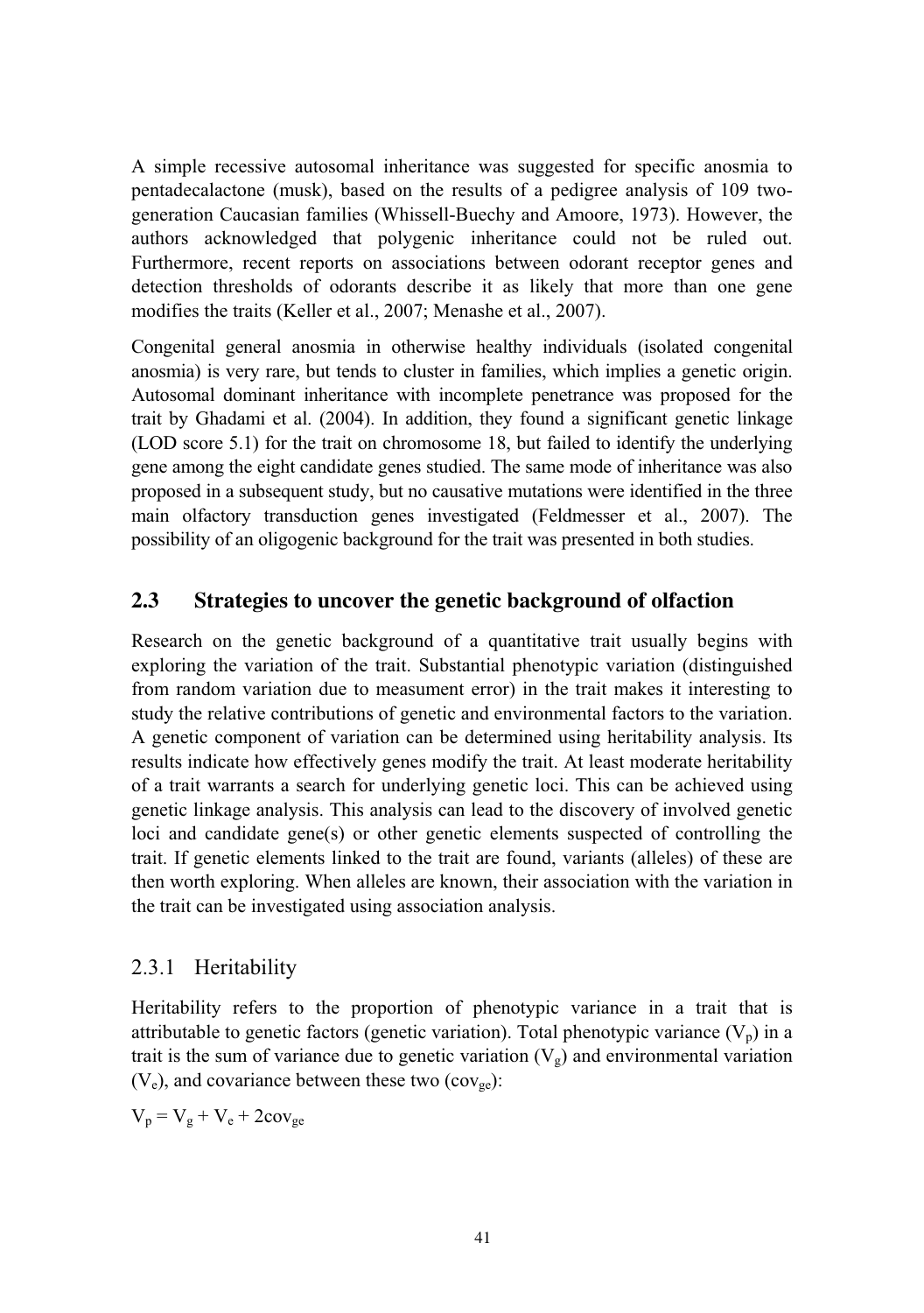The covariance term  $(2\text{cov}_{ge})$  is often omitted form quantitative genetic models (Posthuma et al., 2003). Variation due to measurement error should be added to this theoretical equation when the variables are measured.

Heritability  $(H^2)$  can be expressed as the ratio of genetic variance over total variance:

 $H^2 = V_g / V_p$ 

More precisely, this denotes broad-sense heritability. The phenotypic variance attributable to genetic variation can further be divided into components due to additive and dominant effects, and due to epistasis. Dominant genetic variance arises from deviations from purely additive genetic effects of alleles. Epistasis arises from interaction of alleles at different loci.

Narrow-sense heritability  $(h^2)$  is defined as the proportion of phenotypic variance attributable to additive effects of genetic variation (additive genetic variance,  $V_a$ ):

 $h^2 = V_a / V_p$ 

Narrow-sense heritability is widely used for a parameter that describes magnitude of genetic influence on a trait. In practice, if the heritability estimate for a trait is, for instance, 60%, this means that 60% of the variation of the trait is explained by genetic factors. It is important to note that heritability is a population-level parameter. Since the estimation of heritability is based on a measure of variation across the population, heritability estimates are applicable only to this population overall, not necessarily to each individual separately. It should also be noted that additive genetic variance is not necessarily the only source of resemblance between relatives (Lynch and Walsh, 1998).

Heritability is a measure of inheritance of a trait, and its estimation thus requires data from relatives. Heritability estimates can be calculated from family data. However, shared environmental effects tend to inflate the heritability estimate, as environmental exposure is often greater among relatives than among unrelated individuals. Shared environmental effects may therefore mimic genetic similarity among relatives, leading to overestimates of heritability. This problem is circumvented when heritability estimates are calculated using quantitative genetic modeling of data from twins.

## 2.3.2 Quantitative genetic modeling

Comparison of MZ and DZ twins is widely used for estimating relative contributions of genetic and environmental effects to total phenotypic variation of a trait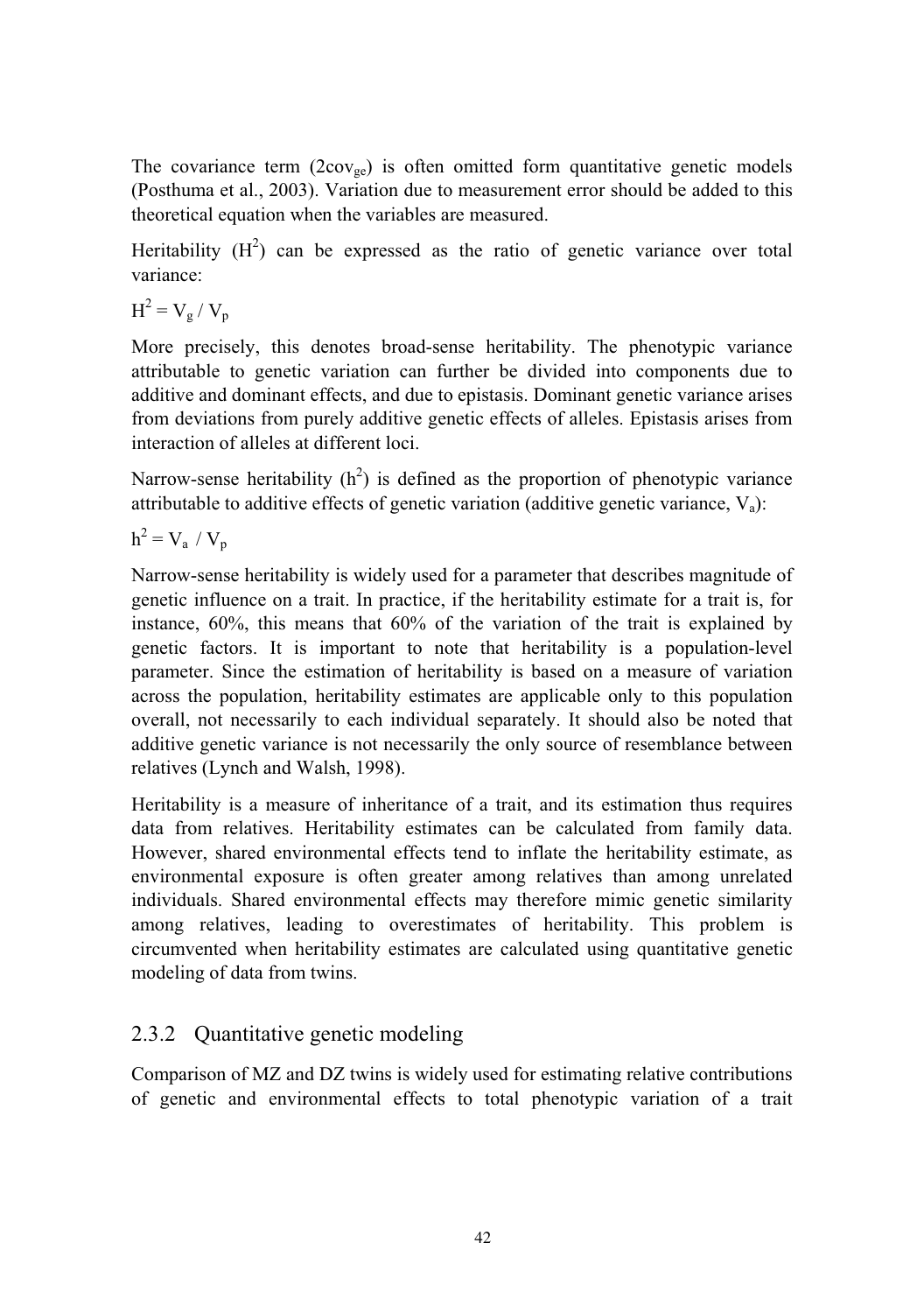(Boomsma et al., 2002). Twin comparisons rely on the assumption that MZ twins share all and DZ twins, on average, half of their segregating genes, and also on the assumption that the environment shared by a twin pair influences twins similarly regardless of their zygosity (equal environment assumption). Thus, higher withinpair intraclass correlation (resemblance) among MZ twins than among DZ twins indicates genetic contribution (heritability) to the trait under study. Since MZ twins are assumed to share their genes and a part of their environment (shared, common environment), any resemblance between the twins is attributed to these, while any difference between them is attributed to nonshared (specific, individual) environmental factors, which, by definition, also include measurement error. Resemblance between DZ twins is also due to their shared genes and the environment, but because DZ twins share, on average, only half of their genes, any resemblance between them due to genetic effects is smaller than for MZ twins (Posthuma et al., 2003).

Contrary to the assumption, MZ twins are not always genetically identical. MZ twins can differ at the level of DNA sequence and at the level of chromosomes (the number or morphology of chromosomes may vary) (Gringras and Chen, 2001). Bruder et al. (2008) observed CNVs within MZ pairs. Furthermore, MZ twins may have epigenetic differences, i.e. patterns of gene expression may vary within MZ pairs (Petronis, 2006).

Data from MZ and DZ twins allow one to decompose the phenotypic variance into components of additive genetic variance, nonshared environmental variance, and either dominant genetic variance or shared environmental variance. The latter two cannot be estimated simultaneously if only data from twins reared together are included.

Rough estimates of relative contributions of various sources of variation to phenotypic variation can be calculated from the following equations (where  $r_{MZ}$  = intraclass correlation within MZ twin pairs,  $r_{DZ}$  = intraclass correlation within DZ twin pairs):

-proportion of additive genetic effects =  $a^2 = 2(r_{MZ} - r_{DZ})$ 

-proportion of dominant genetic effects =  $d^2 = 2r_{MZ}$  -  $4r_{DZ}$ 

-proportion of shared environmental effects =  $c^2 = 2 r_{DZ} - r_{MZ}$ 

-proportion of nonshared environmental effects =  $e^2 = 1 - r_{MZ}$ 

The correlational method merely provides parameters. Decomposition of phenotypic variance into genetic and environmental components and estimation of their relative contributions can also be performed using computer-aided structural equation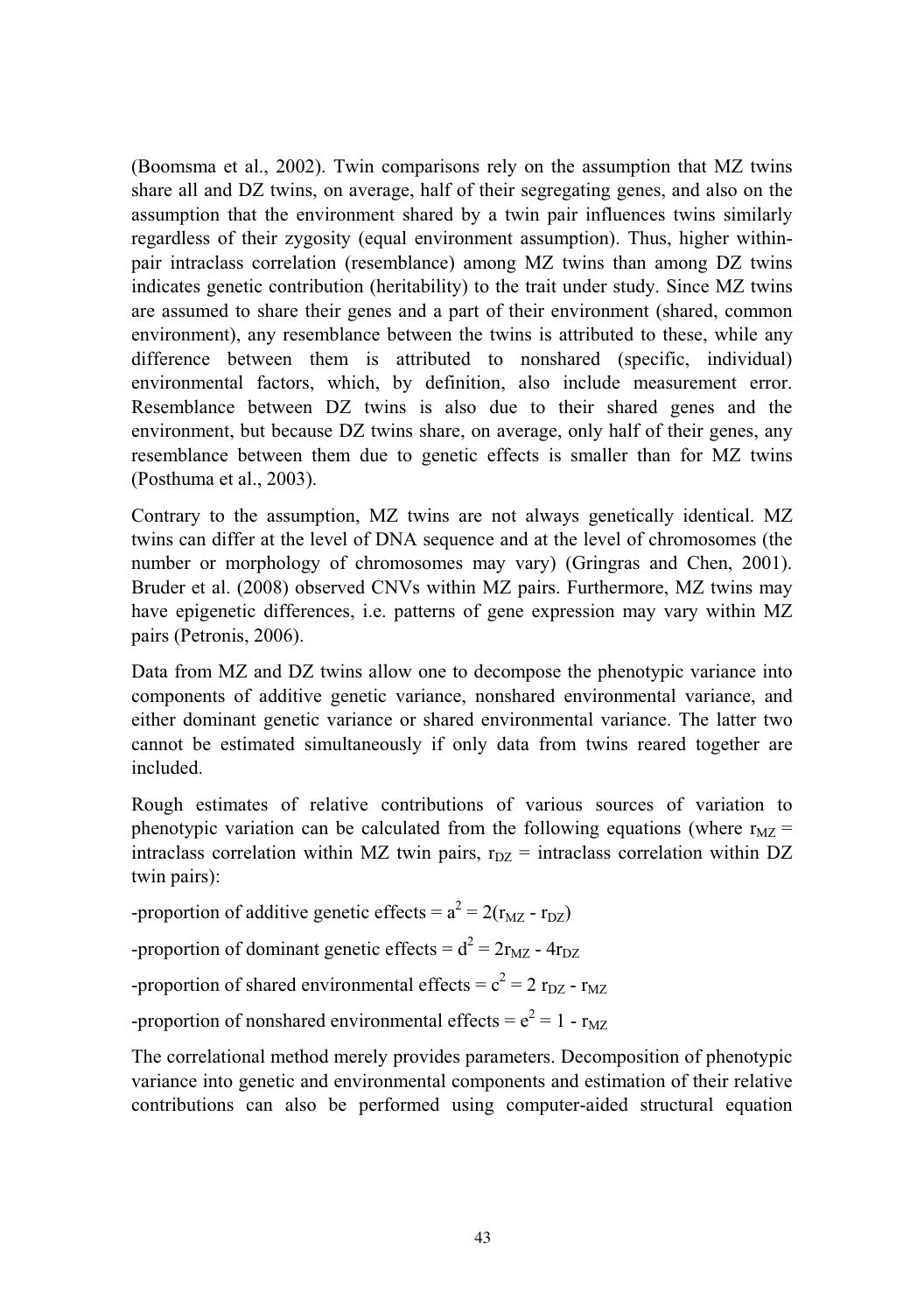modeling of twin data. This method has an advantage that it allows determination of confidence intervals for parameters and provides information about goodness-of-fit of the models, i.e. how well the specified model describes the data (Posthuma et al., 2003). To obtain reliable results, the assumptions of the modeling, viz., equal means and variances between MZ and DZ twins and between twins within a twin pair, should be valid. However, the validity of the assumptions can be tested statistically. Basic twin models also assume that there is no gene  $\times$  environment interaction, epistasis, or assortative mating (correlation between phenotypic values of spouses).

A univariate model can be used to estimate (narrow-sense) heritability of a trait. Moreover, a bivariate model can be used to determine the genetic correlation between two traits, i.e. to estimate how much the two traits are influenced by the same genes. The twin intraclass correlations ( $r_{MZ}$  and  $r_{DZ}$ ) are usually calculated first to give a hint as to whether a shared environmental component (C) or a dominant genetic component (D) should be modeled together with an additive genetic component (A) and a nonshared environmental component (E). If the ratio  $r_{MZ}/r_{DZ}$ exceeds two, it implies that the component D would be more important than the component C. If the ratio is less that two, the reverse is true. Starting with either an ACE or ADE model, the significance of A, C, and D can then be tested. Nonsignificant components can be omitted from the model when a more parsimonious model (AE/CE/E) is sought. However, a DE model is not biologically plausible and the E component cannot be omitted because it includes the measurement error. More complex models are reviewed by Posthuma et al. (2003) and Neale and Maes (2004).

## 2.3.3 Search for underlying genetic loci

The next step in exploring the genetic background of a trait, after it has been found to be at least to some extent heritable, is often to search for the underlying genetic loci and genes. If the influential gene(s) cannot be discovered based on specific information (such as ligand specificity screening of ORs using cell models) a hypothesis-free approach of a genome-wide screen can be used. A genome-wide screen for mapping effective loci can be performed using the genetic linkage analysis.

Linkage analysis, as its name implies, is based on the phenomenon of genetic linkage. Alleles at loci on separate chromosomes (nonsyntenic loci) are transmitted to the next generation independently. In contrast, alleles at loci on the same chromosome (syntenic loci) can display a linkage. This means that syntenic loci are more likely to be transmitted together to an offspring than nonsyntenic loci. If the recombinant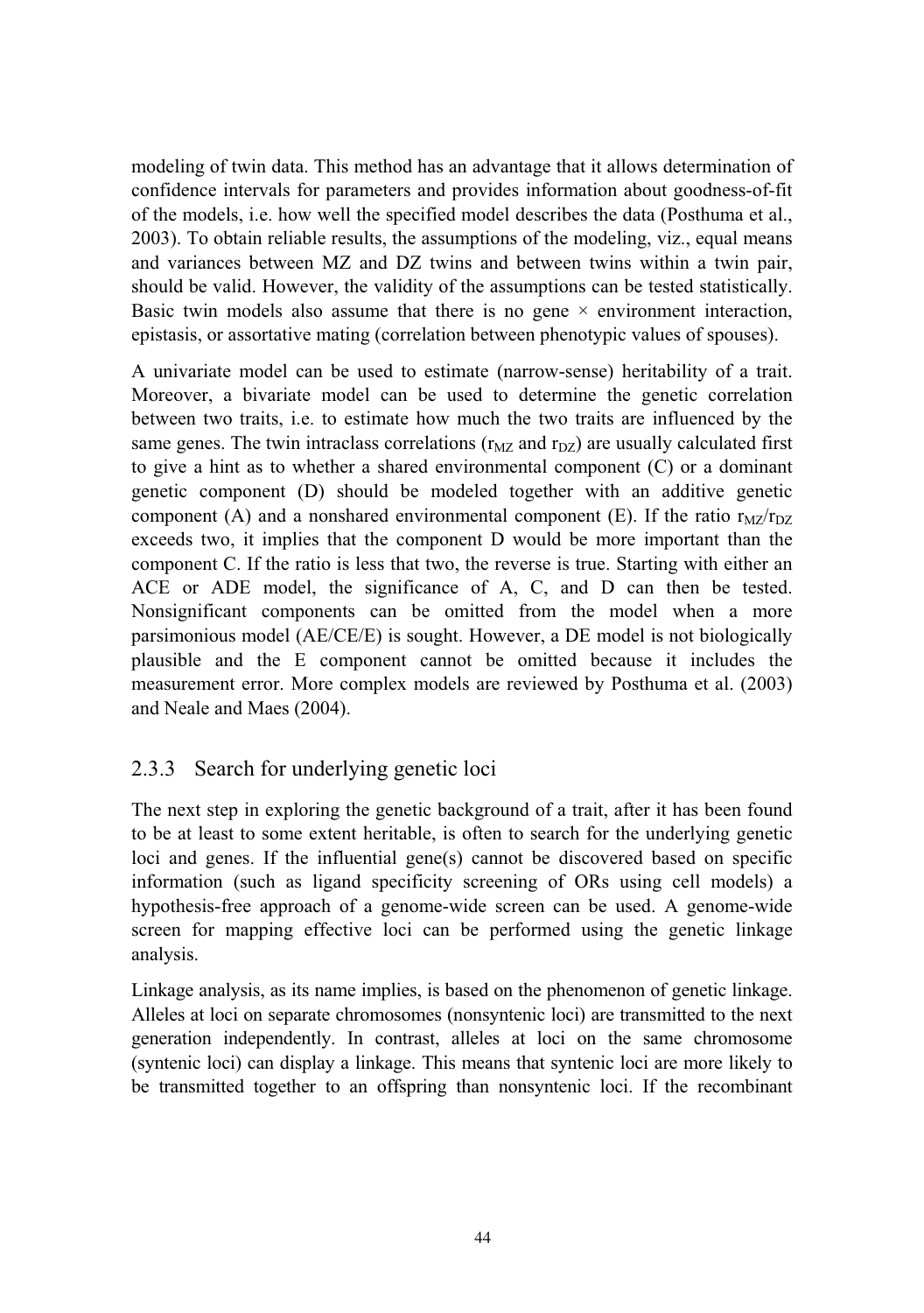fraction  $(\theta)$  between two syntenic loci is less than 0.5, the loci are said to be in linkage. The smaller  $\theta$ , the tighter is the linkage between the two loci (Sham, 1998).

Marker maps in linkage analysis employ centimorgan (cM) as a unit for genetic distance. It measures relative genetic distance between loci. If two loci are 1 cM apart, they have a 1% probability of recombination during meiosis (Strachan and Read, 2004).

In linkage analysis, potential linkages between markers (typically short tandem repeats, also called microsatellite markers) and loci underlying the genetic effect on the studied trait are sought. A standard set of about 400 markers (corresponding to a marker map density of 10 cM) is normally used. If a linkage to a marker is found, it provides evidence that a locus associated with the studied trait resides near this marker. When evaluating the statistical significance of a potential linkage, the null hypothesis is that no linkage exists between the marker locus and the potential influential locus, and the alternative hypothesis is that linkage exists between the two. The statistical significance of a potential linkage is frequently evaluated using the logarithm of odds (LOD) score:

LOD score =  $log(L_{\theta}/L_{\theta=0.5}),$ 

where  $L_{\theta}$  is the value of the likelihood function when  $\theta$  maximizes the function, and  $L_{\theta=0.5}$  is the value of the function when  $\theta = 0.5$ . When a standard set of 400 markers is employed, a LOD score of three is a commonly applied as a rough criterion for genomewide significance of linkage. It derives from the fact that if the criterion for genomewide significance is selected to be  $\alpha$ =0.05, then the corresponding pointwise significance should be p=0.0001 according to the correction for 400-fold multiple testing (Bonferroni correction). Lander and Kruglyak (1995) proposed that a LOD score of 3.3 be the threshold for a significant linkage and a LOD score of 1.9 for suggestive linkage. It is also common practice to set the criterion for significance empirically by simulating a large number  $(2100)$  of linkage analyses using the given data.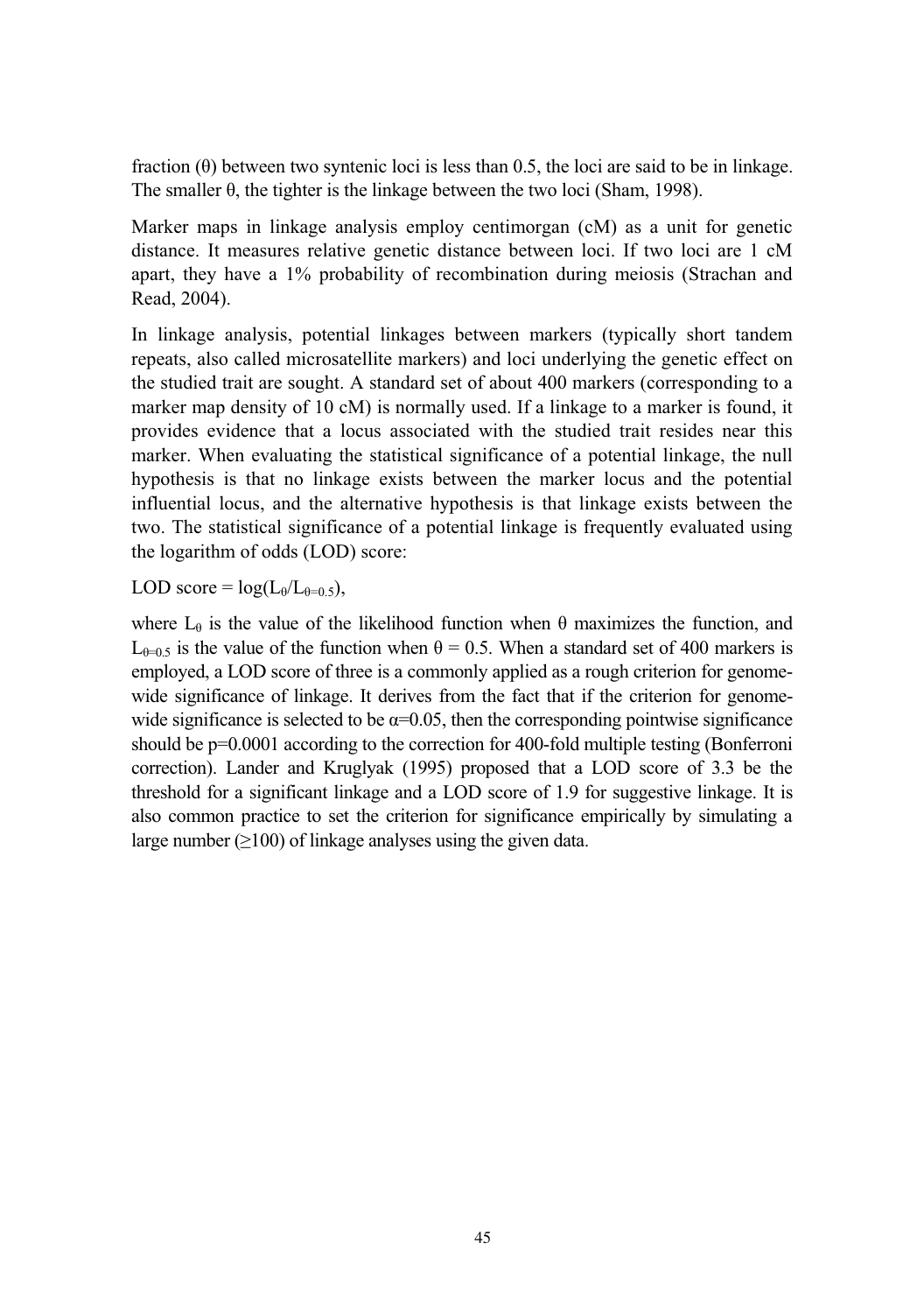# **3 AIMS OF THE STUDY**

This study aimed to determine the genetic and environmental contributions to several olfactory-related traits and to localize the underlying genetic loci.

The specific aims addressed in the family (I) and twin (II-IV) samples were:

- To estimate heritability of odor identification ability (I, IV) and mean perceived intensity of odors (IV)
- To estimate heritability of perceived intensity and pleasantness of individual odors (I-III)
- To localize potential genetic regions modifying the odor identification and responses to individual odors (I)
- To estimate heritability of self-rated olfactory function and odor annoyance and to explore factors associated with the odor annoyance (IV)
- To explore associations of nongenetic factors (e.g. sex, age, and smoking) with odor identification (I, IV), perceived intensity and pleasantness of individual odors (I-III), and self-rated olfactory function and odor annoyance (IV)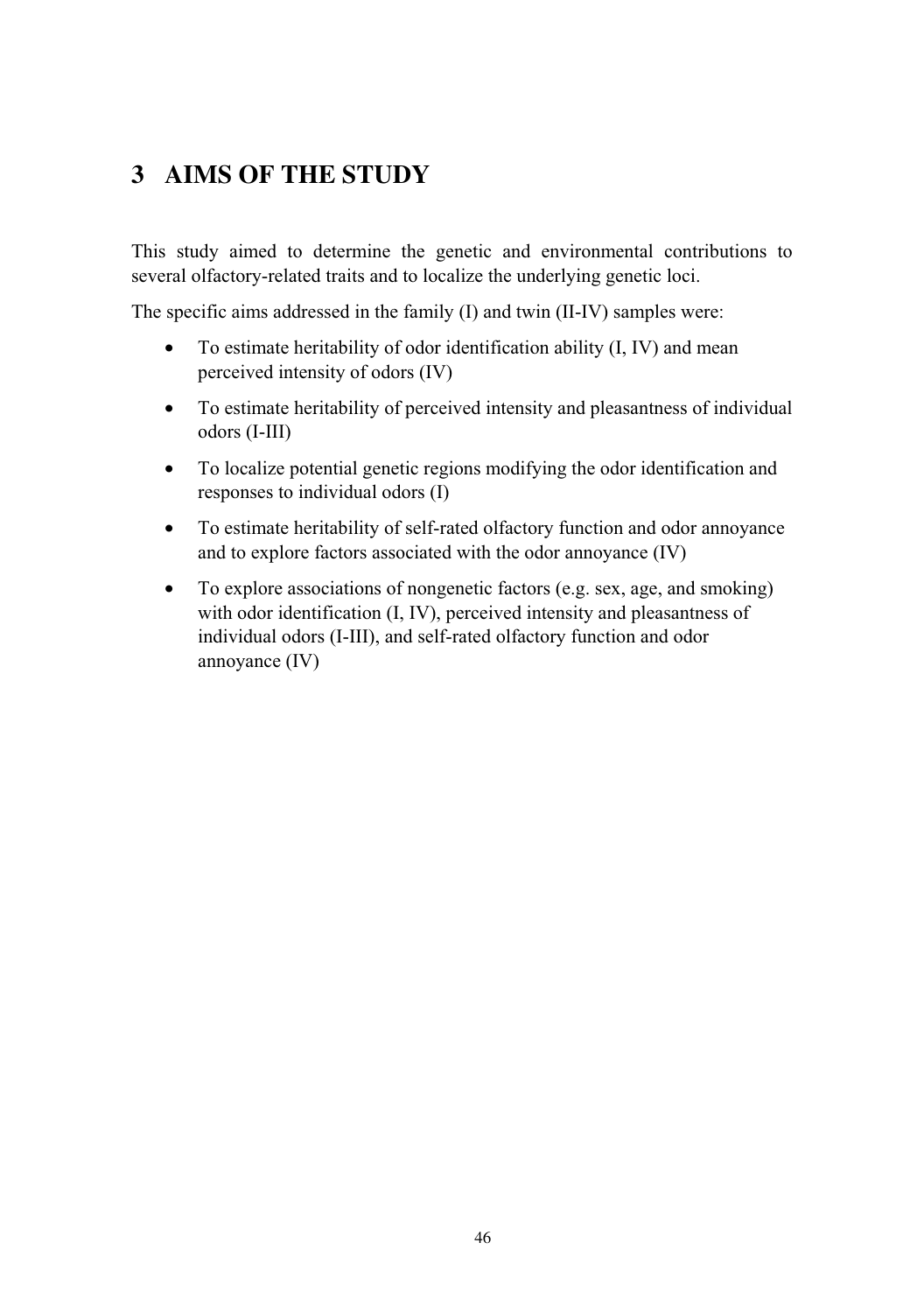# **4 MATERIALS AND METHODS**

Materials and methods of the study are summarized here and described in more detail in original publications I-IV.

## **4.1 Subjects**

#### 4.1.1 Finnish families (I)

The subjects of the Finnish family study (I) were a subsample of the Finnish migraine family study (Wessman et al., 2002). This subsample consisted of 146 adult Finns, of whom 100 were females and 46 males. These individuals were derived from 26 families with familial migraine (with or without aura). Most participants (84%) suffered from clinically diagnosed migraine, while the rest (16%) were their healthy relatives. The subjests were aged from 18 to 78 years (mean age 49 years). Genome-wide marker data from these subjects (350 microsatellite markers, acquired as described in Wessman et al., 2002) were available.

## 4.1.2 Finnish twins (II-IV)

The Finnish twins were derived from the FinnTwin 12 (FT12) cohort study (Kaprio et al., 2002; Kaprio, 2006). Data from 219 twin individuals (138 females and 81 males) were included in Study II. These subjects were also included in Studies III and IV, together with additional subjects, as more twins were recruited after the Study II. A total of 321 individuals (192 females and 129 males) were included in Study III. Data from 399 individuals (244 females and 155 males) were included in Study IV. Nearly equal amounts of MZ twins as DZ twins participated in each study. The participants were aged 21-24 years. Mean age of the participants was 22.6, 22.8, and 22.7 years in Studies II, III, and IV, respectively.

#### 4.1.3 Australian twins (II-IV)

The Australian twins were derived from the Brisbane Adolescent Twin Studies project (Wright and Martin, 2004). Data from 199 twin individuals (107 females and 92 males) were included in Studies II and III. These subjects were also included in Study IV, together with additional participants, as more twins were recruited after Studies II and III. A total of 413 individuals (231 females and 182 males) were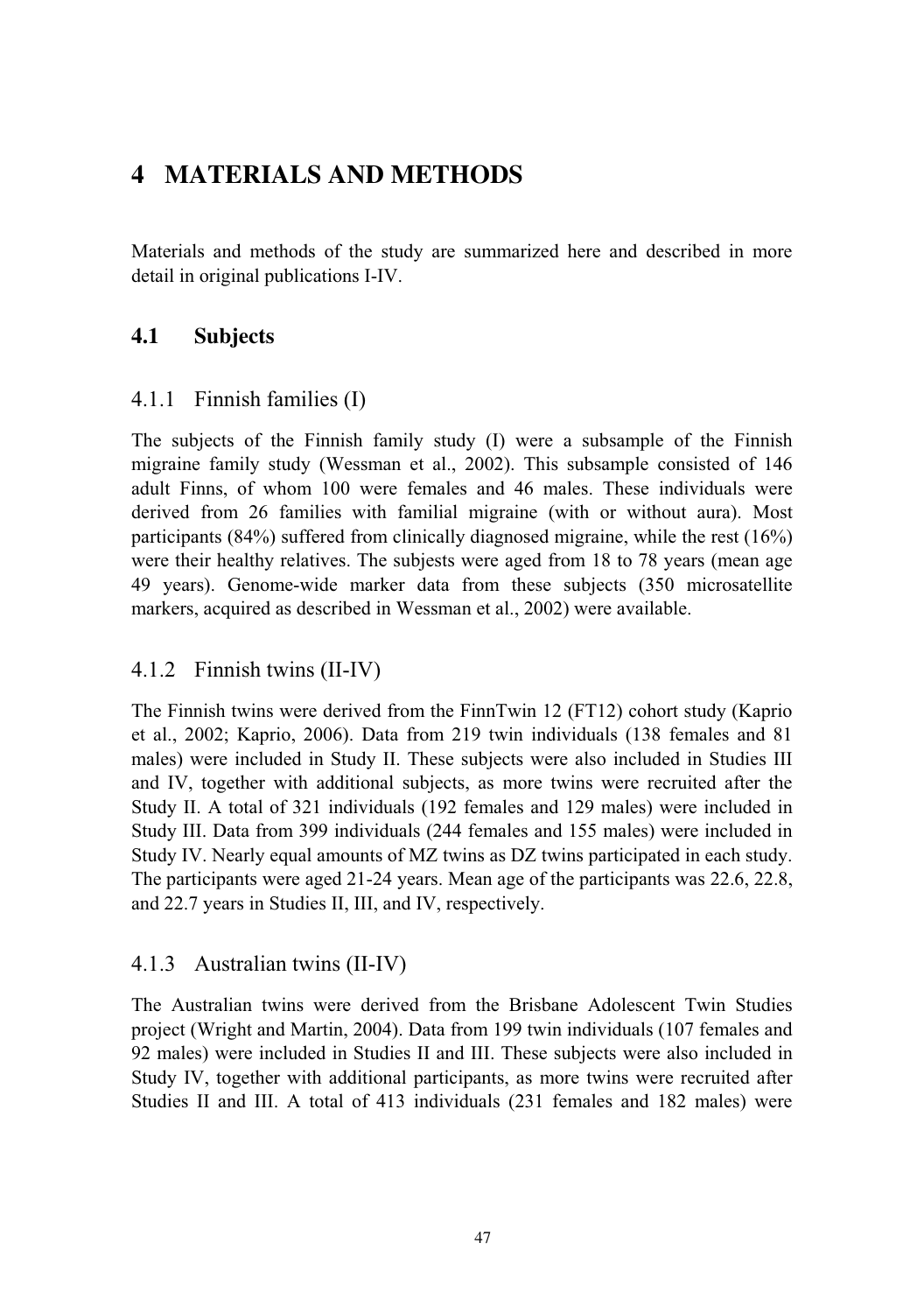included in Study IV. The data included more DZ twins than MZ twins in each study. The subjects were aged from 10 to 18 years. Mean age of the subjects was 14.3 years in Studies III and IV and 13.7 years in Study IV.

## 4.1.4 Danish twins (II-IV)

The Danish twins were derived from the Danish Twin Registry (Skytthe et al., 2006; Benyamin et al., 2007). A total of 336 twin individuals (178 females and 158 males) participated in Studies II-IV. Data were collected only from DZ twins. This subsample included 116 complete DZ twin pairs. The participants were aged from 24 to 60 years (mean age 44.9 years).

## 4.1.5 British twins (II, IV)

The twins from the United Kingdom were derived from the UK Adult Twin Registry (Spector and Williams, 2006). A total of 163 twin individuals (156 females and 7 males) participated in Studies II and IV. This subsample included 60 MZ and 20 DZ complete twin pairs. The age of the subjects ranged from 19 to 83 years (mean age 54.9 years).

## **4.2 Data collection**

## 4.2.1 Procedure

The phenotypic data of the Finnish family study (I) were collected during the subjects' revisit to the clinic (in Helsinki) to participate in the Finnish migraine family study (in 2003-2004). Data from Finnish and Australian twins (II-IV) were collected during the participants' visit to twin research units in Helsinki and in Brisbane, respectively (in 2005-2007). The data from the UK twins were collected from volunteers in July 2006 at the twin gathering (TwinParty) in London. The data from Danish twins were collected by mail; materials were mailed to the subjects (in fall 2006), who performed the tasks at home and returned their responses by mail.

The study protocols and ethical principles applied in the study were approved by the appropriate local ethics committees and data protection agencies in the respective countries. All subjects gave their informed consent before participation.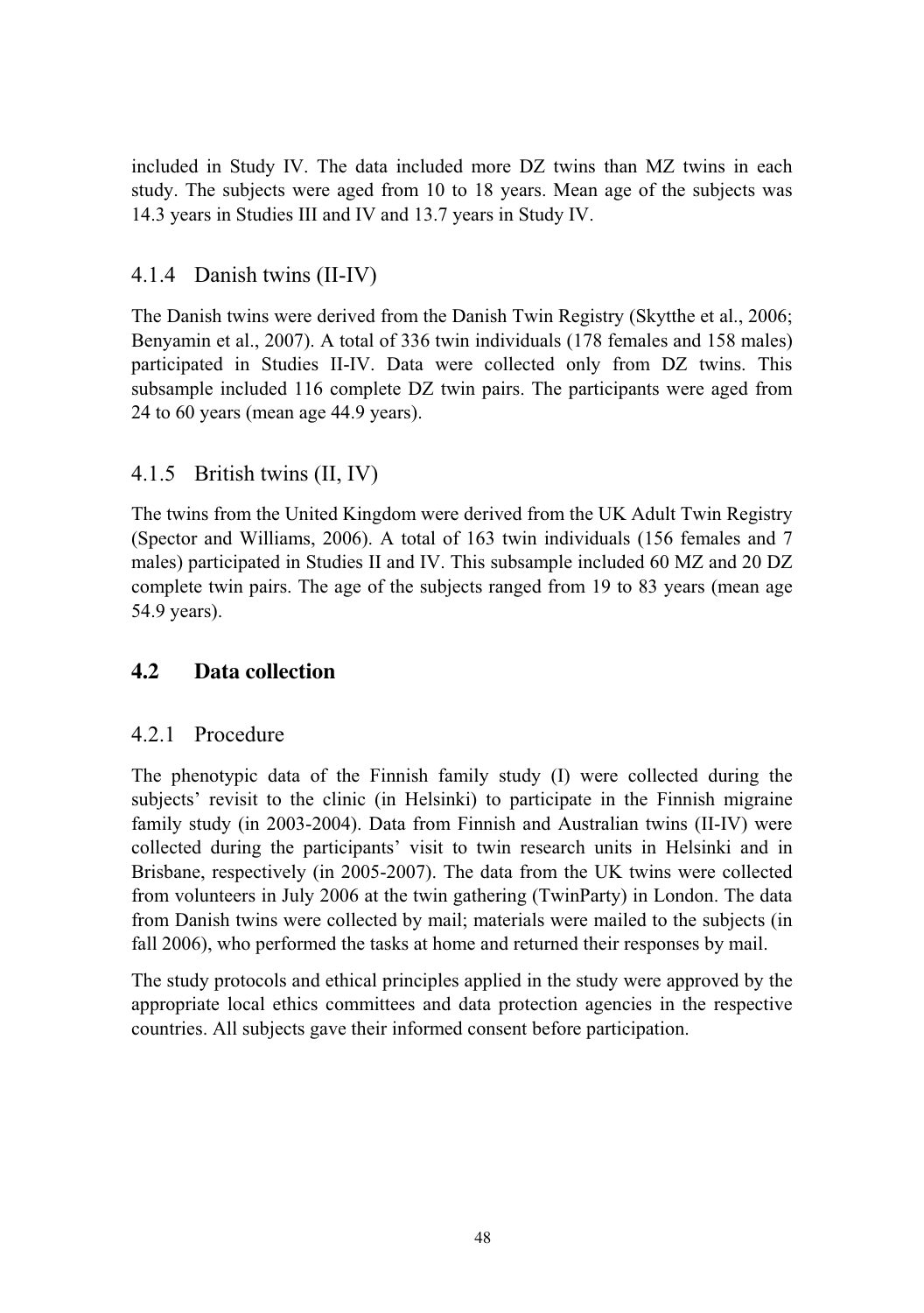## 4.2.2 Demographics and related information

The participants of the Finnish family study (I) were asked to complete a questionnaire regarding their sex, year of birth, and smoking habits in addition to other issues not considered in this study. The twin individuals (II-IV) filled out a questionnaire, providing information about sex and year of birth (in all countries), smoking habits (in Denmark, Finland, and UK), current cold and flu and other smelling hindrances (in Australia, Denmark, and Finland), and use of hormonal contraceptives (females in Finland and Denmark).

## 4.2.3 Self-ratings of olfactory function and odor annoyance

The subjects used seven categories to compare their olfactory function with "other people's sense of smell at my age in general." The ratings were verbally anchored at "Far worse" (Rating 1), "As good" (4), and "Far better" (7). Respectively, the subjects compared their subjective odor annoyance, caused by everyday ambient odors (e.g. smells of foods), with "other people at my age in general" using seven categories verbally anchored at "As far less disturbing" (Rating 1), "In the same way" (4), and "As far more disturbing" (7).

#### 4.2.4 Responses to odor stimuli

#### Finnish family study (I)

The scratch-and-sniff odor stimuli (cinnamon, turpentine, lemon, smoke, chocolate, rose, paint thinner, banana, pineapple, gasoline, soap, and onion) of the B-SIT (Doty et al., 1996) was used in this study. The B-SIT originally included a multiple-choice odor identification tasks only. Rating scales for perceived intensity and pleasantness of the individual odor stimuli were added to the test for the purposes of this study. Perceived intensity of an odor was rated using five categories anchored as "No odor" (Rating 1), "Weak odor" (2), "Moderate odor" (3), "Fairly strong odor" (4), and "Very strong odor" (5). Pleasantness of an odor was rated using five categories anchored as "Very unpleasant" (Rating 1), "Fairly unpleasant" (2), "Neither pleasant nor unpleasant" (3), "Fairly pleasant" (4), and "Very pleasant" (5).

Twin studies (II-IV)

A new set of odor stimuli was designed to be used in the twin studies. The odors were selected based on the preliminary results of the family study (cinnamon and lemon), a literature survey (androstenone and isovaleric acid), and other considerations (chocolate and turpentine). These six odor stimuli (together with a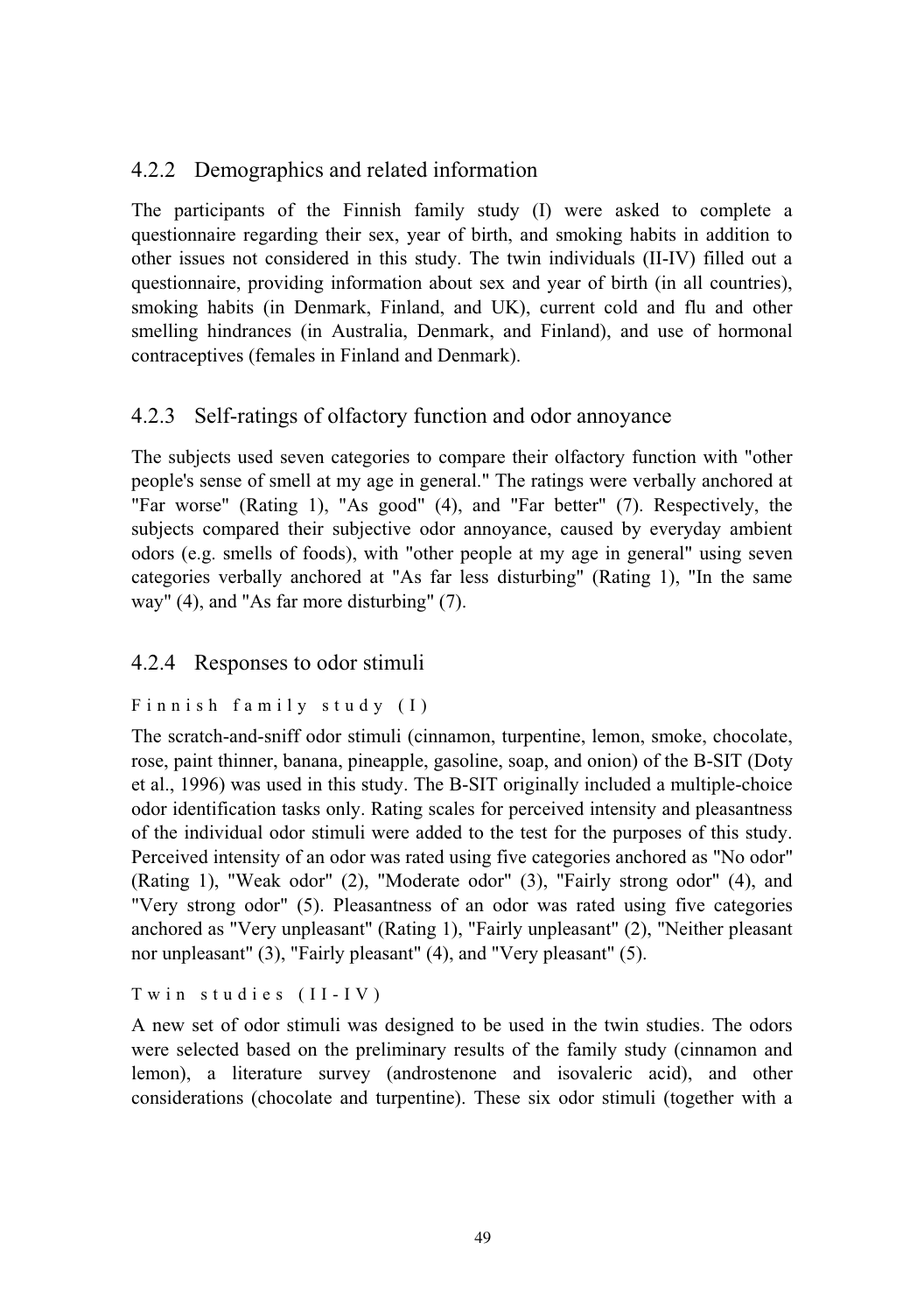blank) were presented in a scratch-and-sniff form. The odorants for each odor stimulus were microencapsulated each on a separate sheet, which enabled randomizing the order of presentation. The odorants were manufactured by Quest International (presently Givaudan), except for androstenone, which was produced by Sigma-Aldrich. Chemical characteristics of the stimuli are shown in **Table 3**.

All stimuli were presented to the twins in Australia, Denmark, and Finland, but only androstenone, cinnamon, isovaleric acid, and lemon were used in the UK. In addition, vanilla and another blank stimulus were presented for training the evaluation procedure (except in the UK). Each sheet also contained the scales for ratings of perceived intensity and pleasantness and the multiple-choice identification task with 13 answer options (no odor, rose, lemon, vanilla, chocolate, cinnamon, onion, malt, smoke, turpentine, sweat, urine, or another odor) and space for free naming if the option "another odor" was selected. The sheets also contained brief instructions for the evaluation tasks. The instructions and scales were printed on the sheets in the appropriate languages (Danish, English, and Finnish). The sheets were printed by Kent Art Printers (Kent, UK). The print layouts of the sheets are shown in **Appendix A**.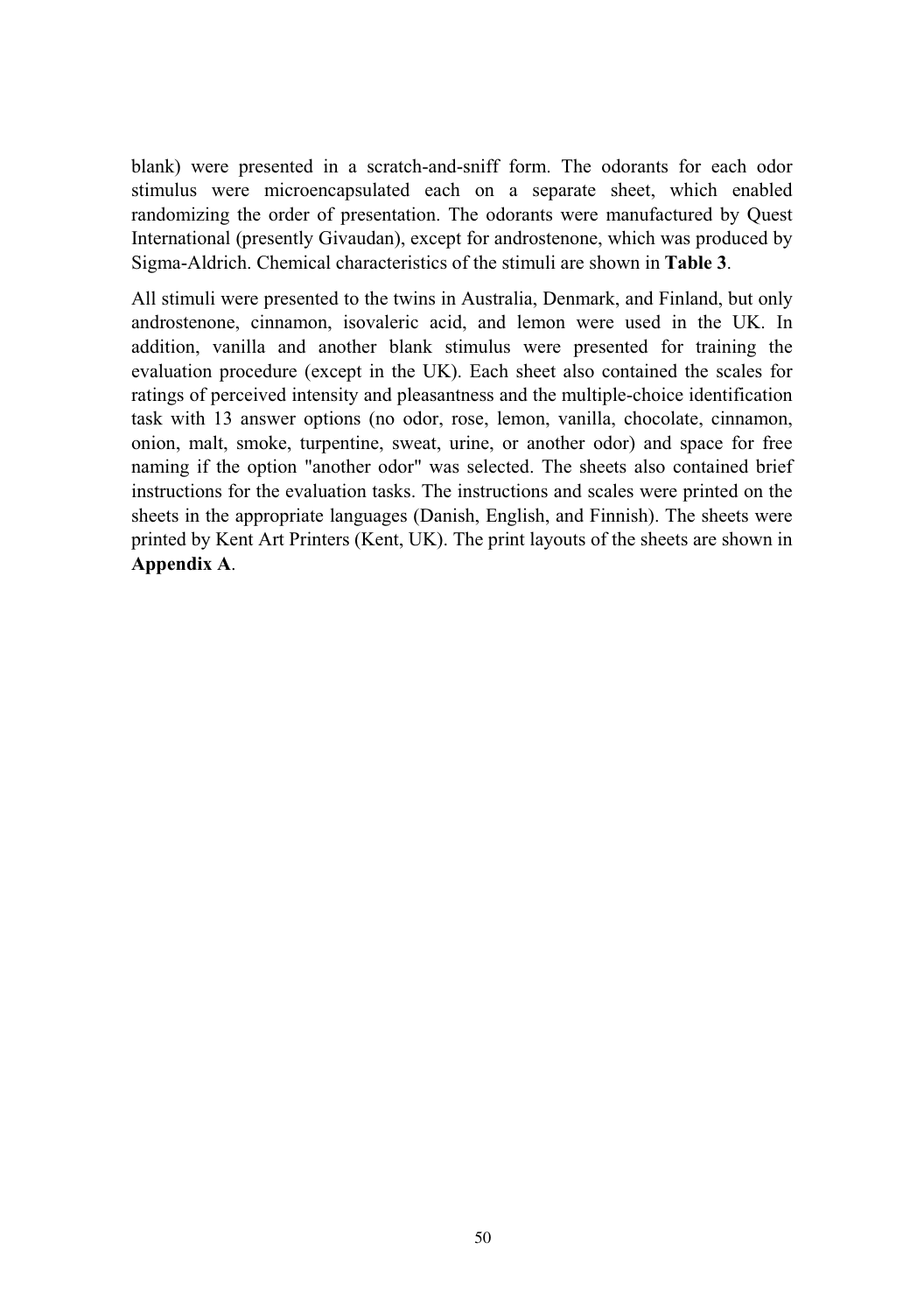|         | Pure/solution                                      | 0.1% in diethyl phthalate                      | pure                       | pure            | 10% in diethyl phthalate | pure                   | pure       | 10% in diethyl phthalate               |
|---------|----------------------------------------------------|------------------------------------------------|----------------------------|-----------------|--------------------------|------------------------|------------|----------------------------------------|
|         |                                                    | high <sup>b</sup>                              | 99.0                       | g               | 99.5                     | 92.5                   | g          | 99.8                                   |
| Odorant | CAS number <sup>3</sup> Purity $(%$ <sub>0</sub> ) |                                                | 14371-10-9                 |                 | 503-74-2                 | $106 - 23 - 0$         | 9005-90-7  | $121 - 33 - 5$                         |
|         | Systematic name                                    | $5$ - $\alpha$ -androst-16-en-3-one 18339-16-7 | $(E)$ -3-phenyl-2-propenal |                 | 3-methylbutanoic acid    | 3,7-dimethyl-6-octenal |            | methoxybenzaldehyde<br>$4$ -hydroxy-3- |
|         | Common name                                        | Androstenone                                   | Cinnamaldehyde             | Chocolate aroma | Isovaleric acid          | Citronellal            | Turpentine | Vanillin                               |
| Ödör    |                                                    | Androstenone                                   | Cimamon                    | Chocolate       | Isovaleric acid          | Lemon                  | Turpentine | Vanilla <sup>d</sup>                   |

| 5 - - - -                                                  |
|------------------------------------------------------------|
| I                                                          |
|                                                            |
|                                                            |
|                                                            |
|                                                            |
|                                                            |
| ֖֖֖֖֖֧֖֧֪֪ׅ֖֧֚֚֚֚֚֚֚֚֚֚֚֚֚֚֚֚֚֚֚֚֚֚֚֚֚֚֚֚֚֚֚֚֚֚֚֡֬֝֓֞֝֓֞֝֬ |
| ֖֖֢ׅׅׅׅ֚֚֚֚֚֚֚֚֚֡֝֬֝֬֝֓֬֝֬֓֬֝֬֝֬֝֬֝֓֬֝֓֬                   |
|                                                            |
|                                                            |
| J                                                          |
| l                                                          |
|                                                            |
| $\ddot{ }$                                                 |
|                                                            |
| ֕                                                          |
| l                                                          |
|                                                            |
| l<br>۱<br>$\overline{a}$<br>l                              |
| $\ddot{\phantom{a}}$<br>į                                  |

<sup>a</sup> Identifiers for chemicals assigned by the Chemical Abstracts Service (CAS).

<sup>a</sup> Identifiers for chemicals assigned by the Chemical Abstracts Service (CAS).<br><sup>b</sup> Exact purity of the commercial product (Sigma-Aldrich product no. A8008) was not supplied by the manufacturer.<br><sup>6</sup> Major constituent of t b Exact purity of the commercial product (Sigma-Aldrich product no. A8008) was not supplied by the manufacturer.

 $\Omega$ Major constituent of turpentine is  $\alpha$ -pinene (CAS number 80-56-8).

d Used only for training in the odor evaluation procedure.

na, not applicable. na, not applicable.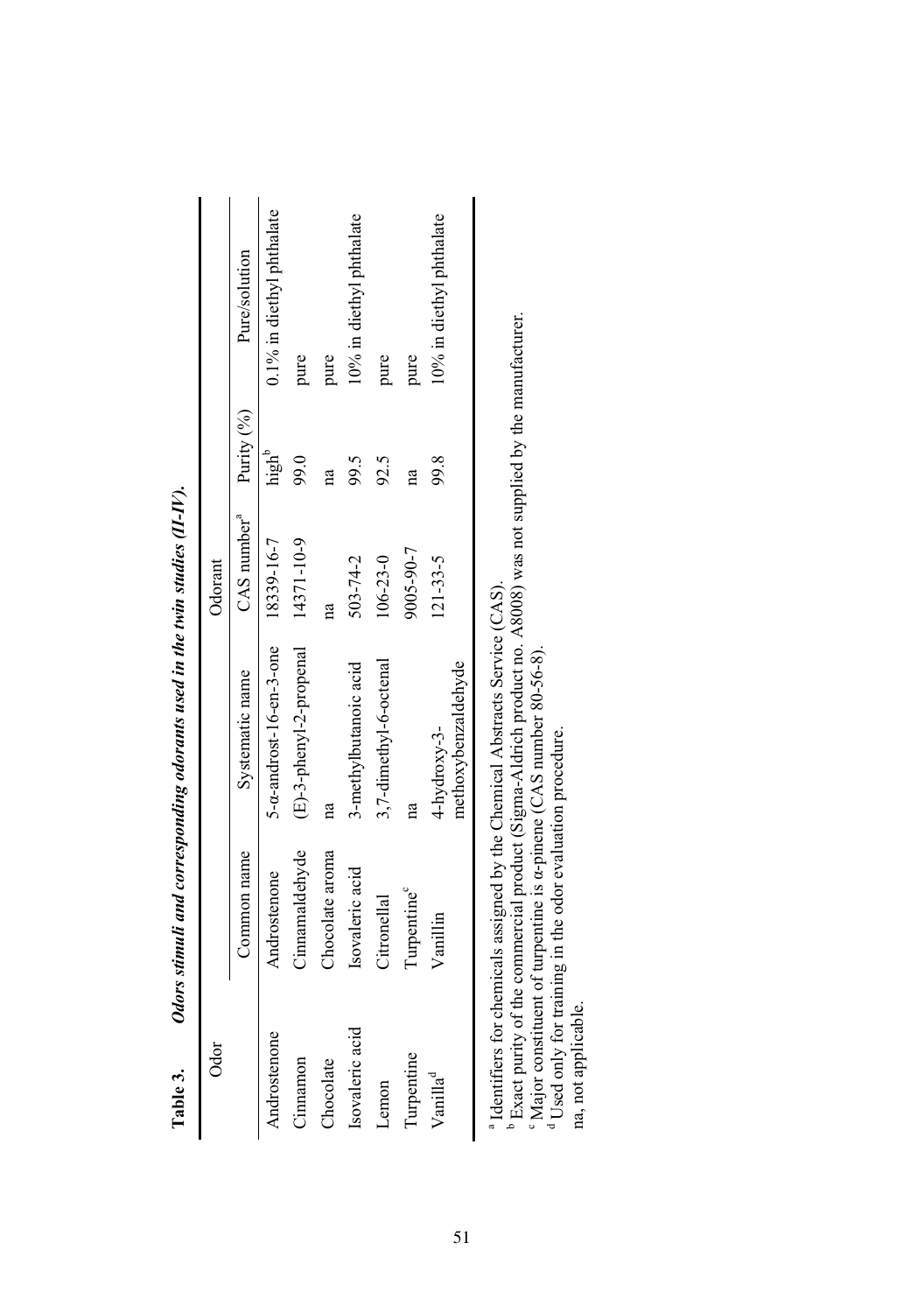Test-retest reliability of the responses to odor stimuli (**Table 4**) was determined using responses given by 26 unrelated Finnish individuals (17 females, 9 males; aged 20-60 years, mean age 30 years). They performed the odor identification task and rated the perceived intensity and pleasantness of the odors in two sessions spaced six days apart. The responses to androstenone were excluded from the odor identification score and the calculations of mean perceived intensity and pleasantness ratings (IV) because androstenone shows substantial specific anosmia (Bremner et al., 2003), and thus, may elicit a very dissimilar pattern of responses than the other odors studied.

| Response                              | Odor            | Correlation coefficient |                      |                           |
|---------------------------------------|-----------------|-------------------------|----------------------|---------------------------|
|                                       |                 | Pearson's r             | Spearman's<br>$\rho$ | Intraclass<br>correlation |
| Perceived intensity                   | Androstenone    | 0.84                    | 0.80                 | 0.84                      |
|                                       | Chocolate       | 0.75                    | 0.65                 | 0.72                      |
|                                       | Cinnamon        | 0.77                    | 0.78                 | 0.76                      |
|                                       | Isovaleric acid | 0.47                    | 0.47                 | 0.47                      |
|                                       | Lemon           | 0.80                    | 0.75                 | 0.67                      |
|                                       | Turpentine      | 0.39                    | 0.42                 | 0.37                      |
| Mean perceived intensity <sup>a</sup> |                 | 0.80                    | 0.84                 | 0.78                      |
| Pleasantness                          | Androstenone    | 0.56                    | 0.51                 | 0.57                      |
|                                       | Chocolate       | 0.82                    | 0.81                 | 0.81                      |
|                                       | Cinnamon        | 0.51                    | 0.38                 | 0.47                      |
|                                       | Isovaleric acid | 0.61                    | 0.62                 | 0.60                      |
|                                       | Lemon           | 0.81                    | 0.67                 | 0.82                      |
|                                       | Turpentine      | 0.51                    | 0.43                 | 0.52                      |
| Mean pleasantness <sup>a</sup>        |                 | 0.78                    | 0.64                 | 0.76                      |
| Odor identification <sup>a</sup>      |                 | 0.72                    | 0.72                 | 0.72                      |

**Table 4.** *Test-retest reliability of responses to the odor stimuli used in the twin studies (II-IV).* 

<sup>a</sup> Calculated based on responses to listed odors, except androstenone.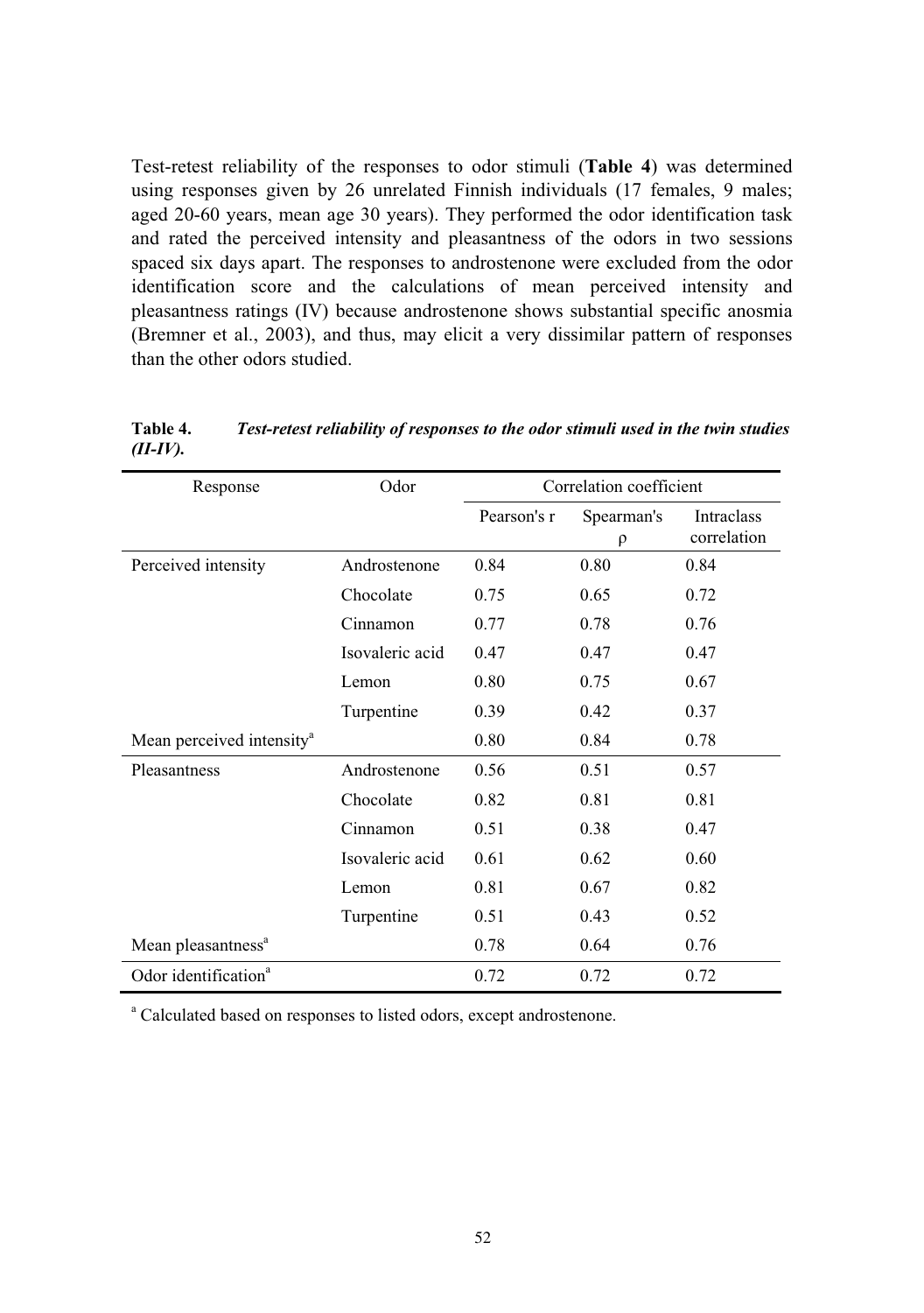## **4.3 Data analysis**

## 4.3.1 Basic statistical analysis (I-IV)

In the family study (I), Student's *t*-test, Mann-Whitney *U*-test, correlation analysis, and analysis of variance (ANOVA) were applied, where appropriate, using statistical software SPSS, versions 12 and 13. In the twin studies (II-IV), the statistical package Stata, version 8, was used in addition to SPSS. In these studies, the analyses based on individuals, regression analysis and Wald test, were corrected for the paired structure of the data (clustering in twin pairs) using the procedures for complex survey designs (svy) in Stata.

## 4.3.2 Heritability and linkage analysis of family data (I)

The variance components linkage analyses with the genome-wide marker data of 350 polymorphic microsatellite markers were performed using the program Merlin, version 1.0.1 (Abecasis et al., 2002). Merlin produced the heritability estimates jointly with the results of the linkage analysis. Statistical significance of the heritability estimates were evaluated using the QTDT program (Abecasis et al., 2000). Most genome-wide analyses were automated using AUTOGSCAN program (Hiekkalinna et al., 2005).

## 4.3.3 Genetic modeling of twin data (II-IV)

Quantitative genetic modeling of twin data was performed using the statistical package Mx, versions 1.5 and 1.7 (Neale et al., 2003). Within-pair intraclass correlations of MZ and DZ twins were calculated and used as a criterion for selecting an appropriate univariate model (ACE or ADE model) for the starting point of analyses (II-IV). The most parsimonious models were searched, fit of the models to the data were explored, and estimates of the relative contributions of the variance components to phenotypic variation were calculated (see Section 2.3.2). In Study II, a bivariate model (Cholesky decomposition) was employed to determine genetic and environmental correlations of two variables (perceived intensity and pleasantness of androstenone odor). In Study IV, a multivariate independent pathway model was applied to search for potential common genetic and environmental effects underlying the variation in intensity ratings of individual odors.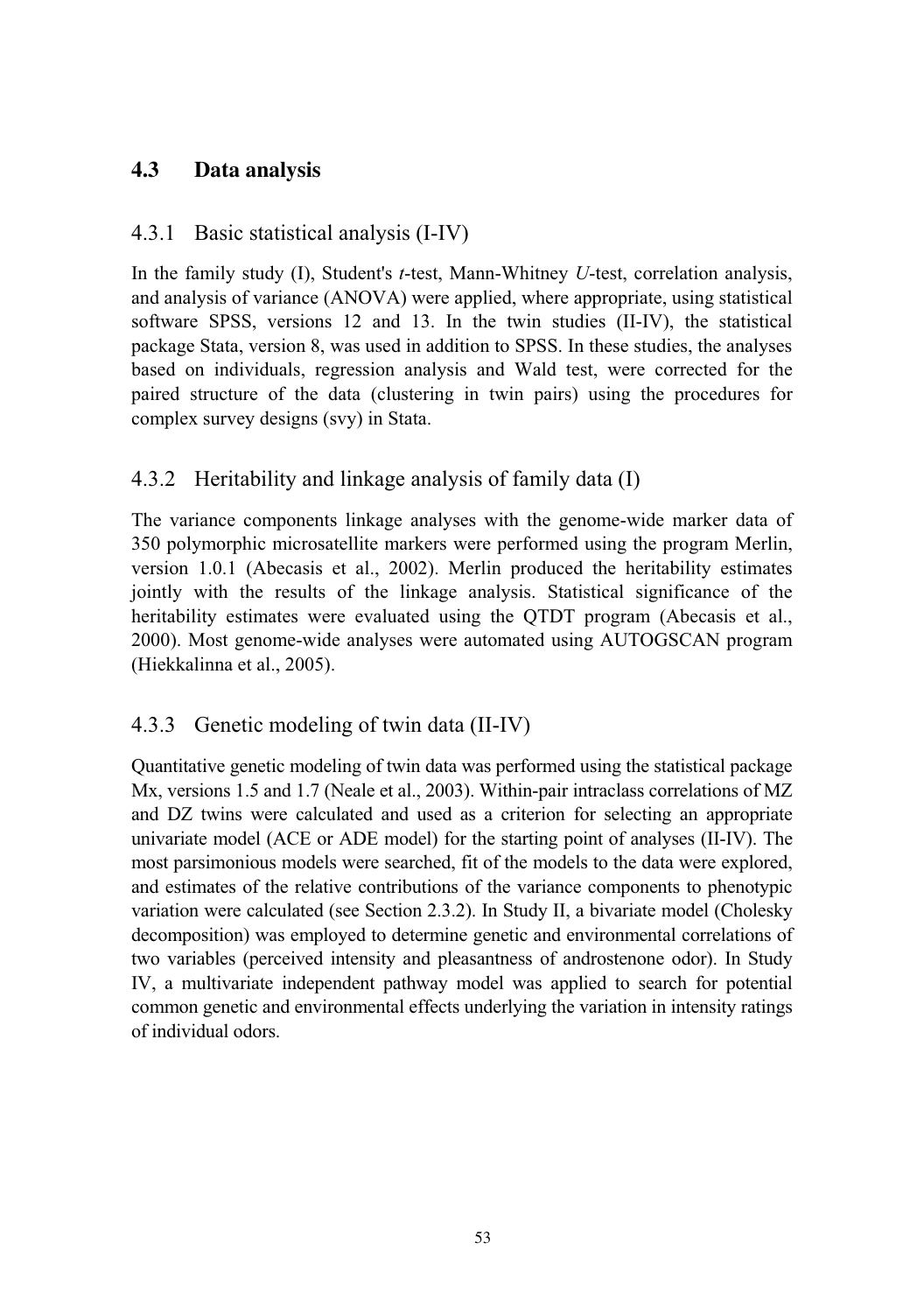## **5 RESULTS**

#### **5.1 Identification of odors**

Heritability estimates for odor identification were very low both in the family study (I) and in the twin study (IV). In the family study (12 stimuli of B-SIT), the heritability estimate for identification varied from 10% to 13% depending on the covariates used in the analysis. In the twin study (five stimuli), the estimate for additive genetic effects was 14% under the AE model (**Table 5**). No evidence for genetic linkage was found for this trait (I).

Females outperformed males in odor identification in the family study (I); females and males identified, on average, 10.4 and 9.8 (out of 12) odors, respectively  $(p<0.01)$ . The sex-difference was not observed in the twin study (IV). The odor identification score did not (linearly) correlate with age in the family study (I). In the twin study (IV), the correlation was significantly nonzero but negligible (r=0.12). However, an inverse U-shaped relationship was observed for odor identification and age in the family study (I) as the middle-aged scored higher than the younger or the older subjects (**Figure 4**). Results from twin study IV revealed that nonsmokers identified more odors than regular smokers, but cold/flu, other smelling hindrances, or use of hormonal contraceptives had no association with odor identification.



**Figure 4.** *Odor identification score (B-SIT) by sex and age in the family study (note: scale for identification score starts from the chance level, 3). Second-order polynomial curves were fitted to data from females (upper curve) and males (lower curve) separately.*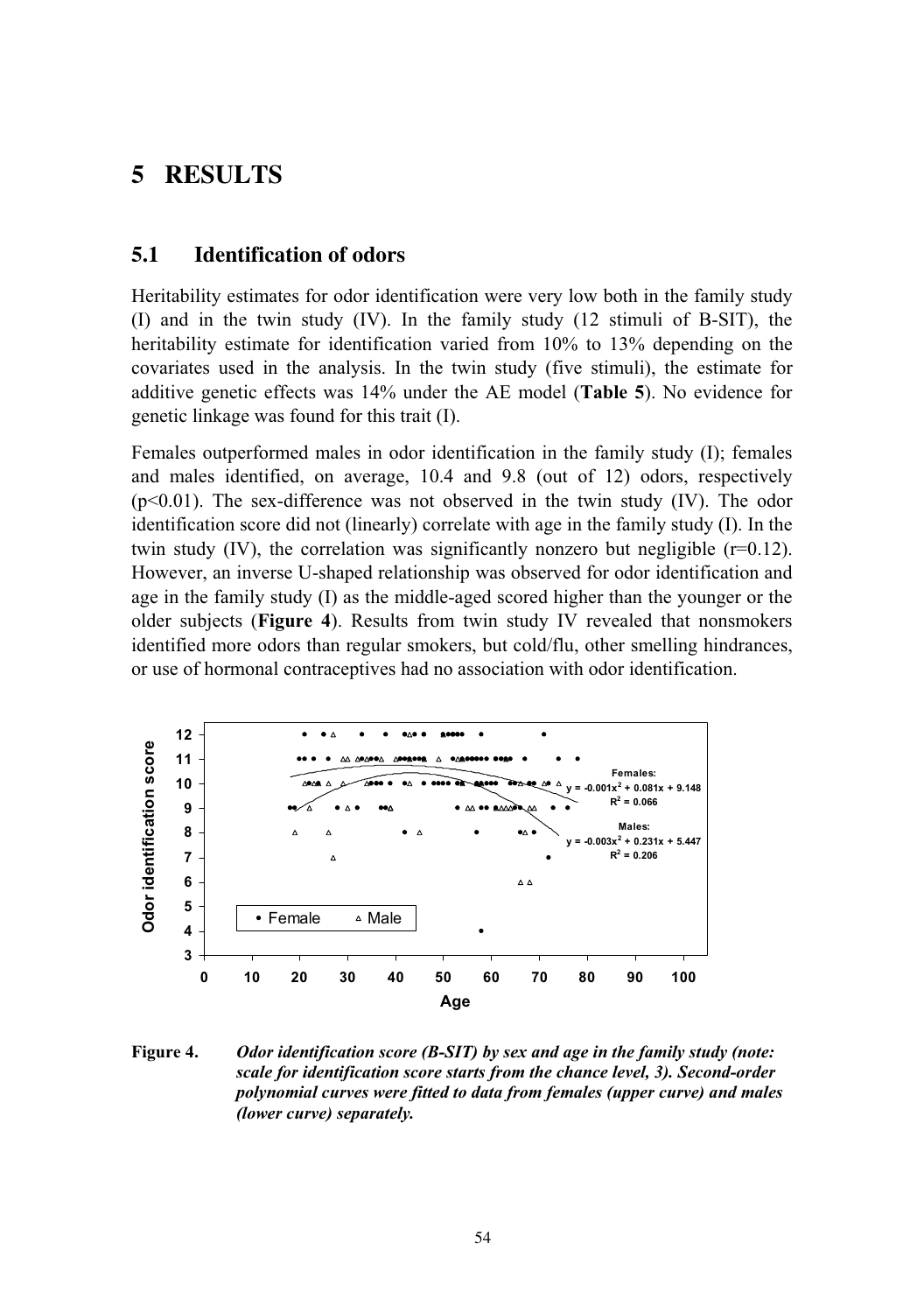| Response                         | ICC     |         | Parameter estimates $(\%)^a$ |                                    |  |  |
|----------------------------------|---------|---------|------------------------------|------------------------------------|--|--|
|                                  | r(MZ)   | r(DZ)   | Additive genetic<br>effects  | Nonshared<br>environmental effects |  |  |
| Perceived intensity              |         |         |                              |                                    |  |  |
| -Androstenone                    | 0.30    | 0.10    | $28(13-41)^*$                | 72 (59-87)                         |  |  |
| -Chocolate                       | $-0.09$ | 0.04    | $0(0-16)$                    | $100(84-100)$                      |  |  |
| -Cinnamon                        | 0.17    | 0.12    | 22 $(5-38)^{\#}$             | 78 (62-95)                         |  |  |
| -Isovaleric acid                 | 0.20    | 0.07    | $18(1-34)$                   | 82 (66-99)                         |  |  |
| -Lemon                           | 0.17    | 0.03    | $14(0-27)$                   | 86 (73-100)                        |  |  |
| -Turpentine                      | 0.04    | 0.08    | $11(0-28)$                   | 89 (72-100)                        |  |  |
| -Mean <sup>b</sup>               | 0.24    | 0.10    | 23 $(9-36)^{\#}$             | 77 (64-91)                         |  |  |
| Pleasantness                     |         |         |                              |                                    |  |  |
| -Androstenone                    | 0.25    | 0.07    | $21(5-36)*$                  | 79 (64-95)                         |  |  |
| -Chocolate                       | 0.05    | 0.12    | $12(0-27)$                   | 88 (73-100)                        |  |  |
| -Cinnamon                        | 0.19    | 0.10    | $21(3-38)$                   | 79 (62-97)                         |  |  |
| -Isovaleric acid                 | 0.02    | 0.13    | $14(0-29)$                   | 86 (71-100)                        |  |  |
| -Lemon                           | $-0.05$ | 0.07    | $1(0-15)$                    | 99 (85-100)                        |  |  |
| -Turpentine                      | 0.10    | 0.12    | $15(0-30)$                   | 85 (70-100)                        |  |  |
| -Mean <sup>b</sup>               | 0.19    | 0.06    | $16(3-28)$                   | 84 (72-97)                         |  |  |
| Odor identification <sup>b</sup> | 0.15    | 0.06    | $14(1-27)$                   | 86 (73-99)                         |  |  |
| Self-rated olfactory<br>function | 0.12    | 0.14    | $16(4-26)^{\#}$              | 84 (73-96)                         |  |  |
| Self-rated odor<br>annoyance     | 0.10    | $-0.03$ | $5(0-16)$                    | 95 (84-100)                        |  |  |

**Table 5.** *Results from genetic modeling of twin data for responses to odors (II-IV): within-pair intraclass correlations (ICC) and parameter estimates of variance components under the univariate AE model.* 

<sup>a</sup> 95% confidence intervals in parentheses.

<sup>b</sup> Calculated based on responses to listed odors, except androstenone.

\*, significant additive genetic component ( $p < 0.05$ ).

# , significant familiality.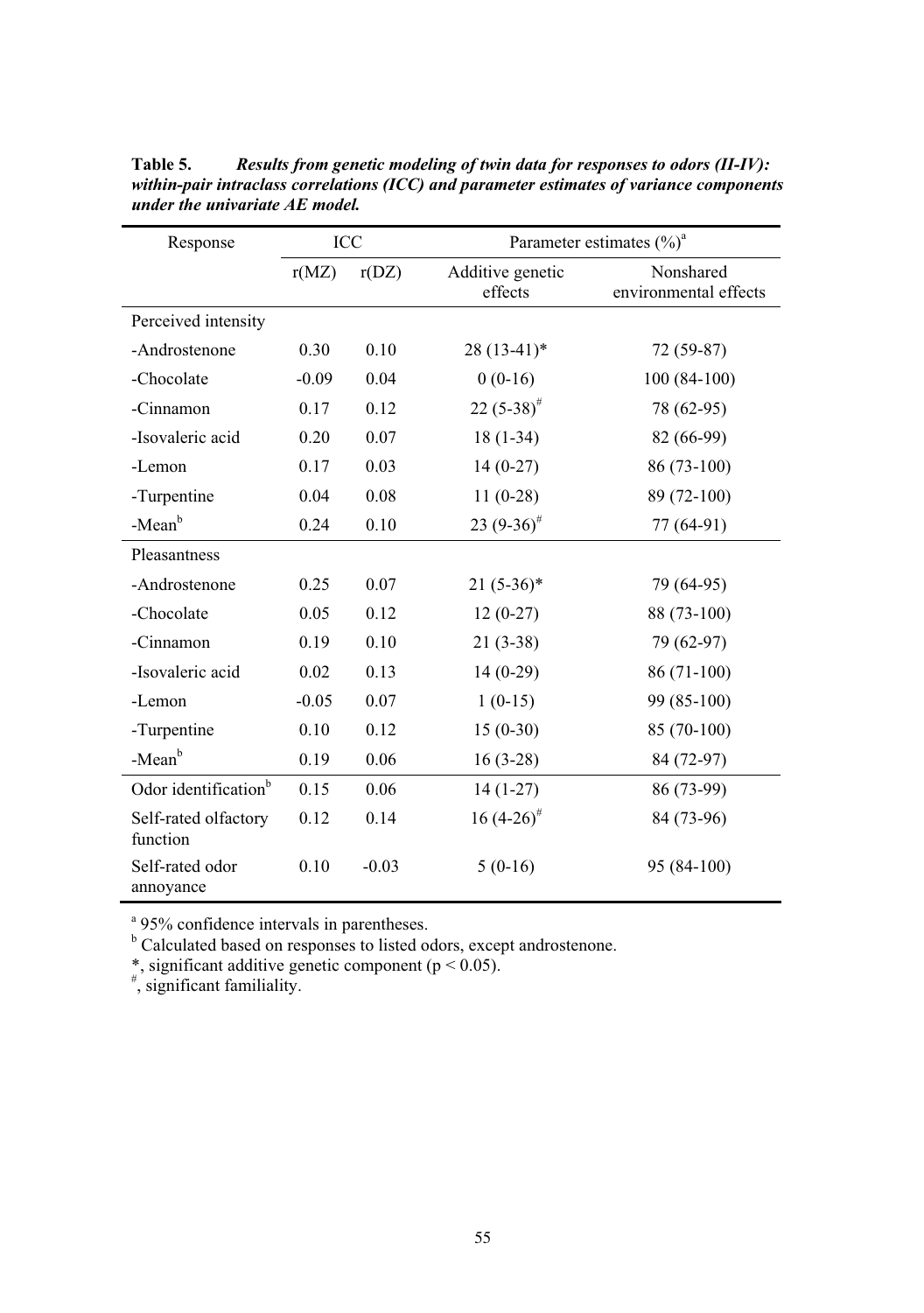#### **5.2 Perceived intensity of odors**

In the family study (I), ratings of perceived intensity of the odors showed the highest significant heritabilities for chocolate (31-34%, depending on covariates), rose (33- 34%), and paint thinner (31%). In the twin study (II), heritability for the rated intensity of androstenone was 28% and 31% in the univariate (**Table 5**) and bivariate model (**Figure 5**), respectively. Suggestive linkage (LOD score 2.55) was found for the intensity of paint thinner on chromosome 2p14 (marker CHLC.GATA8F03.505 at position 91.23 cM) (I).

Perceived intensity and pleasantness of androstenone were moderately correlated (r=-0.27; phenotypic correlation) (II). A strong genetic correlation ( $r<sub>o</sub>=-0.86$ ) was observed between the ratings of intensity and pleasantness for androstenone; however, the environmental correlation was negligible. This suggests that the genetic correlation alone explains the phenotypic correlation. In addition, intensity and pleasantness had 74% of genetic variance in common  $(r_g^2)$ , thus probably being influenced by an overlapping set of genes.



**Figure 5.** *Relative contributions of additive genetic and nonshared environmental*  effects (a<sup>2</sup> and e<sup>2</sup>, respectively) to variation in perceived intensity and *pleasantness of androstenone odor and genetic correlation (r<sub>a</sub>) between the traits according to the bivariate Cholesky decomposition (95% confidence intervals in parentheses).*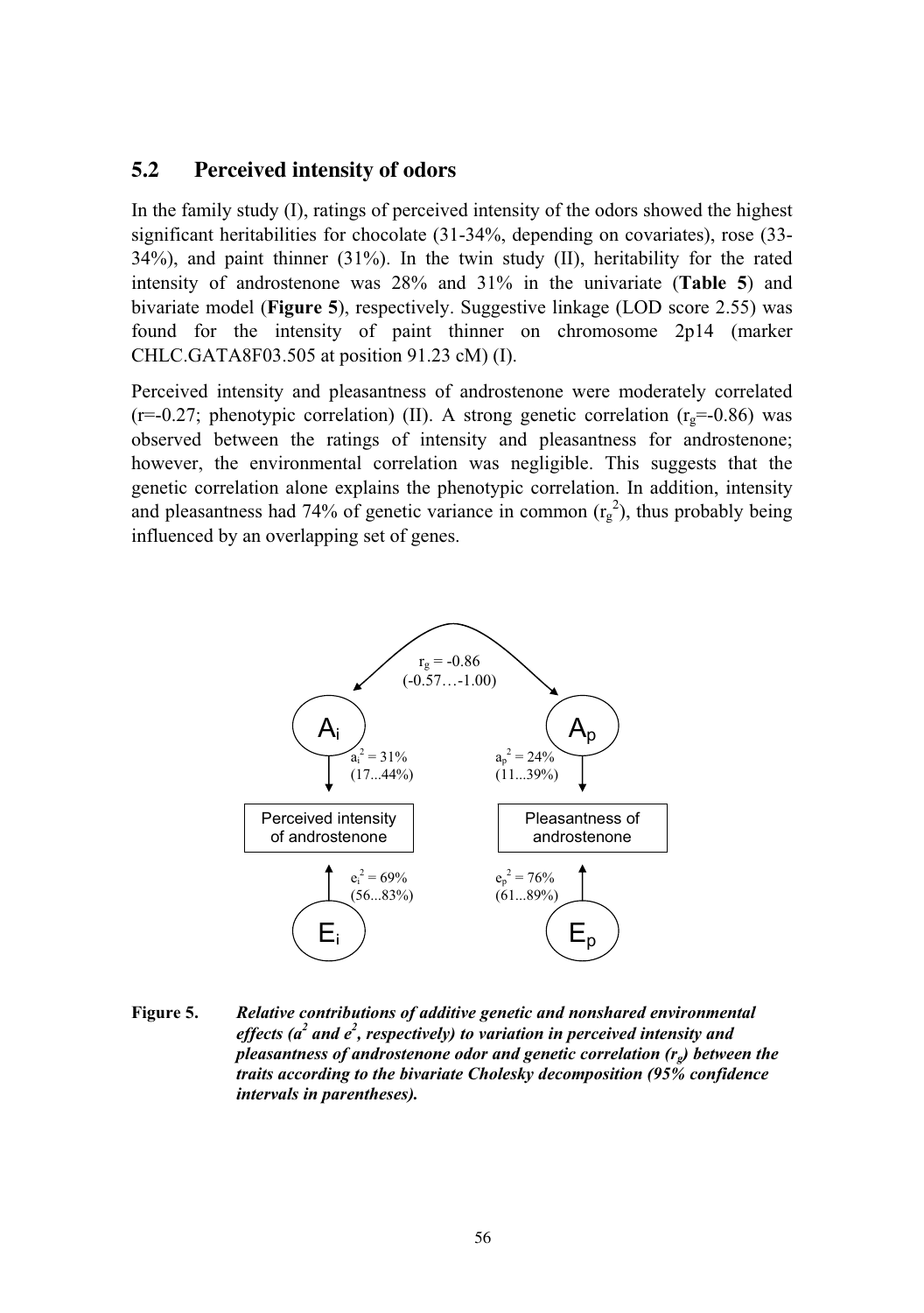Females rated the intensity of odors in general as higher than males, in both the family study (I) and in the twin study (IV). For individual odors, females rated chocolate, rose, paint thinner, pineapple, gasoline, and soap (I) as well as androstenone (II) and turpentine (III) as more intense than did males.

A moderate negative correlation was observed between mean intensity ratings and age in both the family study ( $r=-0.26$ ) and the twin study ( $r=-0.27$ ). Smoking habits or other nongenetic factors were not associated with intensity ratings in any study. Several odors were evaluated as more intense by subjects who correctly identified them than by those who did not. Cinnamon and rose odors in the family study (**Figure 6**) and cinnamon, chocolate, and turpentine odors in the twin study (III) were rated as more intense when they were identified than when misidentified.



**Figure 6.** *Average perceived intensity and pleasantness of odors by subjects who identified the respective odor correctly (gray bars) or incorrectly (black bars) in the family study. Odors that were identified correctly by more than 80% of the subjects were not included in the comparison (error bars denote standard deviation; \*, p < 0.05, \*\*, p < 0.01, \*\*\*, p < 0.001).* 

#### **5.3 Pleasantness of odors**

Pleasantness ratings of cinnamon, lemon, and smoke showed the highest heritabilities (62-65%, 40-42%, and 40%, respectively) in the family study (I). In twin studies (II, III), androstenone exhibited the highest heritability; 21% and 24% in the univariate (**Table 5**) and bivariate models (**Figure 5**), respectively. The heritability estimate for pleasantness of cinnamon was 21%, albeit nonsignificant, in the twin study (III) (**Table 5**). Suggestive evidence of linkage (LOD score 3.01) was found for the pleasantness of cinnamon odor on chromosome 4q32.3 (marker AFM295YE5 at position 163.65 cM) in the family study (I). In addition, two other suggestive linkages were observed (LOD scores 2.10 and 2.56) for the pleasantness of cinnamon (**Figure 7**).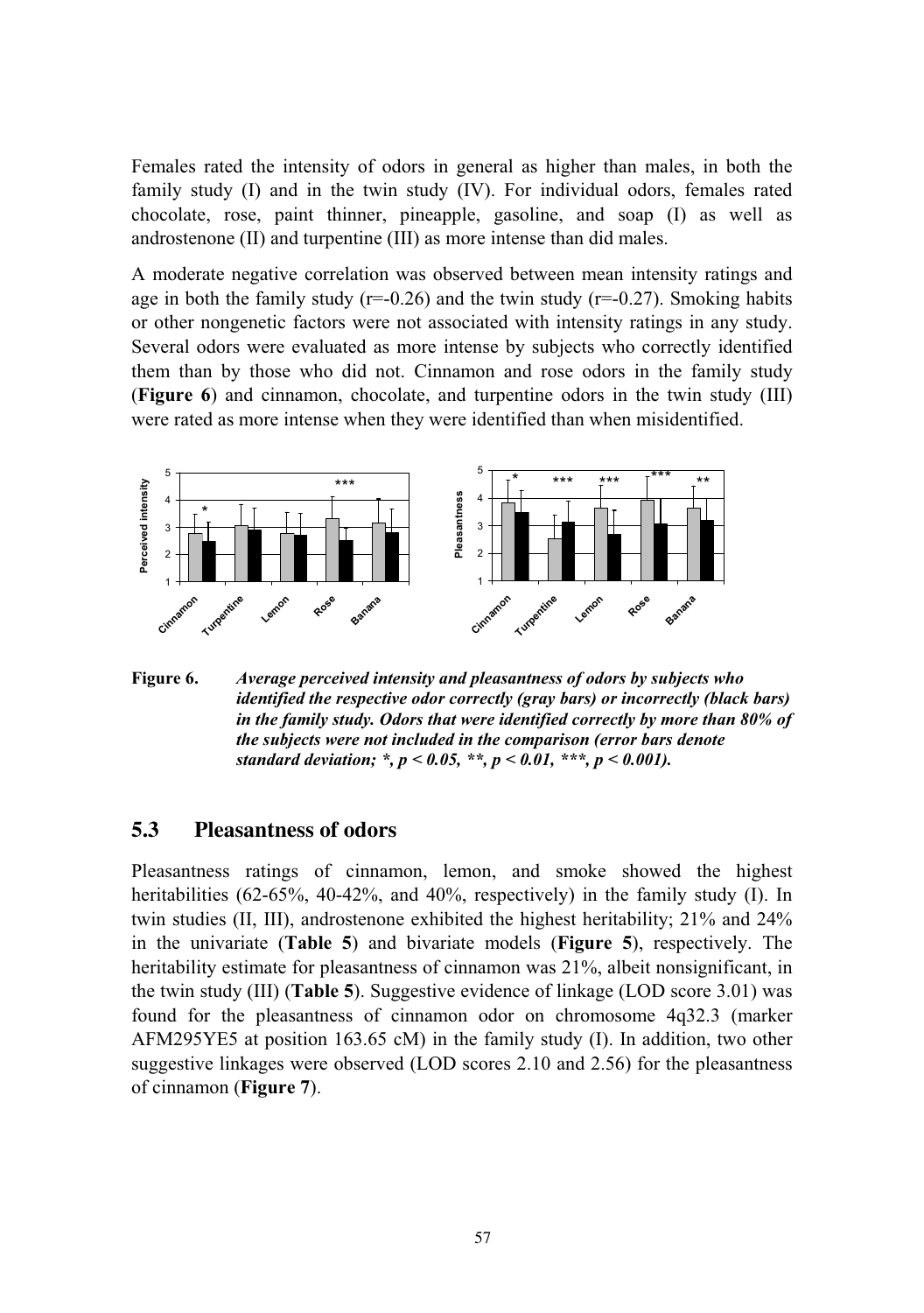

**Figure 7.** *Genome-wide screen for loci linked to the pleasantness of cinnamon odor (black line, LOD scores for the markers; gray line, information content).* 

Females rated rose odor as more pleasant and turpentine, paint thinner, and gasoline odors as less pleasant than males in the family study (I). The results for turpentine were replicated in the twin study (III). Smoking was associated with experienced pleasantness only in the case of chocolate (I) and isovaleric acid (III). In both the family (I) (**Figure 6**) and twin study (III), cinnamon odor was rated as more pleasant and turpentine odor as less pleasant by those who identified the respective odor correctly than by those who did not. In addition, lemon, rose, and banana odors in the family study (I) (**Figure 6**), as well as chocolate odor in a twin study (III) exhibited similar enhanced pleasantness when identified.

#### **5.4 Self-ratings of olfactory function and odor annoyance**

Self-rated olfactory function correlated moderately  $(r=0.30)$  with experienced odor annoyance. Neither of these self-ratings correlated with the odor identification score or age. Females and regular smokers rated odor annoyance as higher than did males and nonsmokers, respectively. Olfactory function was rated lower by subjects reportedly suffering from smelling hindrance (e.g., allergy, asthma, or nasal blockage) than by those who not reported such. Also, regular smokers rated their olfactory function as lower than nonsmokers (IV).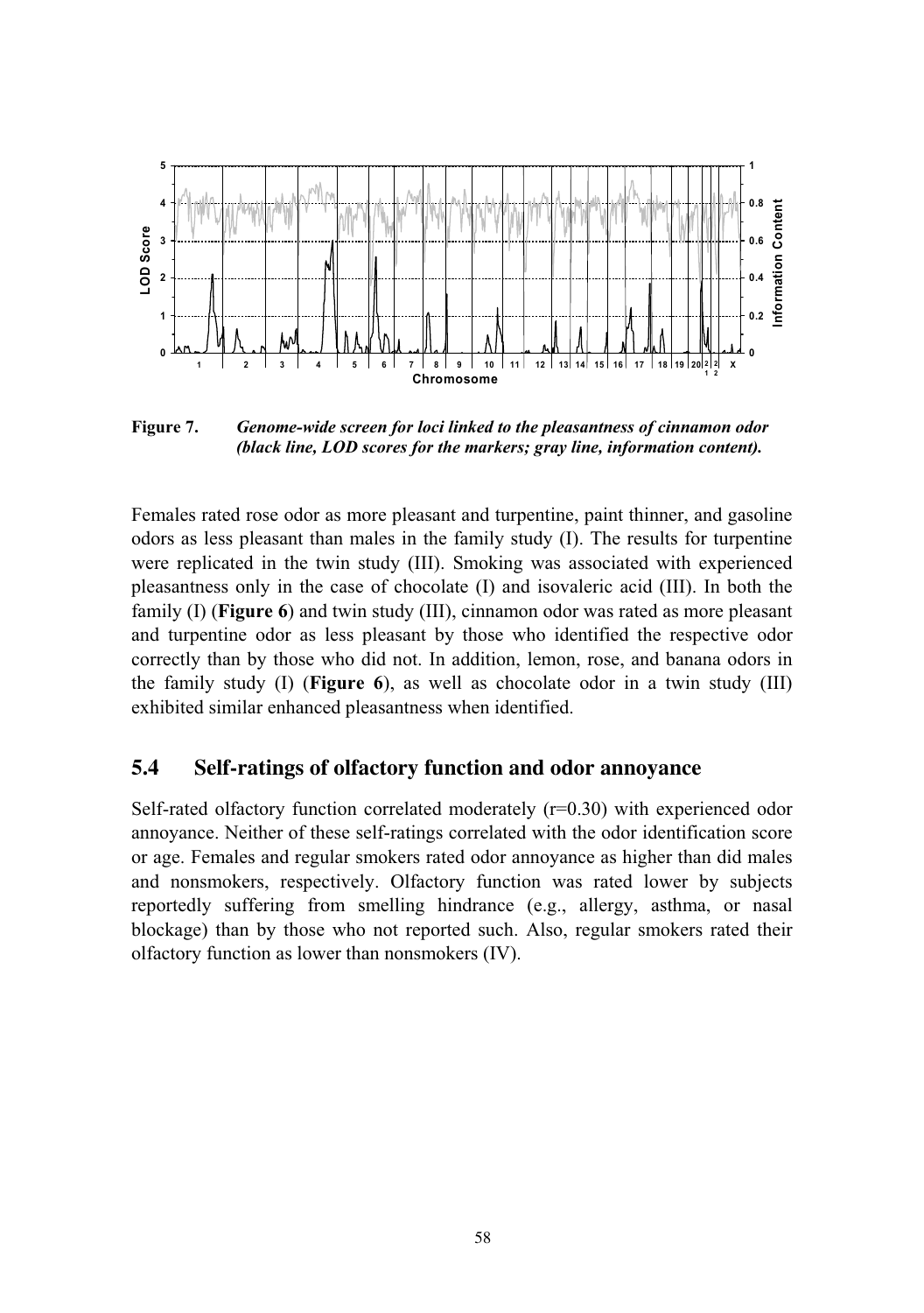# **6 DISCUSSION**

## **6.1 Olfactory function**

#### 6.1.1 Identification of odors

Olfactory function measured by odor identification ability appeared to be modified by environmental rather than genetic factors. Heritability estimates for odor identification were approximately the same size, but very low (10-14%) and nonsignificant in both the family (I) and twin study (IV).

Segal et al. (1995) found evidence for a genetic influence on odor identification in males, but not in females. Their findings were based on intraclass correlations of a relatively small number of twins and no heritability estimate was calculated. Finkel et al. (2001) observed significant heritability of 29% for odor identification. However, one of the six stimuli used in their study was androstenone, for which specific anosmia has been demonstrated (Bremner et al., 2003). This specific anosmia is genetically determined (Wysocki and Beauchamp, 1984). Thus, the heritable variation in androstenone perception may have contributed to their heritability estimate for (overall) odor identification.

As suggested by the very low heritability estimate, no genetic linkage was found for odor identification in the genome-wide linkage scan (I). However, Pinto et al. (2008) detected suggestive linkage for hyposmia (as measured by the same odor identification test used in Study I, the B-SIT) on chromosome 4q. They selected individuals with severe hyposmia without comorbidities, such as present cold, from a population of Hutterites in the USA. Their final sample included seven individuals who could be traced to the same very large pedigree, implying some sort of inheritance of hyposmia. The discrepancy between the results of the Study I and those of Pinto et al. (2008) may be explained by differences in study samples and in the trait examined; these authors focused on the hyposmic individuals, whereas Study I explored quantitative variation in odor identification in the general population. This quantitative variation may be polygenic and the relative contribution of each gene thus quite small. This would make it difficult to detect underlying genes using linkage analysis.

Females scored higher than males on the odor identification task in the family study (I). This superiority of females is in line with the results of numerous former studies (e.g. Doty et al., 1984; Wysocki and Gilbert, 1989; Murphy et al., 2002; Larsson et al., 2004). However, this sex difference was not observed in the twin study (IV).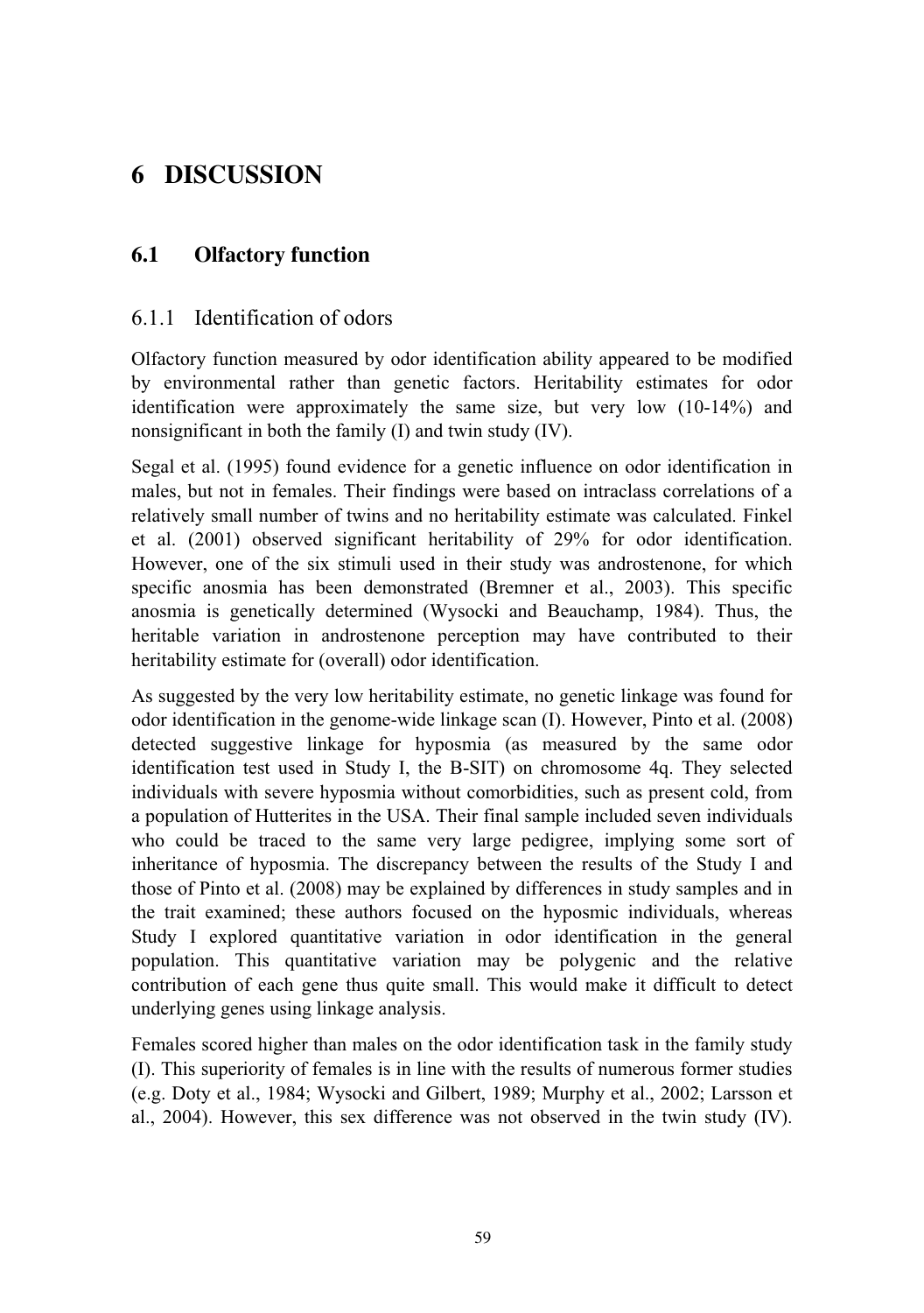This may partly be explained by the lower mean age of participants in the twin study (28.6 years) than in the family study (49.1 years). The sex difference in odor identification tends to be pronounced in the elderly, probably because the ability of males to identify odors starts to diminish at an earlier age than that of females (Wysocki and Gilbert, 1989; Brand and Millot, 2001).

An inverse U-shaped relationship was observed between odor identification score and age in the family study (I), as the middle-aged scored better than their younger or older counterparts. A similar curvilinear relationship was found by Doty et al. (1984b), Wysocki and Gilbert (1989), and Segal et al. (1995, in males). No clear linear correlation between odor identification and age was found. These observations imply that exposure to odors and learning can enhance odor identification ability until deterioration of olfaction outweights their effect in old age.

Subjects who identified an odor correctly tended to rate it as more intense and either more pleasant or more unpleasant than those who misidentified the odor (I, III). A strong, clearly perceived stimulus logically could result in higher intensity ratings and be easier to identify than a weaker stimulus. However, odor stimuli, especially those of the B-SIT used in the family study (I), appeared to be at a suprathreshold level for normosmics (mean intensity rating was 3.2 on a scale from 1 to 5). Thus, an association evoked by the name of the odor may be another factor contributing to the differences. For example, lemon, rose, and banana odors, which are likely to evoke positive associations, were rated as more pleasant by those who identified them correctly than by those who did not (I).

Odor identification score did not correlate with the self-rated olfactory function (IV). This result in consistent with several studies reporting a lack of agreement between self-reported and measured olfactory function (Landis et al., 2003; Philpott et al., 2006; Cameron, 2007; Pinto et al., 2008) and supports the notion that objective testing of the olfactory function cannot be replaced by self-ratings (Nordin et al., 1995; Murphy et al., 2002; Philpott et al., 2006; Pinto et al., 2007). The invisible role of the sense of smell in daily life (Landis et al., 2003; Gudziol et al., 2006) and the slow progress of olfactory impairments (Welge-Luessen et al., 2005) are likely causes for inaccurate subjective ratings of olfactory function. Although many elderly individuals and patients with diseases that have deleterious impact on olfaction are unaware of their smell deficit (Nordin et al., 1995; Murphy et al., 2002; Gudziol et al., 2007), individuals aware of the potential cause of olfactory dysfunction may, in turn, underestimate their sense of smell (Nordin et al., 1995). Likewise, in Study IV, olfactory function was rated as lower by subjects who reported potential chronic smelling hindrance (e.g. allergy, nasal blockage) than those who did not, but no difference in odor identification was found between the groups.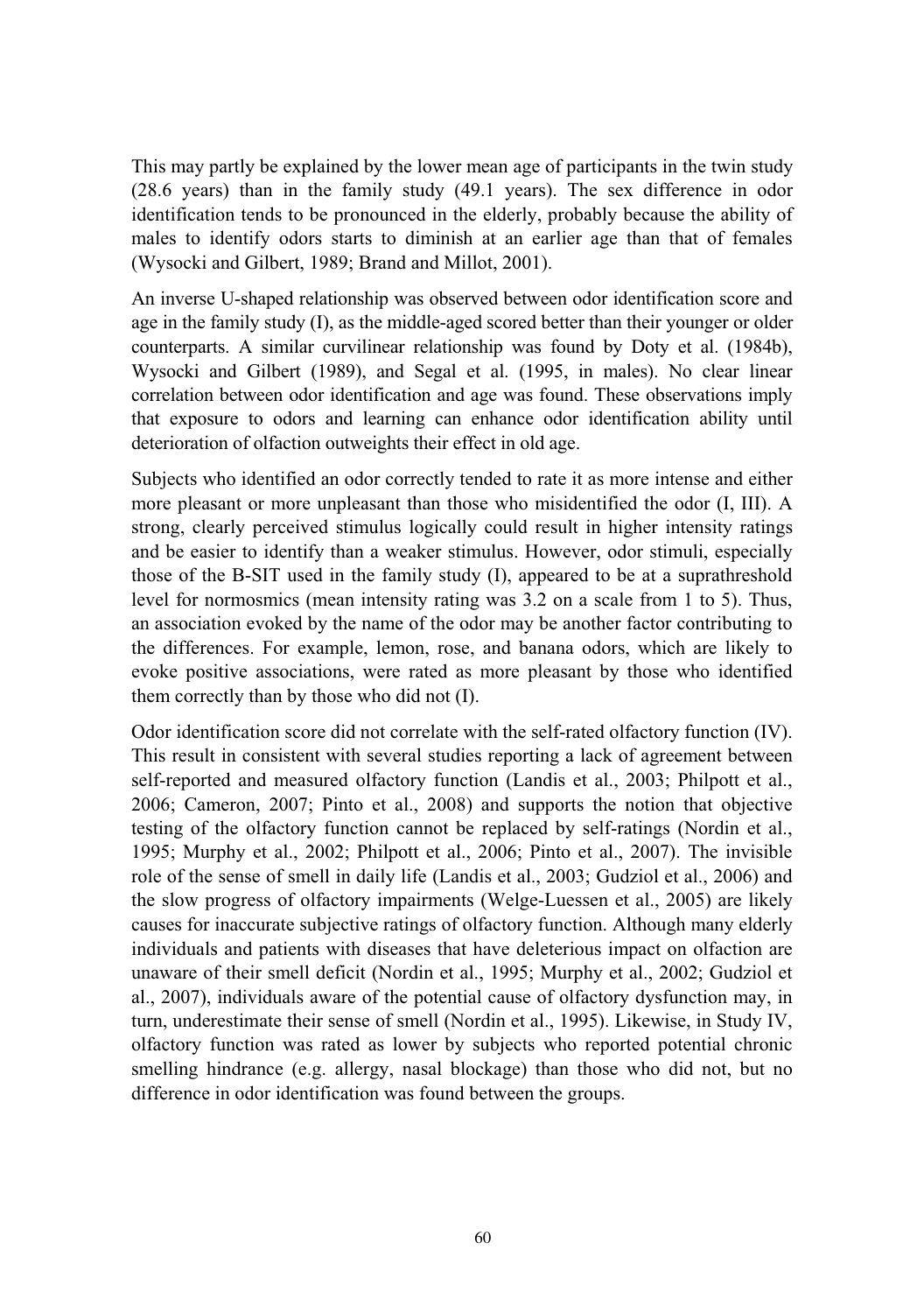Self-rated olfactory function correlated moderately  $(r=0.30)$  with self-rated odor annoyance (IV). Thus, olfactory function may reflect odor annoyance rather than actual olfactory acuity. Neither of the self-ratings displayed significant heritability, underlining the role of individual experiences for these traits.

#### 6.1.2 Perceived intensity of odors

Experienced intensity of androstenone odor showed a significant heritability of  $\sim$ 30% (II). Detection of androstenone odor was earlier found to be genetically determined (Wysocki and Beauchamp, 1984; Gross-Isseroff et al., 1992; Pause et al., 1998), and an underlying olfactory receptor gene polymorphism has recently been identified (Keller et al., 2007). However, the present estimate provides the first quantitative information about the overall contribution of genetic factors to sensitivity to androstenone.

Heritability estimates for perceived intensities in the family study (I) also were at  $\sim$ 30% at the highest (for chocolate, rose, and paint thinner). Suggestive evidence for linkage (LOD score 2.55) was found for the perceived intensity of paint thinner (I). Significant familiality (sum of genetic and shared environmental effects) was detected for experienced intensity of cinnamon odor in the twin study (III). Under the AE model, the relative contribution of additive genetic effects was 22%, but the genetic component was not significant. The heritability estimates for perceived intensity of the other odors were low and not insignificant (I-III). The heritability estimates calculated from family data (I) may be slight overestimates compared with those from twin data (II, III) because the influence of shared (common) environments cannot be ruled out in the former. This, together with differences in odor stimuli, may explain why heritability estimates in general, and specifically for the intensity of chocolate, were higher in the family study (I) than in the twin studies (II, III).

Females rated odors in general as more intense than males in both the family (I) and in the twin study (IV). Females also rated several individual odors as more intense than did males, but the reverse was not observed for any odor (I-III). These results support the notion that the olfactory acuity of females is superior to that of males, if suprathreshold ratings are assumed to reflect olfactory abilities (Doty and Laing, 2003) and if males and females used the rating scales similarly. In addition, mean perceived intensity of odors was negatively linearly correlated with age in both the family (I) and the twin study (IV). This result is consistent with the concept that the sense of smell declines with age (Rawson, 2006).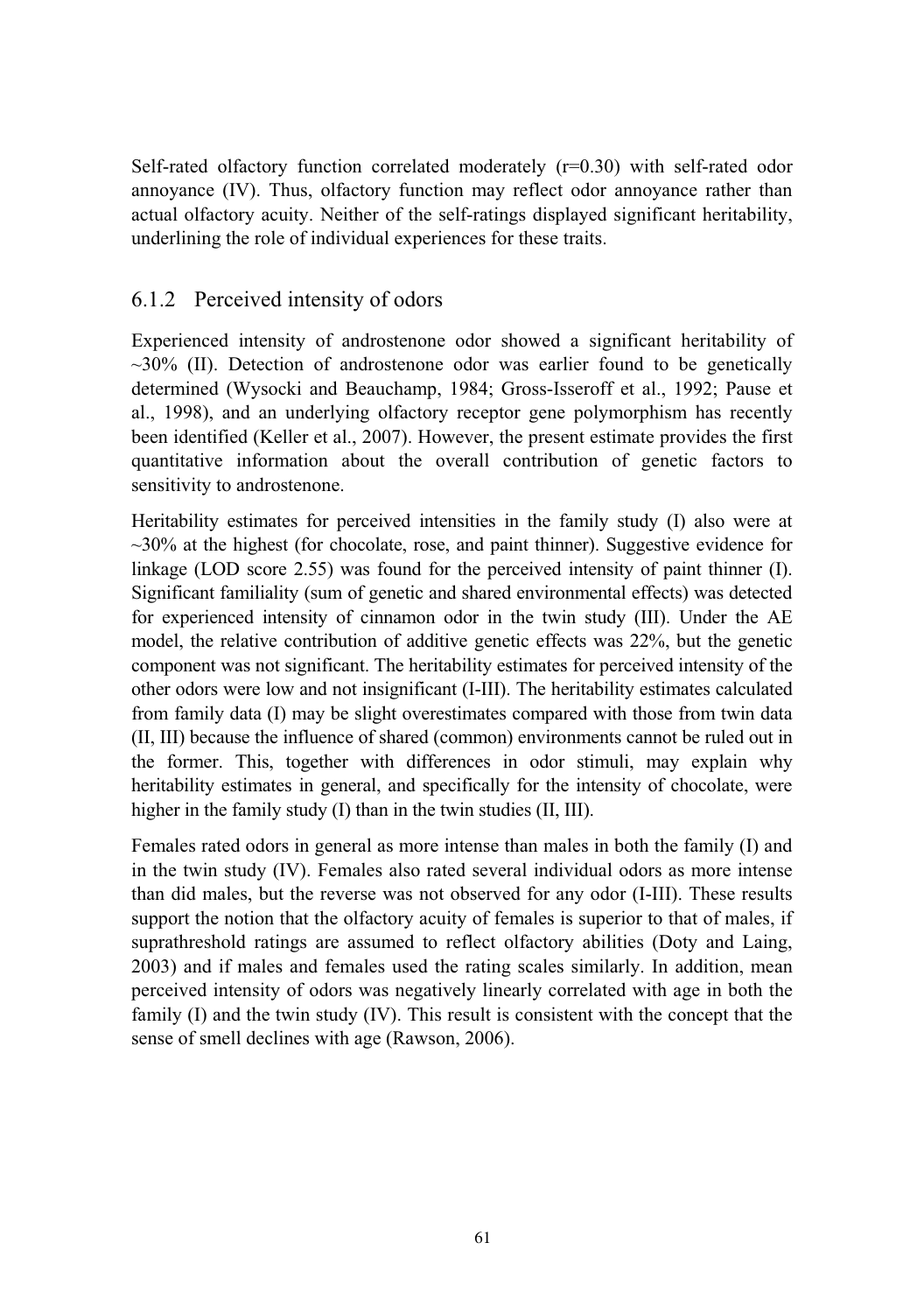#### **6.2 Odor hedonics**

Pleasantness of cinnamon odor showed the highest heritability (65%) of the traits studied (I). However, this heritability estimate was based on family data, and thus, potential inclusion of shared environmental effects should be borne in mind. Not surprisingly, the strongest evidence for linkage in the study (LOD score 3.01) was found for the pleasantness of cinnamon, on chromosome 4q32.3. While this linkage did not reach genome-wide significance after correction for multiple testing, it provides suggestive evidence for genetic modification of odor hedonics. It is noteworthy that Pinto et al. (2008) also reported suggestive linkage on chromosome 4q, however, for hyposmia, a trait fairly different from the pleasantness of cinnamon. Nevertheless, both studies found tentative evidence for a genetic element modifying olfactory-related traits residing on chromosome 4q, where no functional olfactory receptor genes are known to exist (Malnic et al. 2004). Thus, interestingly, these results imply that chromosome 4q harbors a yet unknown genetic factor that modifies responses to odors. Although these results are, at present, only suggestive, every clue that could shed light on the issue and direct further research is valuable, as our understanding of relationships between genes and odor perception is still in its infancy.

Pleasantness of androstenone was found to be modestly but significantly heritable (21- 24% depending on the model employed) in the twin study (II). Perceived intensity and pleasantness of androstenone odor correlated moderately (r=-0.27). A strong genetic correlation in the absence of an environmental correlation indicates that the phenotypic correlation between the traits can best be explained by the genetic correlation alone, and thus, the traits are influenced by an overlapping set of genes. This is supported by Keller et al. (2007) who demonstrated that polymorphism of odorant receptor gene *OR7D4* is associated with both perceived intensity and pleasantness of androstenone odor. The results of the present study (of cinnamon and androstenone) and those of Keller et al. (2007) are presumably the first evidence for the involvement of genetic effects in odor hedonics. However, genetic factors may influence odor pleasantness indirectly by modifying the way an odor is perceived rather than by directly influencing the pleasantness of shared perceptions.

Males rated turpentine, paint thinner, and gasoline odors as more pleasant and rose odor as less pleasant than females in the family study (I). The result for turpentine was replicated in a twin study (III). These sex-specific differences in hedonic ratings may reflect differences in associations evoked by the odors. Probably due to this sex-specific variability in preferences, the mean pleasantness did not differ between the sexes.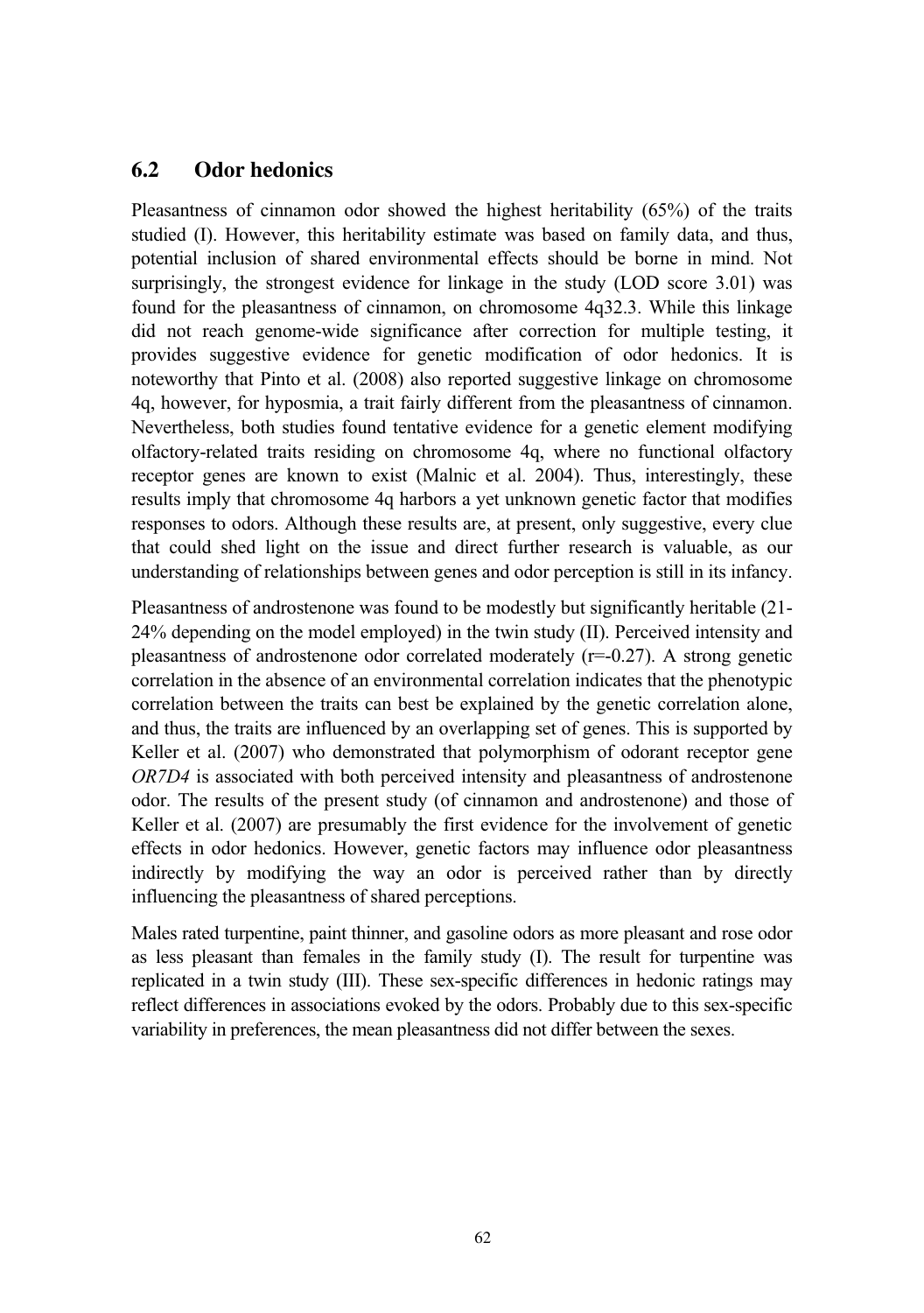## **6.3 Methodological considerations**

#### 6.3.1 Subjects

The subjects were not recruited for this study alone, but also for various other clinical studies (I-IV). There should therefore be no selection biases resulting from recruitment. Moreover, the responses of the family sample and the twin samples in Finland and Australia were recorded in clinical environments together with other tests unrelated to odor evaluation. In the UK, the odor evaluations were collected from volunteers in a twin assembly; thus, the possibility exists that only the twins most interested in odors participated. Similarly, in Denmark, participation in the odor evaluation depended on the activity of the twins who received the testing material by mail. However, the most motivated individuals probably also produced the most reliable data, although individuals with reduced olfactory ability might have been less frequent among the respondents than among the refusers.

The data collection was designed to maximize the statistical power for genetic analyses. Thus, genetically as informative samples as possible were collected, but the data were not optimized for comparisons of sexes or populations from different countries, or for exploring the effects of age, smoking, or other nongenetic factors. Alhough the twin data were collected from four countries, comparisons between the populations were problematic since the samples from different countries were not matched for age and sex, and only four out of six stimuli was used in the UK.

#### 6.3.2 Odor stimuli

Odor stimuli were presented on the scratch-and-sniff form. This provided a quick and easy way to administer the stimuli and enabled the collection of a large data set from four countries, including data collection by mail in Denmark.

In the family study (I), the stimuli in a commercially available smell identification test, B-SIT, were used. The test-retest reliability of the B-SIT is high  $(r = 0.71,$  Doty et al., 1995), normative data for interpreting the results are available, and the test is widely used for clinical and research purposes. However, the reliability of ratings of the perceived intensity and pleasantness was not determined for individual odors in the B-SIT. In the twin studies (II-IV), a set of tailor-made odor stimuli was used. The test-retest reliability of responses to the stimuli was reasonably high in most cases, but suboptimal for some traits (**Table 4**).

Measurement of olfactory function based on odor identification scores appears not to be highly dependent on the way the stimuli are presented, as long as the method produces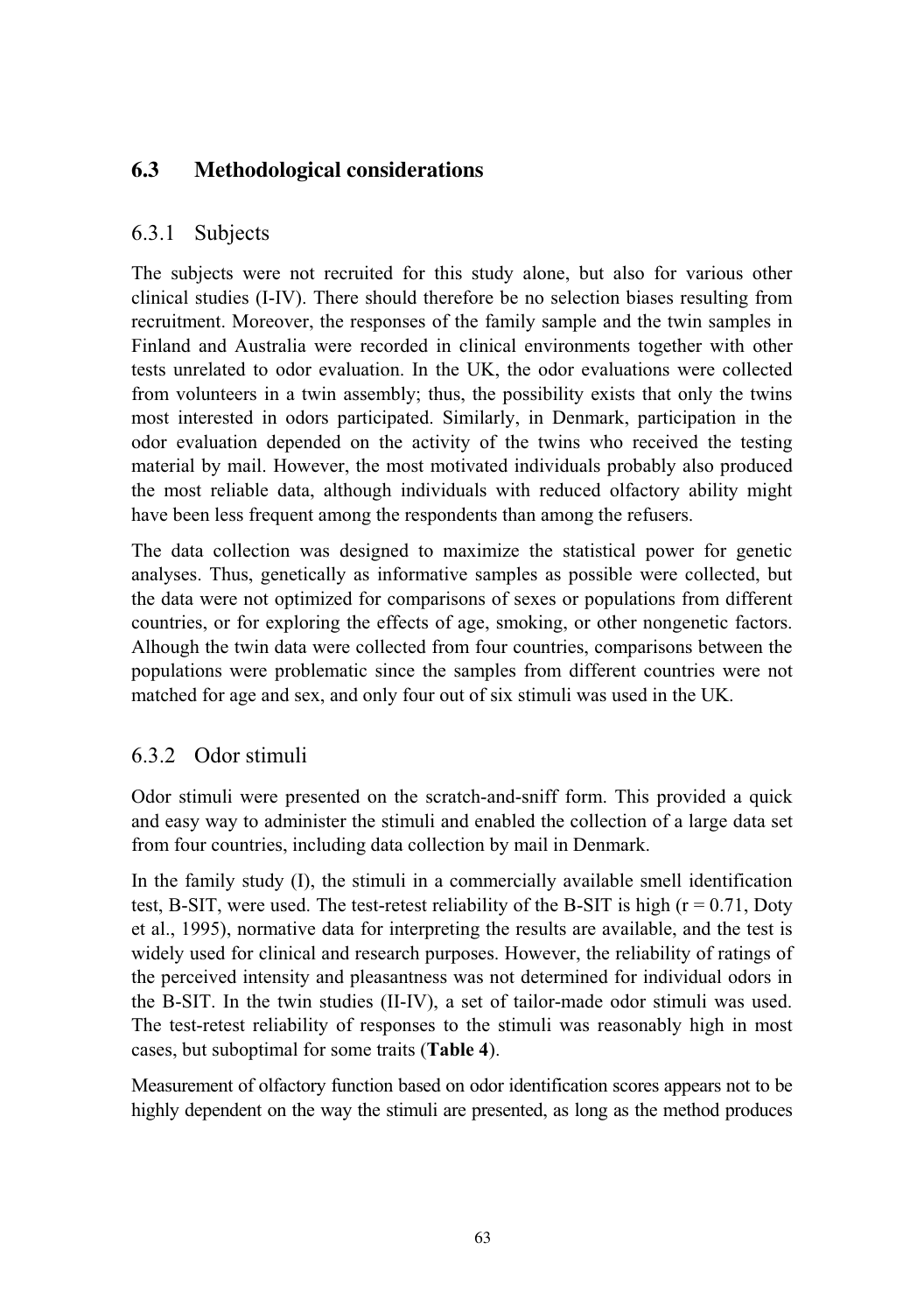reliable data (Doty and Laing, 2003). Identification tests utilizing scratch-and-sniff stimuli, especially the UPSIT, are used very widely (Doty, 2001). Furthermore, former studies exploring genetic influences on odor identification (or hyposmia) have employed the scratch-and-sniff stimuli of the UPSIT (Segal et al., 1995), the B-SIT (Pinto et al., 2008), and the *National Geographic* smell test (Finkel et al., 2001).

Odor identification tests, such as the UPSIT and the B-SIT, are clearly adequate for clinical use to screen for olfactory deficits (Doty and Laing, 2003). How well odor identification tests measure olfactory acuity remains obscure. Odor identification tasks require ability to detect and recognize odors but also some degree of cognitive skills even when familiar odors and descriptors are used. Acquired odor naming skills may provide an advantage to middle-aged subjects, although their olfactory sensitivity may be no better than that of younger subjects. This is supported by the findings of the present study; the middle-aged scored best in odor identification in the family study (I), and there was a moderate negative correlation between subject's age and mean perceived intensity of odors in both the family (I) and the twin study (IV).

Pleasantness ratings of odors may not vary as systematically as intensity ratings (Distel and Hudson, 2001; Bensafi et al., 2007). If an odor evoked an association about the origin of the odor, the association probably influenced the evaluation of the odor's pleasantness. This was reflected in the dissimilar pleasantness ratings among subjects who identified an odor correctly (association likely) and those who did not (association unlikely).

## 6.3.3 Analyses

Most measured traits were regarded as continuous variables and analyzed using parametric methods, even when the variables contained only five categories. This may have introduced some uncertainty in the results. However, although the kurtosis of distributions of some variables was higher than optimal, most variables were roughly normally distributed. The underlying phenomena also were assumed to be distributed normally.

In the twin studies (II-IV), the size of the pooled sample was large compared samples in other similar studies (**Table 2**). However, as subjective responses were measured, the data inevitably included measurement error. This was reflected in rather low test-retest reliabilities of responses to some individual odors, although reliabilities for composite variables (e.g., mean perceived intensity) were high (**Table 4**). The error variation probably hindered the detection of genetic variation. Thus, the estimates of the genetic effects are likely to be conservative; in some cases, the genetic component may have been underestimated or gone undetected altogether.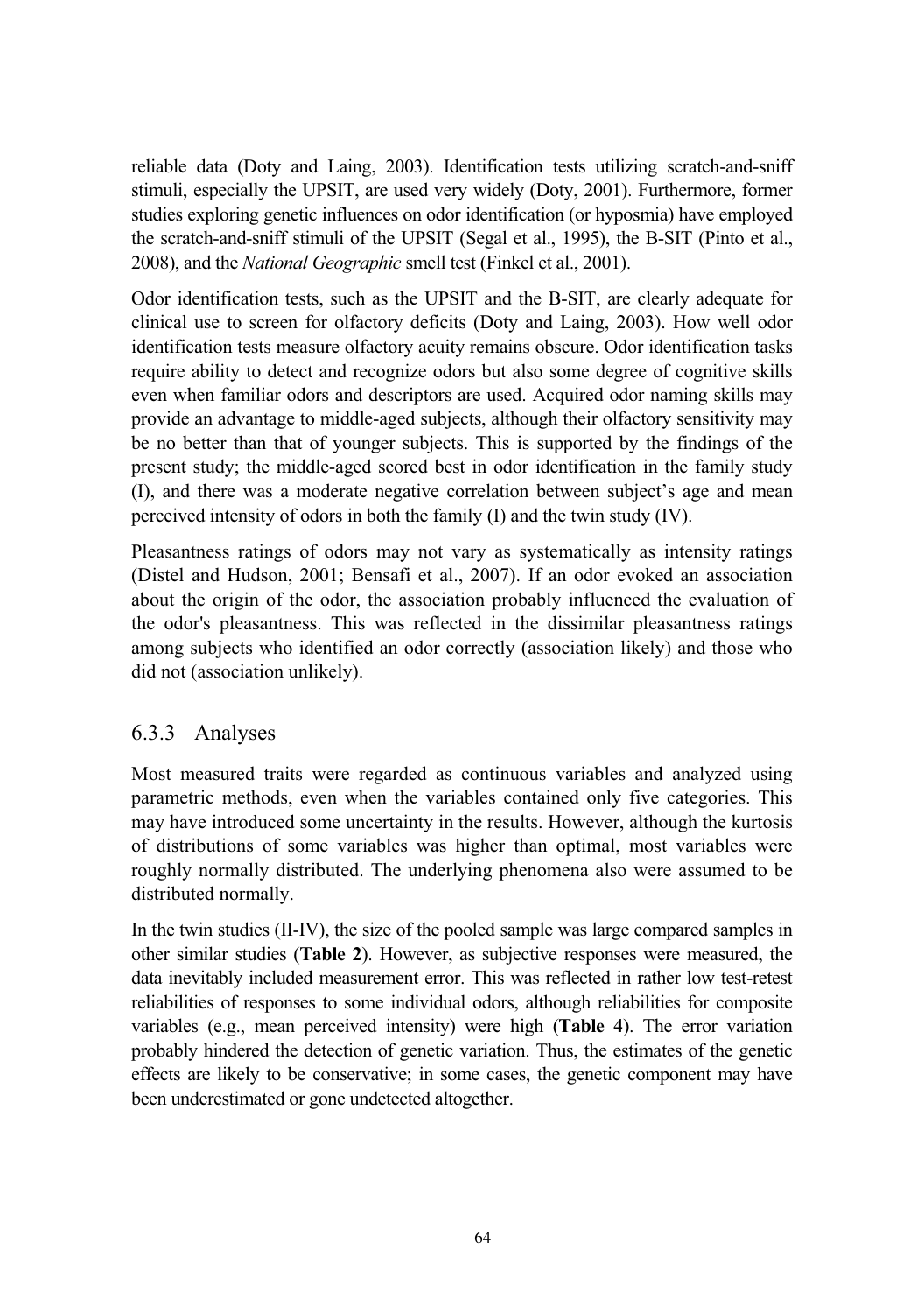# **7 CONCLUSIONS**

Genetic variation was noted for responses to specific odors. A moderate genetic contribution to the perceived intensity and pleasantness of androstenone odor was observed. A suggestive evidence for the locus underlying the heritability of pleasantness of cinnamon odor was found. This study was among the first to provide evidence for genetic contribution not only to perceived intensity but also to pleasantness of individual odors.

In contrast, genetic variation appeared not to influence general olfactory function. Moreover, phenotypic variation in perceived intensity and pleasantness of most odors studied was only modestly influenced by genetic effects. However, measurement of human responses to odors is challenging due to the inevitable subjectivity of most responses. Consequently, the phenotypic variation measured can be assumed to include error variation, which, in turn, may have hindered detection of variation due to genetic factors. Some genetic effects may have thus been underestimated and the results may be rather conservative.

The olfactory system relies upon combinatorial coding for odor recognition, and thus, several olfactory receptor genes may be involved in the recognition of one odor. The relative contribution of each receptor gene is, however, likely to be small and to go undetected in linkage analysis. In addition, this study reinforced the notion that responses to odors can also be influenced by genes other than olfactory receptor genes.

This was the first study to employ quantitative genetic modeling of twin data to estimate heritability of responses to individual odors. In addition, a genome-wide linkage screen was used to search for underlying genetic loci for the first time for responses to individual odors. Furthermore, this study was among the first studies to explore the genetic background of olfaction using psychophysical testing of human subjects and modern genetic analyses. This type of study can provide data that are more applicable for practical use than studies employing only animal or cell models.

The study provided information about the relative contributions of genetic factors to responses to odors. This information is valuable when evaluating whether a rationale exists for a more laborious search for underlying genes and when estimating the magnitude of genetic control over odor perception and preference, which are essential factors that modify food choice. Based on this study, further research on responses to odorants showing specific anosmia, interaction between odor exposure and expression of the OR genes, and genetic contribution to electrophysiologically measured responses to odors might be advantageous.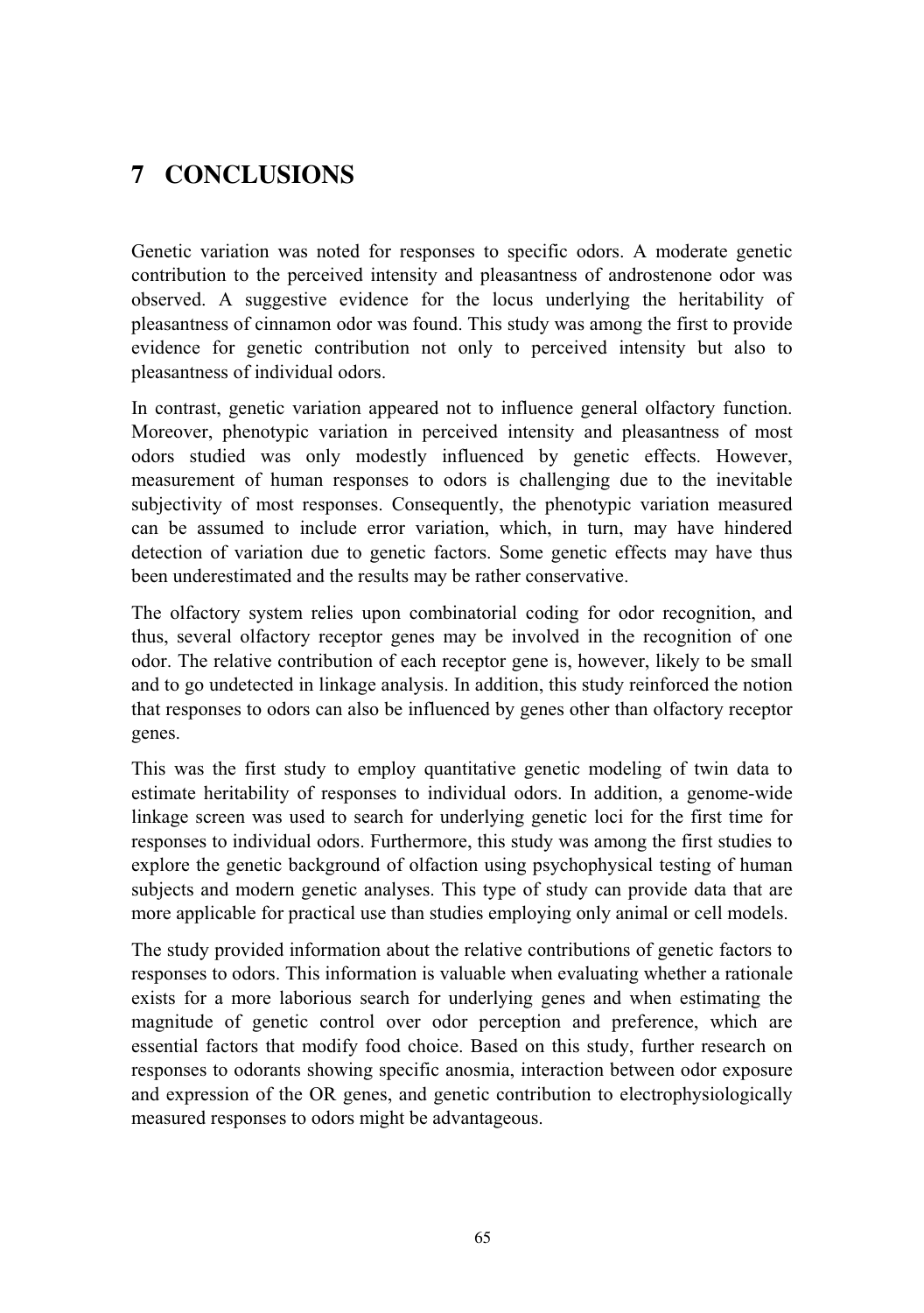# **8 ACKNOWLEDGEMENTS**

This study was carried out at the Department of Food Technology, University of Helsinki, and at the Department of Molecular Medicine, National Public Health Institute (KTL), Helsinki, during 2004-2008. I thank the former and present Heads of the Department of Food Technology, Professors Hely Tuorila and Tapani Alatossava, as well as the Director General of KTL, Professor Pekka Puska, and the former and present Heads of the Department of Molecular Medicine, Professor Leena Palotie and Adjunct Professor Anu Jalanko, for providing excellent research facilities for this multidisciplinary study.

I thank the Academy of Finland, the Finnish Food Research Association, the Finnish Heart Association, and the University of Helsinki for funding my work. Funding for work-related travel provided by ABS Graduate School, the Academy of Finland, and foundations of the Finnish Association of Academic Agronomists and the University of Helsinki is gratefully acknowledged.

My deepest gratitude is due to my excellent supervisors, Professor of Sensory Food Science Hely Tuorila (University of Helsinki) and Adjunct Professor of Quantitative Genetics, Senior Research Scientist Markus Perola (KTL). I warmly thank Hely, our project leader, for efficient management of the project, encouragement, and counseling on sensory science. I kindly thank Markus for advising me in genetics and introducing me to our research collaborators in Finland and abroad.

I am especially grateful to Professor Synnöve Carlson and Dr. Charles Wysocki for thoroughly reviewing the manuscript of my dissertation and providing many useful comments and suggestions. Furthermore, I thank Synnöve and Professor Lauri Tarkkonen for acting as members of my thesis committee. I am especially grateful to Associate Professor Maria Larsson for accepting the role of opponent for the public examination of my dissertation.

The personnel of the Department of Food Technology deserve my sincere thanks. First and foremost, I thank Professor Lea Hyvönen for contributing to the review process and arrangements of the public examination.

I am very grateful to members of the Sensory Science Group. I thank Dr. Kaisu Keskitalo, who worked on the same project as myself, for good collaboration and leading the way to achieving a doctoral degree. Kaisu K.'s ability to handle the flood of information and tasks with great efficiency and accuracy amazed me. Success – it's so you! I thank Dr. Sari Mustonen for her help with statistical analyses and with the development of the new smell test. I thank two other former members of the group, Drs. Sanna-Maija Miettinen and Anna Huotilainen, for support at the beginning of my work. Our former research technician Kaisu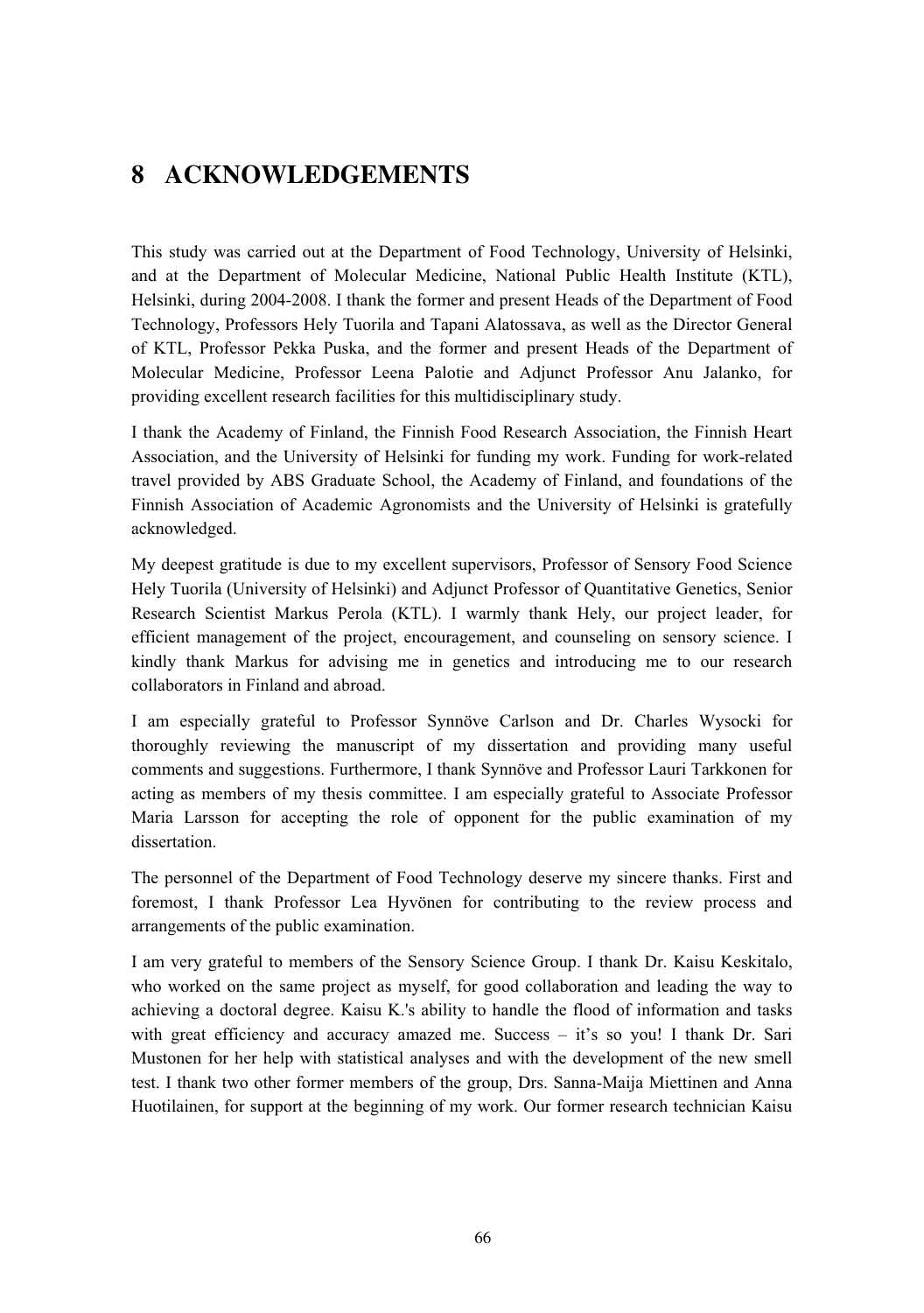Taskila deserves my warmest thanks. Kaisu T. worked out all of the challenges in the sensory laboratory in an energetic and cheerful way. She paid attention to us and our work and spread a good mood around her. Whatever problem I might have had, Kaisu T. was always ready to listen and to help. I miss the way you took care of us. I extend my thanks for the good team spirit to other former and present members of the group, including Aino, Hanna, Heli, Jeannette, Johanna, Jonna, Laura K., Kevin, Maarit, Mari L., Patty, and Sonia, as well as to people associated with our lunch group, including Kari S., Mari H., Pia, and others. I am especially thankful to Johanna Kuumola, Maarit Lähdesmäki, Laura Harju, Jenni Parkkila, and Kirsi Viherlaiho, who collected most of the Finnish twin data for this study.

I thank University Lecturer Harry Helén for consultancy in the packaging of smell tests and Tiina Kaarlehto and Sari Färlin for assistance with all bureaucratic issues. Finally, I thank all members of Safkalafka for making the department an enjoyable workplace.

I warmly thank the personnel of the Department of Molecular Medicine, with special thanks to members of the Quantitative Genetics Group. I am very thankful to Dr. Sampo Sammalisto and Tero Hiekkalinna for their expertise in genetic analyses. I extend my sincere thanks to other former and present members in the group, Anni, Annaliisa, Annina, Henna K., Elina, Johannes, Juha, Kaisu K., Kati, Katja, Kismat, Kirsi A., Mervi, Niina, Outi, Perttu, and especially Aimee, as she initiated the events leading to this project. In addition, I thank people who worked in the same room with me shorter or longer periods of time, including Emilia, Henna L., Jussi, Jonas, Kaisu K., Krista, Mari R., Samuli, Tiia, Tuuli, and others, for a pleasant working atmosphere.

I am grateful to Adjuct Professor Marjo Kestilä for guiding the publication process of this dissertation and to secretaries Tuija Svanbäck, Sanna Tossavainen, Sari Kivikko, Sisko Lietola, and Mika Kivimäki for their help with various practical matters.

I am indebted to researchers of the Finnish Migraine Family Study, Professor Aarno Palotie, Adjunct Professor Maija Wessman, Dr. Mikko Kallela, and Dr. Markus Färkkilä for allowing us to test their subjects, for coordinating the data collection, and for providing the genotypes. Furthermore, I thank Maija for helping with the genotype data and Tanja Moilanen for assistance with the data collection.

I highly appreciate the collaboration with Professor Jaakko Kaprio and his research group at the Department of Public Health, University of Helsinki. I thank Jaakko and Adjunct Professor Karri Silventoinen for being excellent teachers. Their endless optimism and support of my research efforts were invaluable. I am privileged to have had the opportunity to be involved in such a long and famous tradition of Finnish twin research, and I really enjoyed the friendly and educational spirit of the group. I am very grateful to the research coordinators of the FinnTwin 12 Cohort Study, Eero Vuoksimaa and Mari Siltala-Milton, for exceptionally smooth collaboration during the data collection.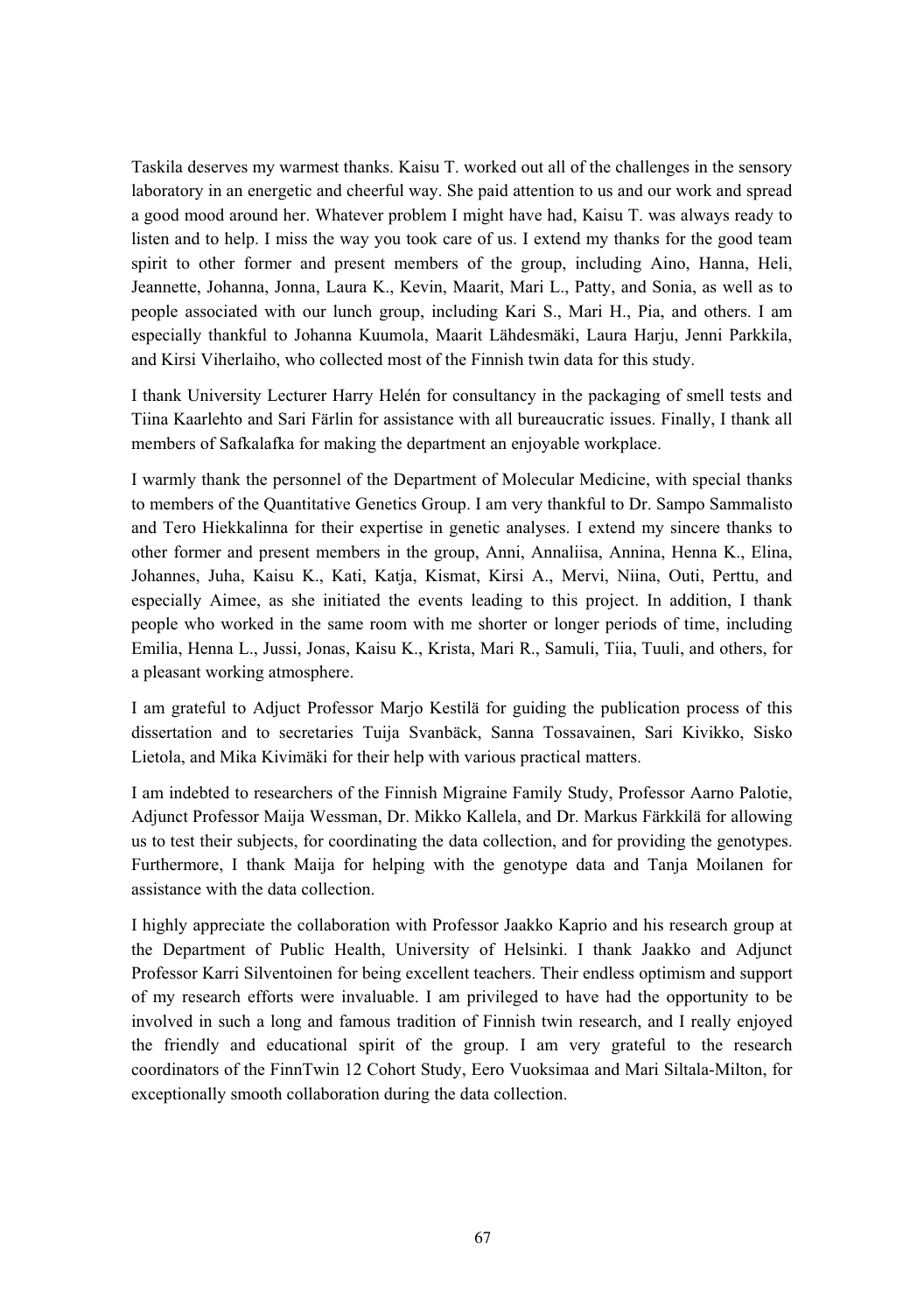I am indebted to my international collaborators, Professor Kirsten Kyvik in Denmark, Professor Nicholas Martin, Dr. Margaret Wright, and Jonathan Hansen in Australia, and Professor Tim Spector and Dr. Lynn Cherkas in the United Kingdom for enabling the data collection in their respective countries. I sincerely thank everyone who contributed to the data collection, including Jytte Duerlund and Birgit Wich (Denmark), Ann Eldridge, Marlene Grace, and Daniel Park (Australia), and Ursula Perks and other twin research unit staff in the UK. In adition, I warmly thank our Finnish team – Johanna, Kaisu K., Kati, and Mari L. – for collecting data in London in July 2006.

I owe a special thanks to my coauthors for their constructive comments on my manuscripts and for valuable information on how to interpret the results. But there would not be results without data, and thus, I also thank the participants of the family and twin studies for their kind cooperation. I am grateful to Dr. Eduard Poels and Quest International (presently Givaudan) for supporting the development of the new smell test and for funding the production of the test sets. Furthermore, I thank Aaro Mäkimattila and Kari Korpi for their contribution in examining the test-retest reliability of the test.

I thank my friends who have facilitated my work by promoting my physical and mental wellbeing over the years. I am grateful to Jarkko, a scientist with a marvellous sense of humor, for his generous hospitality during my several refreshing summer visits to Jokioinen. I thank Jarkko for introducing me to the Forssa area and to research at MTT as well as for our indepth discussions on science and life in general. I thank Aki for our shared exercise sessions and useful discussions on exercise, nutrition, and health. I am indebted to Petri for serving as my personal IT helpdesk in his free time and for challenging me in badminton as well as challenging my ideas and lifestyle in numerous *humorous* debates. I also thank Kari S., Kevin, and Anssi for stimulating conversations and shared activities.

Finally, I express my heartfelt thanks to my parents, my sister, and my brother for their invaluable support. I also thank my godparents for their interest in my studies and work.

Life is an adventure, but so is research. Tracking the scent trail of truth is challenging, but let's sniff around. Science smells like life.

Helsinki, June 6th, 2008

Antti Knaapila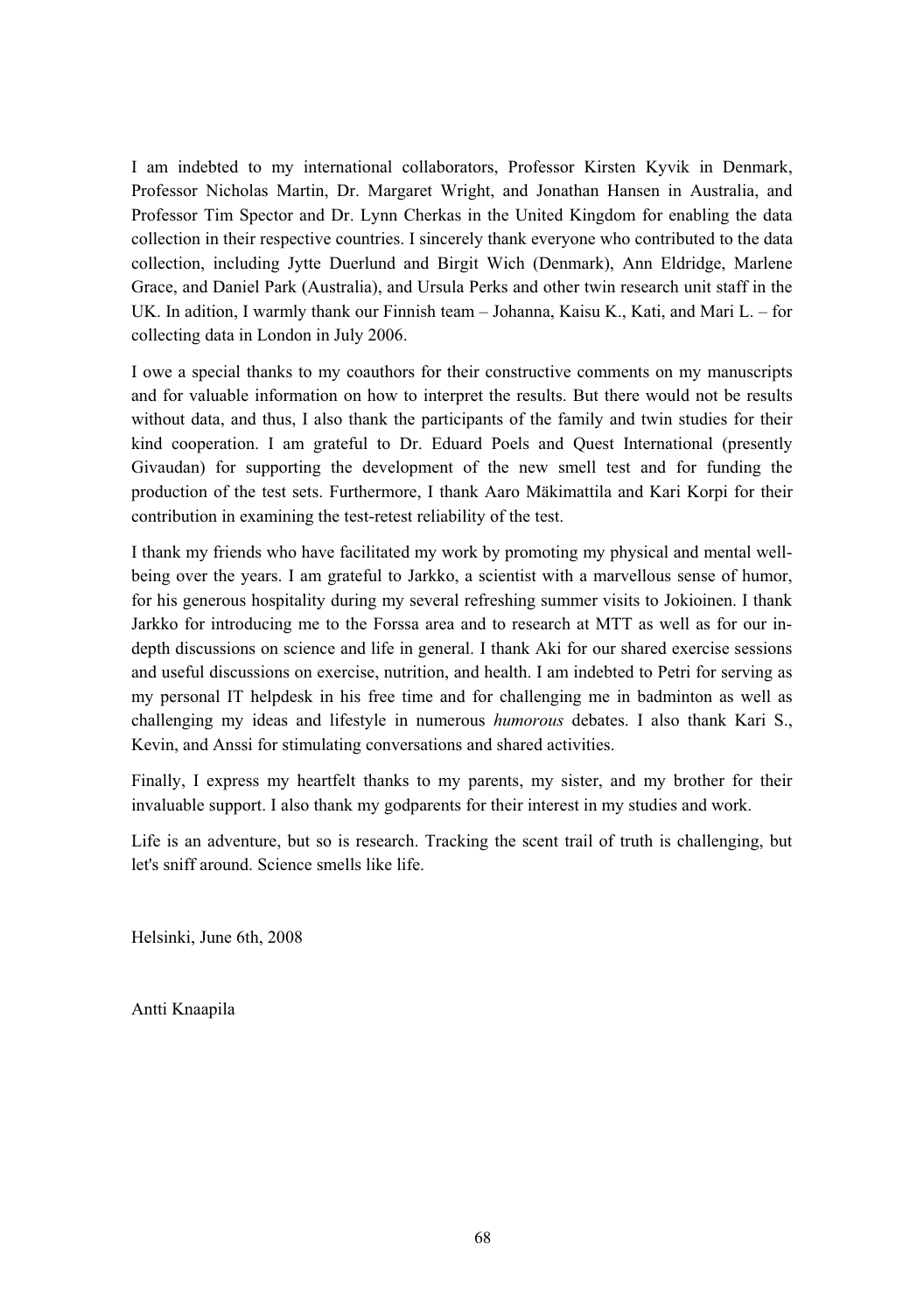## **9 REFERENCES**

- Abecasis, G.R., Cardon, L.R., and Cookson, W.O.C. 2000. A general test of association for quantitative traits in nuclear families. Am. J. Hum. Genet. 66: 279-292.
- Abecasis, G.R., Cherny, S.S., Cookson, W.O., and Cardon, L.R. 2002. Merlin rapid analysis of dense genetic maps using sparse gene flow trees. Nat. Genet. 30: 97-101.
- Ache, B.W. and Young, J.M. 2005. Olfaction: Diverse species, conserved principles. Neuron 48: 417-430.
- Alioto, T.S. and Ngai, J. 2005. The odorant receptor repertoire of teleost fish. BMC Genomics 6: 173.
- Ayabe-Kanamura, S., Schicker, I., Laska, M., Hudson, R., Distel, H., Kobayakawa, T., and Saito, S. 1998. Differences in perception of everyday odors: a Japanese-German cross-cultural study. Chem. Senses 23: 31-38.
- Baxi, K.N., Dorries, K.M., and Eisthen, H.L. 2006. Is the vomeronasal system really specialized for detecting pheromones? Trends Neurosci. 29(1): 1-7.
- Bensafi, M., Rinck, F., Schaal, B., and Rouby, C. 2007. Verbal cues modulate hedonic perception of odors in 5-year-old children as well as in adults. Chem. Senses 32: 855-862.
- Benyamin, B., Sørensen, T.I.A., Schousboe, K., Fenger, M., Visscher, P.M., and Kyvik, K.O. 2007. Are there common genetic and environmental factors behind the endophenotypes associated with the metabolic syndrome? Diabetologia. 50: 1880-1888.
- Boulkroune, N., Wang, L., March, A., Walker, N., and Jacob, T.J.C. 2007. Repetitive olfactory exposure to the biologically significant steroid androstadienone causes a hedonic shift and gender dimorphic changes in olfactory-evoked potentials. Neuropsychopharmacol. 32(8): 1822-1829.
- Brand, G. and Millot, J.-L. 2001. Sex differences in human olfaction: between evidence and enigma. Quarterly J. Exp. Psychol. 54B(3): 259-270.
- Breer, H. 2003. Olfactory receptors: molecular basis for recognition and discrimination of odors. Anal. Bioanal. Chem. 377: 427-433.
- Bremner, E.A., Mainland, J.D., Khan, R.M. and Sobel, N. 2003. The prevalence of androstenone anosmia. Chem. Senses 28(5): 423-432.
- Bruder, C.E.G., Piotrowski, A., Gijsbers, A.A.C.J., Andersson, R., Erickson, S., de Ståhl, T.D., Menzel, U., Sandgren, J., von Tell, D., Poplawski, A., Crowley, M., Crasto, C., Partridge, E.C., Tiwari, H., Allison, D.B., Komorowski, J., van Ommen, G.-J.B., Boomsma, D.I., Pedersen, N.L., den Dunnen, J.T., Wirdefeldt, K., and Dumanski, J.P. 2008. Phenotypically concordant and discordant monozygotic twins display different DNA copy-number-variation profiles. Am. J. Hum. Genet. 82: 763-771.
- Brämerson, A., Johansson, L., Ek, L., Nordin, S., and Bende, M. 2004. Prevalence of olfactory dysfunction: The Skövde population-based study. Laryngoscope 114(4): 733-737.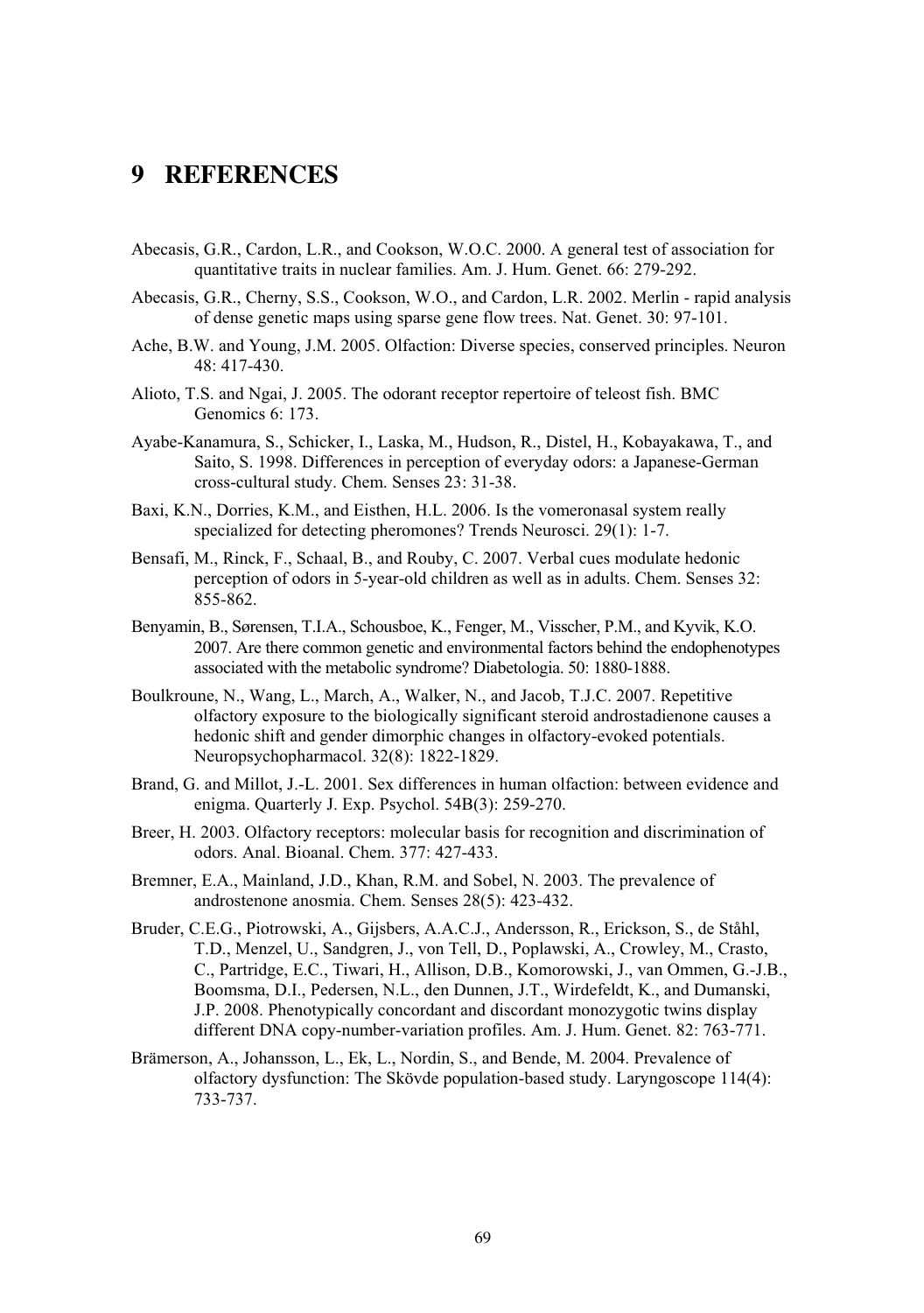- Buck, L. and Axel, R. 1991. A novel multigene family may encode odorant receptors: a molecular basis for odor recognition. Cell 65: 175-187.
- Cain, W.S. and Stevens, J.C. 1989. Uniformity of olfactory loss in aging. Ann. NY Acad. Sci. 561: 29-38.
- Cameron, E.L. 2007. Measures of human olfactory perception during pregnancy. Chem. Senses 32: 775-782.
- McCarroll, S.A. and Altshuler, D.M. 2007. Copy-number variation and association studies of human disease. Nat. Genet. 39(7Suppl.): S37-S42.
- Conrad, D.F. and Hurles, M.E. 2007. The population genetics of structural variation. Nat. Genet. 39(7Suppl): S30-S36.
- Cowart, B.J. 1989. Relationships between taste and smell across the adult life span. Ann. NY Acad. Sci. 561: 39-55.
- Dalton, P., Doolittle, N., and Breslin, P.A.S. 2002. Gender-specific induction of enhanced sensitivity to odors. Nature Neuroscience. 5(3): 199-200.
- Distel, H., Ayabe-Kanamura, S., Martínez-Gómez, M., Schicker, I., Kobayakawa, T., Saito, S., and Hudson, R. 1999. Perception of everyday odors - correlation between intensity, familiarity and strength of hedonic judgement. Chem. Senses 24: 191-199.
- Distel, H. and Hudson, R. 2001. Judgement of odor intensity is influenced by subjects' knowledge of the odor source. Chem. Senses 26: 247-251.
- Doty, R.L., Shaman, P., and Dann, M. 1984a. Development of the University of Pennsylvania Smell Identification test: a standardized microencapsulated test of olfactory function. Physiol. Behav. 32: 489-502.
- Doty, R.L., Shaman, P., Applebaum, S.L., Giberson, R., Siksorski, L., Rosenberg, L. 1984b. Smell identification ability: changes with age. Science 226: 1441-1443.
- Doty, R.L., McKeown, D.A., Lee, W.W., and Shaman, P. 1995. A study of the test-retest reliability of ten olfactory tests. Chem. Senses 20: 645-656.
- Doty, R.L., Marcus, A. and Lee, W.W. 1996. Development of the 12-item cross-cultural smell identification test (CC-SIT). Laryngoscope. 106(3): 353-356.
- Doty, R.L. 1997. Studies of human olfaction from the University of Pennsylvania Smell and Taste Center. Chem. Senses 22: 565-586.
- Doty, R.L. 2001. Olfaction. Annu Rev. Psychol. 52: 423-452.
- Doty, R.L. and Laing, D.G. 2003. Psychophysical measurement of human olfactory function, including odorant mixture assessment. In: *Handbook of Olfaction and Gustation*, 2. ed., R.L. Doty (ed.), p. 203-228. Marcel Dekker, Inc., New York.
- Doty, R.L. 2007a. Office procedures for quantitative assessment of olfactory function. Am. J. Rhinol. 21: 460-473.
- Doty, R.L. 2007b. Olfaction in Parkinson's disease. Parkinsonism and Related Disorders. 13: S225-S228.
- Eibenstein, A., Fioretti, A.B., Lena, C., Rosati, N., Amabile, G., Fusetti, M. 2005. Modern psychophysical tests to assess olfactory function. Neurol. Sci. 26: 147-155.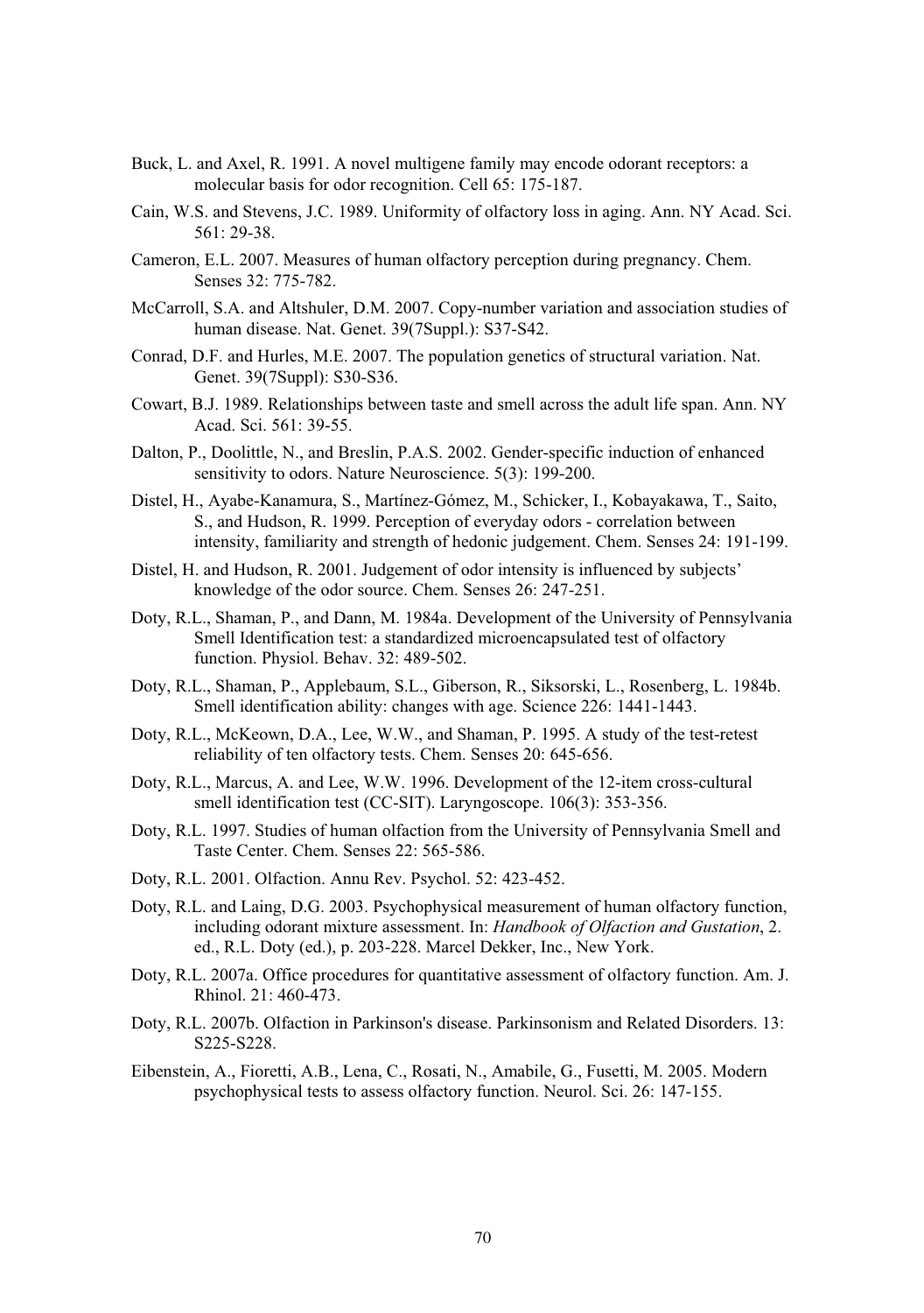- Elsner, R.J.F. 2001. Odor threshold, recognition, discrimination and identification in centenarians. Arch. Gerontol. Geriatr. 33: 81-94.
- Feldmesser, E., Bercovich, D., Avidan, N., Halbertal, S., Haim, L., Gross-Isserhoff, R., Goshen, S., and Lancet, D. 2007. Mutations in olfactory signal transduction genes are not a major cause of human congenital general anosmia. Chem. Senses 32: 21-30.
- Finkel, D., Pedersen, N.L. and Larsson, M. 2001. Olfactory functioning and cognitive abilities: a twin study. J. Gerontol. 56B(4): P226-P233.
- Firestein, S. 2001. How the olfactory system makes sense of scents. Nature 413: 211-218.
- Frye, R.E., Schwartz, B.S., and Doty, R.L. 1990. Dose-related effects of cigarette smoking on olfactory function. JAMA 263(9): 1233-1236.
- Fuchs, T., Glusman, G., Horn-Saban, S., Lancet, D., and Pilpel, Y. 2001. The human olfactory subgenome: from sequence to structure and evolution. Hum. Genet. 108: 1-13.
- Ghadami, M., Morovvati, S., Majidzadeh-A, K., Damavandi, E., Nishimura, G., Kinoshita, A., Pasalar, P., Komatsu, K., Najafi, M.T., Niikawa, N., and Yoshiura, K. 2004. Isolated congenital anosmia locus maps to 18p11.23-q12.2. J. Med. Genet. 41: 299-303.
- Gilad, Y. and Lancet, D. 2003. Population differences in the human functional olfactory repertoire. Mol. Biol. Evol. 20(3): 307-314.
- Gilad, Y., Man, O., Pääbo, S., and Lancet, D. 2003a. Human specific loss of olfactory receptor genes. Proc. Natl. Acad. Sci. USA 100(6): 3324-3327.
- Gilad, Y., Bustamante, C.D., Lancet, D., Pääbo, S. 2003b. Natural selection on the olfactory receptor gene family in humans and chimpanzees. Am. J. Hum. Genet. 73: 489-501.
- Gilad, Y., Wiebe, V., Przeworski, M., Lancet, D., and Pääbo, S. 2004. Loss of olfactory receptor genes coincides with the acquisition of full trichromatic vision in primates. PLoS Biology 2(1): 0120-0125.
- Gilad, Y., Man, O., and Glusman, G. 2005. A comparison of the human chimpanzee olfactory receptor gene repertoires. Genome Res. 15: 224-230.
- Gloriam, D.E., Fredriksson, R., and Schiöth, H.B. 2007. The G protein-coupled receptor subset of the rat genome. BMC Genomics 8: 338.
- Glusman, G., Yanai, I., Rubin, I., and Lancet, D. 2001. The complete human olfactory subgenome. Genome Res. 11: 685-702.
- Godfrey, P.A., Malnic, B., and Buck, L.B. 2004. The mouse olfactory receptor gene family. Proc. Natl. Acad. Sci. USA 101(7): 2156-2161.
- Gringras, P. and Chen, W. 2001. Mechanisms for differences in monozygous twins. Early Human Development 64: 105-117.
- Gross-Isseroff, R., Ophir, D., Bartana, A., Voet, H., and Lancet, D. 1992. Evidence for genetic determination in human twins of olfactory thresholds for a standard odorant. Neurosci. Lett. 141(1): 115-118.
- Gudziol, V., Lötsch, J., Hähner, A., Zahnert, T., Hummel, T. 2006. Clinical significance of results from olfactory testing. Laryngoscope 116: 1858-1863.
- Gudziol, V., Hummel, C., Negoias, S., Ishimaru, T., and Hummel, T. 2007. Lateralized differences in olfactory function. Laryngoscope 117: 808-811.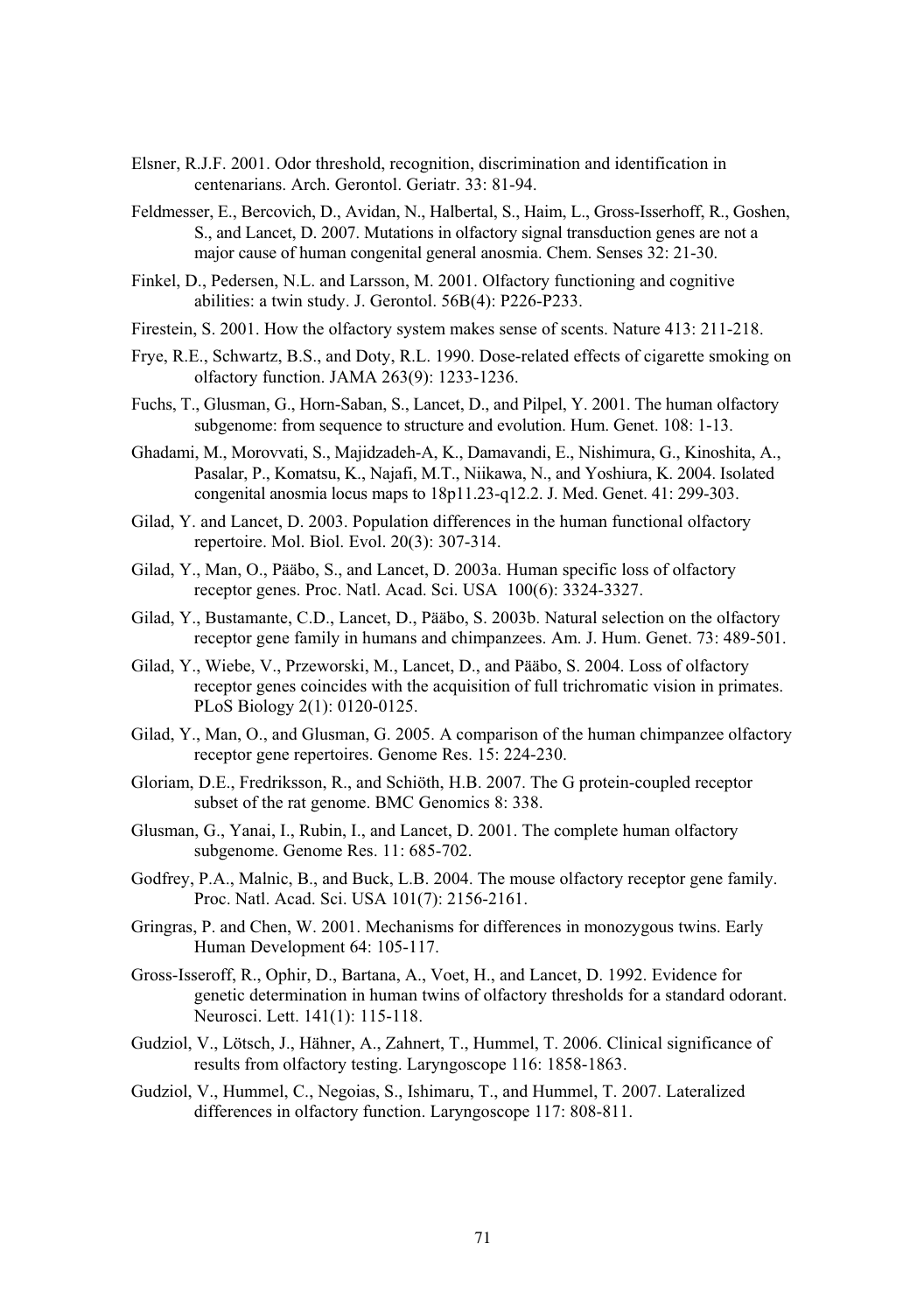Herz, R.S. 2001. Ah, sweet skunk! Why we like or dislike what we smell. Cerebrum 3(4): 31-47.

- Herz, R.S. and von Clef, J. 2001. The influence of verbal labeling on the perception of odors: Evidence for olfactory illusions? Perception 30: 381-391.
- Herz, R.S. 2005. Odor-associative learning and emotion: effects on perception and behavior. Chem. Senses 30(suppl 1): i250-i251.
- Hiekkalinna T., Terwilliger, J.D., Sammalisto, S., Peltonen, L., and Perola, M. 2005. AUTOGSCAN: Powerful Tools for Automated Genome-wide Linkage and Linkage Disequilibrium Analysis. Twin Res. Hum. Genet. 8(1): 16-21.
- Hirsch, A.R. 1992. Olfaction in migraineurs. Headache 32: 233-236.
- Hoffman, H.J., Ishii, E.K., and Macturk, R.H. 1998. Age-related changes in the prevalence of smell/taste problems among the United States adult population. Ann. NY Acad. Sci. 716-722.
- Hubert, H.B., Fabsitz, R.R., Feinleib, M. and Brown, K.S. 1980. Olfactory sensitivity in humans: genetic versus environmental control. Science. 208: 607-609.
- Hudson, R. 1999. From molecule to mind: the role of experience in shaping olfactory function. J. Comp. Physiol. A 185: 297-304.
- Hummel, T. and Kobal, G. 2002. Olfactory event-related potentials. In: *Methods in Chemosensory Research*, S.A. Simon and M.A.L. Nicolelis (eds.), p. 429-464. CRC Press.
- Hummel, T. and Nordin, S. 2005. Olfactory disorders and their consequences for quality of life. Acta Oto-Laryngologica 125: 116-121.
- Jones, N. and Rog, D. 1998. Olfaction: a review. J. Laryngol. Otol. 112: 11-24.
- Kaneda, H., Maeshima, K., Goto, N., Kobayakawa, T., Ayabe-Kanamura, S., and Saito, S. 2000. Decline in taste and odor discrimination abilities with age, and relationship between gustation and olfaction. Chem. Senses 25: 331-337.
- Kaprio, J., Pulkkinen, L. and Rose, R. 2002. Genetic and environmental factors in health-related behaviors: studies on Finnish twins and twin families. Twin Res. 5(5): 366-371.
- Kaprio, J. 2006. Twin studies in Finland 2006. Twin Res. Hum. Genet. 9(6): 772-777.
- Keller, A. and Vosshall, L.B. 2004. Human olfactory psychophysics. Curr. Biol. 14(20): R875-R878.
- Keller, A., Zhuang, H., Chi, Q., Vosshall, L.B., and Matsunami, H. 2007. Genetic variation in a human odorant receptor alters odour perception. Nature 449: 468-472.
- Knecht, M. and Hummel, T. 2004. Recording of the human electro-olfactogram. Physiol. Behav. 83: 13-19.
- Kobal, G., Hummel, T., Sekinger, B., Barz, S., Roscher, S., and Wolf, S. 1996. "Sniffin' Sticks": Screening of olfactory performance. Rhinology 34: 222-226.
- Koskinen, S., Kälviäinen, N., and Tuorila, H. 2003. Perception of chemosensory stimuli and related responses to flavored yogurts in the young and elderly. Food Qual. Pref. 14: 623-635.
- Koskinen, S. 2005. Influence of chemosensory performance on flavor perception and food acceptance of the elderly. Academic dissertation. EKT Series 1334. Department of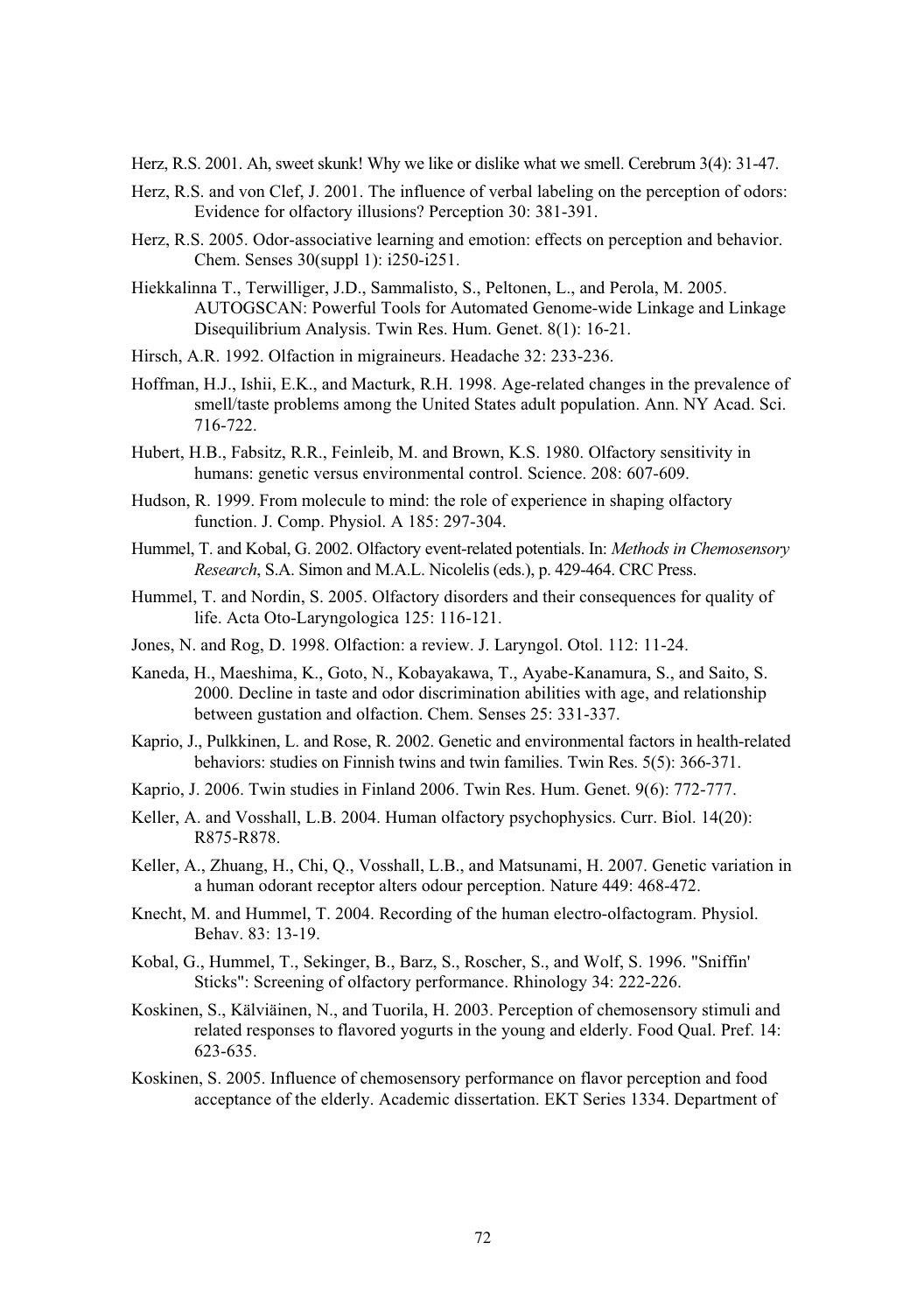Food Technology, University of Helsinki. Helsinki, Finland. Available online: http://ethesis.helsinki.fi/julkaisut/maa/elint/vk/koskinen/

- Lander, E. and Kruglyak, L. 1995. Genetic dissection of complex traits: guidelines for interpreting and reporting linkage results. Nat. Genet. 11: 241-247.
- Landis, B.N., Hummel, T., Hugentobler, M., Giger, R., and Lacroix, J.S. 2003. Ratings of overall olfactory function. Chem. Senses 28: 691-694.
- Landis, B.N., Konnerth, C.G., Hummel, T. 2004. A study on the frequency of olfactory dysfunction. Laryngoscope 114: 1764-1769.
- Landis, B.N., Hummel, T., and Lacroix, J.-S. 2005. Basic and Clinical Aspects of Olfaction. In: *Advances and Technical Standards in Neurosurgery*, vol. 30, J.D. Pickard (ed.), p. 69-105. Springer-Verlag, Wien.
- Larsson, M., Finkel, D. and Pedersen, N.L. 2000. Odor identification: influences of age, gender, cognition and personality. 55B(5): P304-P310.
- Larsson, M., Nilsson, L.-G., Olofsson, J.K., and Nordin, S. 2004. Demographic and cognitive predictors of cued odor identification: evidence from a population-based study. Chem. Senses 29: 547-554.
- Lynch, M. and Walsh, B. 1998. *Genetics and Analysis of Quantitative Traits.* Sinauer Associates, Inc. Publishers. Sunderland, Massachusetts, USA.
- Ma, M. 2007. Encoding olfactory signals via multiple chemosensory systems. Crit. Rev. Biochem. Mol. Biol. 42: 463-480.
- Mainland, J.D., Bremner, E.A., Young, N., Johnson, B.N., Khan, R.M., Bensafi, M. and Sobel, N. 2002. One nostril knows what the other learns. Nature. 419: 802.
- Malnic, B., Hirono, J., Sato, T., and Buck, L.B. 1999. Combinatorial receptor codes for odors. Cell 96: 713-723.
- Malnic, B., Godfrey, P.A., and Buck, L.B. 2004. The human olfactory receptor gene family. Proc. Natl. Acad. Sci. USA 101(8): 2584-2589.
- Menashe, I., Man, O., Lancet, D. and Gilad, Y. 2003. Different noses for different people. Nat. Genet. 34(2): 143-144.
- Menashe, I., Aloni, R., and Lancet, D. 2006. A probabilistic classifier for olfactory receptor pseudogenes. BMC Bioinformatics 7: 393.
- Menashe, I., Abaffy, T., Hasin, Y., Goshen, S., Yahalom, V., Luetje, C.W., and Lancet, D. 2007. Genetic elucidation of human hyperosmia to isovaleric acid. PLoS Biology. 5(11): e284.
- Moberg, P.J. and Doty, R.L. 1997. Olfactory function in Huntington's disease patients and atrisk offspring. Int. J. Neurosci. 89: 133-139.
- Moberg, P.J., Agrin, R., Gur, R.E., Gur, R.C., Turetsky, B.I., and Doty, R.L. 1999. Olfactory dysfunction in schizophrenia: a qualitative and quantitative review. Neuropsychopharmacol. 21: 325-340.
- Mombaerts, P. 2004. Genes and ligands for odorant, vomeronasal and taste receptors. Nat. Rev. Neurosci. 5: 263-278.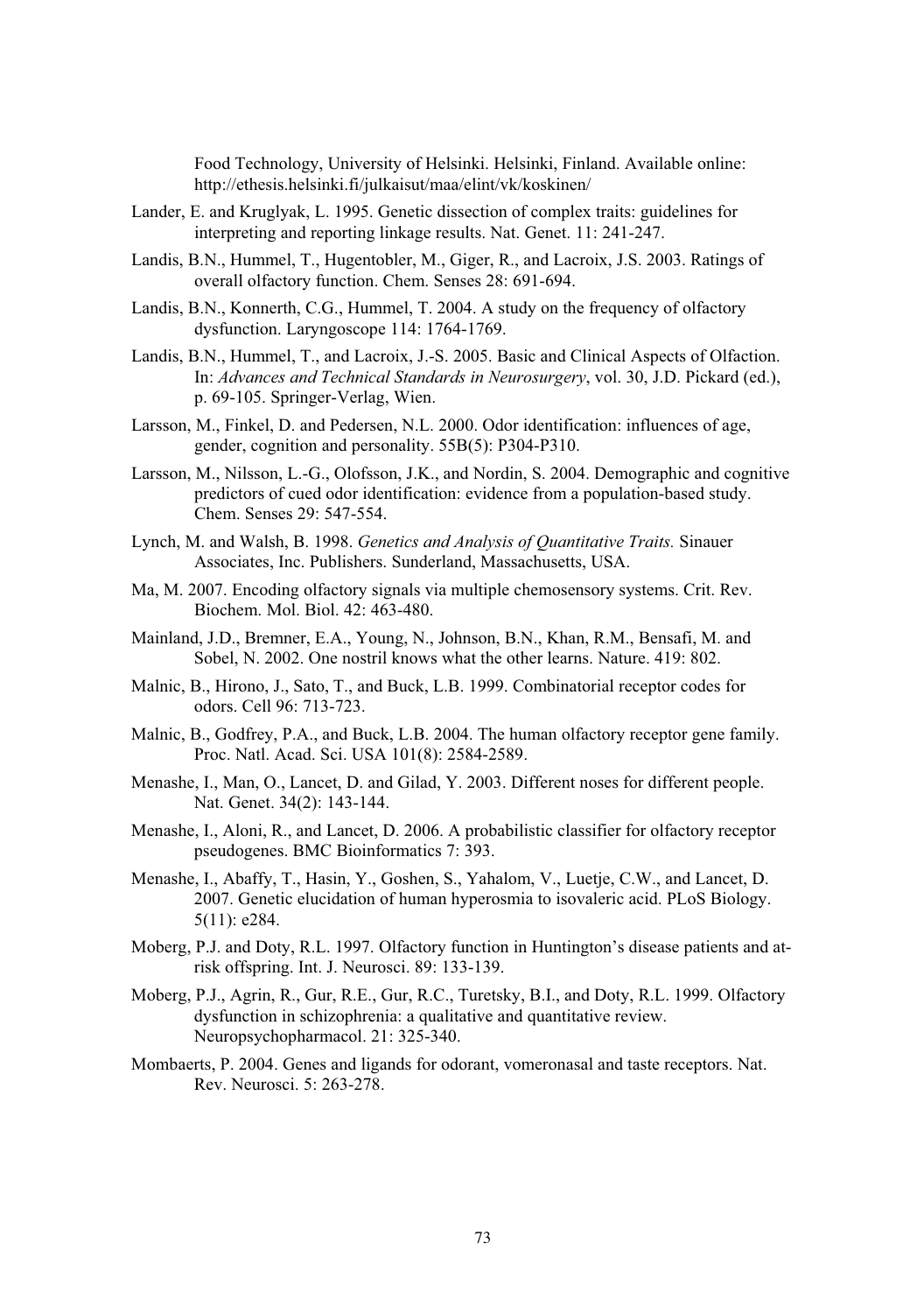- Murphy, C. 1993. Nutrition and chemosensory perception in the elderly. Crit. Rev. Food Sci. Nutr. 33(1): 3-15.
- Murphy, C., Schubert, C.R., Cruickshanks, K.J., Klein, B.E.K., Klein, R., and Nondahl, D.M. 2002. Prevalence of olfactory impairment in older adults. JAMA 288(18): 2307-2312.
- Neale, M.C., Boker, S.M., Xie, G., Maes, H.H. 2003. *Mx: Statistical Modeling.* 6th Edition. Richmond: VCU, Department of Psychiatry.
- Neale, M.C. and Maes, H.H.M. 2004. *Methodology for Genetic Studies of Twins and Families.* Dordrecht: Kluwer Academic Publisher.
- Niimura, Y. and Nei, M. 2003. Evolution of olfactory receptor genes in the human genome. Proc. Natl. Acad. Sci. USA 100(21): 12235-12240.
- Niimura, Y. and Nei, M. 2005a. Comparative evolutionary analysis of olfactory receptor gene clusters between humans and mice. Gene 346: 13-21.
- Niimura, Y. and Nei, M. 2005b. Evolutionary dynamics of olfactory receptor genes in fishes and tetrapods. Proc. Natl. Acad. Sci. USA. 102(17): 6039-6044.
- Niimura, Y. and Nei, M. 2007. Extensive gains and losses of olfactory receptor genes in mammalian evolution. PLoS One 8:e708.
- Nordin, S., Brämerson, A, Lidén, E.,, and Bende, M. 1998. The Scandinavian Odor-Identification Test: development, reliability, validity and normative data. Acta Otolaryngol. (Stockh) 118: 226-234.
- Nordin, S., Monsch, A.U., Murphy, C. 1995. Unawareness of smell loss in normal aging and Alzheimer's disease: discrepancy between self-reported and diagnosed smell sensitivity. J. Gerontol: Psychol. Sci. 50B(4): P187-P192.
- Nozawa, M., Kawahara, Y., and Nei, M. 2007. Genomic drift and copy number variation of sensory receptor genes in humans. Proc. Natl. Acad. Sci. USA 104(51): 20421- 20426.
- Pause, B.M., Ferstl, R. and Fehm-Wolfsdorf, G. 1998. Personality and olfactory sensitivity. J. Res. Personality 32(4): 510-518.
- Petronis, A. 2006. Epigenetics and twins: three variations on the theme. Trends Genet. 22(7): 347-350.
- Philpott, C.M., Wolstenholme, C.R., Goodenough, P.C. and Murty, G.E. 2006. Comparison of subjective perception with objective measurement of olfaction. Otolaryngology - Head and Neck Surgery. 134: 488-490.
- Pinto, J.M., Thanaviratananich, S., Hayes, M.G., Naclerio, R.M., and Ober, C. 2008. A genome-wide screen for hyposmia susceptibility loci. Chem. Senses 33(4): 319-329.
- Posthuma, D., Beem, A.L., de Geus, E.J.C., van Baal, G.C.M., von Hjelmborg, J.B., Iachine, I. and Boomsma, D.I. 2003. Theory and practice in quantitative genetics. Twin Res. 6(5): 361-376.
- Rawson, N.E. 2006. Olfactory loss in aging. Sci. Aging Knowl. Environ. 5: pe6
- Reden, J., Mueller, A., Mueller, C., Konstantinidis, I., Frasnelli, J., Landis, B.N., and Hummel, T. 2006. Recovery of olfactory function following closed head injury or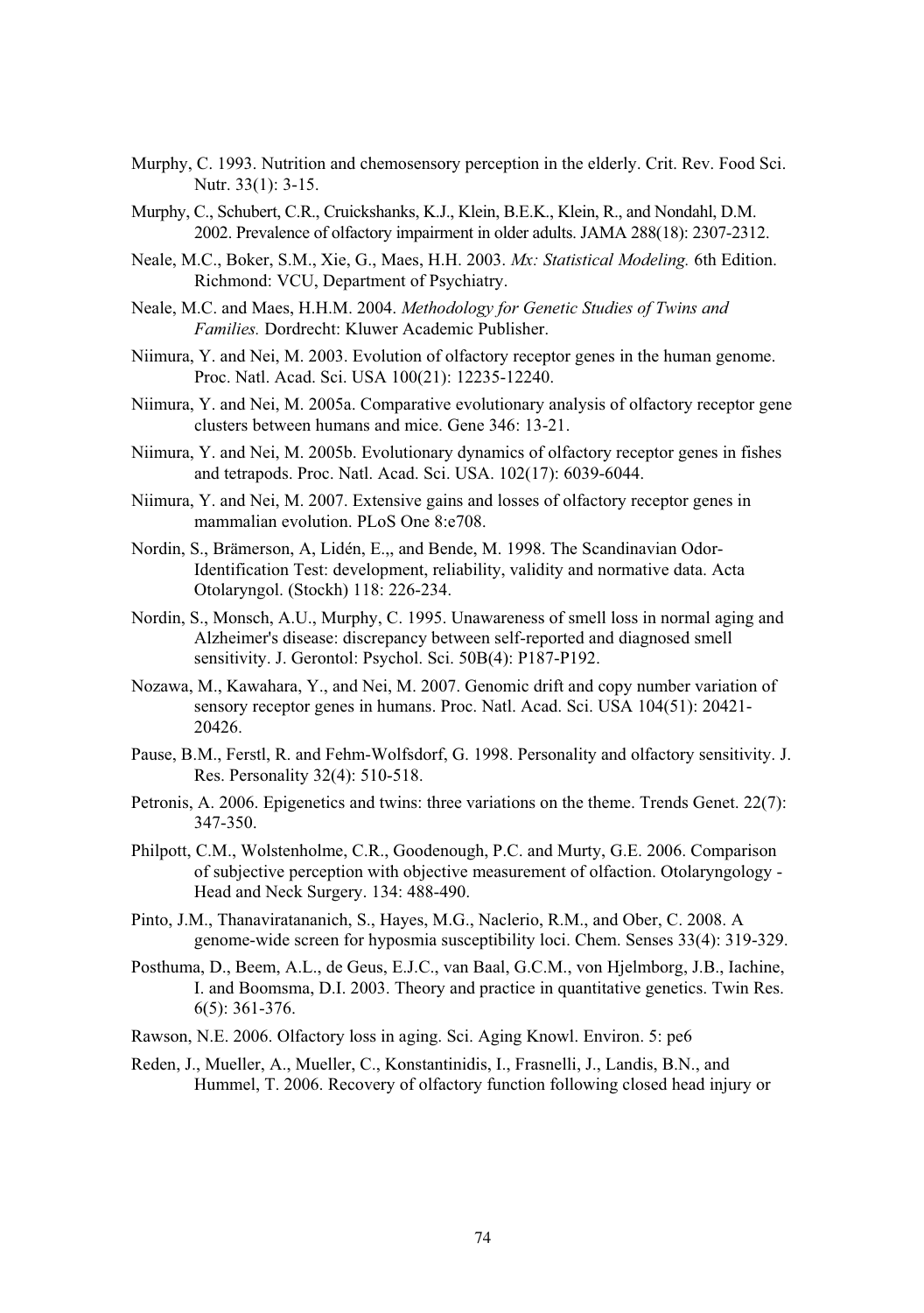infections of the upper respiratory tract. Arch. Otolaryngol. Head Neck Surg. 132: 265-269.

- Redon, R., Ishikawa, S., Fitch, K.R., Feuk, L., Perry, G.H., Andrews, T.D. *et al.* 2006. Global variation in copy number in the human genome. Nature 444: 444-454.
- Segal, N.L., Topolski, T.D., Wilson, S.M., Brown, K.W., and Araki, L. 1995. Twin analysis of odor identification and perception. Physiol. Behav. 57(3): 605-609.
- Shakespeare, W. ca 1595. *Romeo and Juliet.*
- Sham, P. 1998. *Statistics in Human Genetics.* Arnold, London.
- Shepherd, G.M. 2006. Smell images and the flavour system in the human brain. Nature 444: 316-321.
- Ship, J.A., Pearson, J.D., Cruise, L.J., Brant, L.J., and Metter, E.J. 1996. Longitudinal changes in smell identification. J. Gerontol. Med. Sci. 51A(2): M86-M91.
- Simmen, D. and Briner, H.R. 2006. Olfaction in rhinology methods of assessing the sense of smell. Rhinology 44: 98-101.
- Skytthe, A., Kyvik, K., Bathum, L., Holm, N., Vaupel, J.W., and Christensen, K. 2006. The Danish twin registry in the new millenium. Twin Res. Hum. Genet. 9(6): 763-771.
- Spector, T.D. and Williams, M.K. 2006. The UK Adult Twin Registry (TwinsUK). Twin Res. Hum. Genet. 9(6): 899-906.
- Stevens, J.C., Bartoshuk, L.M., and Cain, W.S. 1984. Chemical senses and aging: taste versus smell. Chem. Senses. 9(2): 167-179.
- Stevens, J.C. and Cain, W.S. 1985. Age-related deficiency in the perceived strength of six odorants. Chem. Senses. 10(4): 517-529.
- Stevenson, R.J. and Boakes, R.A. 2003. A Mnemonic theory of odor perception. Psychol. Rev. 110(2): 340-364.
- Stevenson, R.J., Mahmut, M. and Sundqvist, N. 2007. Age-related changes in odor discrimination. Developmental Psychology. 43(1): 253-260.
- Stockhorst, U. and Pietrowsky, R. 2004. Olfactory perception, communication, and the noseto-brain pathway. Physiol. Behav. 83: 3-11.
- Strachan, T. and Read, A.P. 2004. *Human Molecular Genetics.* 3rd ed. Garland Science, New York.
- Temmel, A.F.P., Quint, C., Schickinger-Fischer, B., Klimek, L., Stoller, E., and Hummel, T. 2002. Characteristics of olfactory disorders in relation to major causes of olfactory loss. Arch. Otolaryngol. Head Neck Surg. 128: 635-641.
- Thomas-Danguin, T., Rouby, C., Sicard, G., Vigouroux, M., Farget, V., Johanson, A., Bengtzon, A., Hall, G., Ormel, W, De Graaf, C., Rousseau, F., and Dumont, J.P. 2003. Development of the ETOC: a European test of olfactory capabilities. Rhinology  $41(3)$ : 142-151.
- Touhara, K. 2007. Deorphanizing vertebrate olfactory receptors: Recent advances in odorantresponse assays. Neurochem. Int. 51: 132-139.
- Wang, L., Chen, L. and Jacob, T. 2003. Evidence for peripheral plasticity in human odour response. J. Physiol. 554(1): 236-244.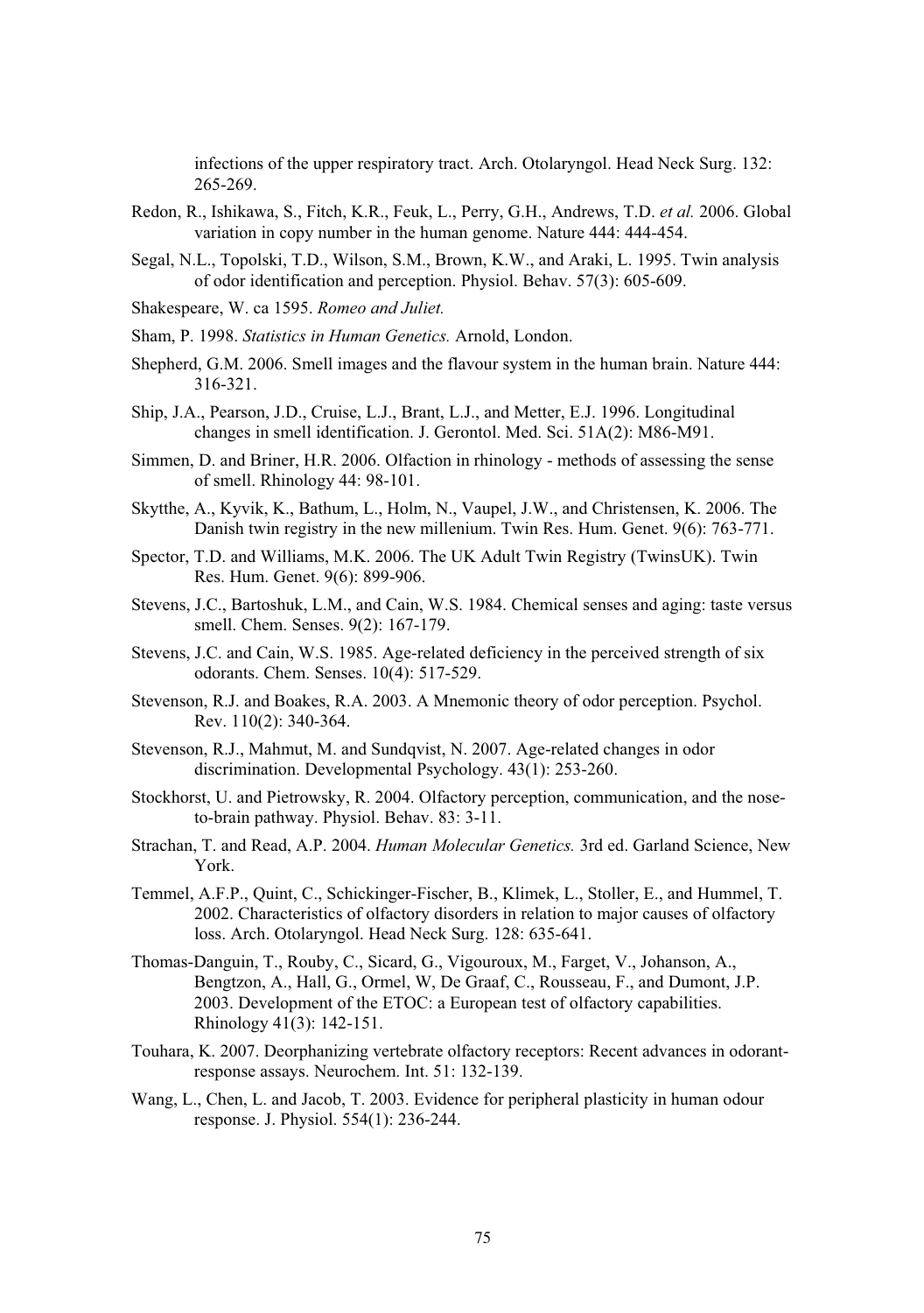- Welge-Luessen, A., Hummel, T., Stojan, T., and Wolfensberger, M. 2005. What is the correlation between ratings and measures of olfactory function in patinents with olfactory loss? Am. J. Rhinol. 19(6): 567-571.
- Wessman, M., Kallela, M., Kaunisto, M.A., Marttila, P., Sobel, E., Hartiala, J., Oswell, G., Leal, S.M., Papp, J.C., Hämäläinen, E., Broas, P., Joslyn, G., Hovatta, I., Hiekkalinna, T., Kaprio, J., Ott, J., Cantor, R.M., Zwart, J.-A., Ilmavirta, M., Havanka, H., Färkkilä, M., Peltonen, L., Palotie, A. 2002. A susceptibility locus for migraine with aura, on chromosome 4q24. Am. J. Hum. Genet. 70: 652-662.
- Whissell-Buechy, D. and Amoore, J.E. 1973. Odour-blindness to musk: simple recessive inheritance. Nature 242: 271-273.
- Willander, J. and Larsson, M. 2006. Smell your way back to childhood: autobiographical odor memory. Psychon. Bull. Rev. 13(2): 240-244.
- Wilson, D.A. and Stevenson, R.J. 2003. The fundamental role of memory in olfactory function. Trends Neurosci. 26(5): 243-247.
- Wright, M.J. and Martin, N.G. 2004. Brisbane adolescent twin study: outline of study methods and research projects. Australian J. Psychol. 56(2): 65-78.
- Wysocki, C.J. and Beauchamp, G.K. 1984. Ability to smell androstenone is genetically determined. Proc. Natl. Acad. Sci. USA 81(15): 4899-4902.
- Wysocki, C.J. and Gilbert, A.N. 1989. National Geographic smell survey Effects of age are heterogenous. Ann. N Y Acad. Sci. 561: 12-28.
- Wysocki, C.J., Dorries, K.M. and Beauchamp, G.K. 1989. Ability to perceive androstenone can be acquired by ostensibly anosmic people. Proc. Natl. Acad. Sci. USA. 86(20): 7976-7978.
- Wysocki, C.J. and Preti, G. 2004. Facts, fallacies, fears, and frustrations with human pheromones. The Anatomical Record Part A 281A: 1201-1211.
- Zarzo, M. 2007. The sense of smell: molecular basis of odorant recognition. Biol. Rev. 82: 455-479.
- Zelano, C. and Sobel, N. 2005. Humans as an animal model for systems-level organization of olfaction. Neuron 48: 431-454.
- Zhang, X. and Firestein, S. 2002. The olfactory receptor gene superfamily of the mouse. Nat. Neurosci. 5(2): 124-133.
- Zhang, X. and Firestein, S. 2007. Nose thyself: individuality in the human olfactory genome. Genome Biol. 8: 203.
- Zhang, X., De la Cruz, O., Pinto, J.M., Nicolae, D., Firestein, S., and Gilad, Y. 2007. Characterizing the expression of the human olfactory receptor gene family using a novel DNA microarray. Genome Biol. 8: R86.
- Zozulya, S., Echeverri, F., and Nguyen, T. 2001. The human olfactory receptor repertoire. Genome Biol. 2(6): research0018.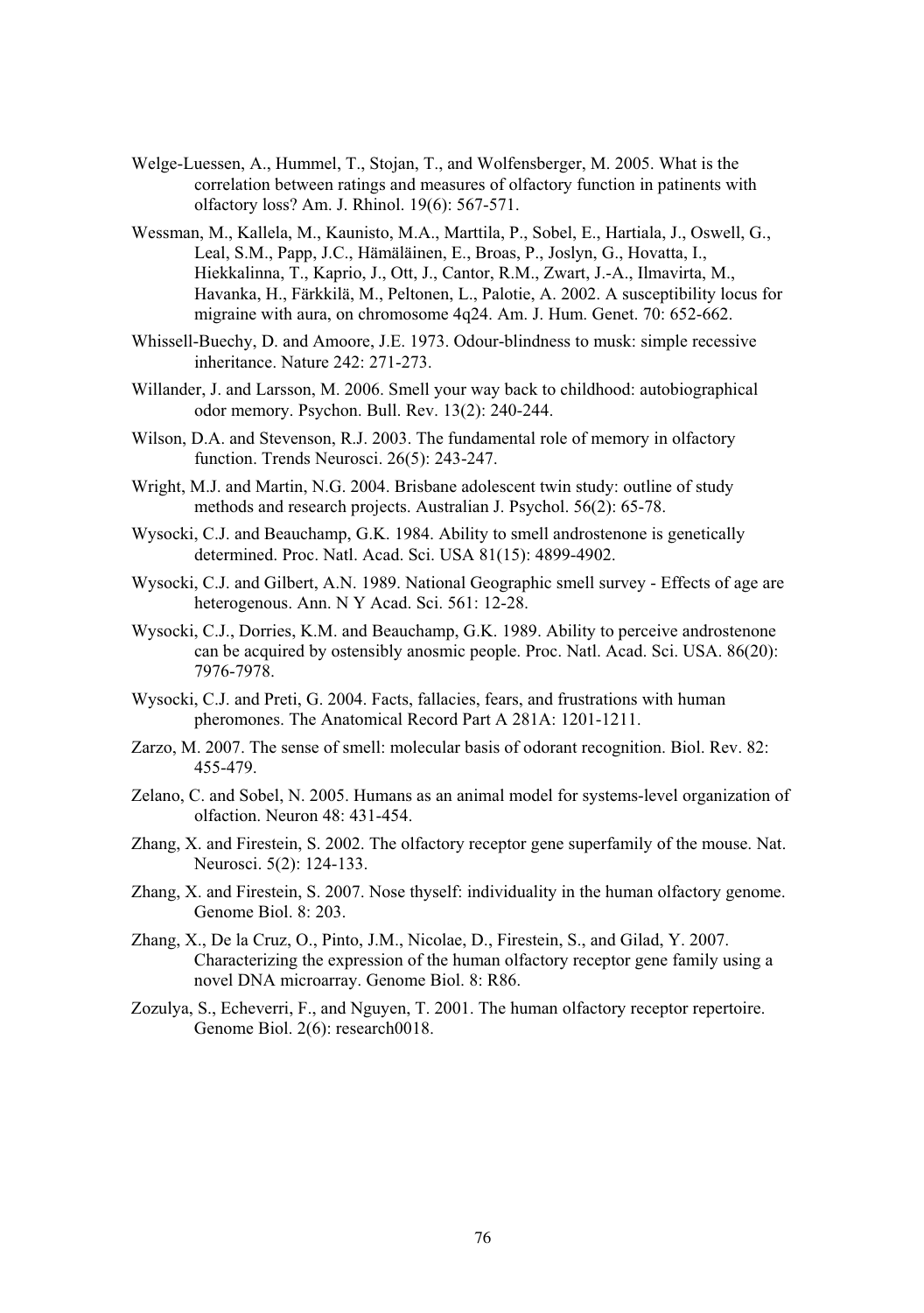## **APPENDIX A: ODOR SHEETS USED IN STUDIES II-IV**

### ENG 093

**Instructions:** Please use a pencil to scratch the label from side to side five times (see picture). Immediately after that, sniff the label from close distance. Rate pleasantness and intensity of the odour first, then try to identify the odour. For pleasantness and intensity ratings, circle any number from 1 to 9 that corresponds best to your opinion.



| Task 1. Rate the pleasantness of the odour. |  |
|---------------------------------------------|--|
|---------------------------------------------|--|

| <b>Extremely</b><br>unpleasant |  | <b>Neither</b><br>pleasant nor<br>unpleasant |   |  |  |  | <b>Extremely</b><br>pleasant |  |  |
|--------------------------------|--|----------------------------------------------|---|--|--|--|------------------------------|--|--|
|                                |  |                                              | h |  |  |  | 9                            |  |  |

**Task 2.** Rate the intensity of the odour.

| No<br>odour |  |   |   |  | <b>Extremely</b><br>strong<br>odour |
|-------------|--|---|---|--|-------------------------------------|
| 1           |  | b | 6 |  | 9                                   |

**Task 3.** Tick an alternative that best describes the odour.

| $\Box$ No odour | $\Box$ Chocolate | $\Box$ Smoke      |
|-----------------|------------------|-------------------|
| $\Box$ Rose     | $\Box$ Cinnamon  | $\Box$ Turpentine |
| $\Box$ Lemon    | $\Box$ Onion     | $\Box$ Sweat      |
| $\Box$ Vanilla  | $\Box$ Malt      | $\Box$ Urine      |
|                 |                  |                   |

- Another odour (please describe): \_\_\_\_\_\_\_\_\_\_\_\_\_\_\_\_\_\_\_\_\_\_\_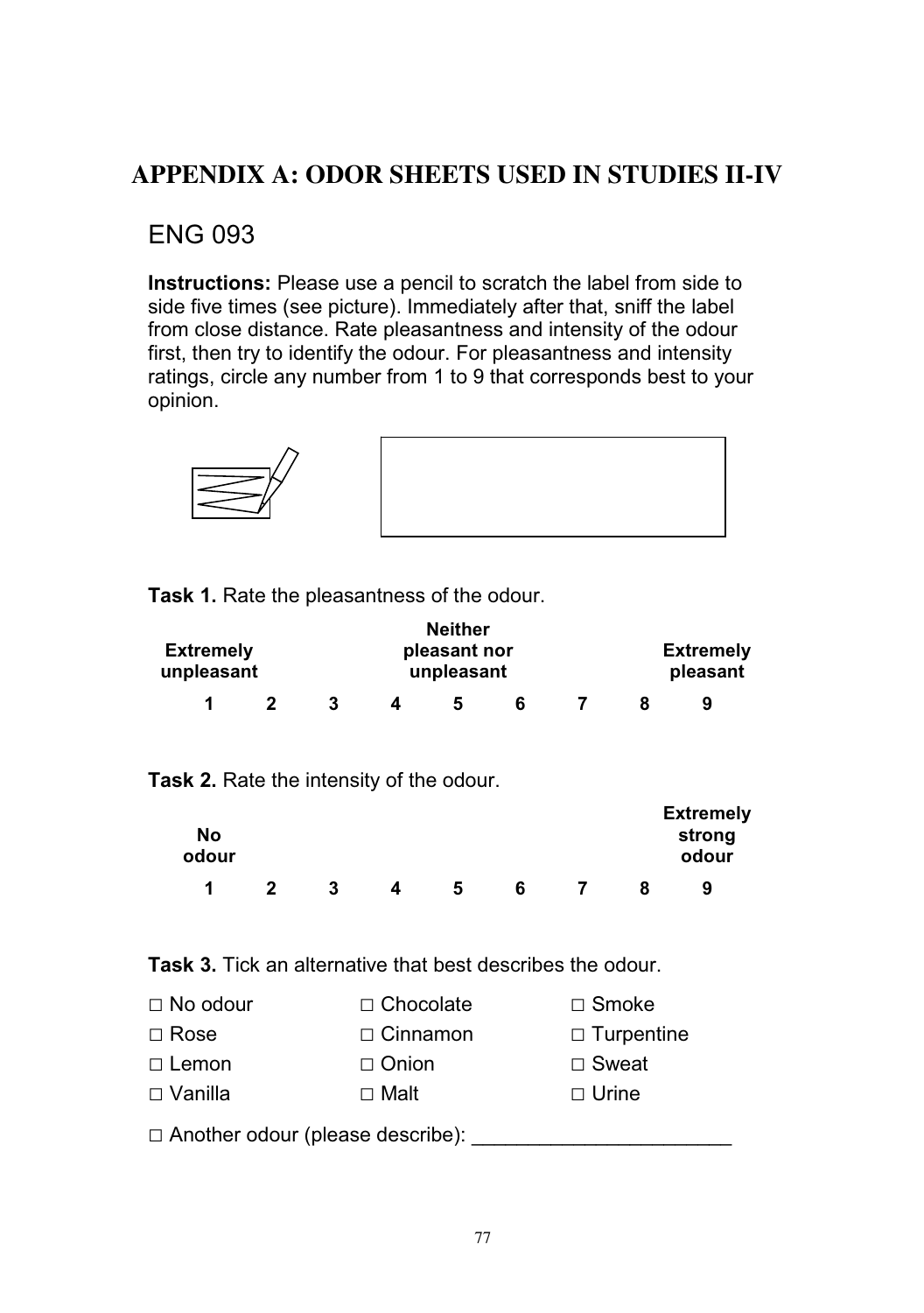### DK 093

**Vejledning:** De bedes bruge en blyant til at skrabe fra den ene side til den anden side fem gange på seddelen (se tegning). Lugt til seddelen på kort afstand umiddelbart efter. De bedes vurdere lugtens behagelighed og styrke først og dernæst prøve at identificere lugten. Ved vurdering af behagelighed og styrke bedes De tegne en cirkel omkring det tal fra 1 til 9, som svarer bedst til Deres mening.



**Opgave 1.** Vurdering af lugtens behagelighed.

|                      |  |  |                               |  | <b>Hverken</b> |   |                     |   |  |
|----------------------|--|--|-------------------------------|--|----------------|---|---------------------|---|--|
| Yderst<br>ubehagelig |  |  | behagelig eller<br>ubehagelig |  |                |   | Yderst<br>behagelig |   |  |
|                      |  |  |                               |  |                | 6 |                     | 9 |  |

**Opgave 2.** Vurdering af lugtens styrke.

| Ingen<br>lugt |   |   |   |   |   |   | Yderst<br>kraftig<br>lugt |
|---------------|---|---|---|---|---|---|---------------------------|
| и             | 2 | 3 | 4 | C | 6 | 8 | 9                         |

**Opgave 3.** De bedes krydse af ved den mulighed, som bedst beskriver lugten.

| $\Box$ Ingen lugt | $\Box$ Chocolade | $\Box$ Røg       |
|-------------------|------------------|------------------|
| $\Box$ Rose       | $\Box$ Kanel     | $\Box$ Terpentin |
| $\Box$ Citron     | $\Box$ Løg       | $\Box$ Sved      |
| $\Box$ Vanille    | $\Box$ Malt      | $\Box$ Urin      |
|                   |                  |                  |

- En anden lugt (De bedes beskrive den): \_\_\_\_\_\_\_\_\_\_\_\_\_\_\_\_\_\_\_\_\_\_\_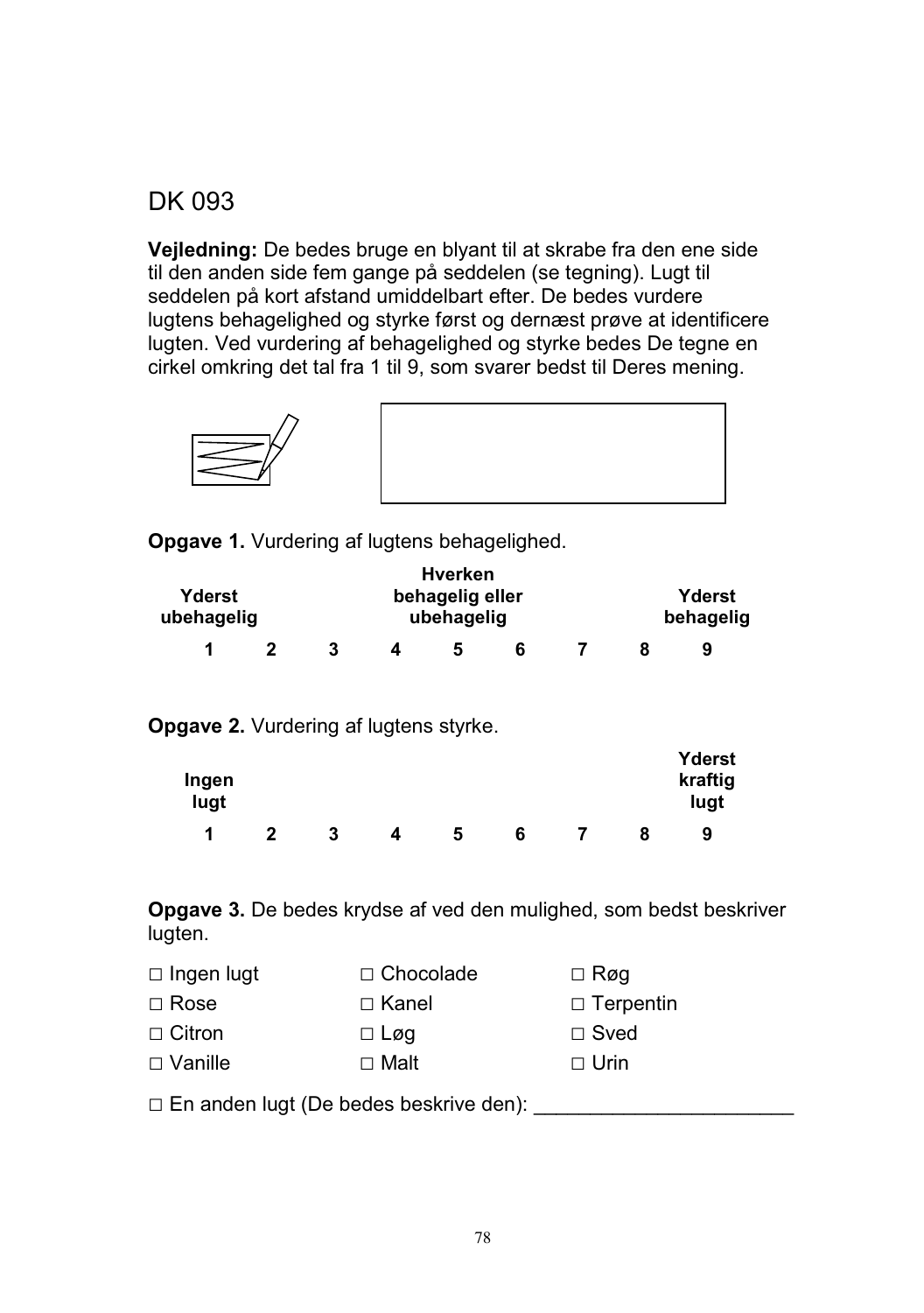# FIN 093

**Ohje:** Raaputtakaa raaputuspintaa lyijykynällä laidasta toiseen viisi kertaa (katsokaa kuvaa). Välittömästi sen jälkeen haistakaa pintaa läheltä. Arvioikaa ensin hajun miellyttävyys ja voimakkuus, ja yrittäkää sitten tunnistaa haju. Hajun miellyttävyyden ja voimakkuuden tapauksessa ympyröikää asteikolta 1-9 se numero, joka parhaiten vastaa arviotanne.



**Tehtävä 1.** Arvioikaa hajun miellyttävyys.

| Äärimmäisen<br>epämiel-<br>lyttävä |  |  | Ei miellyttävä<br>eikä epämiel-<br>lyttävä |   |  | Äärimmäisen<br>miellyt-<br>tävä |  |
|------------------------------------|--|--|--------------------------------------------|---|--|---------------------------------|--|
| 1                                  |  |  | 5                                          | 6 |  | 9                               |  |

#### **Tehtävä 2.** Arvioikaa hajun voimakkuus.

| Ei<br>hajua |   |   |  | Äärimmäisen<br>voimakas<br>haju |  |
|-------------|---|---|--|---------------------------------|--|
|             | 3 | 5 |  | 9                               |  |

#### **Tehtävä 3.** Rastittakaa vaihtoehto, joka parhaiten kuvaa hajua.

| $\Box$ Ei hajua         | $\Box$ Suklaa | $\Box$ Savu     |  |  |  |  |
|-------------------------|---------------|-----------------|--|--|--|--|
| $\Box$ Ruusu            | $\Box$ Kaneli | $\Box$ Tärpätti |  |  |  |  |
| $\Box$ Sitruuna         | $\Box$ Sipuli | $\Box$ Hiki     |  |  |  |  |
| $\Box$ Vanilja          | $\Box$ Mallas | □ Virtsa        |  |  |  |  |
| □ Muu haju (kuvailkaa): |               |                 |  |  |  |  |